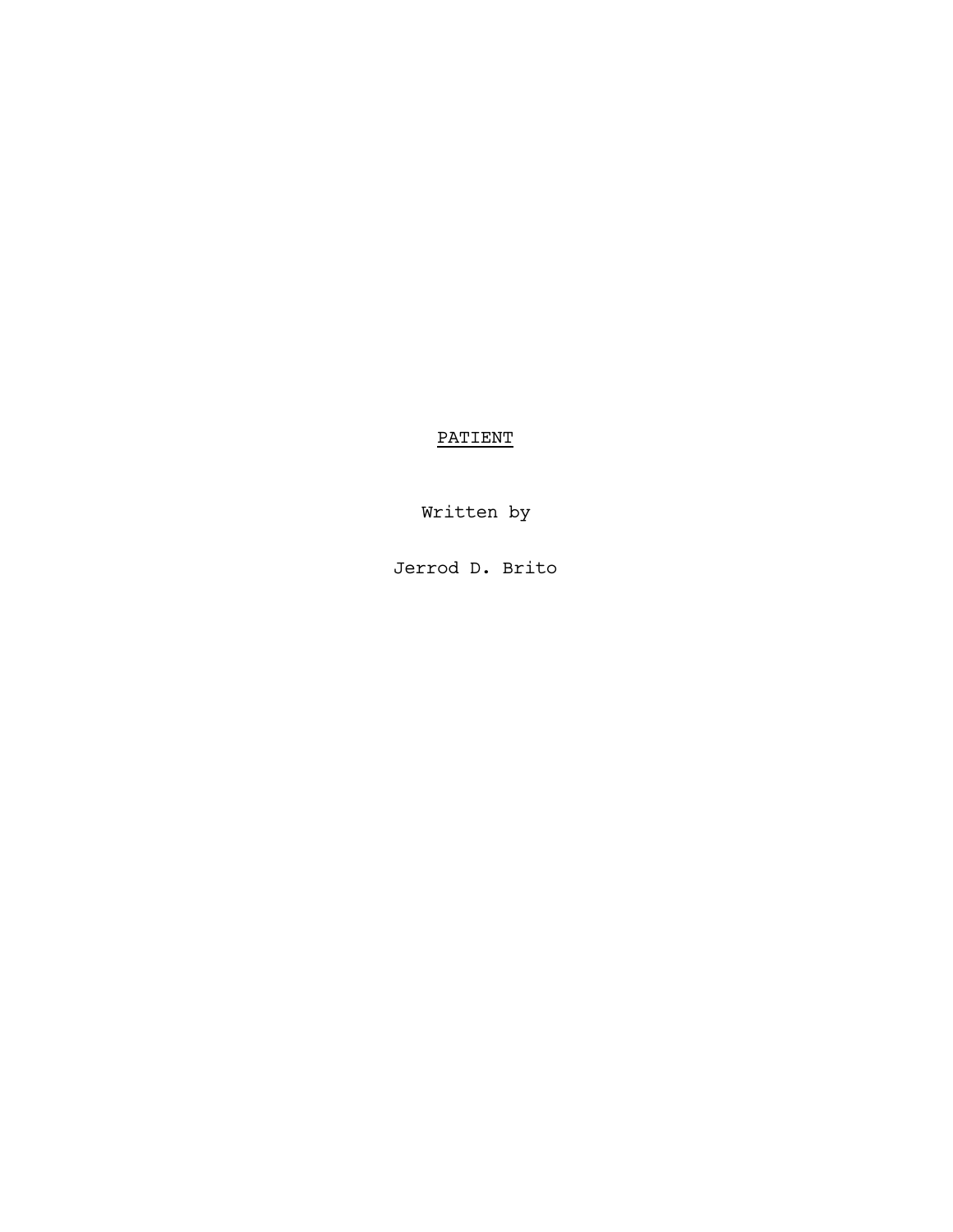#### **EXT. MEDICAL OFFICE BUILDING - DAY**

Autumn leaves blow across a sidewalk, which leads from the parking lot to a new medical building. And then --

VOMIT.

An indistinguishable man wipes his lips with his sleeve and wanders deeper into the lot.

A CELLULAR PHONE RINGS.

DOGAN BROWN (19), a lanky stoner in an arm cast, skateboards from a side street, yanks his phone out of his baggy hoodie, and answers the incoming call.

> DOGAN (sigh) S'up? ... yes, I'm almost there ... I'm not gonna be late --

Dogan stops short of the vomit puddle and retches.

DOGAN

-- Ugh.

His eyes follow the trail to the man a few yards away.

DOGAN (on the phone) I know ... I know -- Mom, hold on! (to the man) Hey, man. You okay?

The man stops, his back to Dogan, and nearly doubles over. His hand shoots up to shoo Dogan away.

> DOGAN A'ight ... it's whatever, I guess. (on the phone) Nothing. Just some drunk ass dying. ... I'm not dramatic, stop saying --

Dogan steps around the mess and heads for the entrance.

DOGAN (on the phone) ... No, I don't take the new pills for another hour, but, I gotta go.

POLICE AND AMBULANCE SIRENS FADE UP IN THE DISTANCE.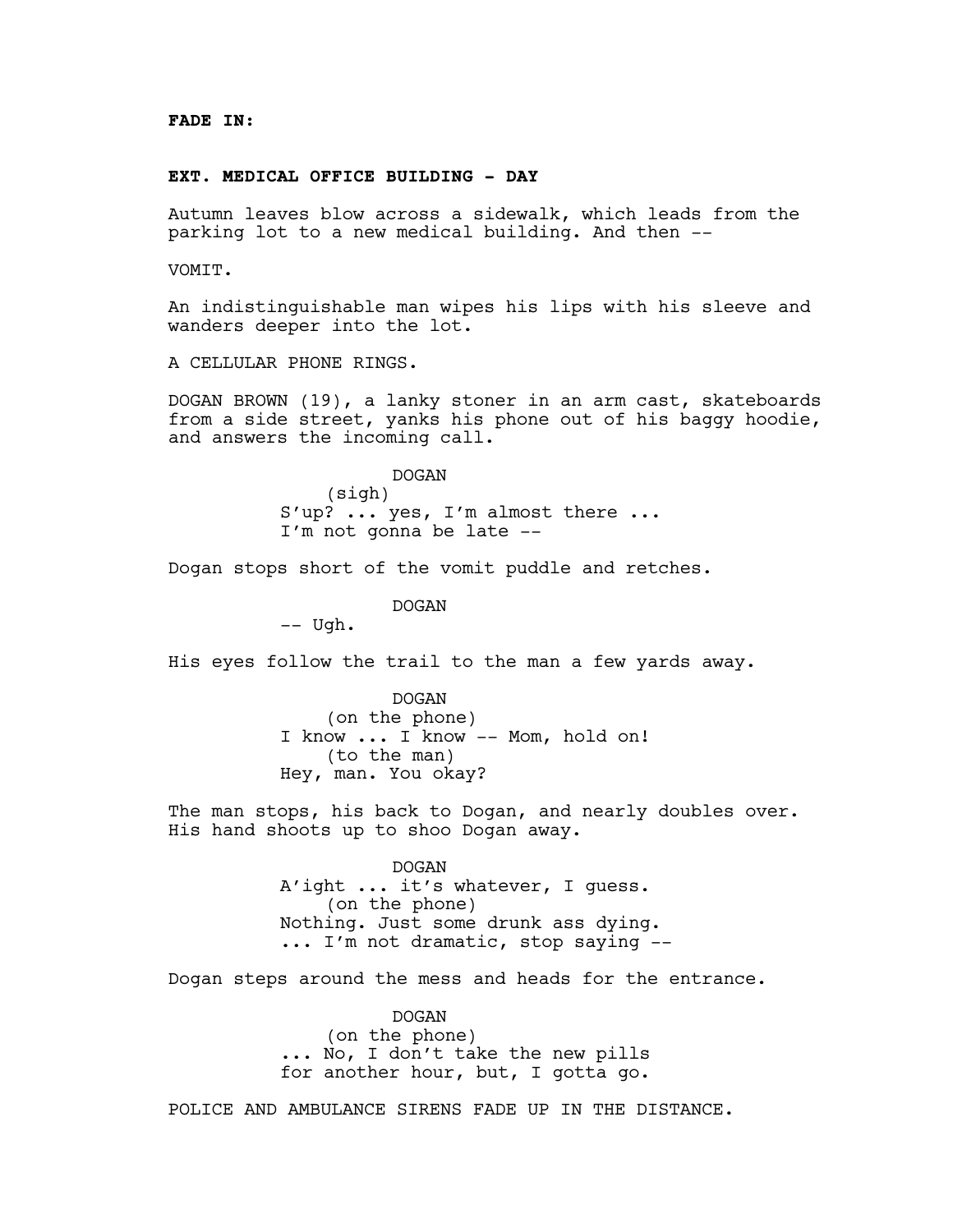# **INT. MEDICAL OFFICE BUILDING - LOBBY - DAY**

Dogan presses the elevator button.

DOGAN (on the phone) I will -- you're wasting my minutes, Mom --

The elevator door opens; he boards.

### **INT. 3RD FLOOR ELEVATOR LOBBY - DAY**

Dogan exits the elevator.

DOGAN (on the phone) Fine. Then you're wasting your minutes ... Yes, I know what happens if I don't take my pill! You know, stress is a big part of all the shit that's wrong with me, right?

#### **INT. 3RD FLOOR CLINIC - WAITING ROOM - DAY**

Dogan heads through the clinic entrance, into the large waiting room, and toward the receptionist desk. A handful of patients occupy the room.

> DOGAN (on the phone) Okay. Gotta go ... okay! Later.

Dogan hangs up, pockets the phone, and spots OLIVIA (20s), sitting at the receptionist desk. His expression softens. He pauses to take her in with all of his senses.

Dogan takes a deep breath, re-stuffs his mop of hair in his beanie and approaches Olivia's desk, where she is consumed by a word game app on her cell phone. She chews gum obnoxiously and blows a bubble, oblivious to Dogan.

Dogan clears his throat.

Olivia shuffles letters on her game.

DOGAN

Hey.

Olivia puts up a finger, plays a word, and awakens her idle computer.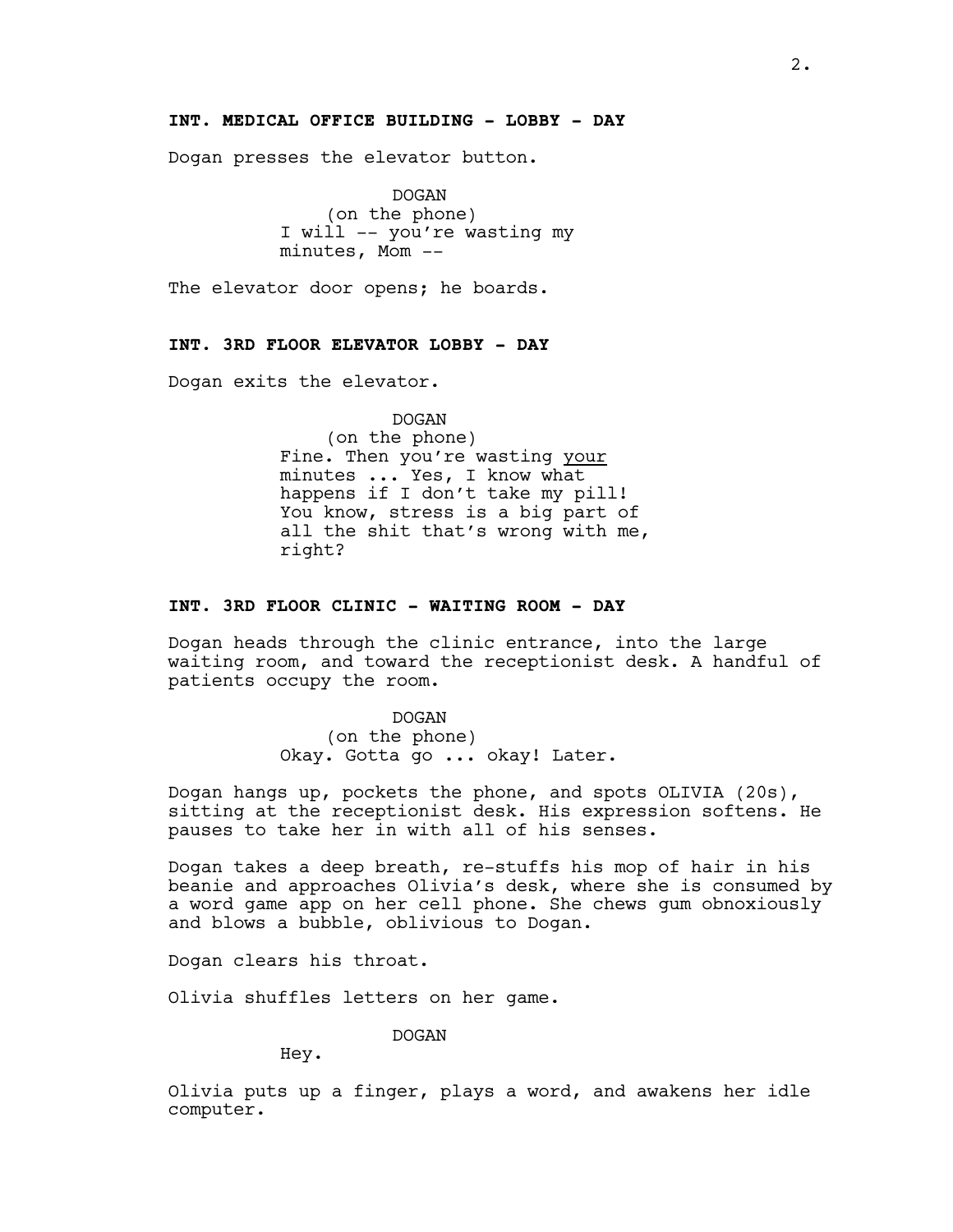OLIVIA How can I help you?

DOGAN (stuttering) I have a five-thirty. Uh ... followup appointment. With Doctor Glover.

Olivia scans her computer screen.

OLIVIA First name?

DOGAN

Dogan.

OLIVIA Alrighty. Change in insurance?

DOGAN Insurance? What's that? I'm an Uber Driver.

OLIVIA So, what, you've been getting by with your looks all this time?

Dogan's heart pounds in his chest. He blushes and sweats.

DOGAN (stuttering) Medicaid.

Dogan shrinks back, uncomfortably. Olivia's smirk fades. She hands him a clipboard full of paperwork and a pen.

> OLIVIA Right. So, just fill this out and take a seat. Someone will call you back shortly.

DOGAN Awesome. Busy work.

OLIVIA Just fill out the first page. Nobody really looks at the rest.

Dogan points to the bottom of the page.

DOGAN

This?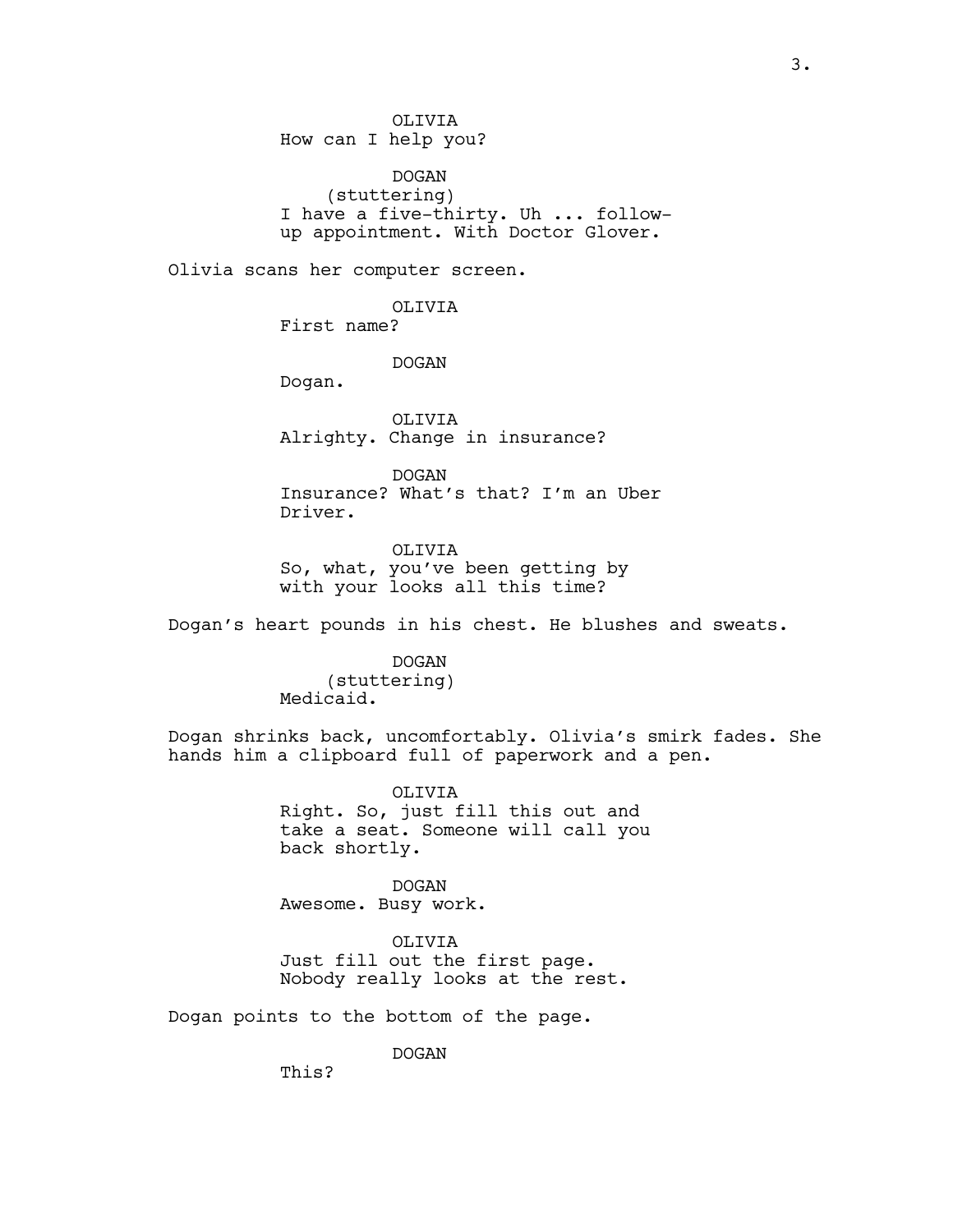OLIVIA Yeah. Just circle all medical conditions ... like it says.

DOGAN (reading) They're all medical conditions.

Olivia raises an unamused eyebrow toward Dogan.

DOGAN ... I'll get right on it.

Dogan finds his way to the middle of the room where he plops down on a large couch. His foot nervously rocks his skateboard back and forth as he examines his worksheets.

A COUGH echoes from across the room.

Dogan glances around to see a variety of people scattered about. They all look sick and miserable, a few look nauseous.

Dogan whips out his phone -- the display shows only fortyfive percent battery remains. Dogan tries to pull up YouTube - - no signal.

#### DOGAN

Oh, come on.

He grunts in frustration, pops in his earbuds, opens a music app, and fills out his forms.

A LOUD PUNK SONG FILLS HIS EARS.

LOUISE, an unseen woman GROANS HAUNTINGLY from the elevator lobby as she moves toward Dogan from behind.

LOUISE (O.S.)

No ... no ...

Unseen to Dogan (and *us*), LOUISE (40s) limps -- with assistance from her companion, EUNICE (40s) -- into the waiting room. Louise slumps down in the couch back-to-back with Dogan's -- the IMPACT startles him.

Dogan yanks out his earbuds and perks his ears up. His eyes dart from side to side, but he doesn't turn around to see it for himself ...

> LOUISE (O.S.) I told you not to bring me here.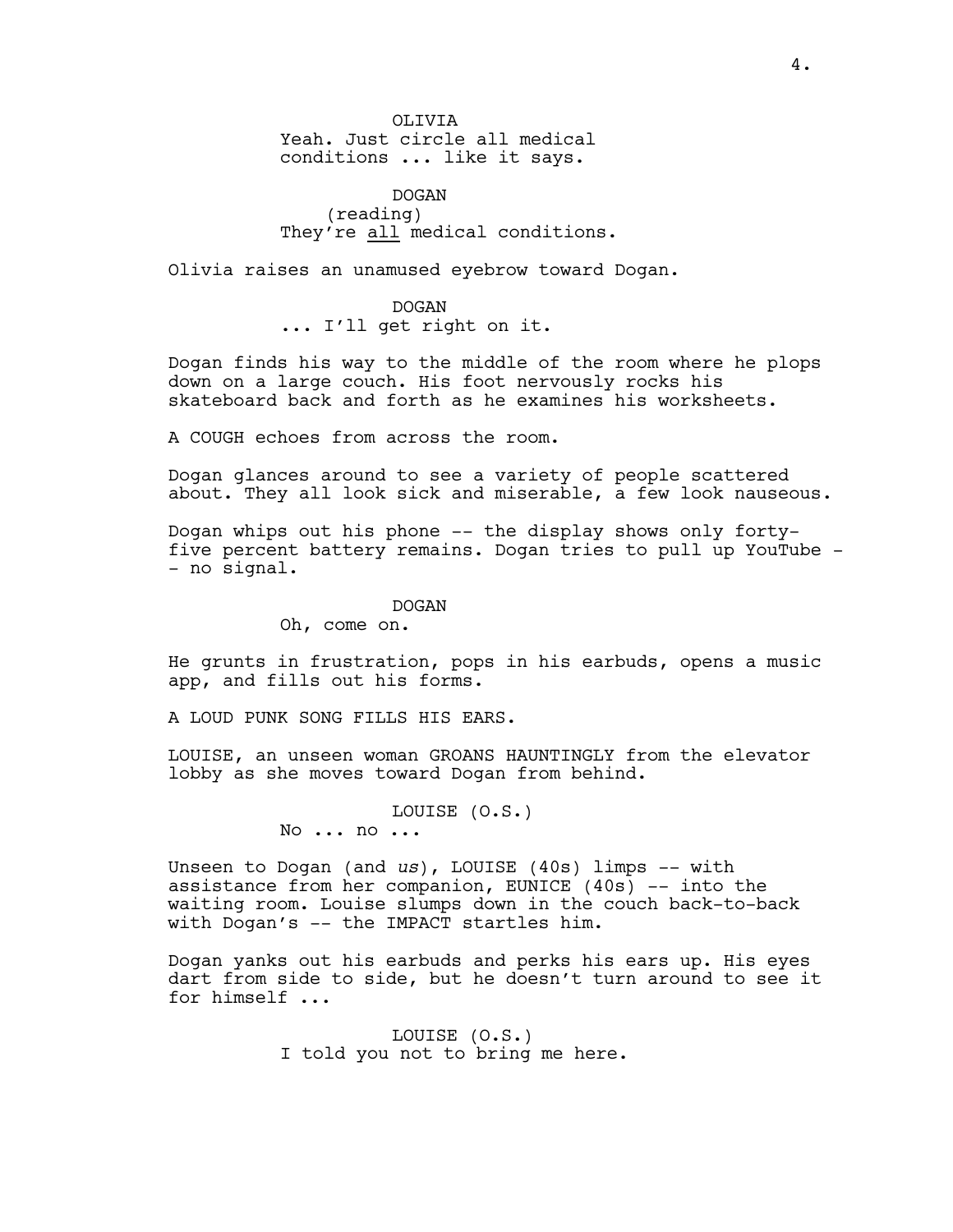Louise's daughter, PENNY (5), wanders around the furniture and stops in front of Dogan. She stares at him blankly and picks her nose.

# DOGAN Can I help you?

Penny stares a moment longer, rolls her eyes, then explores the waiting room.

> EUNICE (O.S.) It's okay -- they'll help you. Just keep breathing, deep breaths.

Dogan watches as Eunice hurries to the receptionist desk.

EUNICE Hello? My friend needs medical attention.

OLIVIA (playing her word game) Just a sec ...

**EUNICE** It's an emergency!

Olivia sets her phone aside and gestures to Eunice that she has her undivided attention.

> OLIVIA Of course. What's going on?

EUNICE I don't know -- she's just really sick. She's in a lot of pain. Please help her.

Olivia rises and glances past Eunice -- and Dogan -- to the groaning Louise. Olivia's jaw drops.

> OLIVIA Okay. I can get her in for sure, but you might be better off just taking her to the hospital.

**EUNICE** I tried that! The roads were blocked off. Please, just help her!

OLIVIA I'll see what I can do ...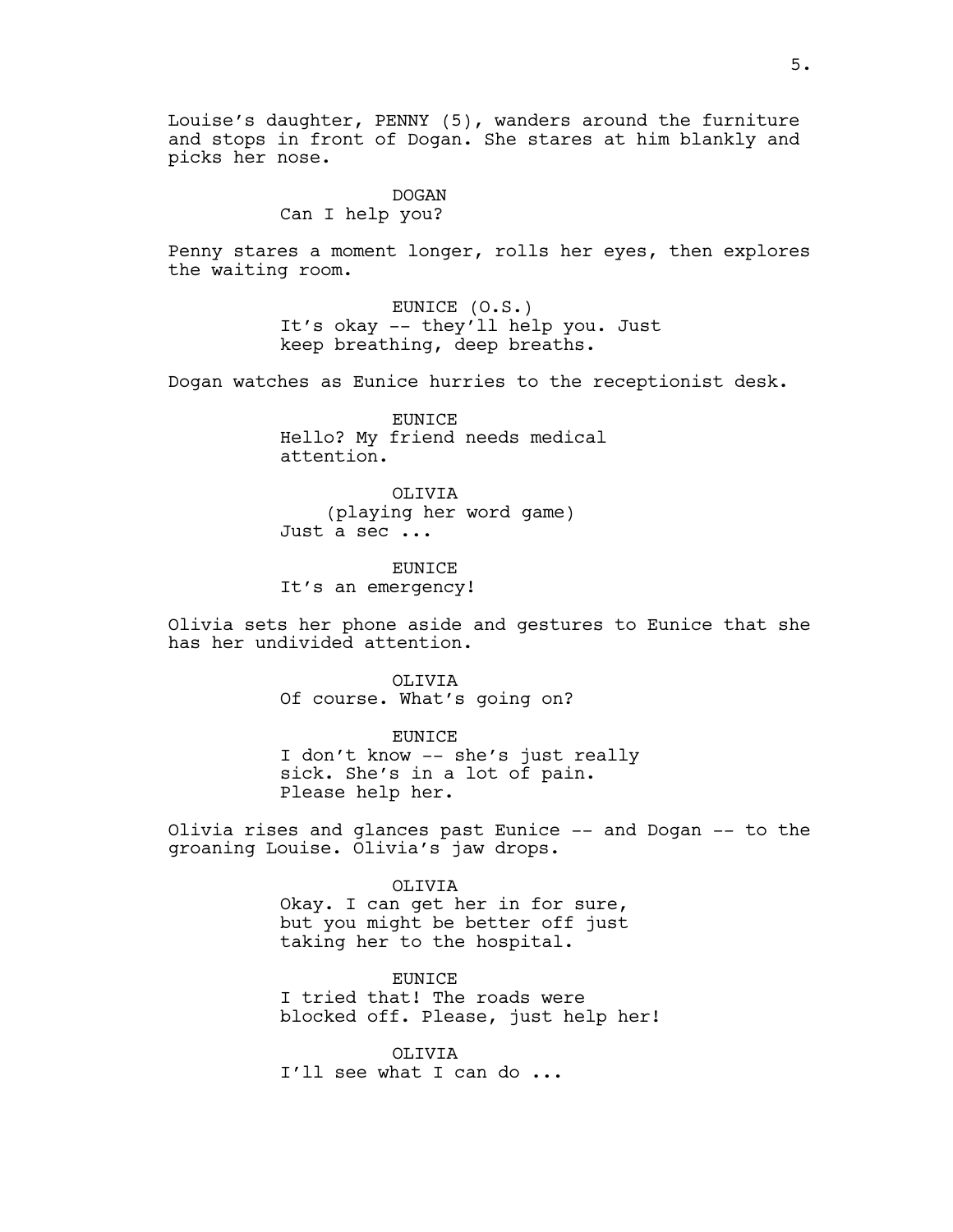Penny heads to the children's area in front of Dogan. She selects a "Repeating Frog" toy, which records and distorts voices when programmed by its user. Penny puts the toy on via shoulder strap and grabs the dangling microphone.

> PENNY (recording) Hi, Mister Frog.

FROG TOY (distorted, creepy) *Hi, Mister Frog.*

Penny giggles.

Louise GROANS louder, as her body writhes violently. Her scratched, dirty fingernails dig into the back of Dogan's couch.

A bead of sweat rolls down Dogan's brow.

Dogan sees the shocked and concerned faces of the patients sitting across from him as they watch from a safe distance.

DOGAN'S HEARTBEAT INTENSIFIES ...

Penny hides her eyes from the frog.

PENNY Peek-a-boo. I see you. (recording) I see you.

FROG TOY (distorted, creepy) *I see you.*

Penny giggles.

Eunice returns to Louise with a paper cup of water.

EUNICE Here, drink this.

LOUISE (O.S.) No. Not yet.

EUNICE Come on, sit up. Take a sip.

Behind Dogan, Eunice helps Louise sit up and unsuccessfully "force feeds" her the water.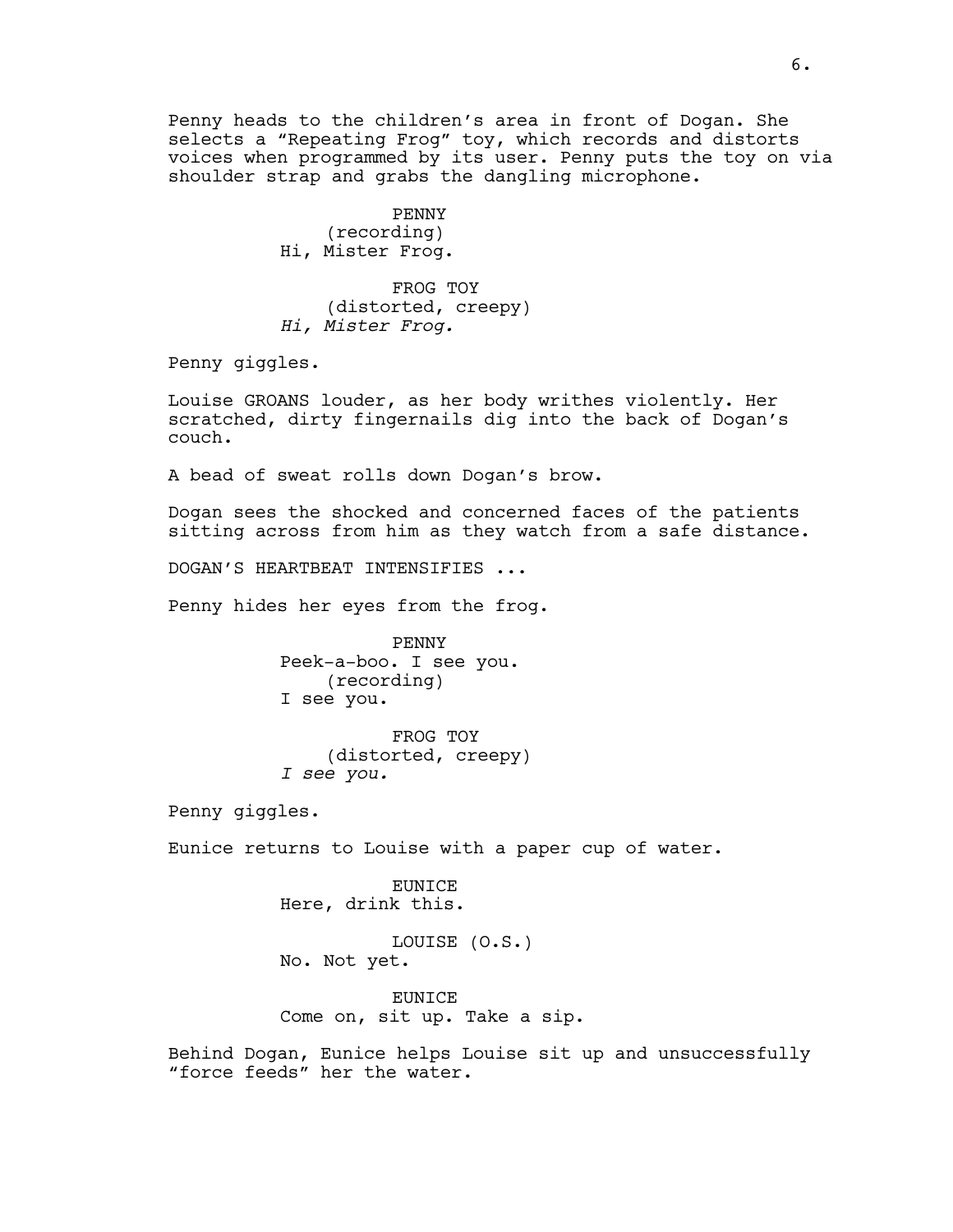**EUNICE** Please. You need it. You're dehydrated and there's nothing left in your system. Now, go on, drink.

The phone RINGS at the receptionist desk.

OLIVIA (answering phone) River Ridge Clinic East.

The phone RINGS again.

OLIVIA (on the phone) He's with a patient at the - ma'am, slow down, I can't -- hello? ... hello?

Olivia looks at the phone, confused.

OLIVIA (to herself) Rude.

Olivia answers the other line. The RINGING persists ...

OLIVIA (on the phone) River Ridge Clinic East, please hold.

She answers the next line.

OLIVIA (on the phone) River Ridge Clinic East, please hold.

Dogan hears a SLURPING noise behind him, followed by coughing and a "SPITTING UP" sound. Then, a SPLASH.

Water drops land on the back of Dogan's neck; he shudders and quickly wipes the droplets away.

> FROG TOY (O.S.) (distorted, creepy) *I see you.*

Dogan picks up his cell phone and turns on the front facing camera. He cautiously raises it, attempting to get a peek at the scene behind him ... slowly ... *slowly* ...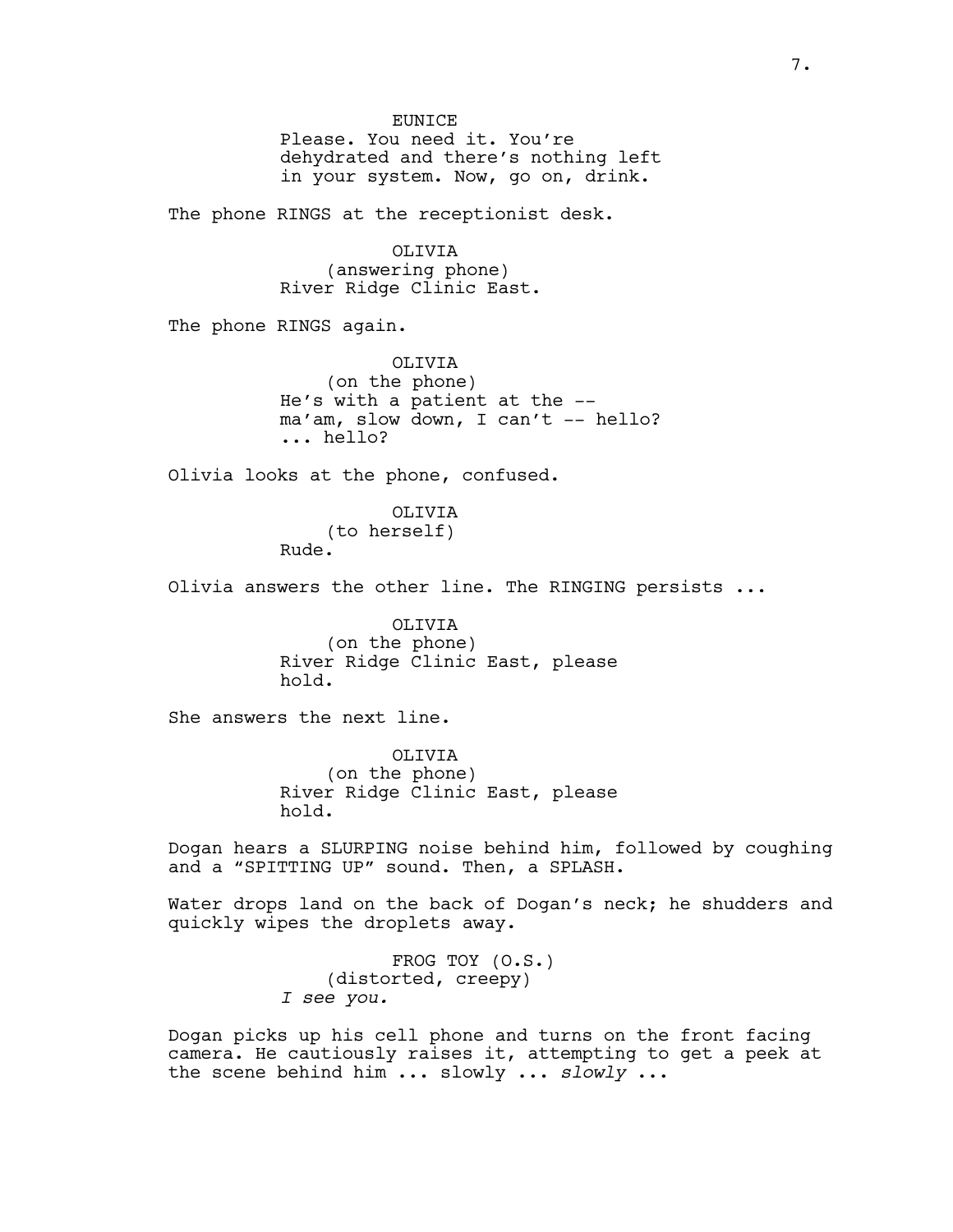MARIA (O.S.)

Dogan?

Dogan jumps, nearly drops his phone, and sends his clipboard flying. He glances up to see the nurse, MARIA (30s), standing at the secured Exam Room Lobby door with a laptop.

# MARIA

Ready?

Dogan nods. He swallows, pops out of his seat, and passes Olivia on the way through the door.

# OLIVIA

(on the phone) Sir? Okay -- you're going to want to take him to the Emergency Room.

# **INT. EXAMINATION ROOM LOBBY - CONTINUOUS**

Dogan follows Maria. He looks back to the Waiting Room, but Eunice blocks his view of Louise. He hears her VOMIT and sees chunks of food and bile blast across the floor.

> MARIA We're just gonna check your vitals real quick ...

DOGAN Maybe you should, like ... do you think you should help *her* first?

MARIA Someone will be with her shortly. Probably just caught that bug that's going around. T'is the season.

# DOGAN

It's September.

She leads Dogan to a scale in the hallway. He hops aboard as Maria types notes into her laptop.

# MARIA

Uh-oh.

#### DOGAN

Huh?

A nurse jogs out toward the waiting room.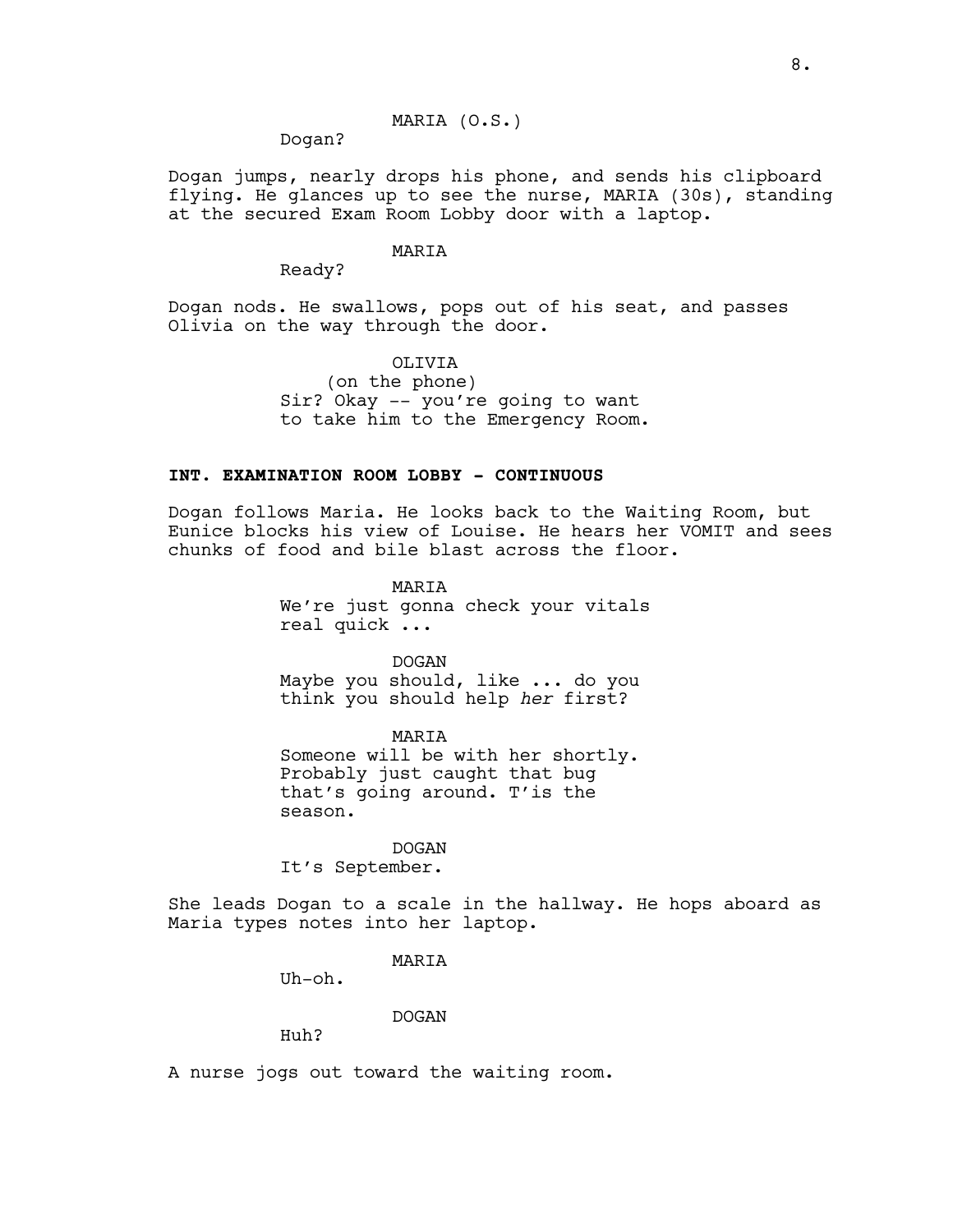**MARTA** You're down a few pounds from last time. Are you eating enough?

DOGAN Yeah, but that's not really the issue, all things considered, right?

MARIA Let's check your vitals.

Maria leads Dogan toward an Exam Room as another nurse hurries toward the Waiting Room. Dogan glances back as they rush through the secured door -- several of the clinic's personnel surround an obstructed Louise with frantic faces.

#### **INT. DOGAN'S EXAMINATION ROOM - MOMENTS LATER**

Modern, but basic, windowless room. Bulletin board with cheesy motivational posters and medical pinups/info. Clock on the wall. Calendar. Dogan sits on the examination table.

Maria releases the pressure from the sphygmomanometer attached to the cuff wrapped around Dogan's arm.

MARIA

It's high. High-high.

#### DOGAN

Obviously. Some lady was just dying in the waiting room and nobody was doing anything about it. Anyone would have high blood pressure after that shit.

MARIA

I'll give you a minute and we'll try again. Have you changed your diet like we talked about?

DOGAN Nope. Still running on coffee and pizza. But not vodka anymore,

obviously ...

MARIA

You need to take better care of yourself.

DOGAN Why bother.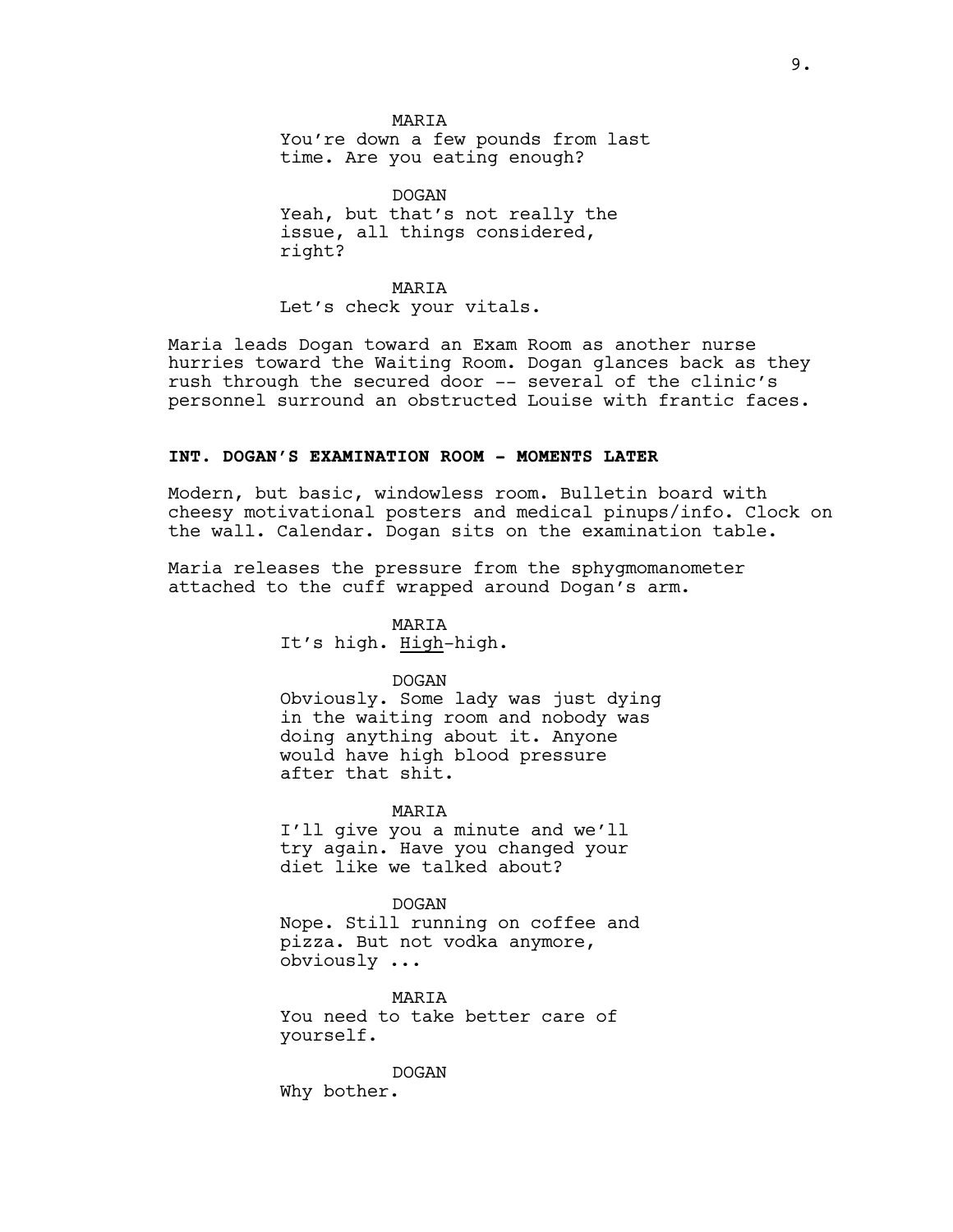MARIA

So you can take care of your mother when she's old and gray.

DOGAN That's what my sister's for.

A KNOCK at the door. Dogan jumps as Olivia immediately pops in. Dogan can't take his eyes off of her.

OLIVIA

Hey, Maria. The waiting room is packed. They're saying the hospital's turning people away or something.

MARIA What? That can't be right.

OLIVIA

I wouldn't think so either, but they're sure yelling at me like it is. And it's getting old pretty quick, so ...

MARIA Okay. Just do your best, I'll be there in a minute.

Olivia nods and closes the door behind her as she leaves.

Maria switches the blood pressure cuff to Dogan's other arm.

DOGAN

Why does everyone here do that? You knock, but you don't wait for a response before barging in. It's like, why even knock in the first place? What if I'm changing? Or blasting out a stool sample?

MARIA You wouldn't be doing that in here.

DOGAN You don't know.

Maria releases the gauge and records the reading.

MARIA One-fifty-one over one-oh-one. What've you been doing, Dogan?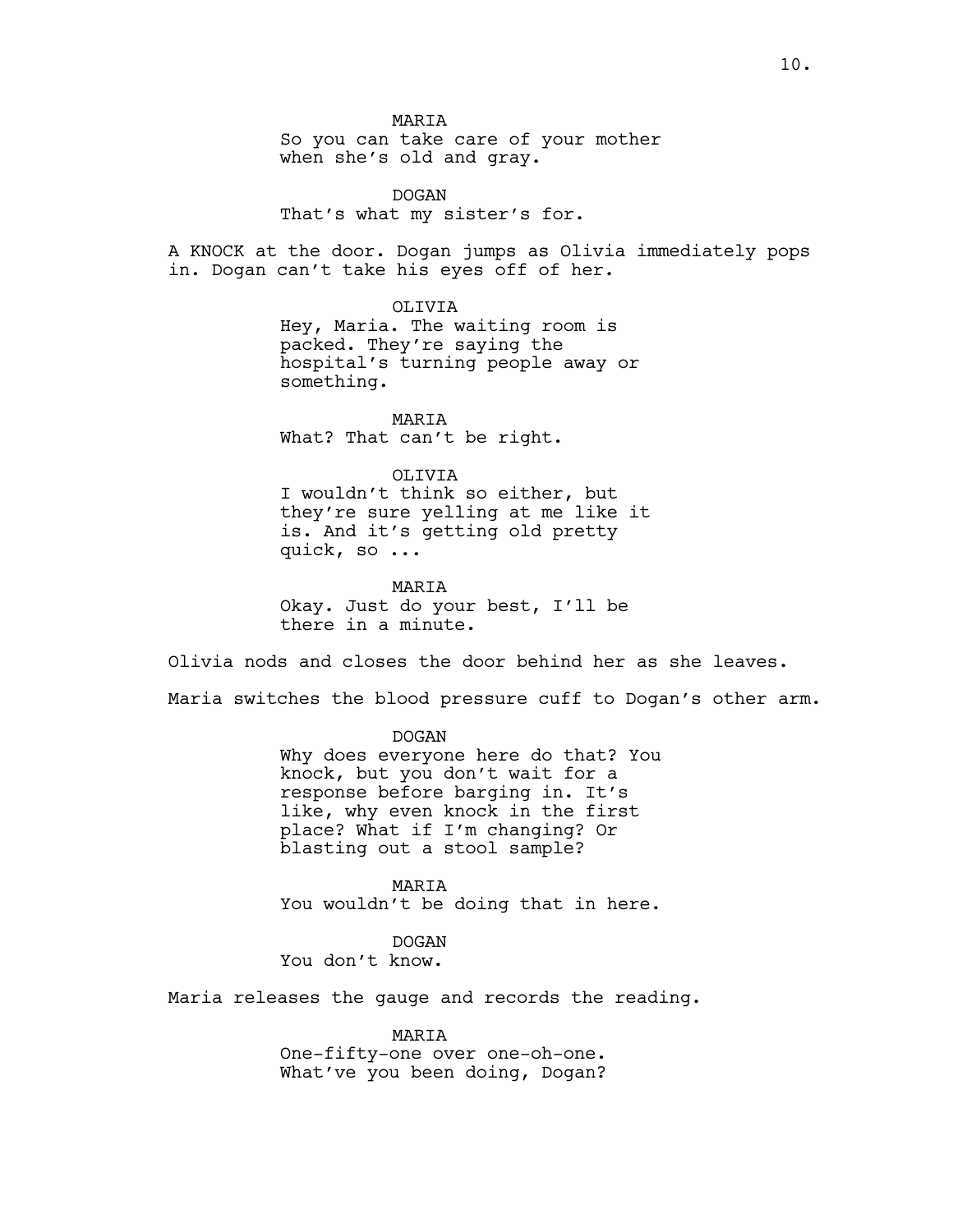DOGAN Nothing I'm willing to go on record about.

MARIA I want you to talk to one of our health counselors before you leave today. Okay?

DOGAN Look, I'm fine. I'm not an addict. I'm eating, I sleep at least once a week, I'm not suicidal ...

Maria raises an eyebrow -- her eyes drift to his cast.

DOGAN

... anymore.

Disease --

Maria crosses her arms.

DOGAN Oh, come on. Why would I be?

**MARTA** You suffer from depression, you have anxiety-induced fainting spells and panic attacks, you suffer from Gastroesophageal Reflux

DOGAN -- I can't grow facial hair, don't

forget that one -- MARIA

-- you have two gall stones, high blood pressure, and, the last time we saw you, you said you were worried that it was all becoming too much for you to handle.

DOGAN I was exaggerating.

MARIA

Dogan.

DOGAN

I was drunk?

MARIA Are you taking your meds?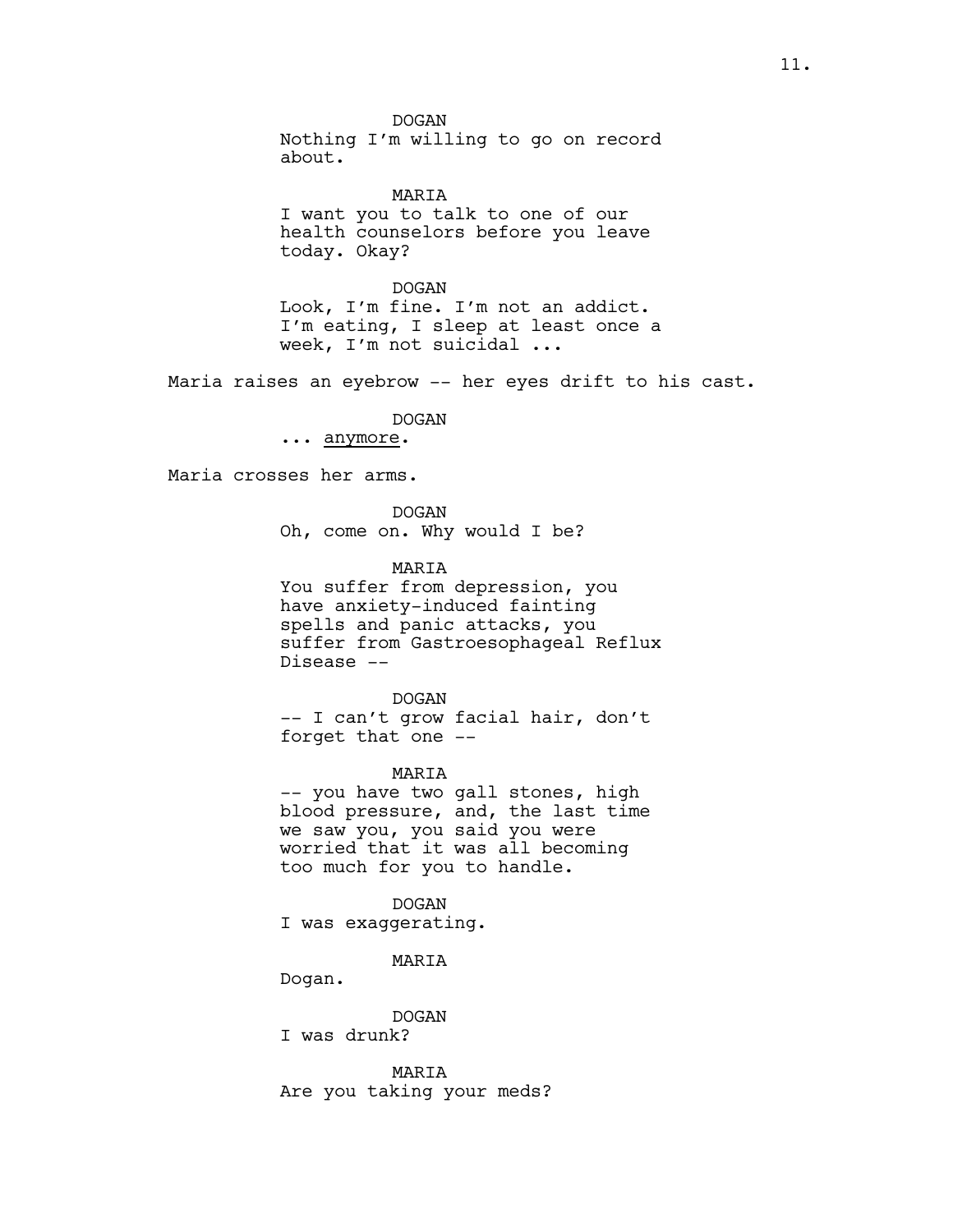DOGAN

Yeah. New ones aren't as good as those pink ones.

MARIA

I know. But those ones can produce harmful long-term effects. These ones aren't bad. Just make sure you take them as prescribed. Set phone reminders if you have to.

Dogan yanks the pill bottle out of his pocket, shakes them.

DOGAN

After that trip to the emergency room that I'll never pay off? The whole reason I have to take these little bastards in the first place - - yeah, I don't think I'll ever forget.

MARIA Are you still *self-medicating*?

DOGAN

Nah. My mom keeps trying to push those herbal supplements on me from that catalog, you know, her side hustle, but that shit's a fucking pyramid scheme.

He catches Maria's impatient glare.

DOGAN

Oh, what ... you mean weed? Pfft. Hell no. What do you take me for, Maria? A hooligan? Just because it's legal, you think -- come on.

MARIA

Talk to the counselor before you leave today. Please?

DOGAN Anything for you, Maria.

Maria rolls her eyes and picks up her laptop.

MARIA Doctor Glover will be in shortly.

DOGAN Hey, who's that new girl?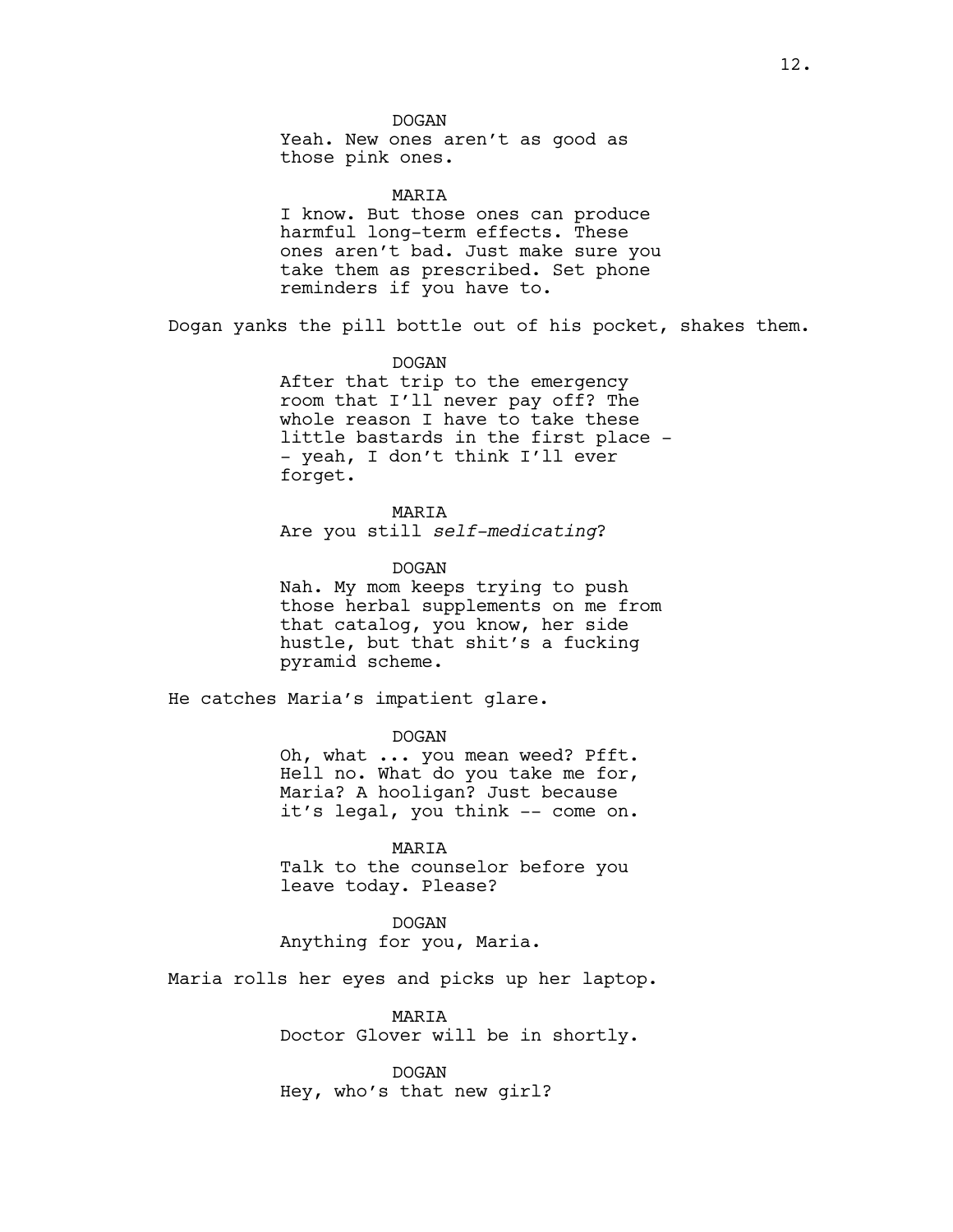### **MARTA** Stay out of trouble, Dogan.

Maria leaves.

Dogan takes a deep breath. His feet fidget at the end of the table. He spots a paper on the bulletin board that reads *"TURN OFF PHONES,"* accompanied by an outdated 80s cell phone clip-art graphic.

Dogan snorts. He pulls out his cell phone and watches the signal bar fluctuate between one bar and none at all.

He hops up and heads to the bulletin board.

There's a poster of a cat hanging from a clothesline with a caption that reads, *"DON'T GIVE UP!"* Dogan sets his phone to record video of the poster and sneaks in to the frame.

> DOGAN ("kitty" voice) Don't give up, Dogan! (his own voice) Yeah? What would you do if you were me, Mister Cat? ("kitty" voice) Hmmm. You're right, Dogan. Do it! Jump! Jump! Jump! Jump!

Dogan dives out of his frame. He smirks, cuts the video, and tries to post it to his social media -- the signal is too weak; the upload fails.

Dogan hops back onto the table. His legs fidget harder -- it evolves to a full-on pee-pee dance.

> DOGAN Fucking pills.

#### **INT. EXAMINATION ROOM LOBBY - DAY**

Dogan sneaks out of the Exam Room and heads down the hall to the Unisex Restroom. A few nurses chatter to each other with faces of astonishment.

> MALE NURSE -- said he's never seen anything like it -- he doesn't know what it is. Maybe bath salts, or, I dunno --

Dogan locks himself inside the restroom.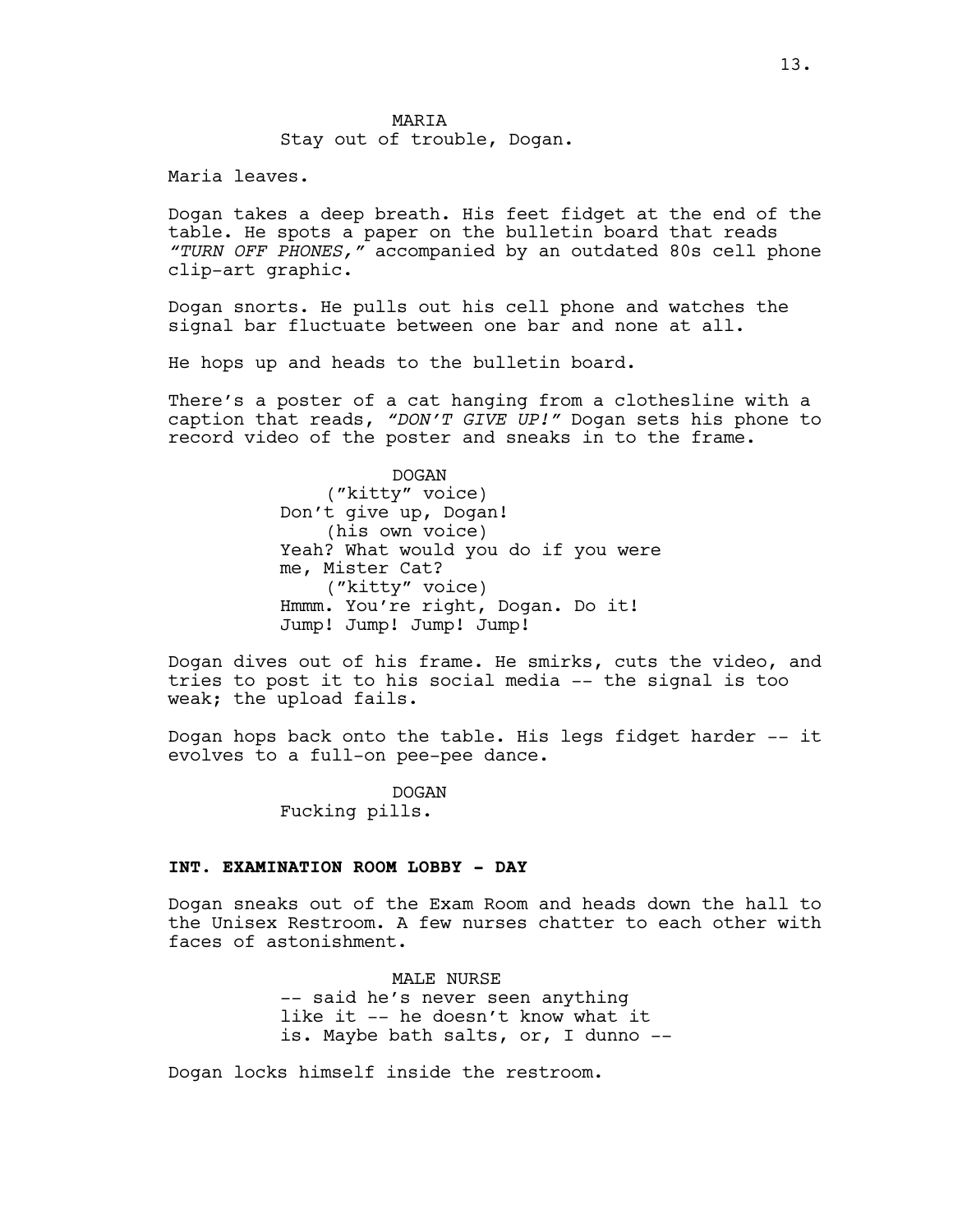# **INT. UNISEX RESTROOM - DAY**

Dogan sits on the toilet. His eyes dart from a cabinet full of urine sample cups, to a wall-mounted box of biohazardous materials. He snaps a phone pic of the biohazard symbol. He starts "filtering" the shot to make it grittier when --

The door handle wiggles.

The shadows of two little feet appear at the crack at the bottom of the door.

> DOGAN Be right out.

FROG TOY (O.S.) (distorted, creepy) *I see you.*

Dogan's eyes bulge fearfully. Then, a SPLASH in the bowl.

The kid's shadow disappears from beneath the door.

# **INT. EXAMINATION ROOM LOBBY - DAY**

Dogan steps out of the restroom.

FROG TOY (O.S.)

*I see you.*

Dogan glances across the hall; A nurse speaks to a crying Eunice in front of Louise's Exam Room. Movement is visible through the crack of the door. Penny peeks in.

Dogan takes a step toward them for a closer look when DR. GLOVER (50s), an older "McDreamy" type, intercepts him.

> DR. GLOVER Dogan. Just the man I wanted to see. Ready?

> > DOGAN

Yeah. Sure.

Glover makes an *"after you"* gesture; they proceed toward Dogan's Exam Room.

A GUTTURAL GROAN emits from Louise's Exam Room.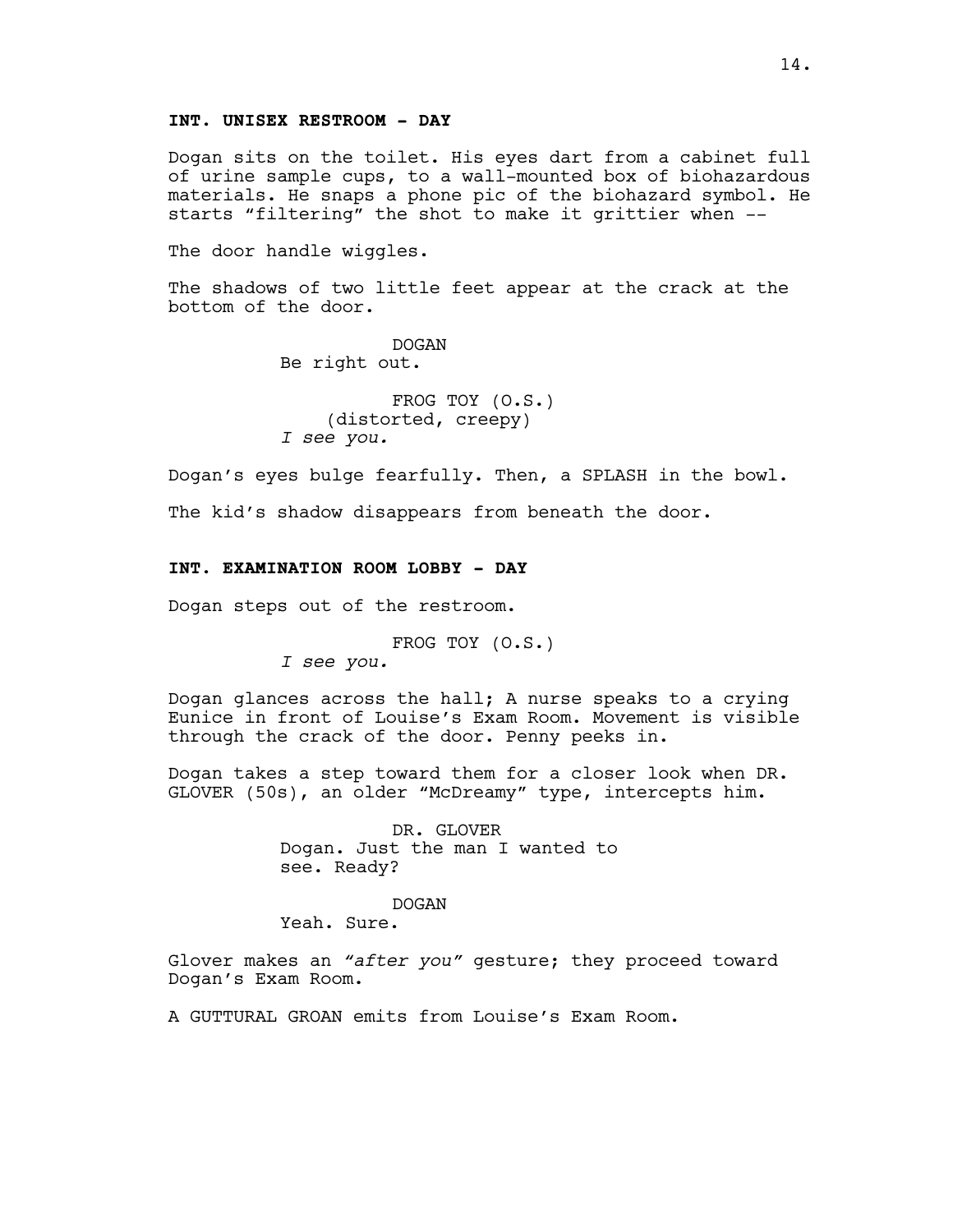Glover listens to Dogan's chest through a stethoscope. Dogan winces and squirms away. Glover pays him a concerned glance.

> DR. GLOVER Is there pain?

DOGAN A little ... biffed it on my board yesterday.

DR. GLOVER We can certainly take a look at it. Lift up your shirt?

DOGAN It's nothing. Just a scratch.

Dogan fidgets and clears his throat.

Dr. Glover squints, suspiciously*.*

DR. GLOVER I'm concerned.

DOGAN About what ... specifically?

Glover takes Dogan's pulse.

DR. GLOVER All of this. I'm seeing many signs of self-destructive behavior.

DOGAN Nah, I'm good. Just a high anxiety day, I guess.

DR. GLOVER I see. And, what are you doing to relieve stress?

DOGAN I beat off. Like, a fuck ton.

Glover drops Dogan's wrist.

(MORE) DOGAN Er ... sorry. I mean, I *masturbate.* A lot. And, I trade funny memes with my friends, and make hilariously bleak videos. But only when I have signal.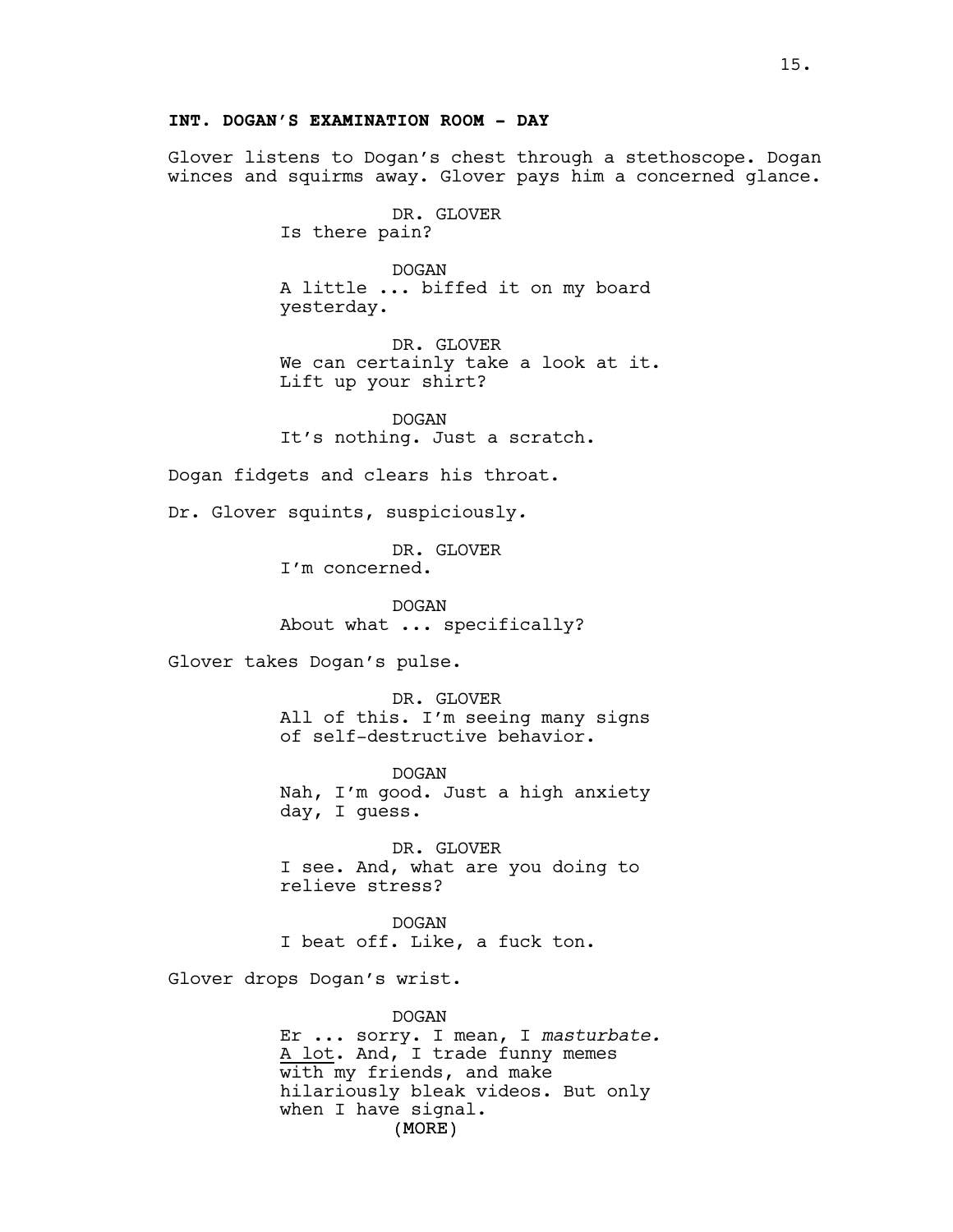#### DOGAN (CONT'D)

So, what's the deal with this place, anyway? I can't post on my phone -- you guys really need to do something about that.

# DR. GLOVER

The signal? It's only strong by the receptionist's desk for some reason, unless you're connected to the WiFi.

#### DOGAN

Yeah? What might be the password for that?

Glover shines his penlight into Dogan's ears.

#### DR. GLOVER

Well, unfortunately, we have a *no cell phone* policy here. There are signs all over the place.

### DOGAN

And you wonder why I'm anxious?

Glover sets his penlight and stethoscope on the table. He takes a deep breath.

## DR. GLOVER How's the arm?

Dogan flexes his fingers in his cast.

#### DOGAN

I dunno. It's all right, I guess. Could've been worse. Right?

# DR. GLOVER

You're taking a lot of unnecessary risks on that skateboard despite your current state of health.

# DOGAN

Well, you know. With all the shit that's wrong with me, sometimes I feel like it's better to be miserable on my own terms rather than have life fuck me against my will like usual.

DR. GLOVER

Dogan ...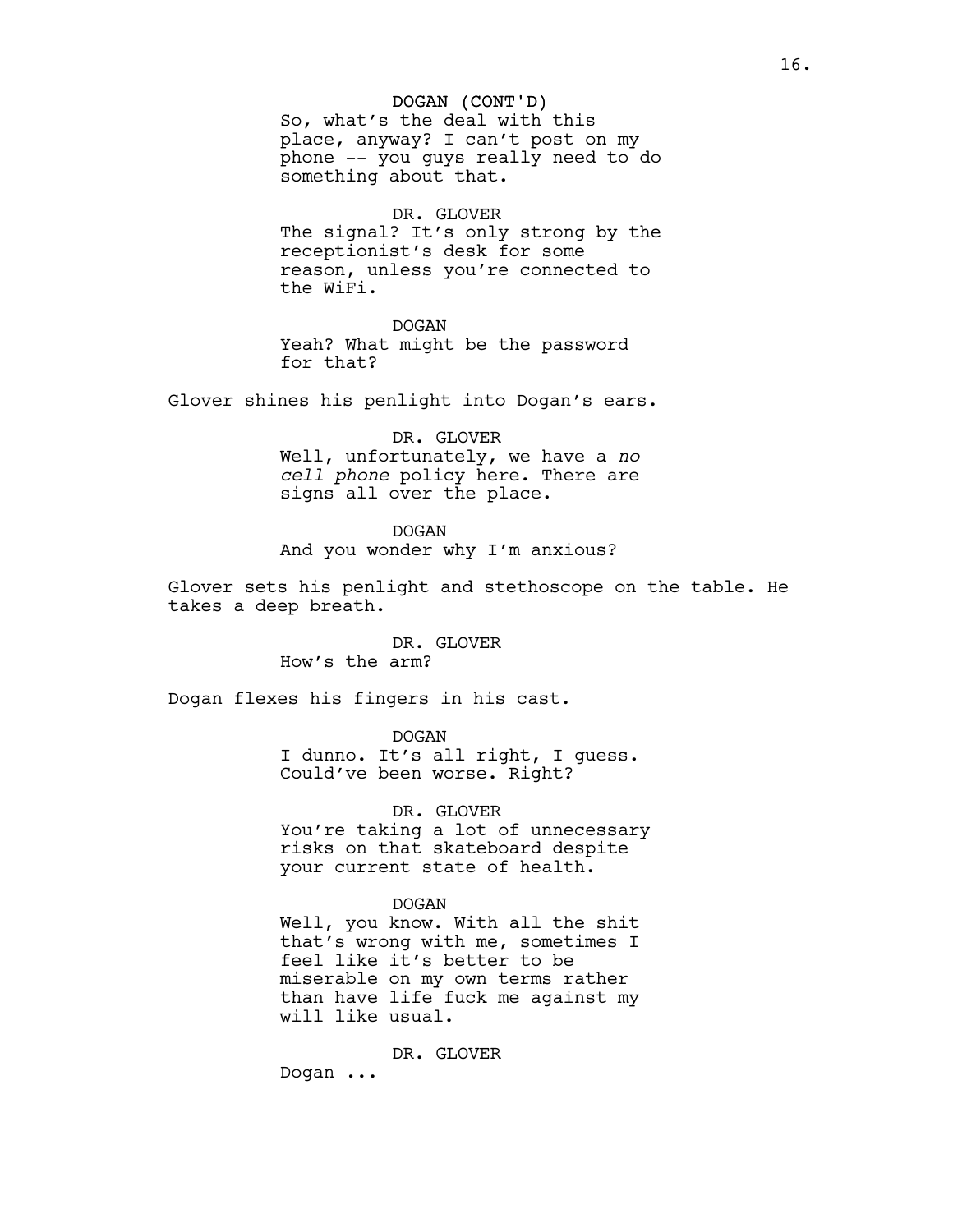DOGAN Hey, what's up with that lady across the hall?

DR. GLOVER Under the doctor-patient confidentiality agreement, I'm not at liberty to say. But I can tell you with confidence that you don't have to worry about catching whatever it is she's afflicted with.

DOGAN

I wasn't worried.

# DR. GLOVER

Well, young man, I think you'd have even less to worry about if you adopted a healthy diet and a consistent exercise regiment.

DOGAN

I'll start tomorrow.

DR. GLOVER All kidding aside.

DOGAN Tonight, then.

Glover updates Dogan's file on his laptop.

DR. GLOVER I'm going to switch out your blood pressure prescription with Atenolol, twenty-five milligrams, once per day. How's the Effexor XR working out?

DOGAN For the ...

DR. GLOVER Anxiety and depression.

Dogan struggles to find the correct words. He flashes two thumbs up and a cheesy grin.

> DR. GLOVER Good. And the Ranitidine?

DOGAN Is that the --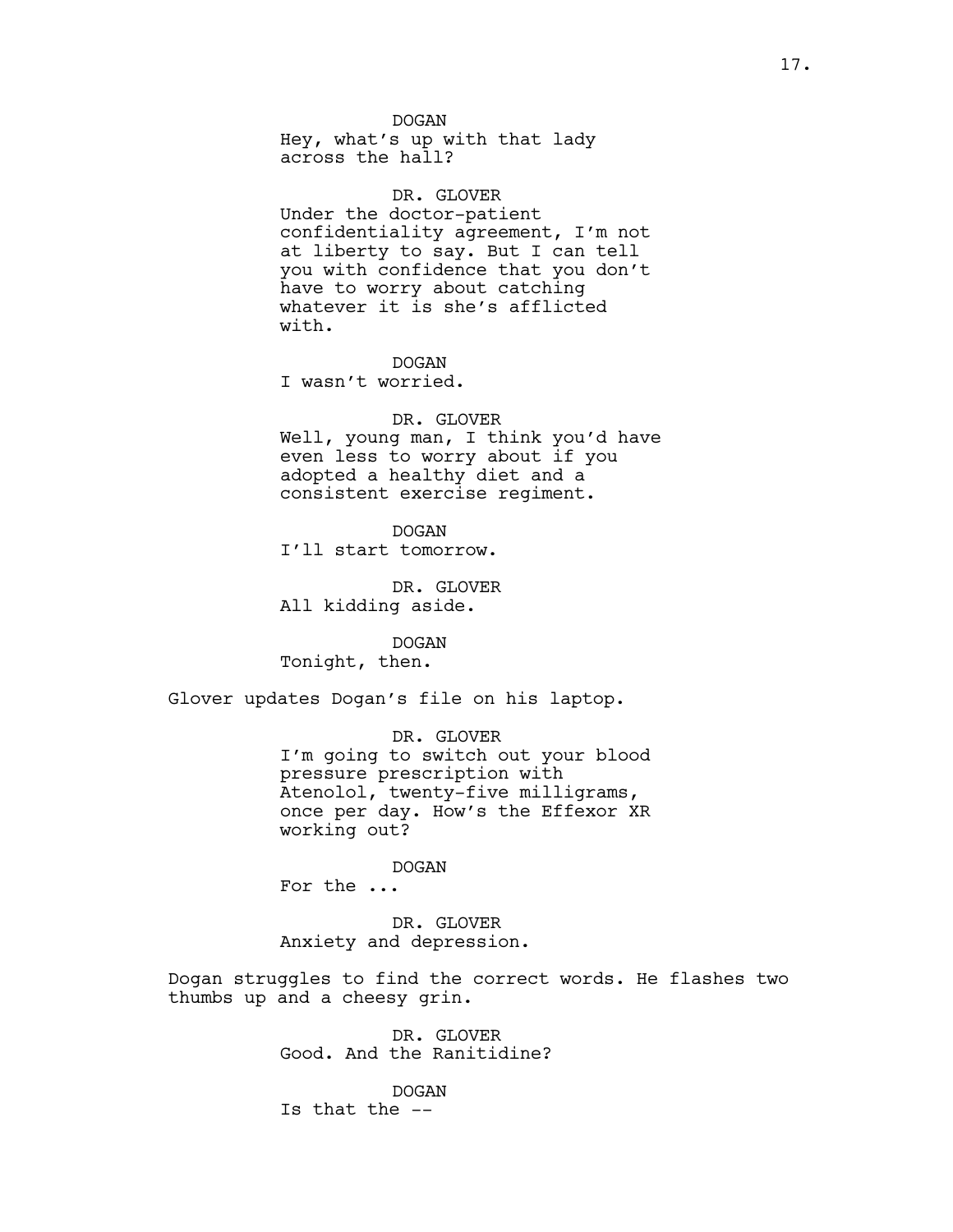DR. GLOVER For the heartburn. Is it helping?

DOGAN I mean, it's not as good as the other one, but I guess it does the job.

DR. GLOVER Remember to take it twice daily. Twelve hours apart, ideally, or else --

DOGAN I know, I know. Trust me, I don't want to forget. I take them at six A.M. and six P.M. on the dot --

A CLICK comes from the intercom system, followed by --

INTERCOM (V.O.) Attention all available personnel. We have a code blue in exam room six.

Glover becomes stoic. He picks up his laptop and stands.

DR. GLOVER You'll have to excuse me.

Glover leaves.

Dogan sighs. He yanks out his phone and watches his signal bar fluctuate. Suddenly, five text messages and eight new voicemails appear on his display -- all from *"MOM."*

> DOGAN Ugh. You're so obsessed with me.

Dogan grimaces and tries to play a voicemail. He presses it to his ear.

> MOM (V.O.) (cutting out, on the phone) Dogan  $--$  need to  $--$  ? Where  $-$ to call -- -- soon --  $it's$  -- -- -as you  $--!$

Dogan shrugs it off and scrolls through his new text messages from his mom. They read: *"WHERE ARE YOU?" "CALL ME!" "ARE U OK? CALL ME NOW!" "DOGAN WHERE ARE YOU???"*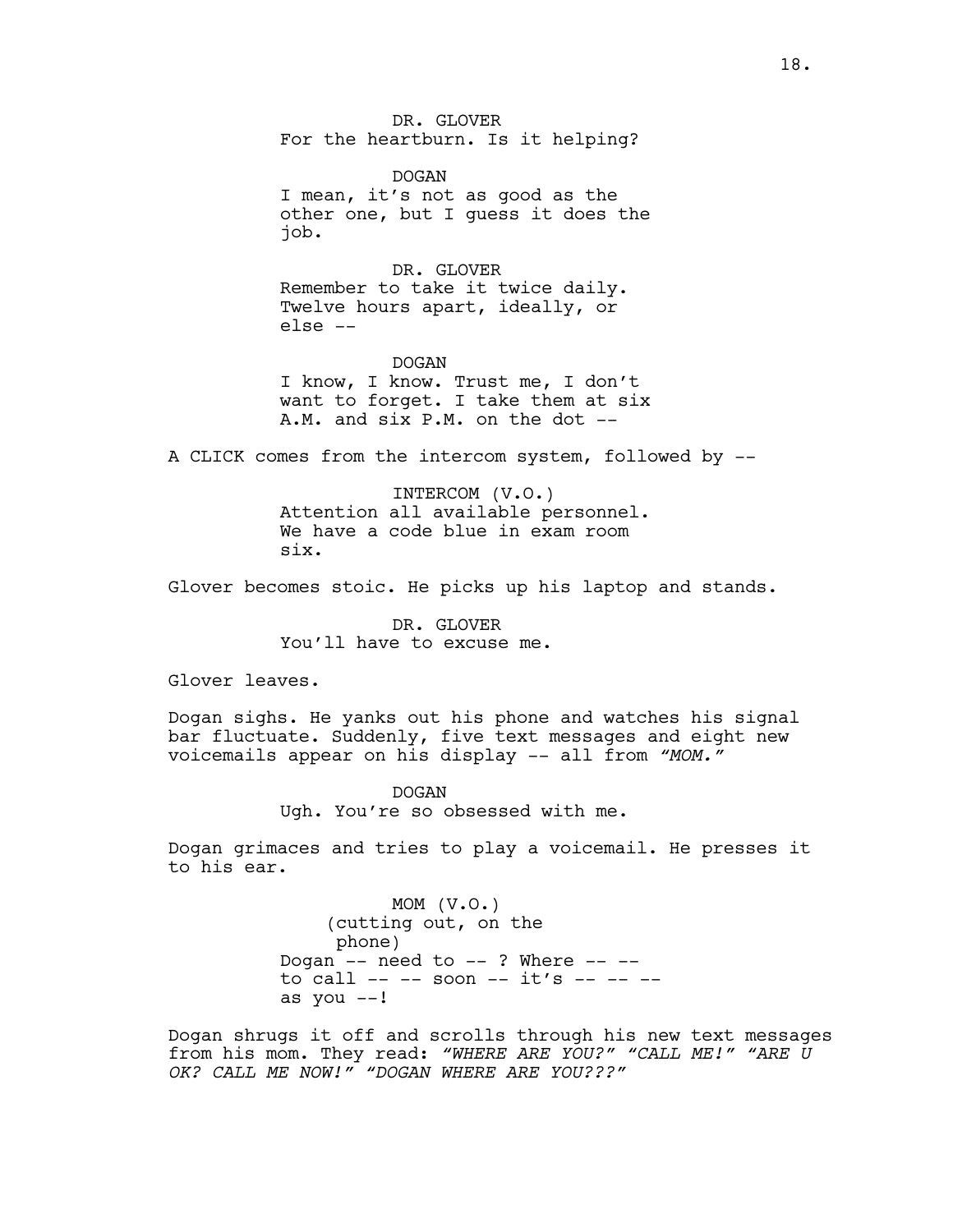No idea why I'm stressed all the time.

Dogan types *"I'M AT THE CLINIC (LIKE I TOLD YOU), CALL YOU AFTER."* He taps send, but the message fails to go through.

#### DOGAN

Shenanigans.

A SCREAM COMES FROM THE HALLWAY.

Dogan jumps. He gets up and slowly creeps to the door. He presses his ear against the wood and listens.

COMMOTION, CRASHING, AND AGITATED VOICES ARE HEARD.

Dogan takes a deep breath and opens the door a crack. People in scrubs and lab coats rush past the door in all directions.

Dogan steps into the --

# **EXAMINATION ROOM LOBBY**

Dogan dodges a paramedic and sees chaos in the cubicles between himself and Louise's room -- overturned furniture, scattered papers and frantic patients and clinic personnel.

Further Down the hallway, a few doctors and nurses - including Glover and Maria -- tend to fallen colleagues on the bloody tile.

> DOGAN ... Doctor Glover?

Glover turns around, white as a sheet, and waves Dogan back.

DR. GLOVER Stay in the room, Dogan! Sit tight till I say it's okay.

Another horrific SCREAM in the distance.

# **INT. DOGAN'S EXAMINATION ROOM - CONTINUOUS**

Dogan slams the door and barricades it with his body.

# DOGAN

The fuck!

A THUMP comes from the other side of the door.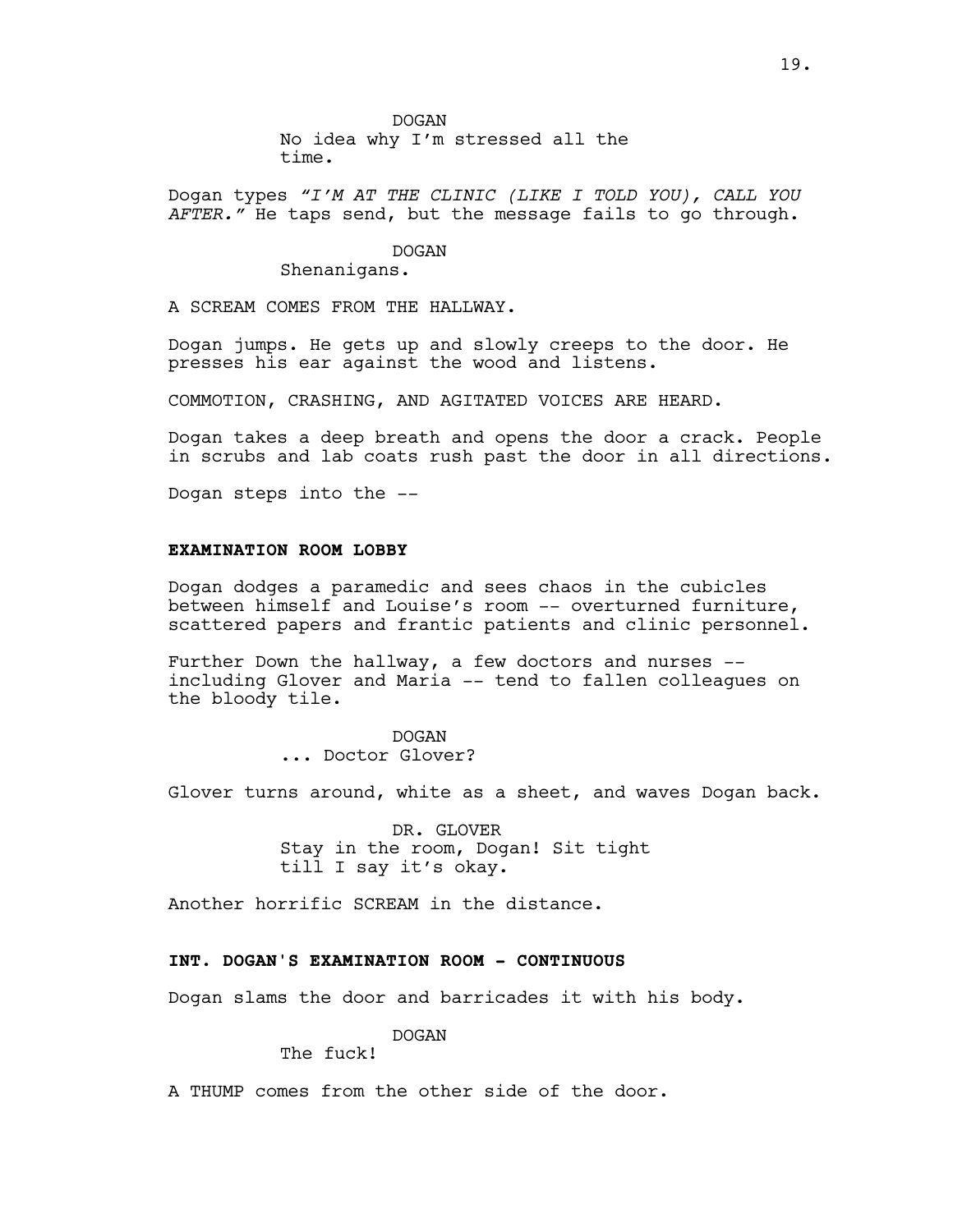Dogan spots his skateboard across the room. He hurries to snatch it, returns to the door, and tries to wedge it in the door crack -- no dice.

His eyes dart to the base cabinet and sink. He races to grab it, but it won't budge -- it's heavy and he's weak.

Dogan spots a standing coat hanger in the opposite corner. He snatches it, lays it down, and wedges it between the door and the cabinet.

CHAOTIC THUMPS AND SCREAMS CONTINUE.

Dogan backs away from the door and hops onto the exam table.

His heart pounds: THUMP. THUMP. THUMP ...

Shaking, and on the verge of tears, Dogan lays back on the table, covers his ears, and clenches his eyes shut.

The THUMPS INTENSIFY ...

**FADE OUT:**

#### **FADE IN:**

### **INT. DOGAN'S EXAMINATION ROOM - DAY (NIGHTMARE)**

Dogan lays on the exam table, bathed in white light. Several rubber-gloved hands tear his shirt open and affix wired sensors to his torso. His eyes flutter open.

# DOGAN

Hey, what are you doing?

He tries to sit up, but the hands force him back down.

DOGAN What is this? Get off me!

A BEEPING comes from an EKG meter beside him. He watches as his heart rate increases exponentially, and then FLATLINES into a constant HUM.

THE HUM BECOMES BEEPING.

Dogan exhales his final breath.

THE BEEPS BECOME PHONE CHIMES.

END OF NIGHTMARE.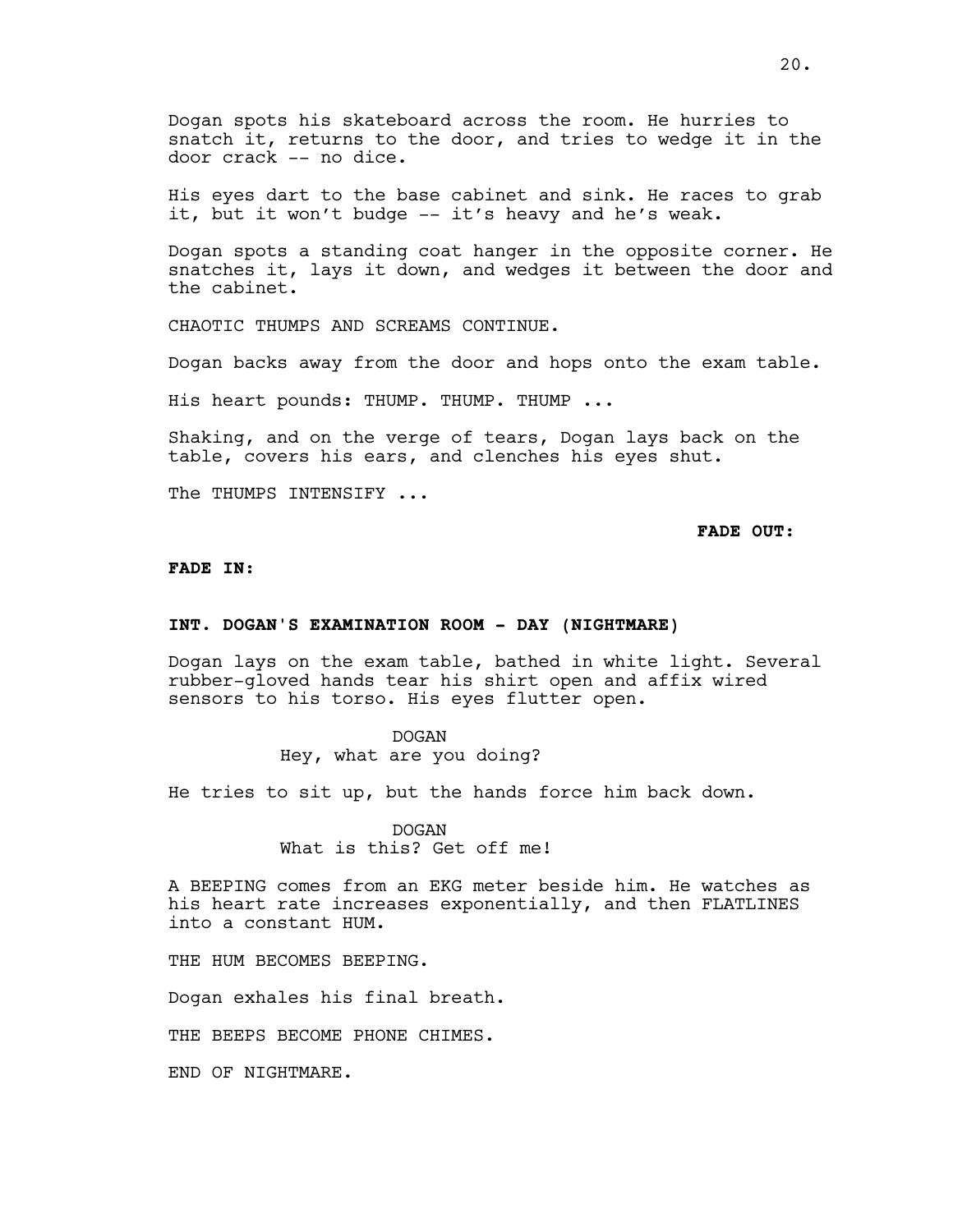# **INT. DOGAN'S EXAMINATION ROOM - NIGHT**

Dogan's eyes slowly flutter open. He pulls his phone out of his pocket and reads the display: *"PHOTOS UPLOADED SUCCESSFULLY."*

He sits up and anxiously scrolls through his alerts.

Dogan notices icons for three "NEW MESSAGES" on the display - they are all from his mom. He checks the first one, which reads: *"DOGAN ANSWER ME!"* The second reads: *"COME HOME RIGHT NOW SOMETHINGS WRONG WITH SID!"*

### DOGAN

Sid ...

He checks the third message, which reads: *"Gg I've uukl l"*

Dogan dials on his phone and listens. His phone CHIMES to signify no signal. He glances at the display and tries again. The call fails.

GENTLE SCRAPING ON THE OTHER SIDE OF THE DOOR.

DOGAN Doctor Glover?

Dogan creeps to the door.

DOGAN

Hello?

A THUMP FROM THE OTHER SIDE.

Dogan jumps back in surprise.

DOGAN Hey ... what's going on out there? ... Is it safe to come out? I kinda gotta piss again.

Silence.

DOGAN Who's out there?

The doorknob wiggles violently. Dogan holds the door and coat rack in place with all his weight. The wiggling stops. And then ...

Silence.

Dogan presses his ear to the door.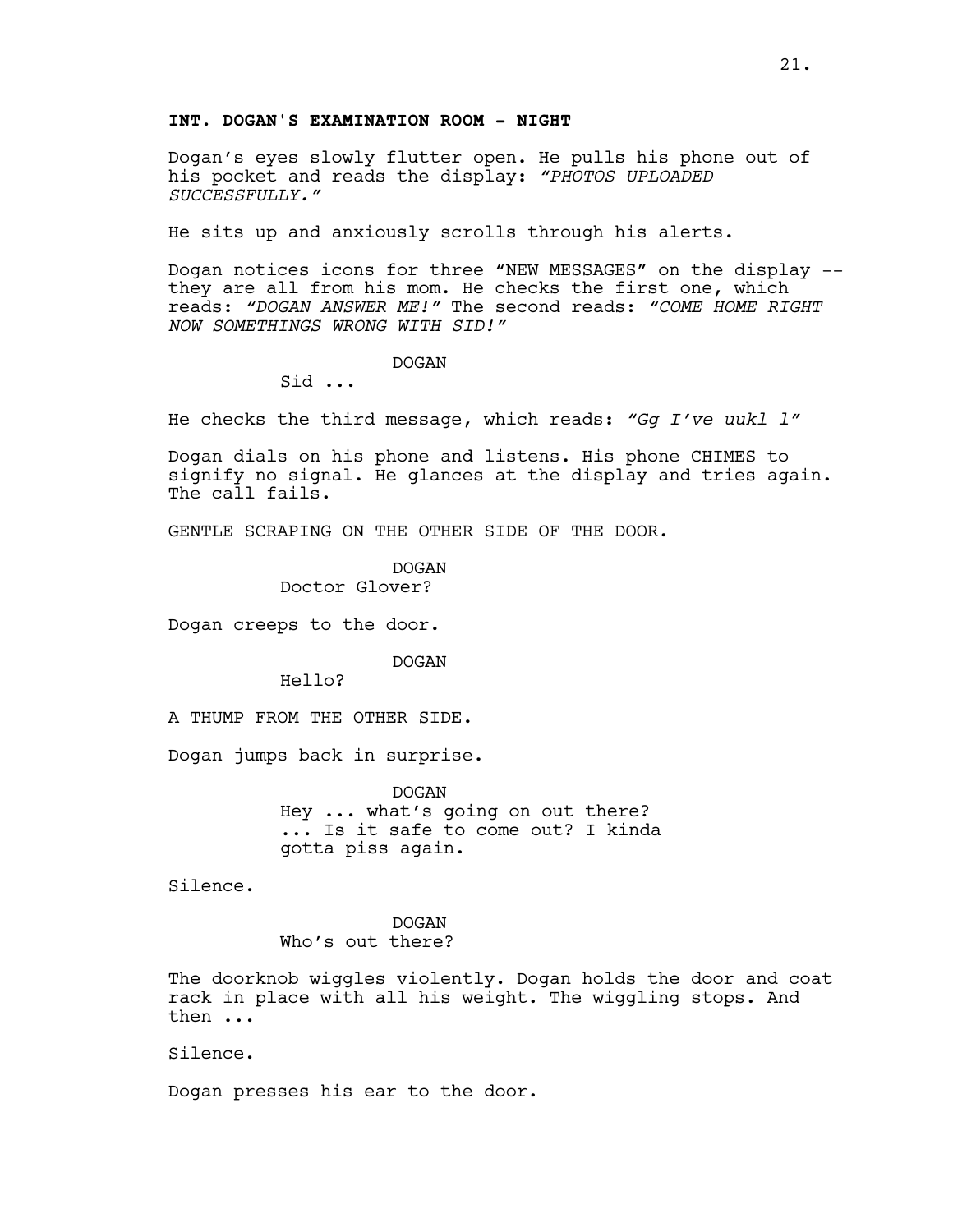FROG TOY (O.S.) (distorted, creepy) *I see you.*

Dogan jumps.

DOGAN Little girl? Hey ... is anyone else out there with you? A doctor or a nurse? Somebody not sick or dying?

Silence.

Dogan gets on his hands and knees and peeks out through the bottom of the door. Lit only by a few fluorescent motion lights, dried blood and bile are caked to the floor tiles.

Penny walks past the door in the hallway, startling Dogan. The sound of the dangling microphone DRAGS and SKIPS on the floor in the distance.

DOGAN

Shit!

FROG TOY (O.S.) (farther away, creepy) *I see you.* (even farther, creepy) *I see you.*

The motion lights in the lobby go out.

Shaking, Dogan hurries to the exam table, pulls out his phone and dials *9-1-1*.

No signal. The service bars fluctuate between one and none.

Dogan scrolls through his apps and opens the NEWS 13 app.

DOGAN Come on, come on ...

The display reads *"NO SIGNAL."*

#### DOGAN

Come on!

Dogan frantically scrambles about the room, phone in the air, trying to raise a signal. He stands on the exam table shaking it in every direction. No signal.

Dogan plops down with a sigh. He buries his head in his hands with a tense face of concentration. He opens his phone's video camera, frames himself in a shot, and hits record.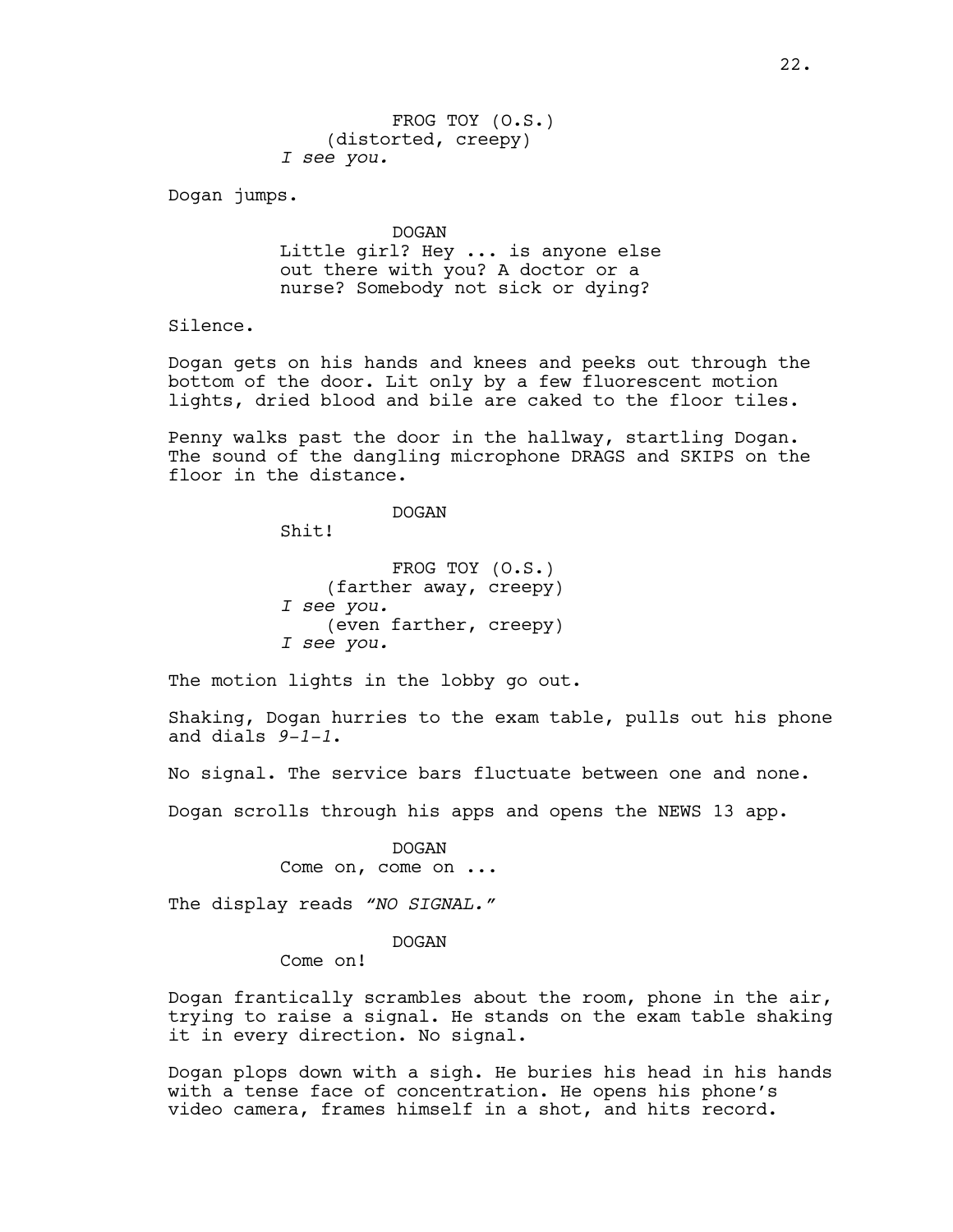DOGAN Hey. My name is Dogan Brown. It's September ninth, and I don't know what the fuck is going on in the world right now.

Dogan pans the phone around the clinic for his "audience."

DOGAN

I came to the clinic on East Pecos for a checkup a couple of hours ago, and some crazy shit went down in the lobby. This lady -- I think it was a lady -- she was all kinds of puking. She blasted that shit all over the fucking place, and she was crying, and yelling ...

Dogan hops up, takes the phone to record the carnage in the hall from the crack underneath the door.

DOGAN

At first I thought she was just coming down from drugs or something, but now, I dunno.

Back to the exam table.

DOGAN

Maybe it was Ebola, or SARS, or some new shit we haven't even heard of yet. Who the fuck knows. Sometimes I think the government contaminates our weed. That'd be so fucked up. Wouldn't surprise me, though.

He sighs.

#### DOGAN

So then a few messages hit my phone out of the blue, and I got one from my mom that said my little sister's sick. I don't know where they are, or if they're okay ...

A look of anxiety flashes across his face.

(MORE) DOGAN I'm gonna try to upload this video, but the signal's shit, so I dunno if it'll go through.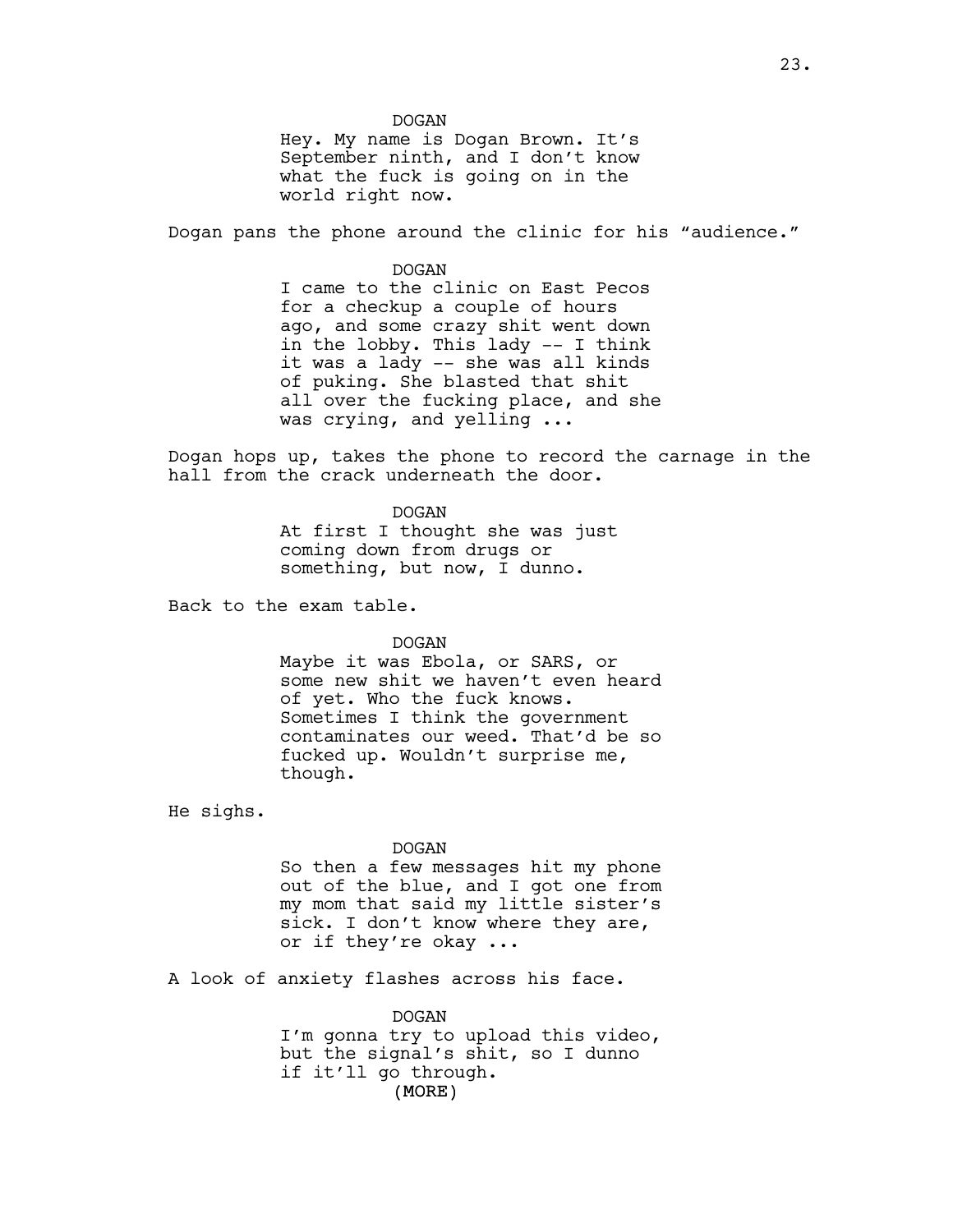#### DOGAN (CONT'D)

I can't get the news, and I can't call anyone, so, if any of my friends see this, tell my family I'm okay! I'm still alive, and I'll come and find them soon.

Dogan's eyes drift to the door.

#### DOGAN

But, until then, we need help here, so send the Army, send the National Guard, send some Republican rednecks with guns -- I don't fucking care! Just send help. I'm on the third floor of the River Ridge Clinic East. Till then, I guess I'll just chill. See ya when you get here.

Dogan looks grimly into the camera and stops recording. He sets the video to upload. The battery is 10%, and a warning appears on the display to *"CHARGE PHONE SOON."* Dogan sets the phone on the table where his photos previously uploaded.

#### **BEGIN MONTAGE**

- Dogan pulls a small pipe and bag of weed out of his hoodie.
- Dogan packs a bowl.
- Dogan blows smoke rings. He eyes the base cabinets.

- Dogan blows up a rubber glove like a balloon and volleys it to himself in the air.

- Dogan makes Glover's penlight's beam dance on the walls. He makes shadow puppets of a dog.

- Dogan makes a structure out of tongue blades, but it topples over like an unstable Jenga tower.

- Dogan stands on chairs and takes a leak in the sink.
- Dogan draws mustaches on bulletin board posters.
- Dogan packs cotton balls into his cheeks like a hamster.

#### **END MONTAGE**

### **INT. DOGAN'S EXAMINATION ROOM - NIGHT**

Dogan wiggles his jaw, his cheeks puffed out.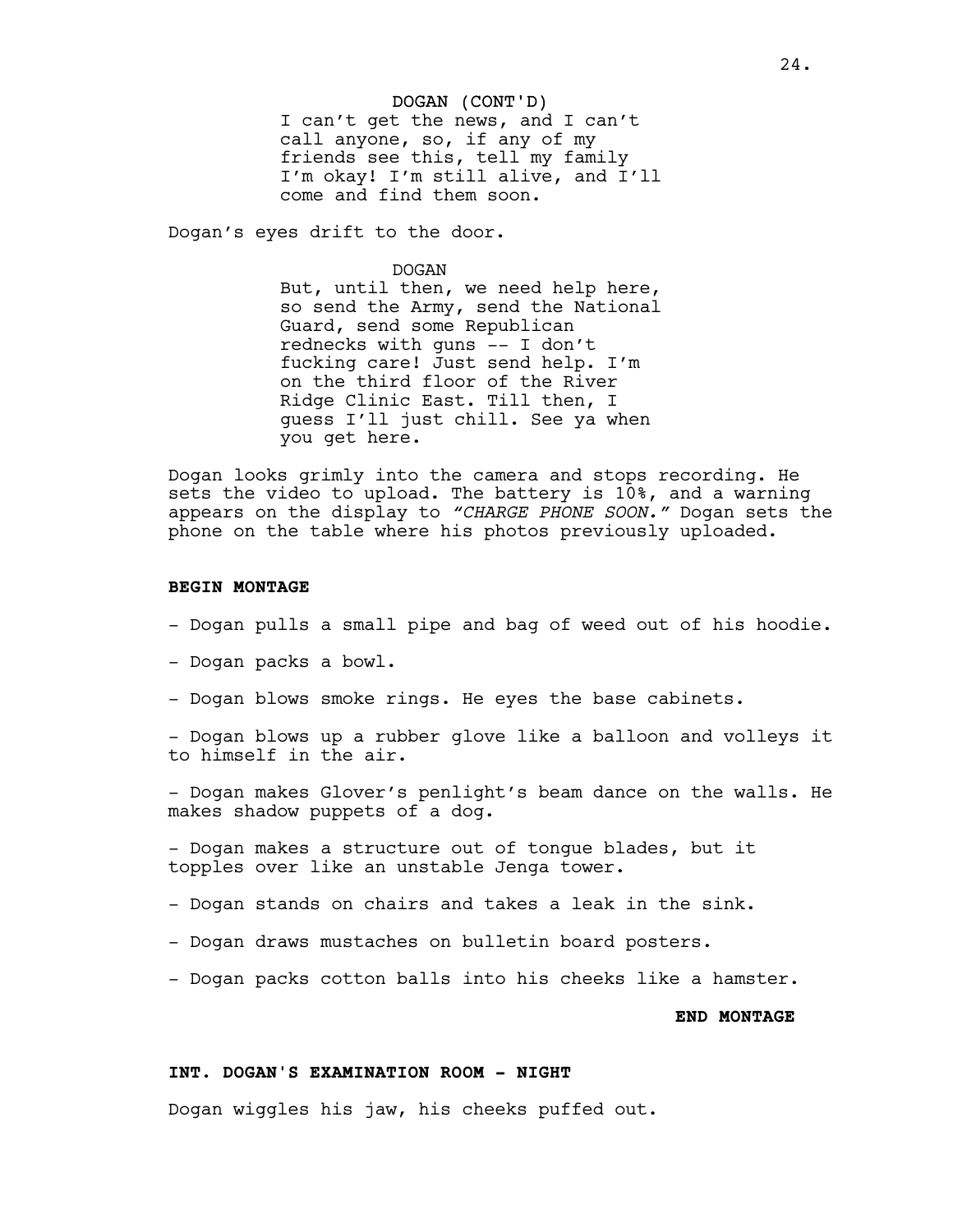(as Marlon Brando) You never go against the family --

Dogan's hand shoots to his chest. His face contorts into a pained grimace as he quickly scoops cotton out of his mouth. He drops to his knees and grabs a small waste basket, which he violently vomits into.

#### DOGAN

No ...

More vomit.

DOGAN (catching his breath) I have it  $-$ 

He clutches his chest and vomits again. Dogan curls into the fetal position and groans.

#### DOGAN

Fuck!

Dogan pulls himself along the exam table. His hand finds his phone, and he slumps back to the floor. He looks at the display: *"UPLOAD FAILED. TRY AGAIN LATER."*

Dogan records himself.

DOGAN I think I caught what that lady had. I just threw up, just like her. I have it, too --

He retches, but keeps it down ...

#### DOGAN

I'm gonna die ... right? Ugh. Every time I'm here, I always think I'm gonna catch something from someone, and I legit freak out, and I did. I fuckin' knew it! I'm not just being dramatic!

He breaks down and sobs.

DOGAN I haven't been living my best life. I'm barely living at all. But I don't wanna die like this. Not like that lady out there probably did.

The phone display flashes *"8% BATTERY. CHARGE PHONE SOON."*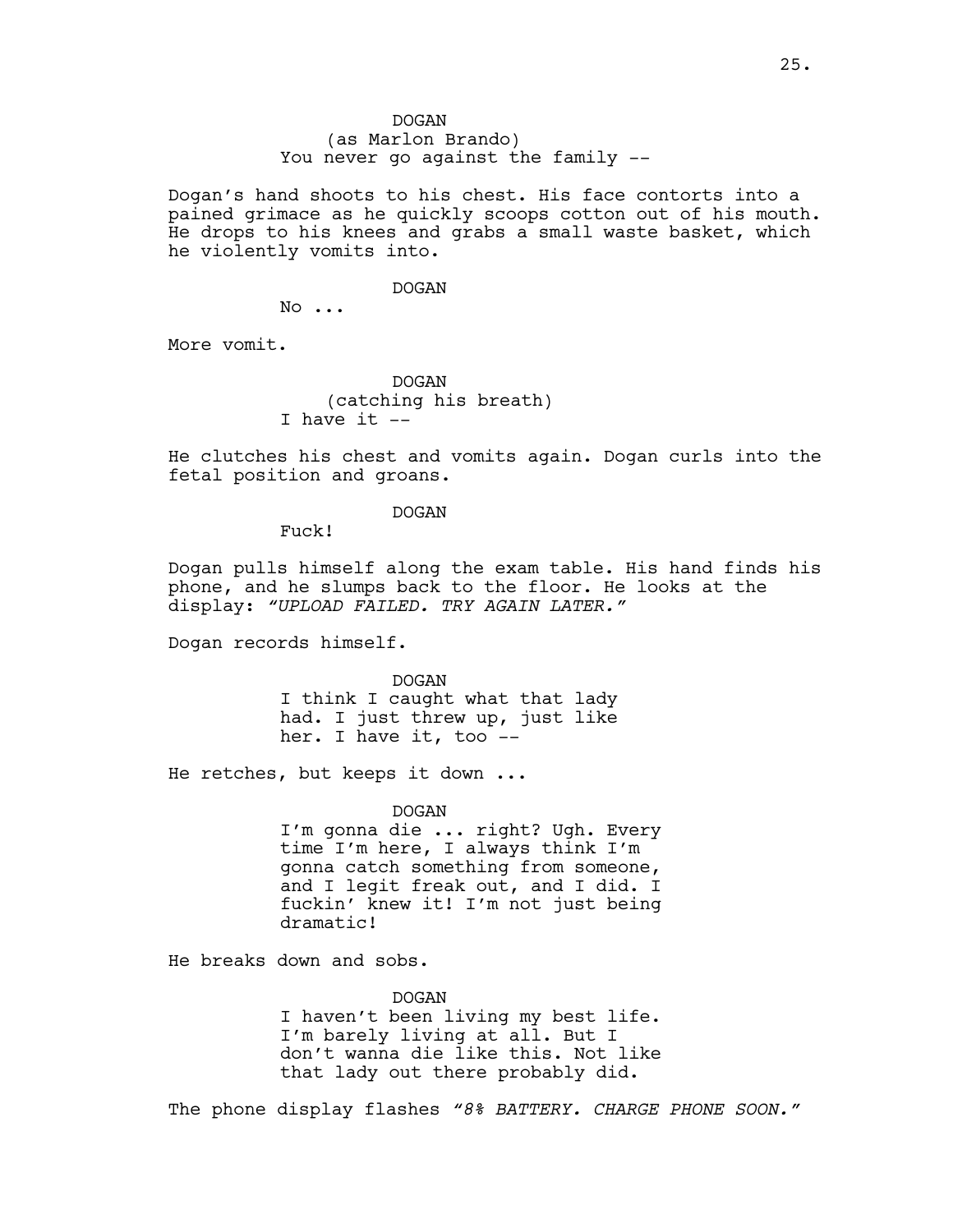DOGAN Mom, if you see this, I'm sorry I've been such a tool. It's the pain and depression ... it makes me an ass hole. It's no excuse, but ... I'm sorry. (deep breath) If I make it through this, I promise to take better care of myself. I'll eat better. I'll stop smoking. Not weed, but cigarettes for sure. I just don't wanna go out like that lady did. Please, someone send help. It's still Monday --

Dogan's eyes drift to the wall clock.

DOGAN -- at seven-fifty-two P.M. --

Dogan squints. His face contorts into one of epiphany.

DOGAN -- seven-forty-two. It's sevenforty-two! Seven-forty-two!

Dogan laughs hysterically, which causes him to vomit. He digs into his pocket and pulls out his prescription bottle.

DOGAN

I didn't take my pill! This is what happens when I don't take it! I puke from the GERD! It's the GERD!

Dogan drags himself to the sink and props his phone up. He pops his pill, sets the prescription bottle on the sink, and scoops tap water into his mouth by hand.

> DOGAN Eat your vegetables, kids. Exercise and drink lots of water. Or else you gotta deal with all kinds of shit like this.

Dogan drops to the ground and curls up.

The phone continues to record. The display reads "*5% BATTERY. CHARGE PHONE SOON."*

# **INT. DOGAN'S EXAMINATION ROOM - NIGHT**

The clock reads *9:09 P.M.*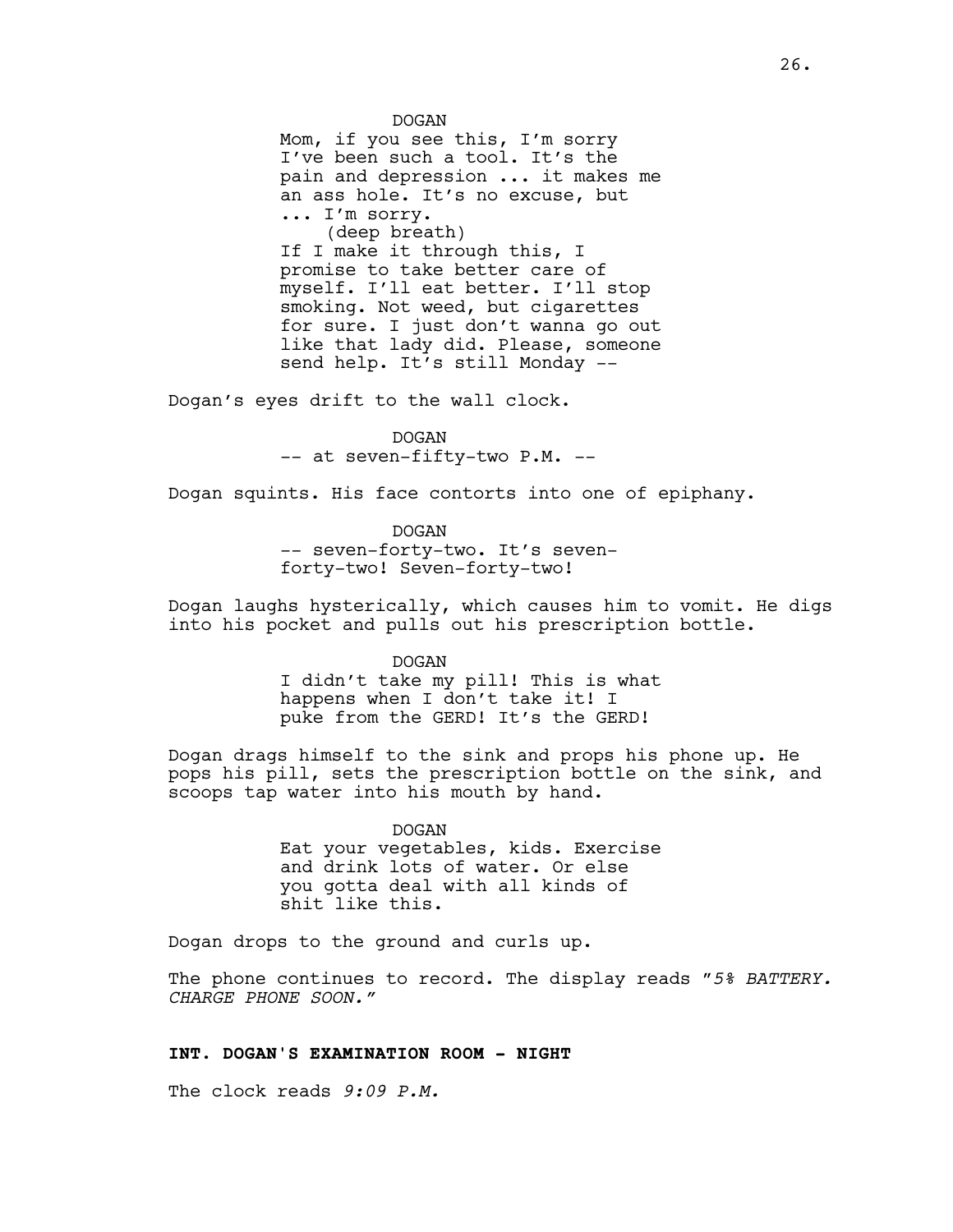Dogan clutches his arms, shivering. He wakes up and reaches out for his phone -- it's not beside him. He sits up and spots it near the sink.

DOGAN

No ...

He pops up and retrieves his phone. He taps the dark screen - it's dead.

> DOGAN No! Fucking shit!

Dogan punches the cabinet with his casted arm. He howls in pain and stumbles about the room.

> DOGAN So fucking stupid.

Dogan paces in a circle around the room, restlessly. His eyes drift to the *"DON'T GIVE UP!"* poster.

> DOGAN Fuck you! Stupid cat thinks he knows everything.

A SCRATCHING SOUND comes from the door.

Dogan hops up and sneaks closer to investigate.

DOGAN Little girl? Is that you?

A GROAN comes from the other side.

DOGAN Hang tight, kid. Just not in here. But ... help is coming. Okay?

MARIA (O.S.) (whispering) Dogan.

Dogan's skin crawls.

DOGAN Who's there?

Dogan snatches Dr. Glover's penlight, gets on the ground, and shines his beam under the door.

Maria, with a scratched and bloody face, stares at him through glassy, bloodshot eyes.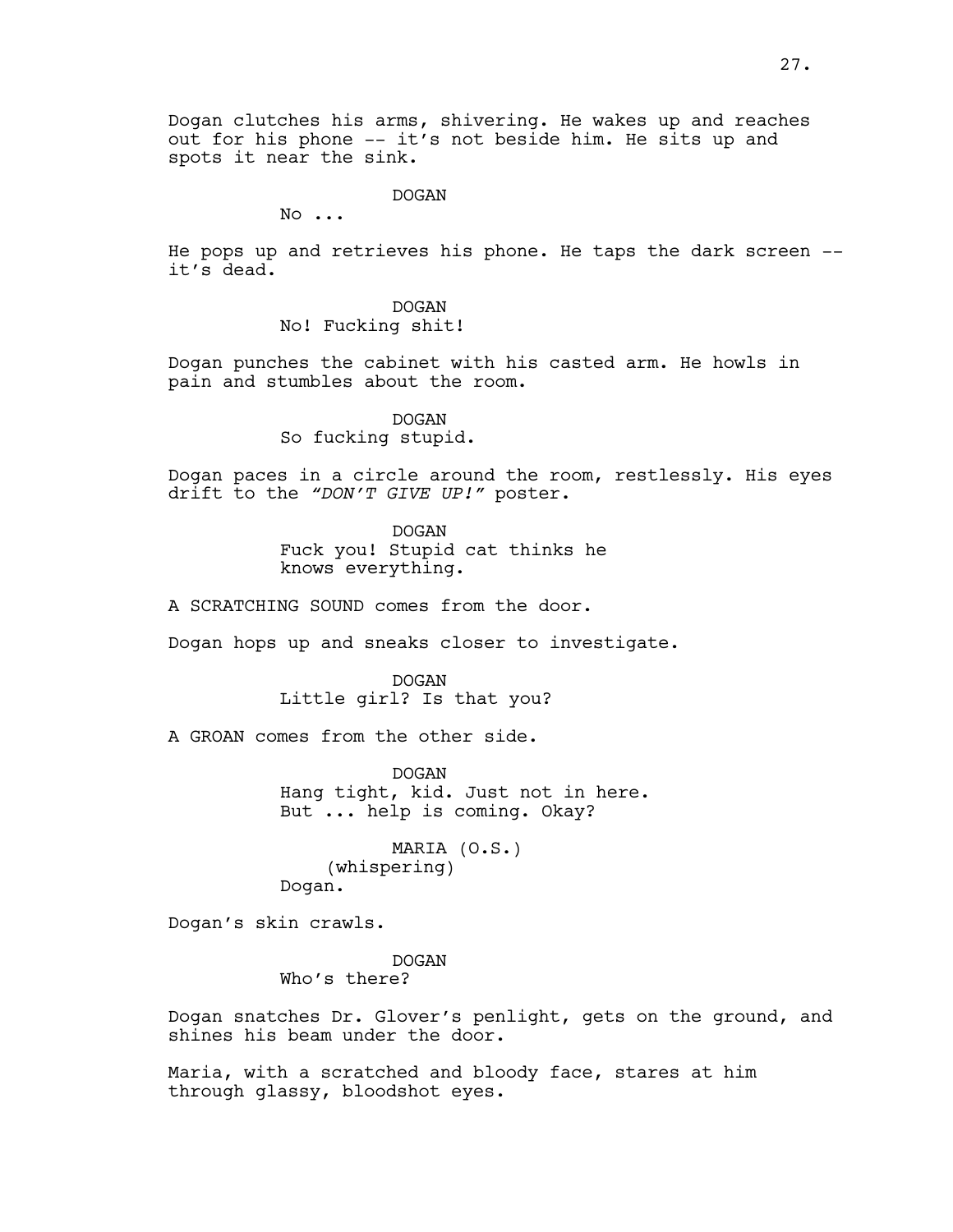Dogan falls back in fear.

DOGAN

Shit!

MARIA (whispering) Help me ...

DOGAN Maria? ... What happened out there? Are you sick?

MARIA (whispering) Help me, please ...

Maria's bloody fingernails quiver toward Dogan.

DOGAN Are you alone? What's out there? Are you infected?

MARIA (strained) Dogan.

DOGAN

Damn it.

Dogan's hand flexes on the coat rack with uncertainty. He cautiously unblocks the door and opens it.

The hallway motion lights turn on nearby, revealing puddles of blood and overturned office equipment. A few bodies and body parts are scattered about.

Dogan grabs Maria's arms and struggles to drag her inside.

A DOOR CREAKS OPEN IN THE DISTANCE. Then, HEAVY, STAGGERED FOOTSTEPS.

Dogan quickens his pace.

He hears THE SOUND OF A BOX FALLING OVER in the distance.

HEAVY-SOUNDING STEPS GROW CLOSER NOW ...

One more heave and Dogan pulls Maria inside. He slams the door shut.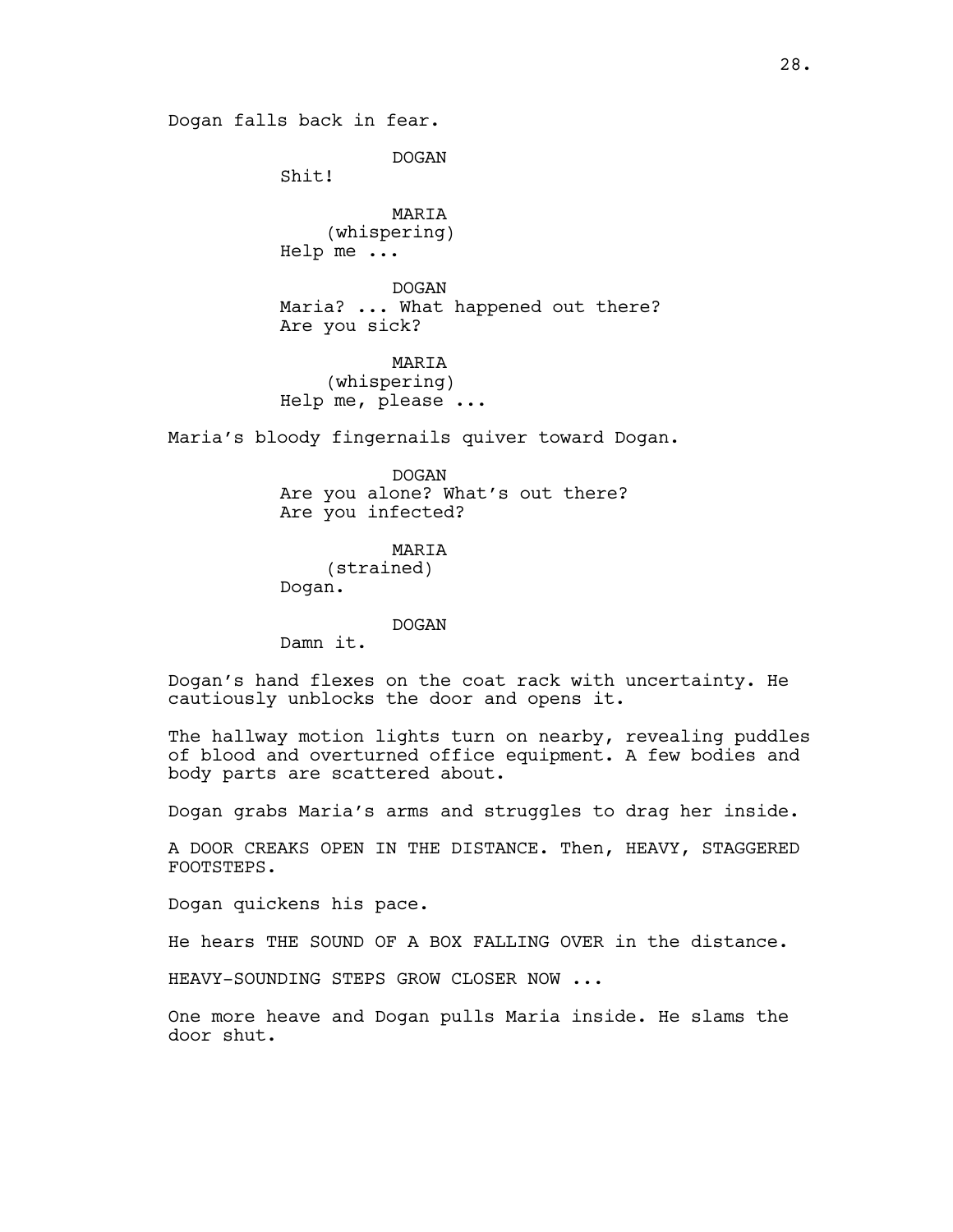# **INT. DOGAN'S EXAMINATION ROOM - NIGHT**

Dogan secures the door as Maria slumps against the cabinets. Blood dries on her facial and arm gashes, and her scrubs are covered in blood and vomit.

A THUMP AT THE DOOR. Then ANOTHER THUMP. Then ... nothing.

DOGAN What the fuck is going on out there?

MARIA (shaking) Water ...

Dogan empties a cup of tongue blades and fills it at the sink. He hands it to Maria. She drinks.

#### DOGAN

I tried to call for help, but I couldn't get a signal. Doctor Glover said you have to be by the desk. I was thinking, if I could get far enough --

MARIA -- You can't go out there!

DOGAN

Then, what are we supposed to do? Nobody's come for us, my phone's dead -- wait -- do you have a cell phone?

MARIA Everything just went crazy. The people -- we lost control. Couldn't keep up. That woman ... I was

DOGAN

wrong. She was infected.

What did she have?

## MARIA

I don't know. We didn't even get a chance to draw her blood. But, she wasn't the only one. More came in. Pretty soon, it was everywhere. I locked myself in the bathroom. Thought I'd be close enough to get WiFi. Wasn't close enough.

Maria winces and grabs her ribs.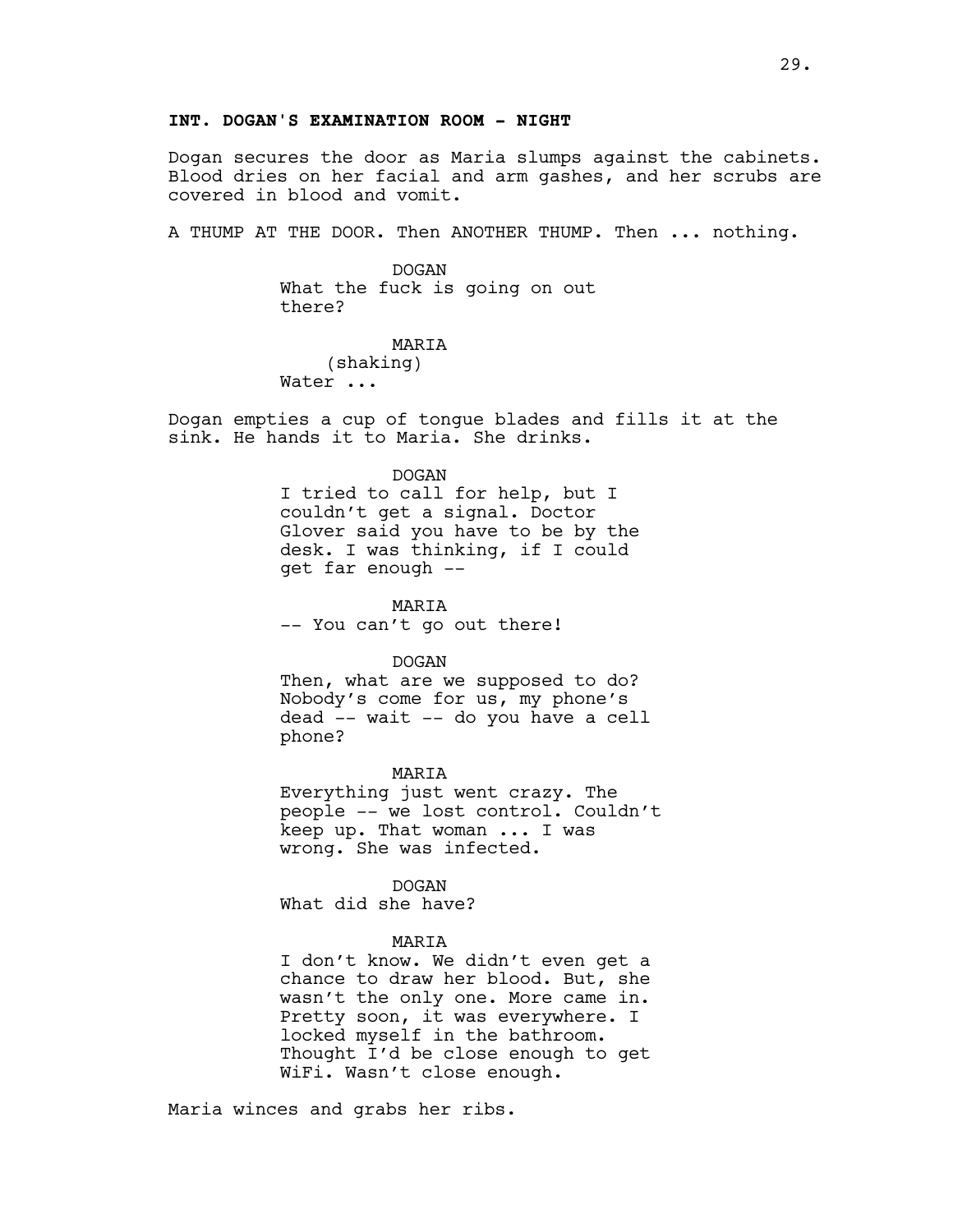You okay?

MARIA What the hell do you think?

DOGAN What should I do? Is Dr. Glover out there?

MARIA I think he made it to the break room, but ... I don't know.

Maria winces -- her ribs again.

# MARIA

I wish I'd been stranded with the Xanax.

# DOGAN

You and me both. I checked this whole room twice and there isn't so much as a cough drop. And I didn't bring my anxiety meds, so it's shaping up to be a delightful fucking day!

#### MARIA

Sucks to be us.

Dogan sighs and plops down across from Maria. He pulls out his pipe and baggie.

> DOGAN Well ... I do have some of *this*.

Maria squints to see his baggie.

MARIA You lied to me.

# DOGAN

Yeah.

Maria rolls her eyes. She gestures for the pipe. He sparks it up for her. She coughs. She puts up a *hold on* finger.

# MARIA

Excuse me.

Another cough, much harder. She grabs Dogan's vomit wastebasket and then -- VOMIT.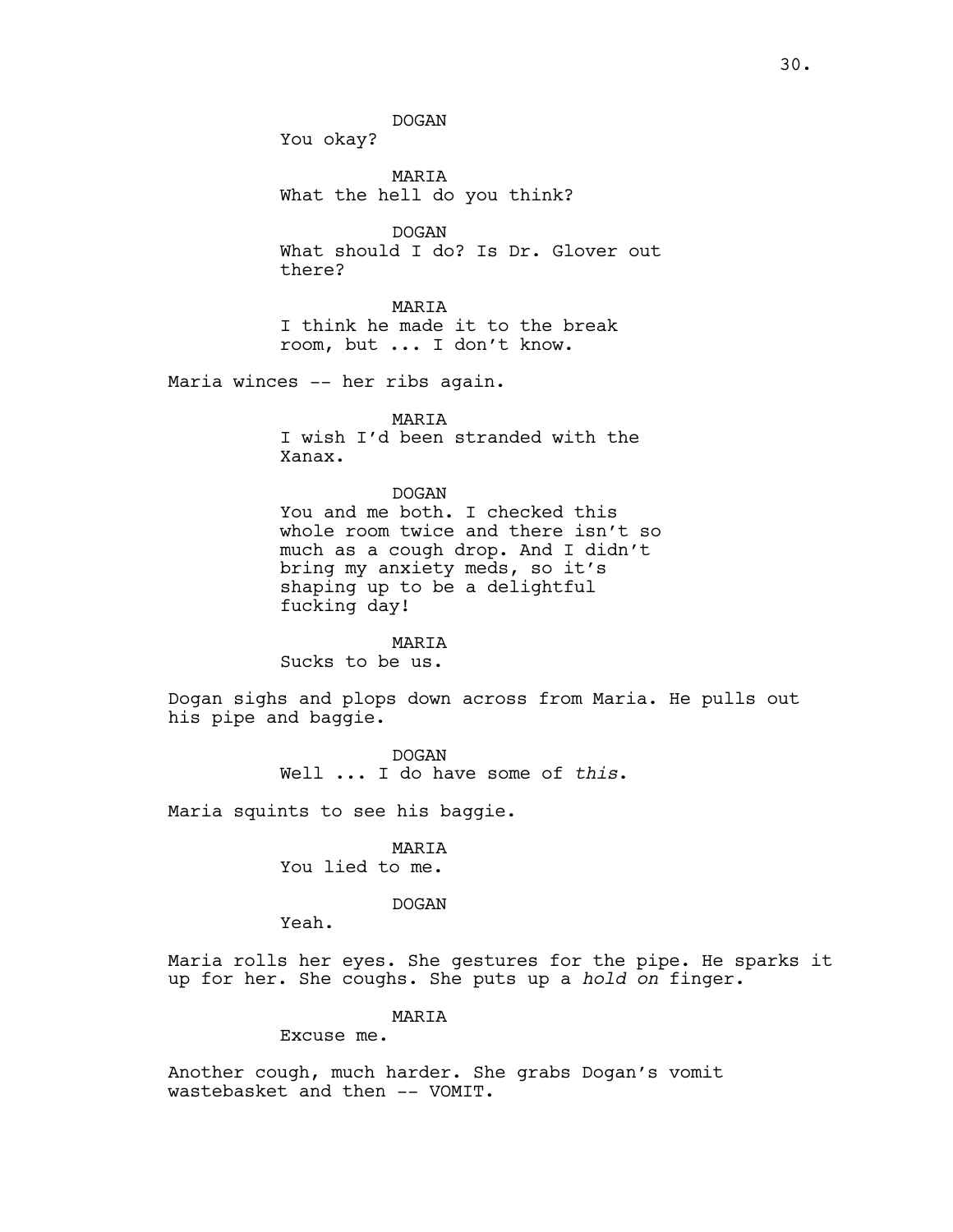DOGAN You have it! You have that shit, and I totally just let you in here with me! Mother fucker!

Dogan races to the door and grabs the coat rack.

#### MARIA

 $No$   $--$ 

DOGAN -- We're gonna die --

MARIA -- Dogan -- listen --

DOGAN -- I should've never opened the door --

MARIA -- Dogan -- I'm pregnant!

DOGAN ... pregnant? ... again?

MARIA Yes, Dogan, again! Eleven weeks now. I'm just ... just pregnant.

DOGAN Oh. Well, then you probably shouldn't smoke that shit.

MARIA I need a doctor.

DOGAN Have you seen any?

# MARIA

No.

DOGAN Is anybody coming for us?

MARIA I don't know. We couldn't contain it. I think it got out.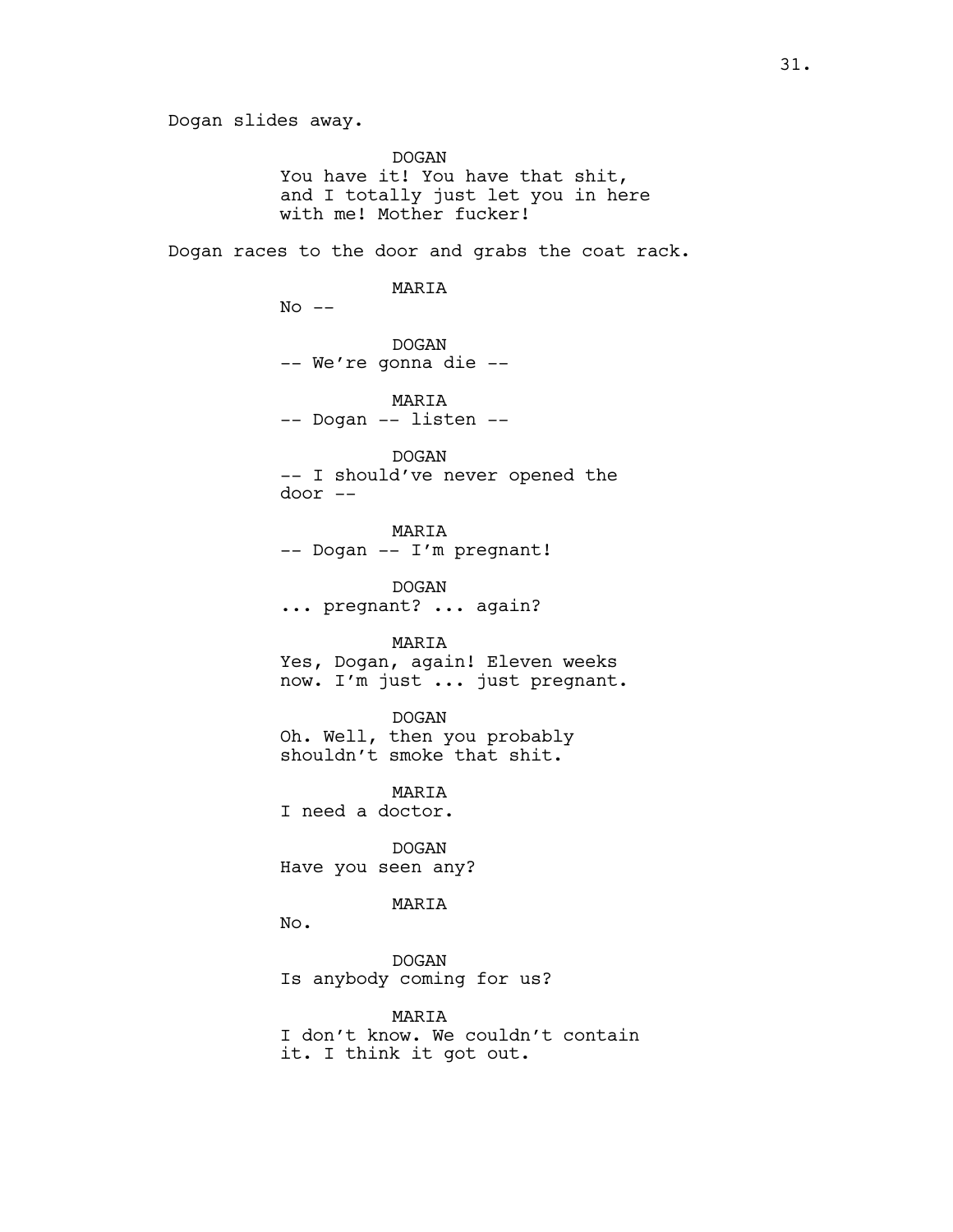DOGAN

Then, we're gonna have to get you to the hospital. Which means we have to leave.

Maria coughs. She nods, reluctantly.

MARIA

Do you have a car?

DOGAN Skateboard. You?

MARIA My keys are in my purse. My locker, in the break room. End of the hall.

DOGAN You got a phone charger?

MARIA

IPhone?

DOGAN

Android.

Dogan pulls at his hair as he thinks.

DOGAN Do I need keys for the break room?

MARIA

No keys. But, listen -- the Medicine Room is right next to it. I need you to get me something, or I won't be able to move. I need some Ondansetron.

Dogan spots a notepad on the sink. Maria tosses him the pen from her breast pocket. Dogan jots letters.

> DOGAN Ondo--what now?

#### MARIA

Ondansetron. For my naus--

Maria coughs.

Dogan jots letters. He squints, as though they don't look right. He scribbles them out and tries again. He pockets the paper and heads to the door. Deep breath ...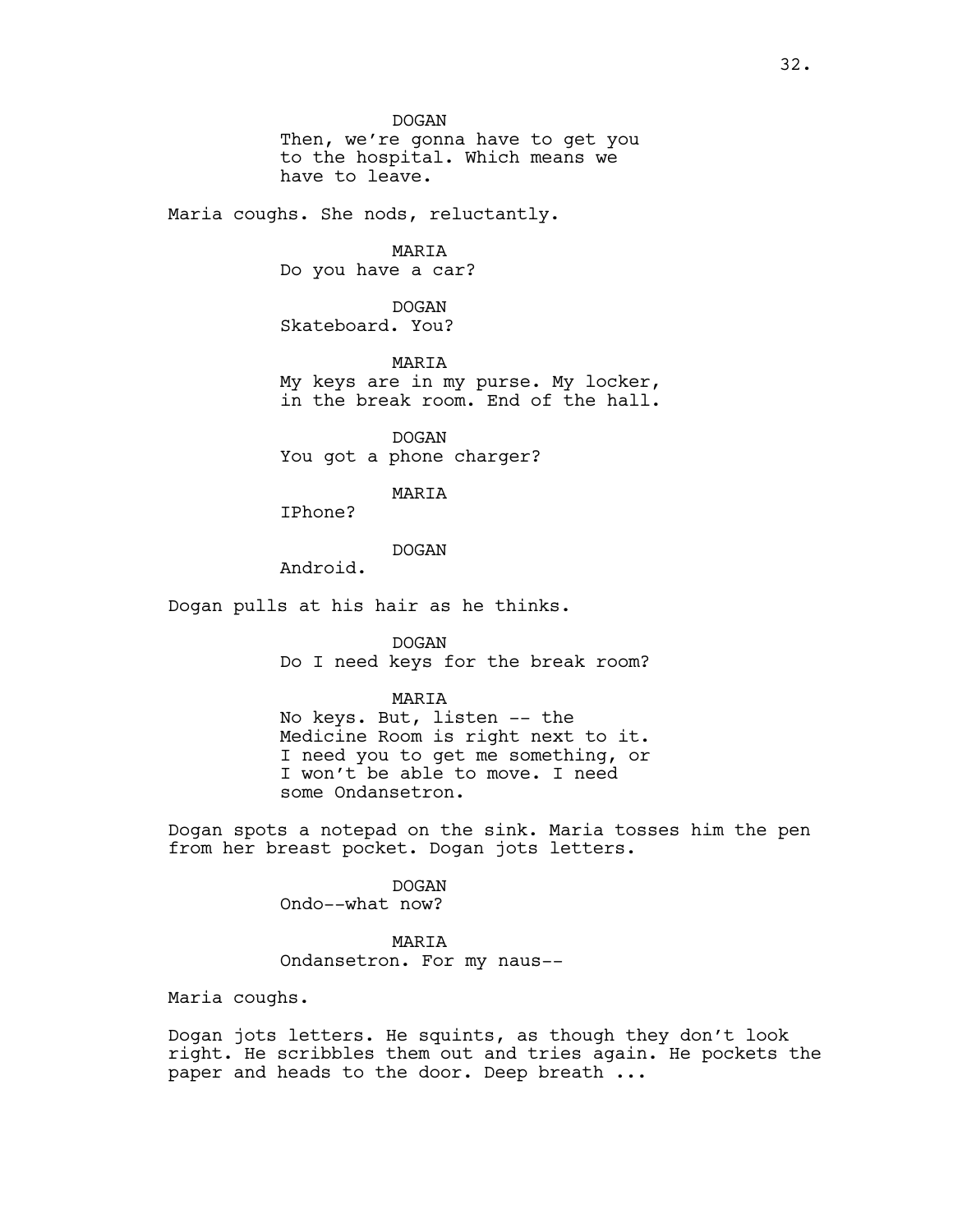DOGAN Okay-okay-okay. He lays a hand on the coatrack ... FROG TOY (O.S.) (distant, creepy) *-- I see you.* DOGAN (to Maria) It's that little girl. Should I -- MARIA -- No! She's infected! Don't go near her. Just wait ... just wait. DOGAN What about your meds? Maria lays on her side and shuts her eyes. MARIA

I need to rest. We'll figure it out ... just need to get ... someplace ... safe ...

DOGAN

... Maria?

Maria is out. Dogan sighs, plops down, and packs himself another bowl.

# **INT. DOGAN'S EXAMINATION ROOM - NIGHT**

Dogan lays on the exam table with Dr. Glover's stethoscope. He places its diaphragm to his forehead, listens, then moves it to his chest, listens, then his stomach, listens, and, after a glance to the sleeping Maria, he slides it deep into his shorts.

Dogan emits a stoner's laugh, and then his forehead scrunches up in seriousness -- an epiphany!

Dogan takes the stethoscope to the door and presses it against various parts of its surface, and then the floor tile. He peeks out through the bottom of the door. Nothing is stirring, and all is dark. Dogan sighs and approaches Maria.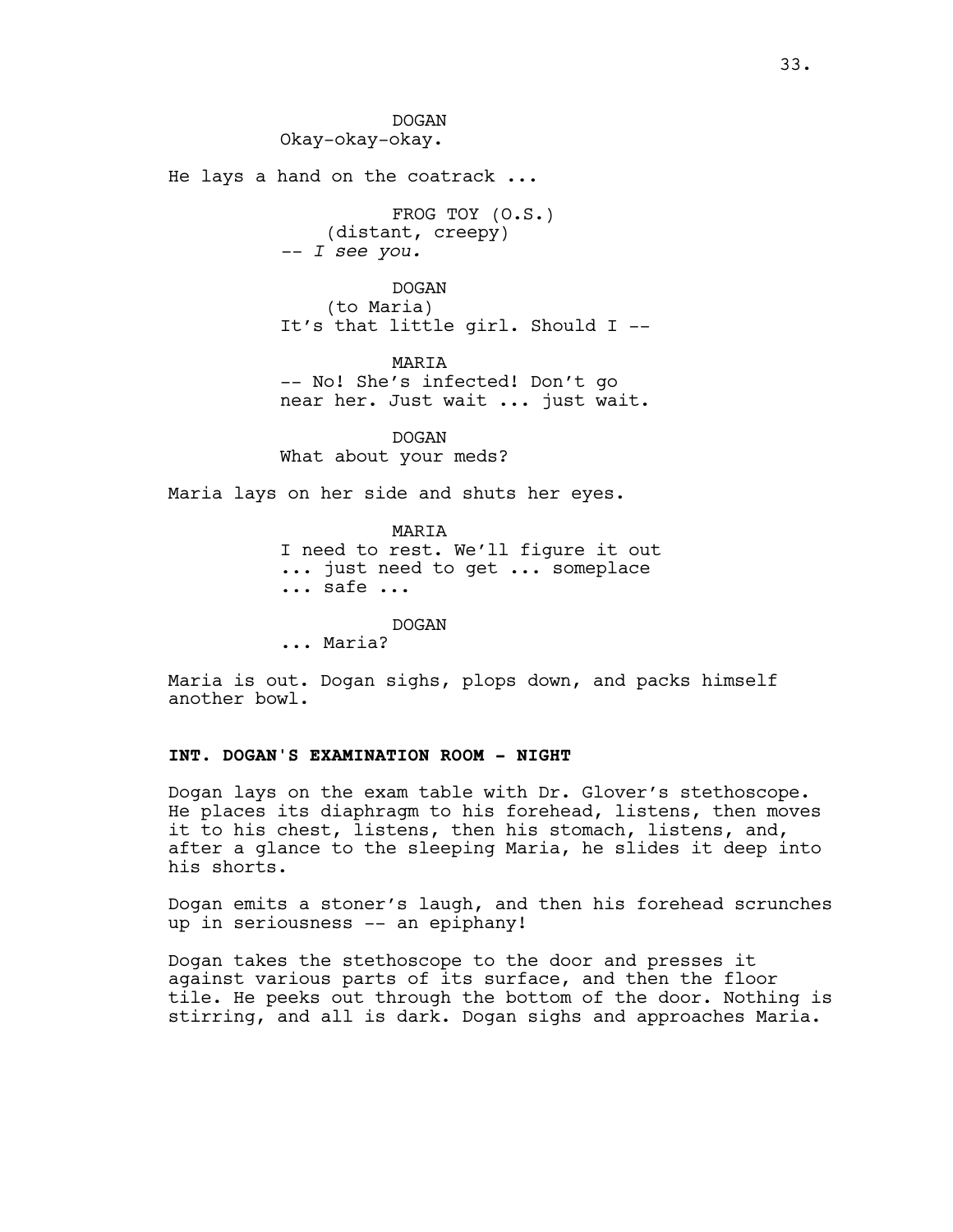DOGAN

Hey, it's pretty quiet out there. I think now's a good time to try to get your meds and keys, but if I have a panic attack --

He stops beside the motionless nurse ...

#### DOGAN

... Maria?

Dogan puts his finger under Maria's nostril. She twitches in her sleep and lets out a soft snore. Dogan breathes a sigh of relief. Dogan presses the stethoscope's diaphragm to Maria's chest and listens. He frowns and takes off the instrument.

He heads to the door and removes the coat rack ...

# **INT. EXAMINATION ROOM LOBBY - NIGHT**

Dogan opens the door a crack. He pokes his head out. The security light blinks on. Dogan sees dead bodies in the distance, a nurse, a doctor, and a patient. At the end of the hall is a door with a sign that reads "STAFF ONLY."

Dogan takes another glance both ways, exits the Exam Room, closes the door gently behind him, and creeps down the hallway.

Dogan stops at the first dead body and struggles to hold his vomit down. This corpse, a male nurse, lies in a puddle of drying blood that seems to have exited from his head wound. Dogan diverts his eyes and slips past him.

Dogan avoids all other corpses and reaches the Medicine Room door. His fingers wrap around the knob and twist -- it doesn't budge; this door is locked.

> DOGAN No-no-no-no -- shit! She said --

Dogan spots the keycard sensor beside the door and slaps it.

A HUMAN-ESQUE GROWL can be heard in the distance.

There's RUSTLING FROM MANY DIRECTIONS. Motion lights turn on near cubicles and offices across the hall.

Dogan's eyes dart from threat to threat. He races back down the hallway and slips on the drying blood; he lands hard.

> DOGAN Piece of -- ass!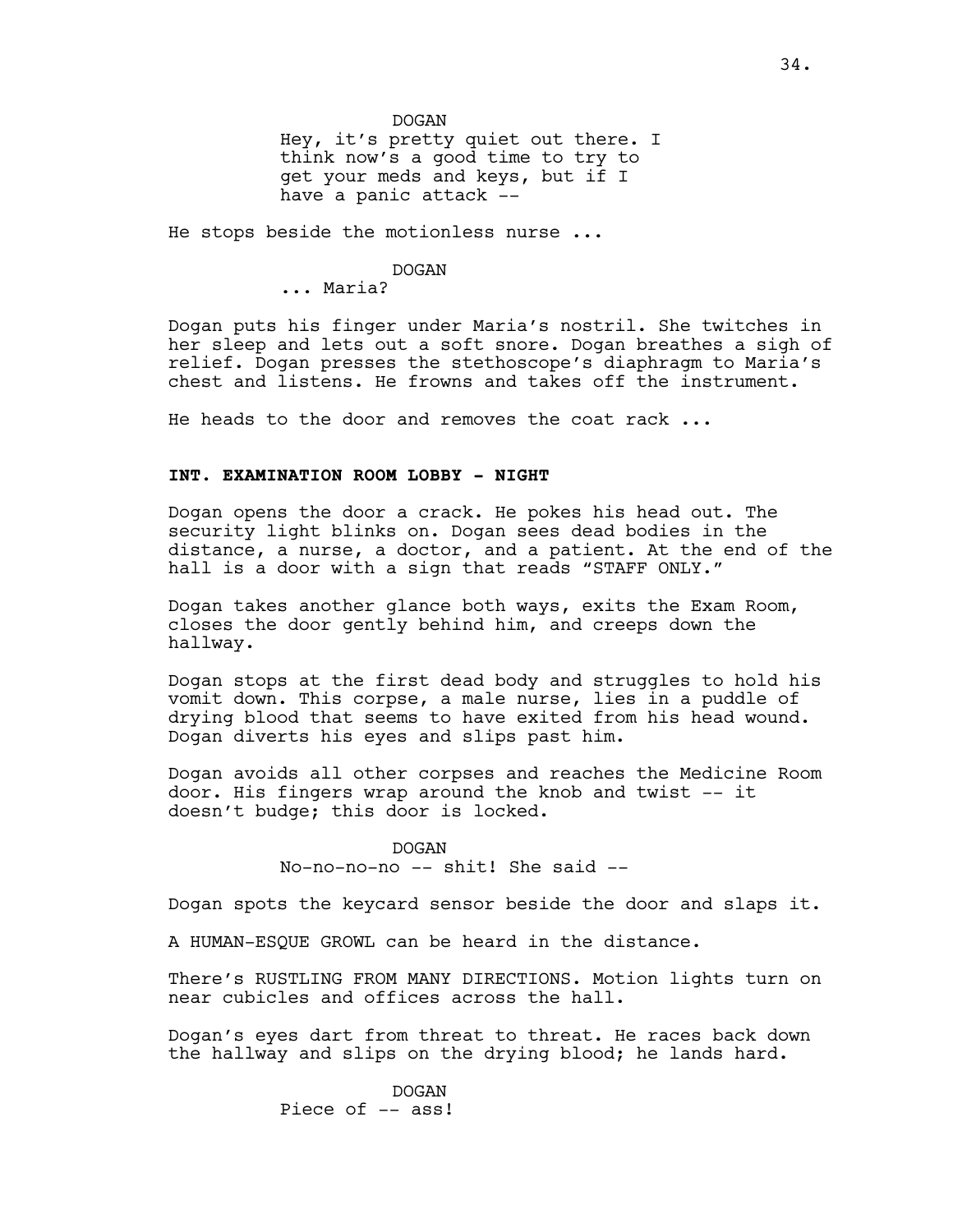Dogan clutches his back and turns to see the male nurse's corpse beside him, staring at him through one dead eye. The other looks to have been clawed out.

Dogan screams and rolls away. He trudges to his feet and races to his exam room without a look back.

# **INT. DOGAN'S EXAMINATION ROOM - NIGHT**

Dogan slams the door shut and holds it as he secures the coatrack. Several THUDS come from the other side, but Dogan successfully braces the door.

The lobby goes silent.

Dogan catches his breath, then peeks out under the door. The motion lights turn off.

> DOGAN Maria, wake up. I need a card key for the medicine room ...

Maria doesn't budge.

Dogan's eyes drift to the keys and keycards dangling from Maria's lanyard. He leans in to collect it --

Maria's eyes pop open. She lets out a blood-curdling croak and grabs his wrist. Dogan pulls himself free as Maria vomits on the floor beside him. Her eyes roll into the back of her head and she exhales. Maria is motionless.

DOGAN

Maria?

Dogan shivers away from the puke and quickly scans his clothes and person for contaminants. Finding none, he pokes at Maria with his foot. And again.

DOGAN

Maria!

No response.

DOGAN

Fuck!

Dogan's body seizes up. His HEART POUNDS as he grabs his head and backs into the cabinet.

Dogan slides to the floor and faints beside Maria's legs. There is a blood-soaked bandage around one of her calves ...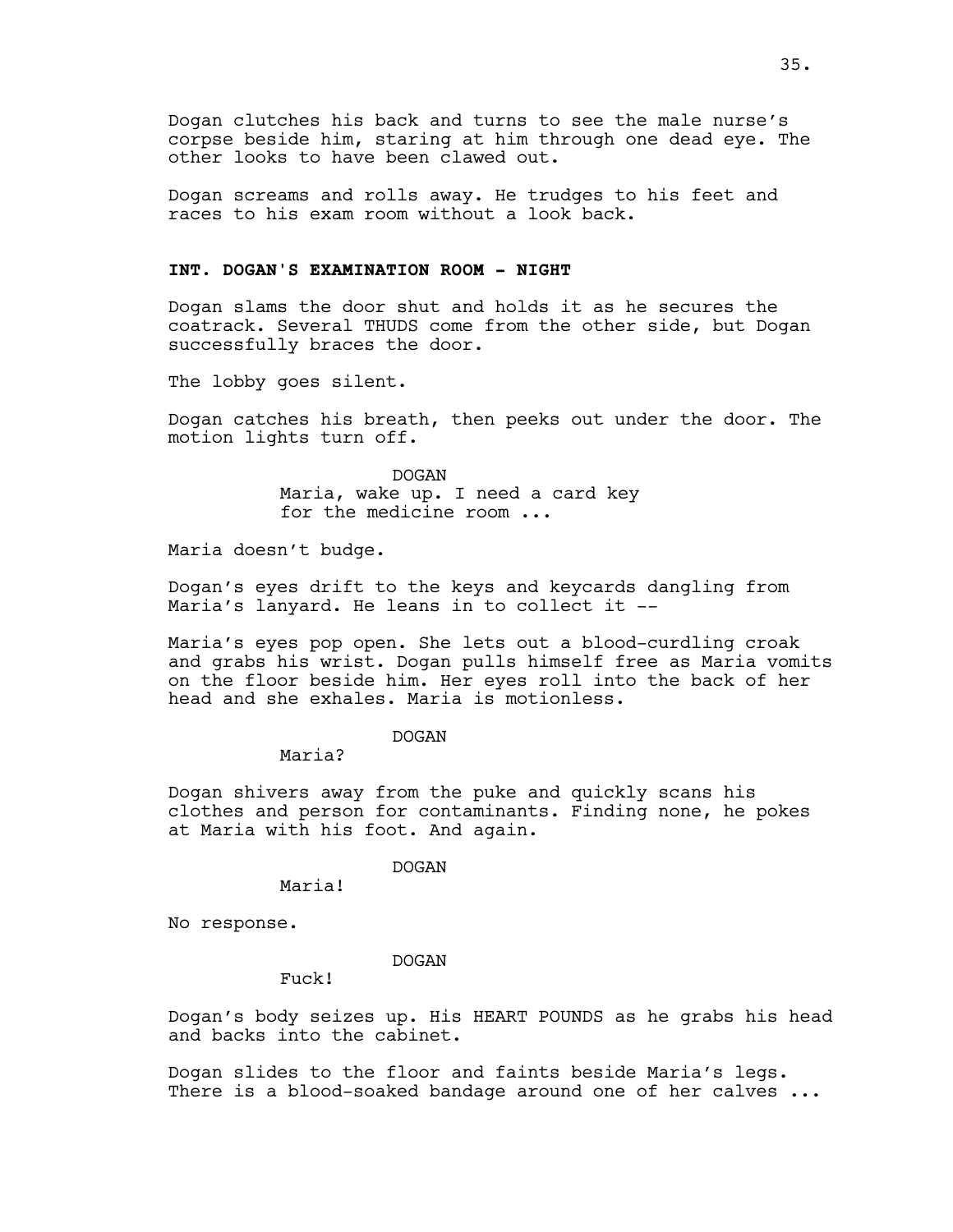### **INT. DOGAN'S EXAMINATION ROOM - DAY (NIGHTMARE)**

White light overwhelms the unconscious Dogan on the exam table. He winces. Another wince. His eyes flutter open ...

Dogan's puffy eyes travel to his torso -- his body is mangled. There are several fresh gashes and lacerations. His arms break apart, and his chest tears open. His flesh dissolves, as though coated in an unseen acid.

Dogan's wails become a CELL PHONE's PERSONALIZED RING TONE -- A POP SONG LIKE DESTINY'S CHILD'S "SURVIVOR."

END OF NIGHTMARE.

# **INT. DOGAN'S EXAMINATION ROOM - NIGHT**

Dogan's eyes flutter open. He squints and sits up. He traces the sound back to Maria. His face scrunches at Maria's bloody leg wound, grimaces, and quickly snatches the ringing cell phone from her pocket. He answers.

> DOGAN Hello? Can you hear me? I'm at the clinic! Please, send help! I'm gonna lose signal --

Dogan moves to the door, occasionally lifting the phone higher, as though trying to literally "catch" WiFi signal.

> FEMALE VOICE (V.O.) (on the phone, cutting out) -- infected -- hospital -- the dog -- shot her right in the fu--

DOGAN Hello? You're cutting out. If I lose you, call back!

Maria, a yellowed and veiny mess, clumsily stands up behind Dogan and stumbles away.

The call drops.

DOGAN

Hello? Yo!

Dogan checks the phone -- no signal. He sighs.

Dogan's eyes drift to the *"DON'T GIVE UP!"* cat poster.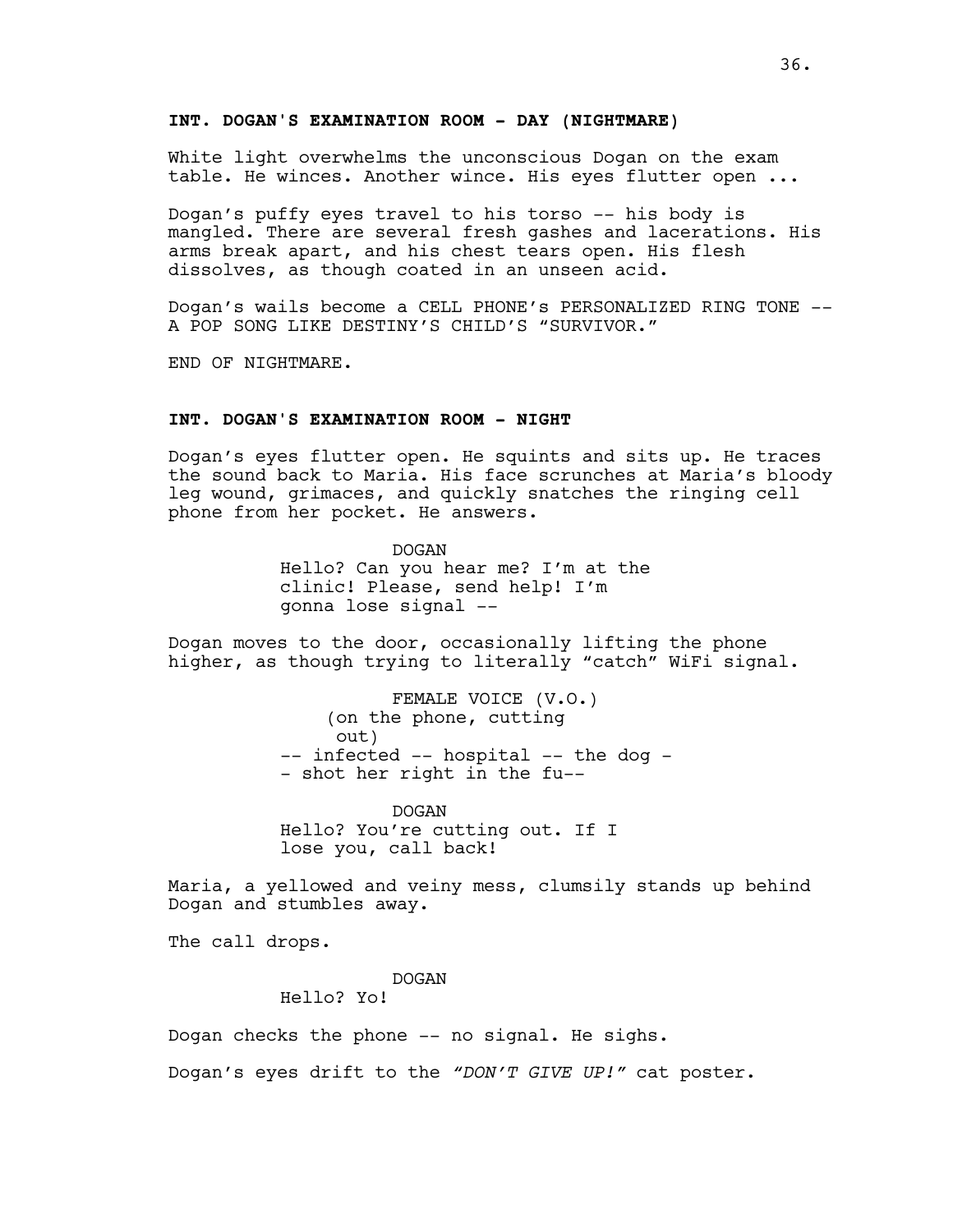DOGAN I gotta go. Gotta go now.

Dogan turns and reaches down for Maria's card key, but Maria's not there. He spins to see her, gazing at him through crazed, bloodshot eyes. Maria attacks him. Dogan loses the phone in the chaos.

Maria pushes Dogan until he loses his balance and falls to the tile. Maria quickly mounts him and bites at his face.

Dogan screams and tries to push him off of her -- she's too heavy/he's too weak.

> DOGAN Get off me! What's wrong with you? Maria!

Dogan pushes Maria's arms away, but she can get closer now. She chomps away, so close ...

Dogan finds the stethoscope in reach, snatches it, and wraps it around Maria's neck, but her wild maneuvers quickly free her from his grasp. It hits the cabinet and knocks Maria's pen to the floor.

Dogan shoves his casted arm into her line of fire. Maria's teeth get stuck in the cast.

DOGAN

I don't wanna get that shit - stop! I don't wanna hurt you!

Maria yanks her head back and pulls her teeth free from the cast. She flexes her jaw and fixes her eyes on Dogan.

### DOGAN

Maria don't  $--$ !

Dogan's fingers find the wastebasket. He yanks it toward him and swings as Maria descends upon him. Maria's crusty vomit splatters on the two of them on impact. Dogan screams and wiggles free.

> DOGAN I didn't wanna do that! Just stay down -- we can figure it out!

Maria shakes it off.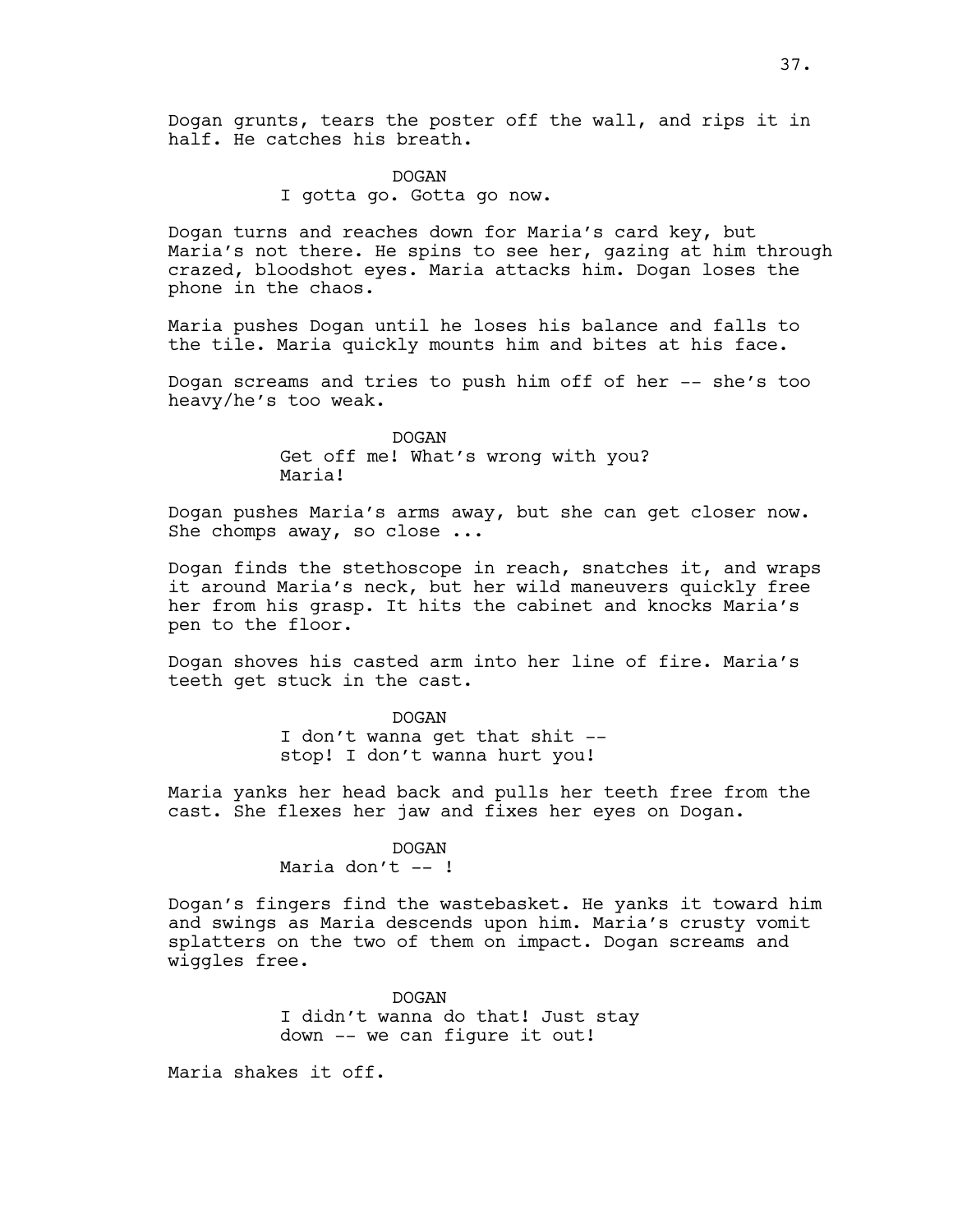### DOGAN

Hey! I have more weed. Just chill --

Maria launches herself at Dogan.

He instinctively snatches the pen beside him and swings at Maria's head -- it pierces her eye. Maria falls to her knees and jerks, seemingly disoriented.

Dogan hops up and grabs his skateboard.

## DOGAN

Maria!

Maria extends her arms to grapple, but Dogan nails her with his deck before she makes contact.

The deck lodges the protruding pen deeper into Maria's skull, dropping her to the tile. Maria, busted and bloody, clumsily reaches for his ankle. Dogan yelps and gives her several more whacks with his board until Maria's head is mush and her body is motionless.

Dogan shivers at the sight of blood on his clothes and sheds his hoodie. He frantically checks his arms and exposed flesh for bites or scratches, but finds none.

Dogan races to the sanitizer dispenser, pumps globs of it into his palm, and scrubs it onto his exposed flesh.

Dogan breathes hard. He snatches his weed, paraphernalia, Maria's lanyard, and her cell phone. His heart POUNDS.

> DOGAN (to himself) No-no-no, not now. Keep it together. Just go. Go.

He peeks under the door -- it's dark and calm.

# **INT. EXAMINATION ROOM LOBBY - NIGHT**

Dogan opens the door and peeks into the hallway. The motion light flickers on.

With no one in sight, Dogan exits, sets his skateboard on the floor and quickly glides to the break room at the end of the hall. His tires leave bloody, gory tracks as he goes.

DOGAN'S HEARTBEAT INTENSIFIES.

Dogan weaves around the male nurse's corpse, as well as other human debris.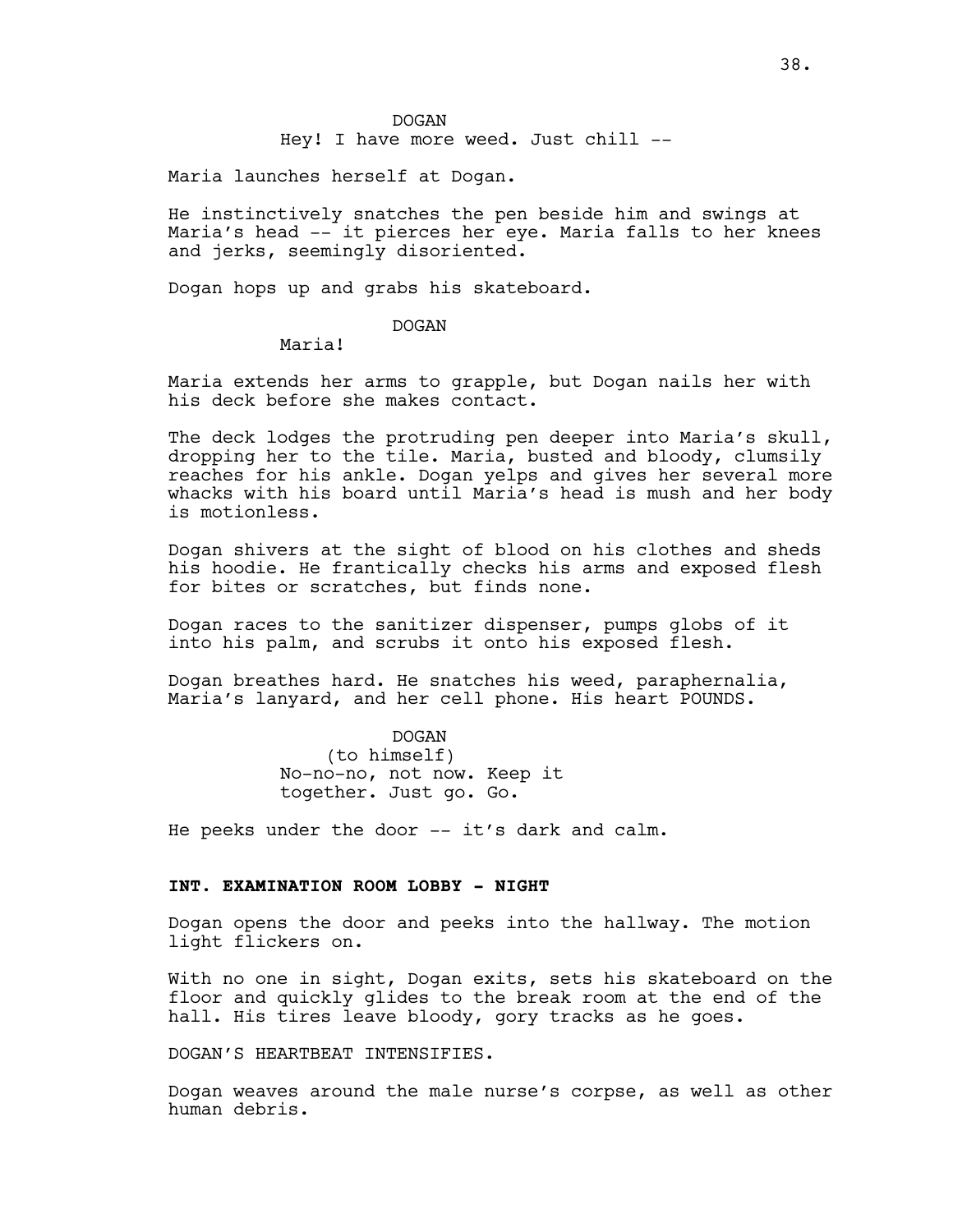## **AT THE END OF THE HALL**

Dogan isn't going to make it. He glides to the break room door, just a few feet shy of the Medication Room.

HIS HEART POUNDS.

SCREECHING FOOTSTEPS are heard behind Dogan; they pick up speed as they grow nearer.

Dogan turns the knob to the break room and barrels into it, but there's something (like a body) blocking it and causing resistance from the other side. Dogan rams into it again and again ...

# **INT. BREAK ROOM - CONTINUOUS**

Dogan bursts in with his skateboard and slams the door shut. Several THUDS hit the door -- as though there's more than one person pounding on it from the hallway.

Dogan's HEARTBEAT QUICKENS, until the pounding on the door stops. Dogan spins to see Olivia.

> DOGAN Oh, shit -- you're still --

OLIVIA -- Stay the fuck away from me!

Olivia, shielding herself with a throw pillow, blasts Dogan in the face with consumer-grade pepper spray.

> DOGAN What the fuck? Oww! Seriously?

Olivia lowers her pillow for a better look.

OLIVIA

Darren?

DOGAN (coughing) Dogan -- that fucking burns ... got it in my mouth ...

OLIVIA I thought you were one of *them* --

She puts a hand on Dogan's shoulder. He shrugs away.

DOGAN Don't touch me!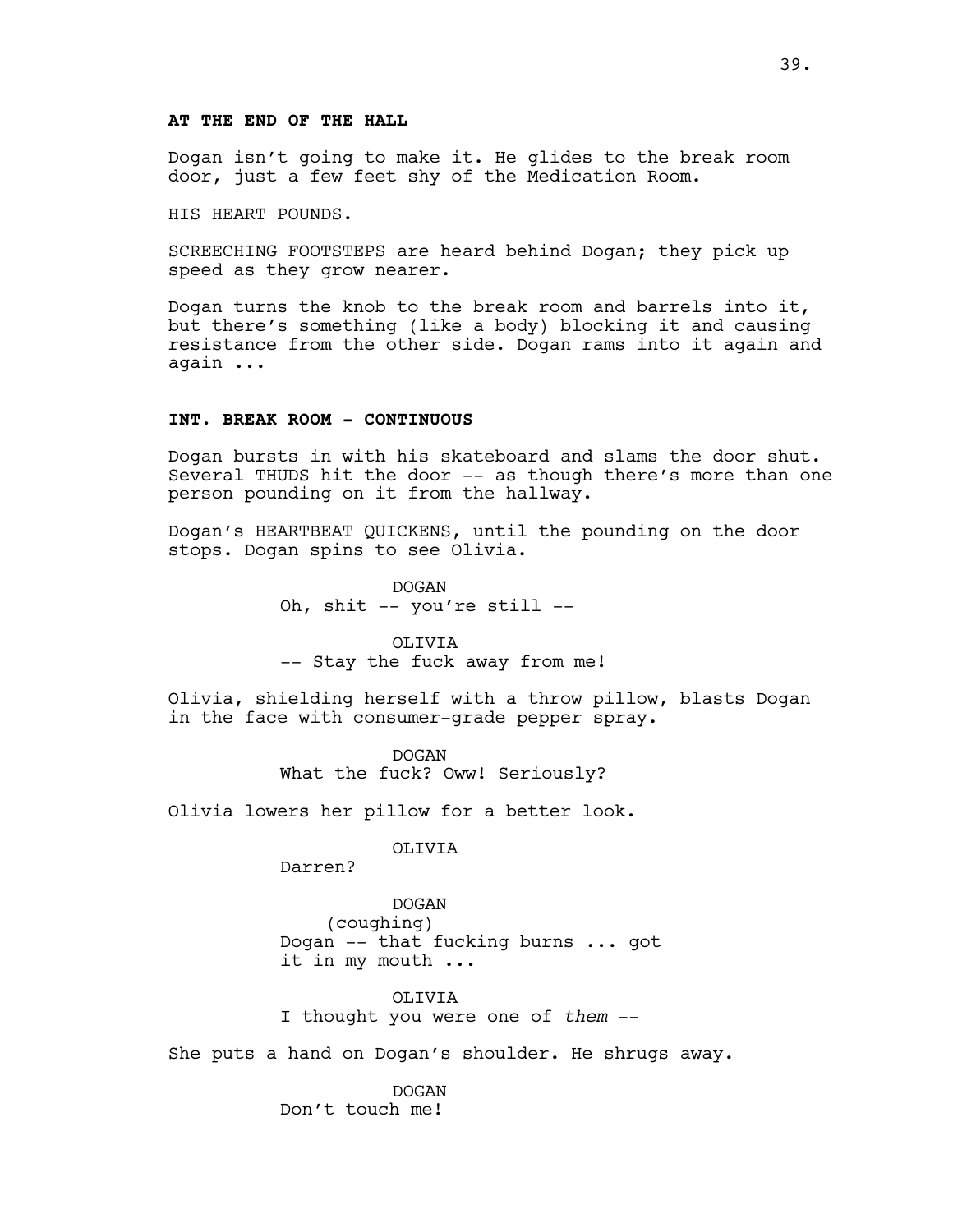Okay. Well, maybe don't go barging into other people's hiding spots like you own the place in the middle of a fucking crisis!

DOGAN'S HEART POUNDS EVEN MORE RAPIDLY.

DOGAN I'm gonna pass out.

He slides down the door.

OLIVIA

Yay. My hero.

DOGAN I have anxiety.

Dogan whimpers.

OLIVIA (sigh) You're okay. Sit back. Breathe through your mouth. Like this.

DOGAN (coughing) ... hurts ...

Olivia joins him on the floor and takes his hand.

OLIVIA Try. Ready? Breathe in through your nose. Now purse your lips and breathe out.

Dogan tries to take a breath, coughs.

OLIVIA One, two, three, four -- hold.

Dogan tries.

OLIVIA Hard breath out. One, two, three, four. Again.

Dogan drags his fingers across his teary, swollen eyes, but he breathes in.

> OLIVIA Good. Two, three, four, hold.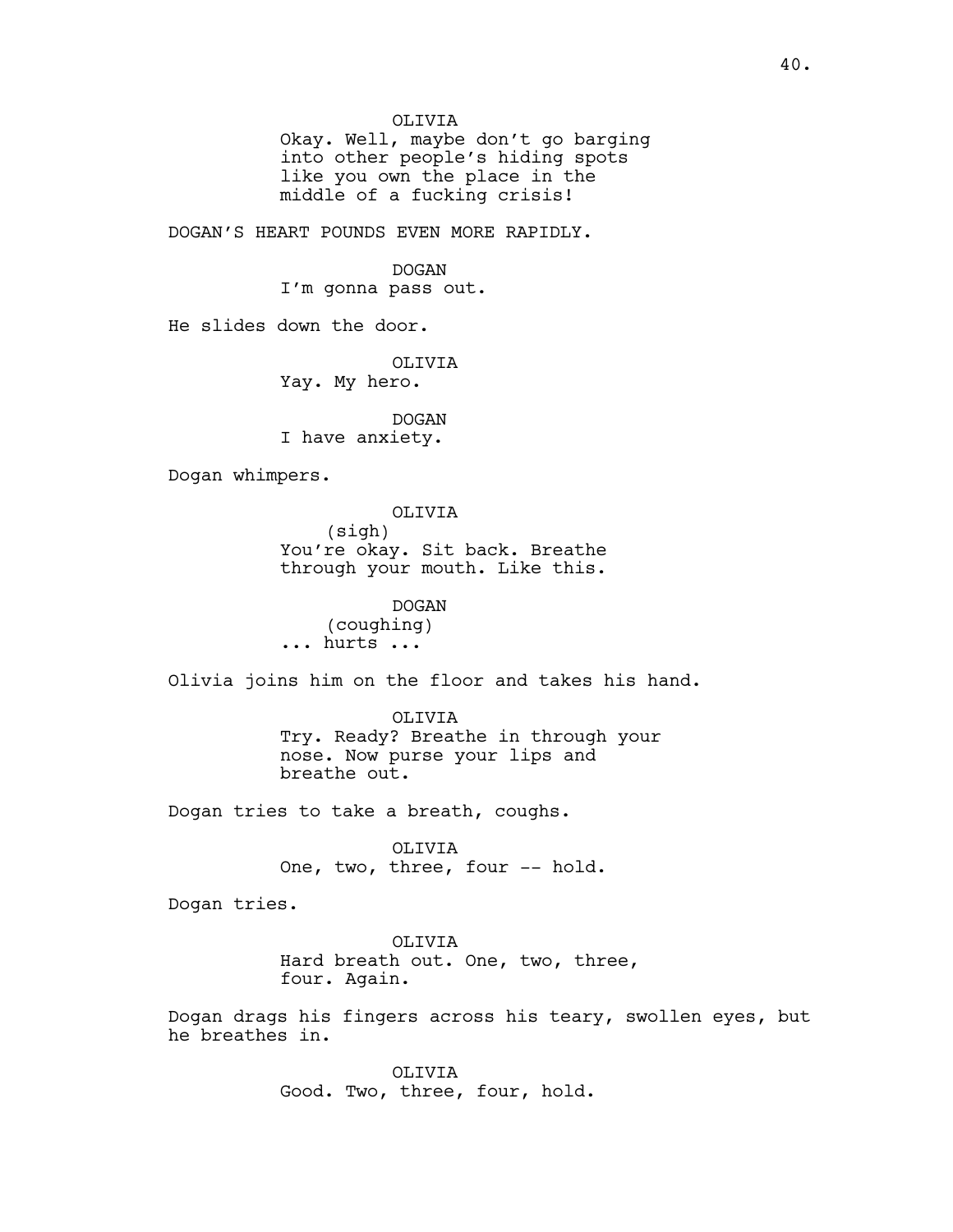Dogan complies.

# OLIVIA

Out.

Dogan coughs his way through another round. His HEART RATE SLOWS AND GROWS QUIETER UNTIL IT'S INAUDIBLE.

> OLIVIA Good. You okay?

> > DOGAN

No!

OLIVIA Fine! Just keep breathing.

Olivia heads to the refrigerator and finds a carton of milk.

DOGAN

Ow.

Olivia returns to Dogan and splashes the milk in his face.

DOGAN What the fuck is wrong with you?!

OLIVIA Rub it in your eyes.

# DOGAN

Why?!

OLIVIA

It'll help.

DOGAN Your help fucking sucks!

OLIVIA Shush. Don't be a pussy.

Olivia examines Dogan's limbs.

OLIVIA Were you bitten?

DOGAN

What?

OLIVIA Those people out there -- did they bite you?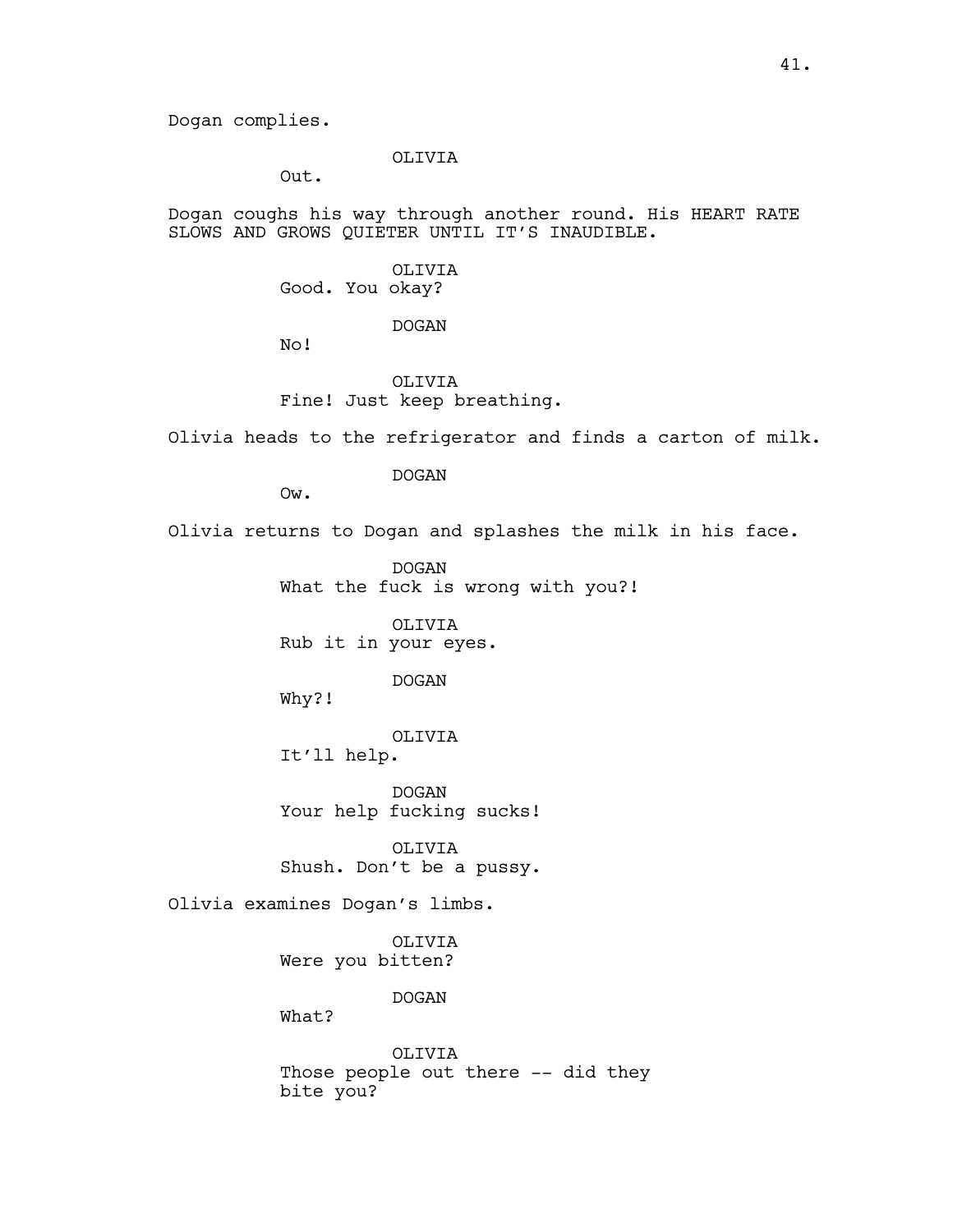DOGAN

No ... Maria tried. Thought I was a snack or something. Fucked up my cast, though.

Olivia checks his cast -- it's intact.

OLIVIA They got Maria?

DOGAN Technically I did, but ... yeah.

Olivia plops down beside Dogan. She conceals her teary eyes.

DOGAN

Sorry.

# **INT. BREAK ROOM - NIGHT**

The couch sits pressed up against the door.

Nearby, Dogan, with swollen eyes, sits at a table across from Olivia. Stacks of Tupperware and other snack items clutter the space between them.

Dogan offers a container to Olivia. She glares at him.

OLIVIA How are you even hungry?

DOGAN I just got really fucking stoned.

Dogan pops the lid. Mexican. He pushes it aside.

OLIVIA Too spicy for the white boy?

DOGAN I have GERD. And about a million other things.

#### OLIVIA

Fair.

He pops another container. Leftover pizza.

DOGAN I thought you people were supposed to be healthier.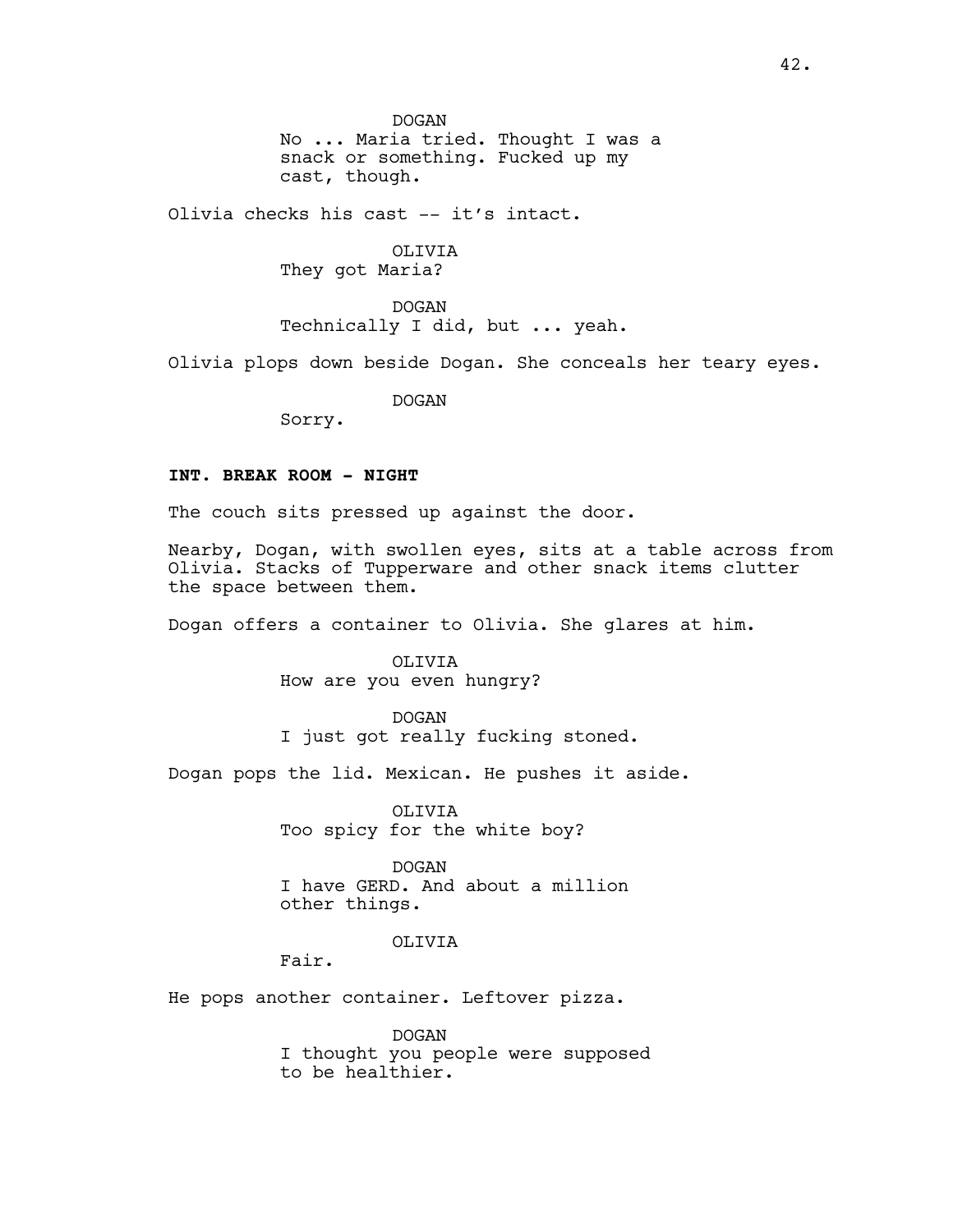My *people*?

DOGAN Medical people. Doctors, nurses ...

OLIVIA Receptionists?

DOGAN

Whatever.

OLIVIA So, I come off as a nurse, or what?

DOGAN Well, you're still alive. And, you knew to douse my face with milk ... after you blinded me.

OLIVIA Yeah. My brother told me it works. He gets arrested a lot, so, gotta trust those pro tips.

Dogan paws through containers and finds a sack lunch, which he opens to reveal a banana and a yogurt container.

Dogan peels the banana and takes a huge bite.

Olivia winces.

DOGAN

What?

OLIVIA That was Maria's.

Dogan frowns, lets the banana roll out of his mouth, and puts the remainder aside. He sighs.

### **INT. BREAK ROOM - LATER**

Dogan eats from a small bag of Funions on the couch, Olivia fidgets beside him.

> OLIVIA I'm not ready to die.

> > DOGAN

Yeah.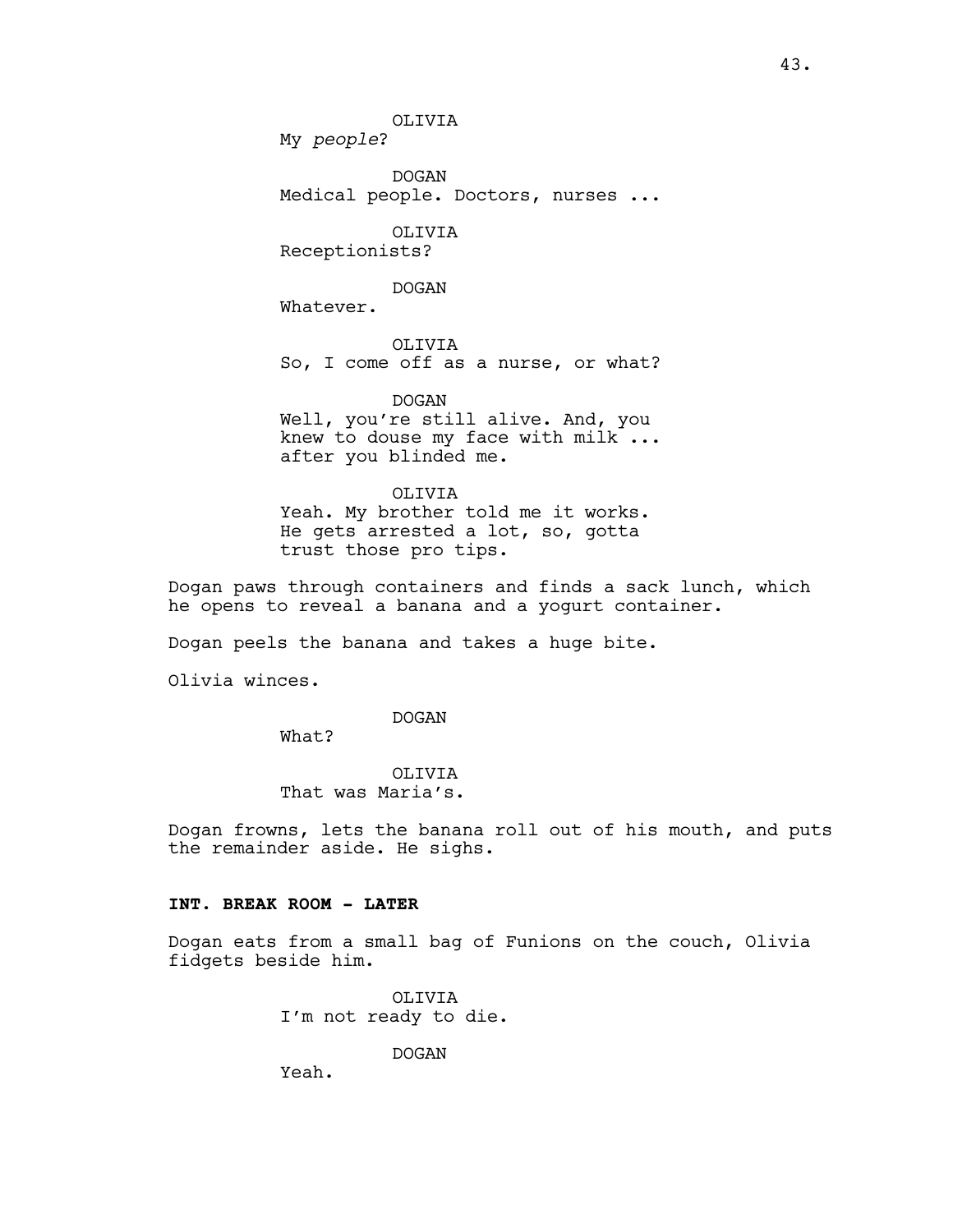There's a shit ton I want to do with my life. Finish school. Start my career. Binge *The Office* again.

DOGAN

Yeah.

## OLIVIA

I was gonna be the first one in my family to actually finish college. I was going to be an International Interpreter. Travel the world. Have kids on purpose.

### DOGAN

I don't have plans. I'm depressed. My body's falling apart. If I don't kill myself on my skateboard, or some other way, my body will do it for me. I'll probably be dead by thirty. I'm single, I work part time, I live in my mom's basement -- I lied just now, we don't have a basement -- I live in the room right next to her's.

Olivia conceals a smile.

DOGAN

Honestly, whatever's going on out there is probably my best option. Maybe it'll put me out of my misery.

OLIVIA That's a fucked up thing to say.

DOGAN It is what it is.

#### OLIVIA

You really mean that? You'd rather just die?

Dogan shrugs.

OLIVIA I see sick, miserable people come in here every day --

DOGAN -- except Sundays for some reason --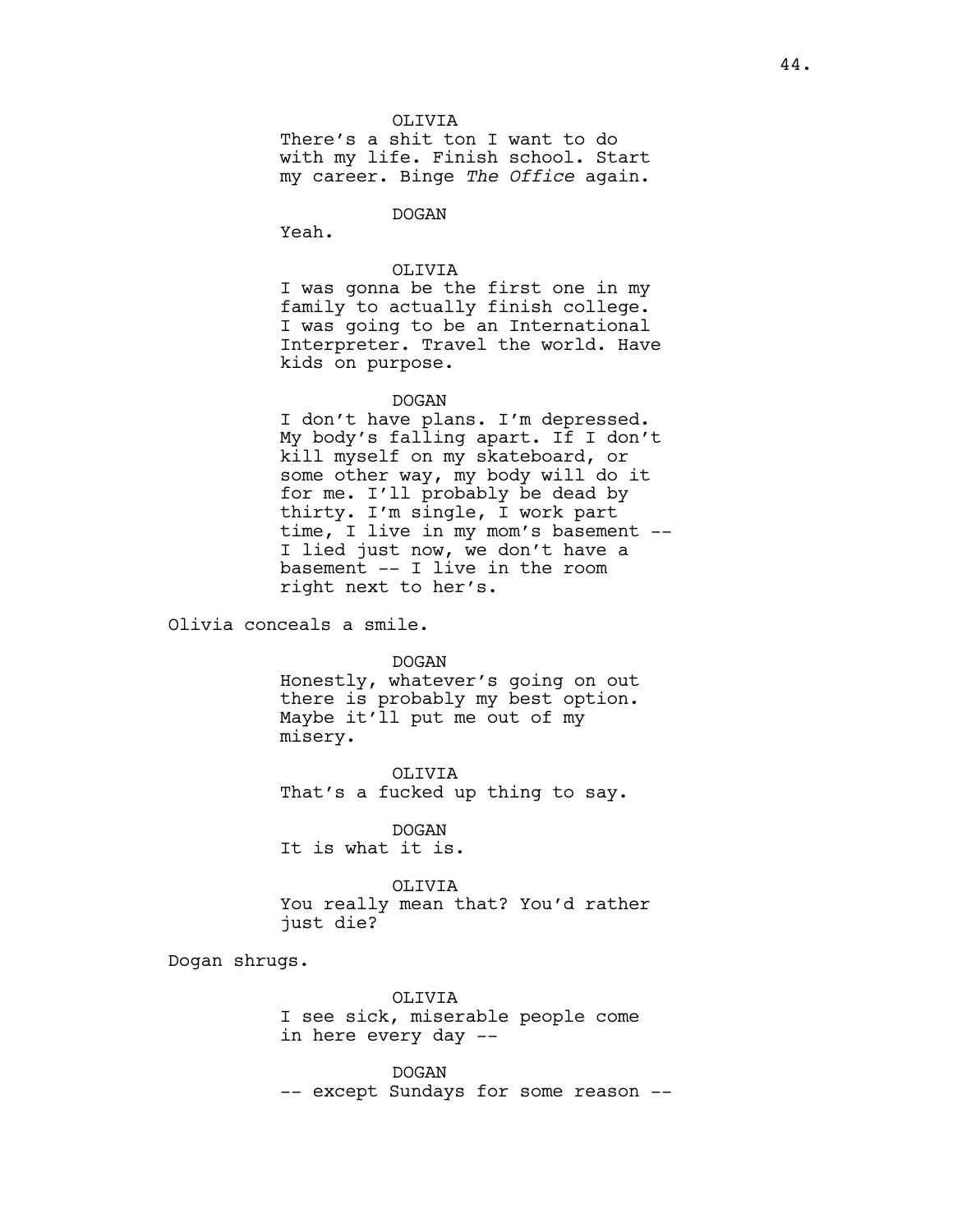-- and most of them would give just about anything to keep on living, even if it meant living with whatever's wrong with you. At least you have a choice in the matter.

## DOGAN

I have a choice?

#### OLIVIA

Yeah! And, not everyone gets one! Maria didn't have a choice, and neither did her baby. She was pregnant. Did you know that? They didn't get a say in any of this, just like a lot of those people out there. So, maybe don't be so selfish and ungrateful about your life, no matter how trivial it is, because I'm sure they would have at least tried to find a way to live with whatever the hell is wrong with you.

#### DOGAN

Ha! They couldn't handle all this. (gestures to himself) It's a chore for anyone just to be around me. You know, I've never been on a second date? Nobody wants this shit. I try to be honest about what they're getting into, and that's where it all goes to hell.

Olivia softens, slightly ...

### DOGAN

It's like, boom -- ghosted. So, what does it matter? I can die alone today, or I can die alone thirty years from now. Doesn't sound like much of a choice to me, but, oh, poor you for not being able to travel the world and have an accidental kid.

OLIVIA I said kids *on purpose*.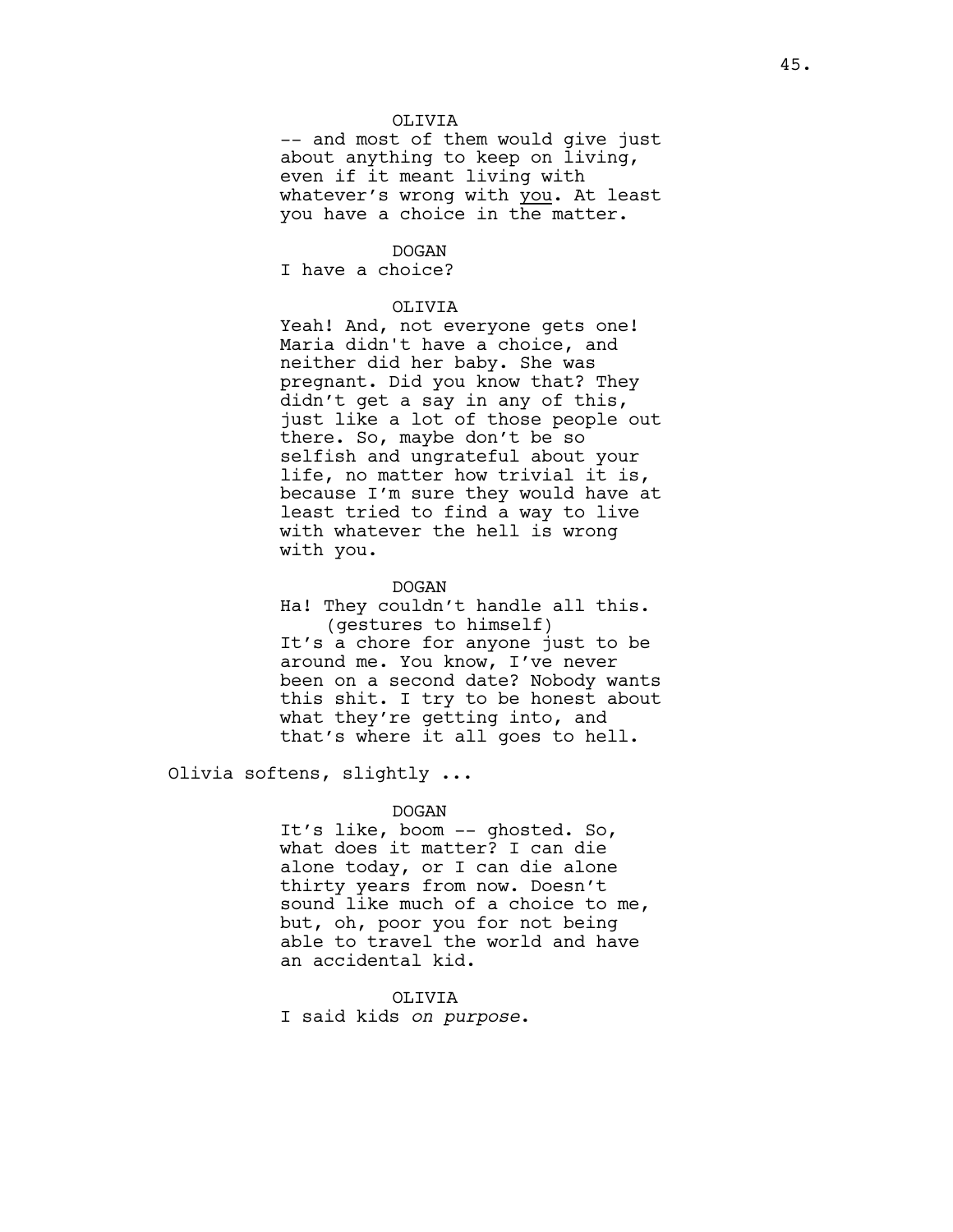#### DOGAN

For once, I just want to be able to wake up without nearly vomiting all over myself, or be able to go to the grocery store without having a panic attack when someone offers me a free sample. I'd like to be able to wake up and just feel like a normal human being for the whole fucking day!

OLIVIA

So dramatic.

DOGAN I'm not -- ! ... I'm not *dramatic*.

# OLIVIA

So, what, you think you're the only one who's fucked in the head? At least nobody's pressuring you to be perfect every moment of every day. Do you know what it's like to be so miserable that you have to keep yourself on the go, non-stop, just so you don't have to think about it? Yeah, didn't think so.

They sit intensely quiet for a moment.

#### OLIVIA

So, what would you do differently?

## DOGAN

Huh?

## OLIVIA

What would you do with your life if, you know, you didn't already condemn yourself to death?

DOGAN Probably nothing.

# OLIVIA Well, there you go.

Dogan sees Olivia's grimace. He sighs.

DOGAN I've always wanted to start a punk band.

Olivia snort-laughs.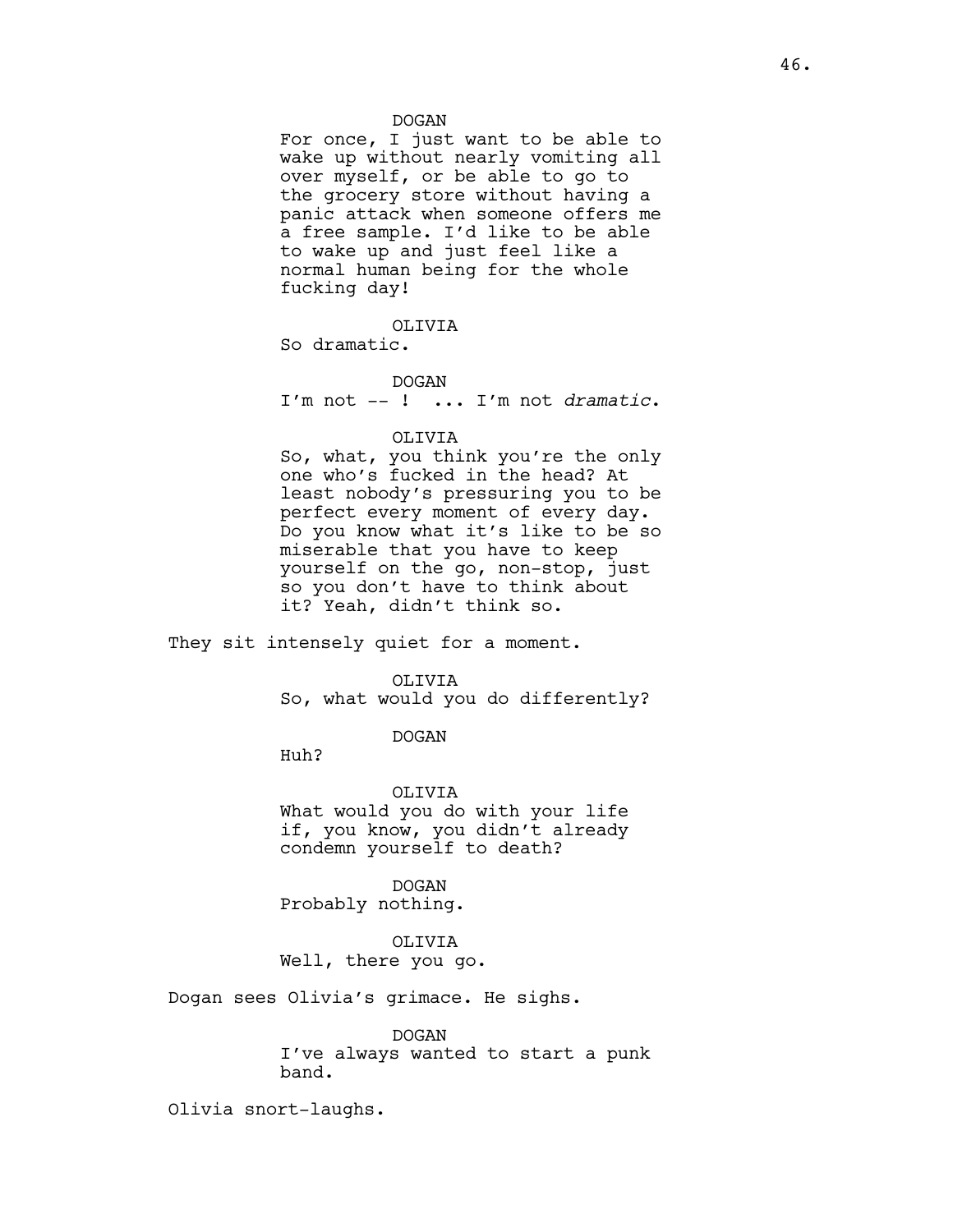(snort-laugh) Wait -- seriously? You know there's no money in that, right?

DOGAN Are you going to be a translator for the money?

Olivia shrugs.

## OLIVIA

So, you'd just be doing it for the drugs and sex then?

DOGAN

Couldn't hurt. Shit, at this point, if I could just have sex that isn't disappointing to all parties involved -- even just once -- that would be enough for me to die happy, no matter how I go down.

Olivia retrieves her pepper spray.

DOGAN No -- I wasn't implying ... (sigh) Don't stress. My anxiety keeps the little bastard at half-mast anyway.

## OLIVIA

Oh. Awkward.

DOGAN You have no idea. As if I don't have enough problems, I can't even fuck like it's the end of the world -- and it probably is.

Olivia's fingers tense around the pepper spray.

### DOGAN

(noticing) I meant with anyone. Shit!

#### OLIVIA

Well, anyway, I don't intend to die at work. I've been doing that slowly for the past two weeks, and I don't plan on doing it again tonight.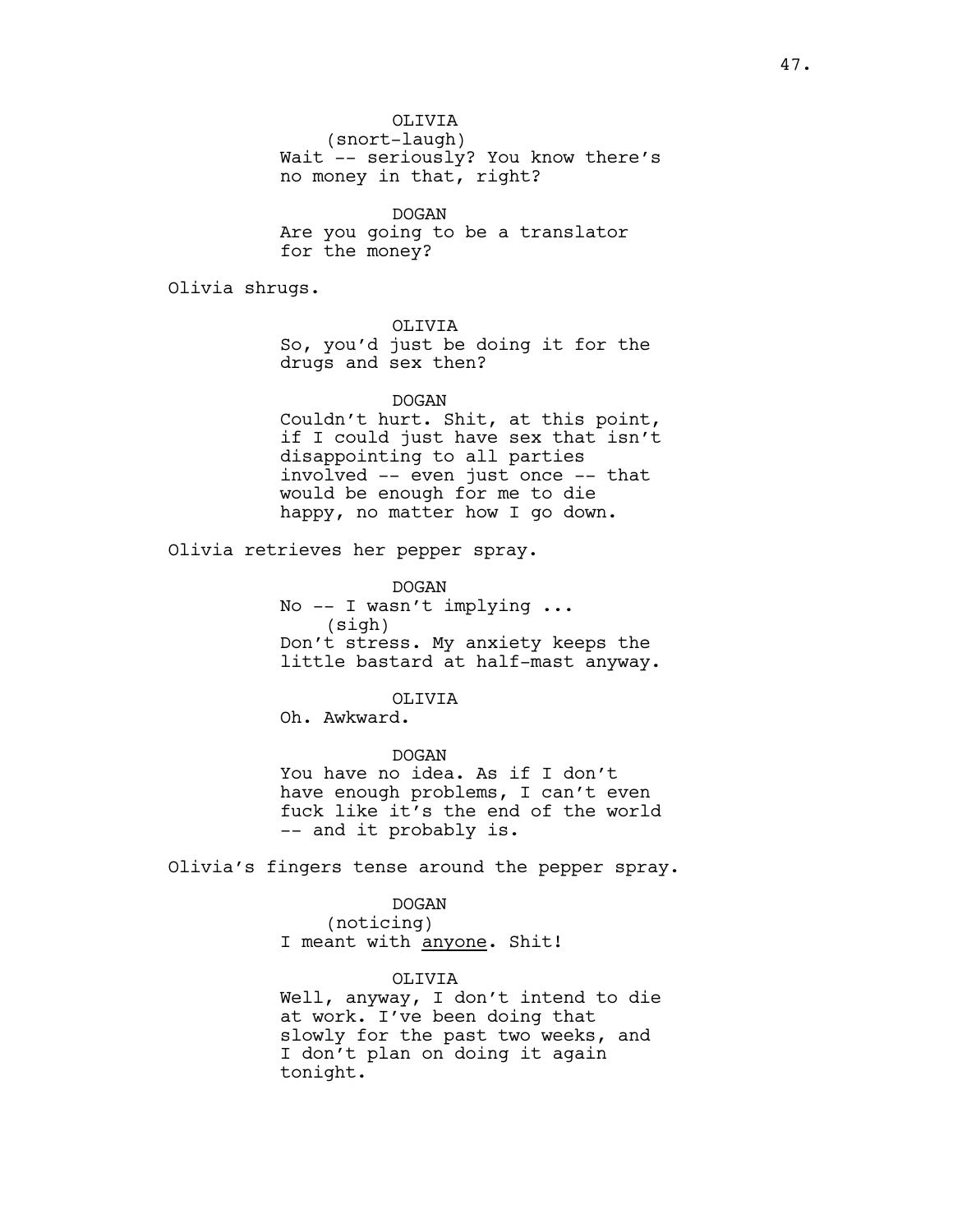DOGAN Okay, so go then. Maria's car keys are in her locker. Feel free to die in the parking lot instead. Olivia pops up and heads to the wall of lockers. DOGAN (to himself) I was kidding ... (to Olivia) Hey, maybe there's a weapon in there. Like a knife, or a gun. Olivia opens a locker and paws through a purse. OLIVIA I go through these lockers every Friday. These people are boring as fuck -- why does Maria have so much gum? ... *had* so much gum ... She pockets some of the gum and retrieves the keys. OLIVIA We should go. DOGAN To the parking lot? OLIVIA Sure. Wherever. Anywhere's better than this. DOGAN Nah, I'm good on that. If I have another panic attack, breathing's only gonna get me so far. Shit. I'd kill for a Xanax right now. OLIVIA You'd have to kill for some. Unless you want to try and pick a keycard off one of the doctors out there. Or, what's left of them, anyway ...

Dogan shows her Maria's keycards.

DOGAN Is it one of these?

Olivia snatches the cards.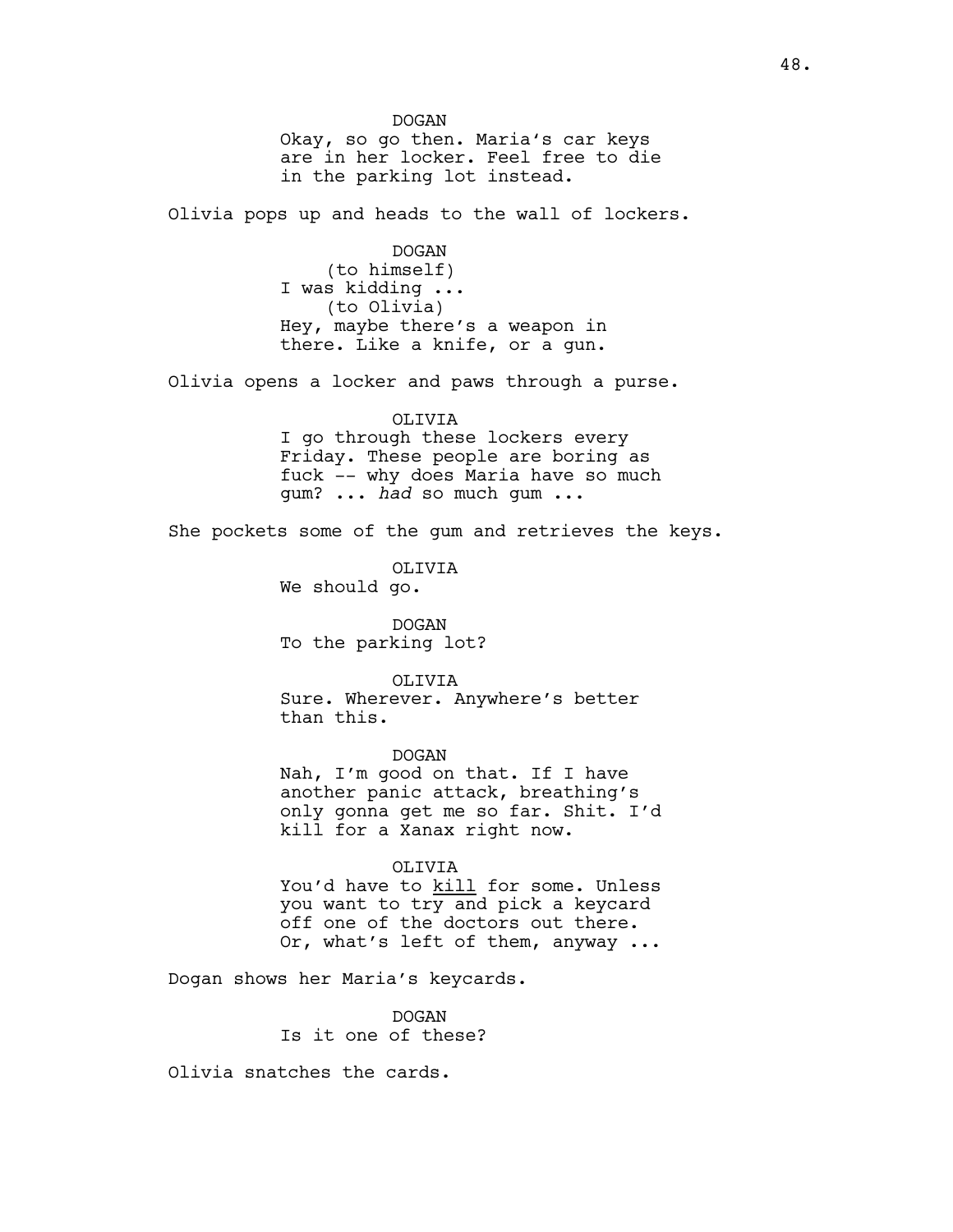OLIVIA Huzzah! The Med Room locks, so -- (checking her watch) -- hypothetically speaking, we would be safe there till morning.

DOGAN Free drugs till morning? Fuck yeah, let's go right now.

# **INT. HALLWAY - NIGHT**

Dogan peeks out of the break room. The nearest security lights flicker on. Toting the keycards and a nylon lunch bag with a water bottle in its pouch, Dogan heads toward the Medication Room. Olivia follows, wielding his skateboard as a shield in one hand, her pepper spray in the other.

Olivia sees the carnage all over the floor. She spots the blood-splattered wall. A dragged bloody hand print extends from the stain all the way to the corner and turns.

Dogan reaches the door and tries the first of four key cards on the lanyard. The panel BEEPS, but the LED remains red.

Olivia's eyes dart around the shadowy void beyond the security light.

Dogan tries the second card. The panel BEEPS, but the LED remains red.

> OLIVIA (whispering) What's the hold up?

DOGAN (whispering) She didn't tell me which one it was, okay? I gotta try them all.

The sound of FEET TRIPPING OVER BOXES can be heard in the distance.

> DOGAN (whispering) What was that?

OLIVIA (whispering) I don't know.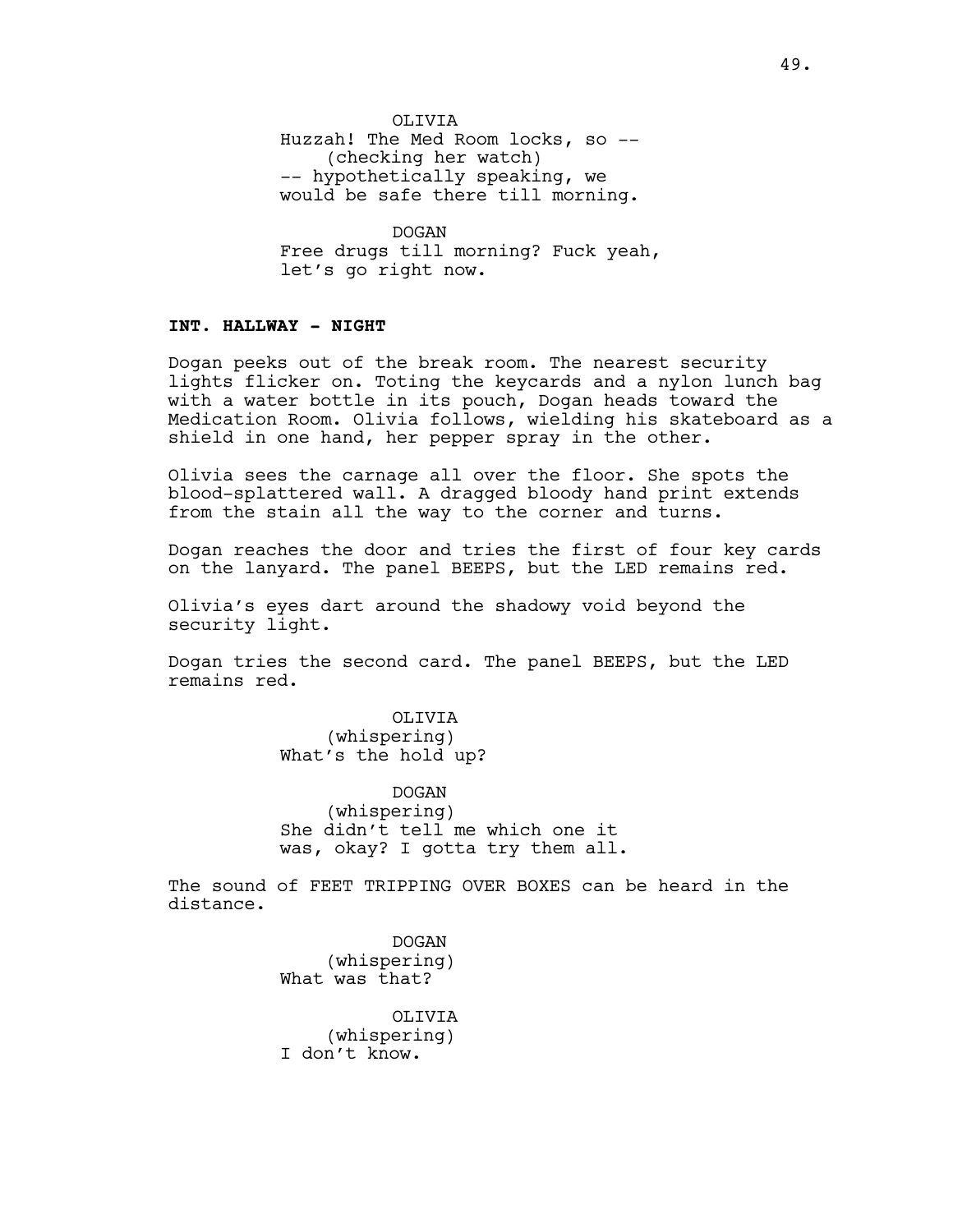DOGAN (whispering) What do you see?

Dogan tries the third card. The panel BEEPS, but the LED remains red.

> OLIVIA (whispering) Nothing! Just hurry the fuck up!

DOGAN (whispering) I'm trying!

Dogan tries the fourth card. The panel BEEPS, but the LED remains red. The hair stands up on the back of Dogan's neck.

DOGAN'S HEART POUNDS.

OLIVIA (whispering) Dogan!

DOGAN (whispering) They're not working.

OLIVIA (whispering) Try the blue one!

DOGAN I tried the blue one!

OLIVIA Try it again!

A KICKED-OVER WASTEBASKET echoes in the distance.

OLIVIA

Do you want me to do it?!

DOGAN

No!

Dogan tries the blue card; the red LED on the card reader flashes green. A BEEP, and the door is unlocked. Dogan and Olivia enter and slam the door shut as their unseen adversaries close in.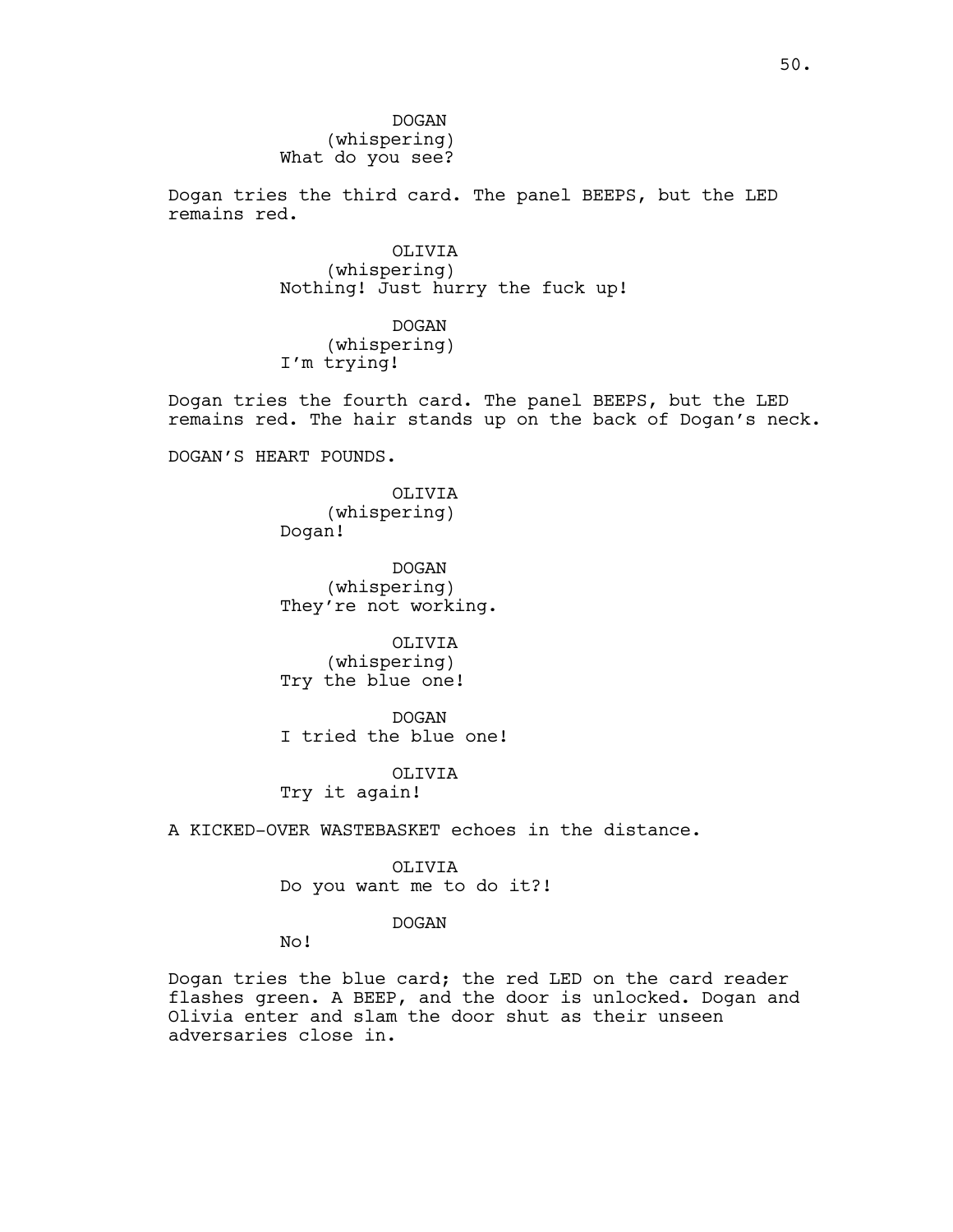# **INT. MEDICATION ROOM - CONTINUOUS**

POUNDING AND GROWLING can be heard through the door. After a moment, the hallway grows silent. Dogan and Olivia stare on.

# DOGAN

# Are they gone?

Olivia shrugs. They wait ... Silence persists.

Dogan and Olivia relax and catch their breath.

### OLIVIA

I deserve an Oxy for this.

Olivia pops up and heads to the prescription drug cabinet - it's locked. Frustration crosses her face, but Maria's lanyard catches her eye.

## OLIVIA Gimmee the keys.

Dogan tosses them to Olivia. She locates the key for the drugs and lets herself in. She paws through medications.

> OLIVIA Acetaminophen ... Penicillin ... Seroprozix ...

Olivia frowns -- no dice. She peruses some medicine samples. She finds a small package, reads it, tosses it to Dogan.

> DOGAN Viagra? This won't do shit for anxiety. This is for guys who --

Dogan's face fills with confusion. Their eyes lock.

DOGAN Are you ... like ...

#### OLIVIA

Don't flatter yourself. That's for when you get out of this alive, so your *little bastard* can go *full mast* when you meet a girl willing to put up with your whiney ass.

DOGAN I knew that, but ... my little bastard says thanks.

OLIVIA That's weird.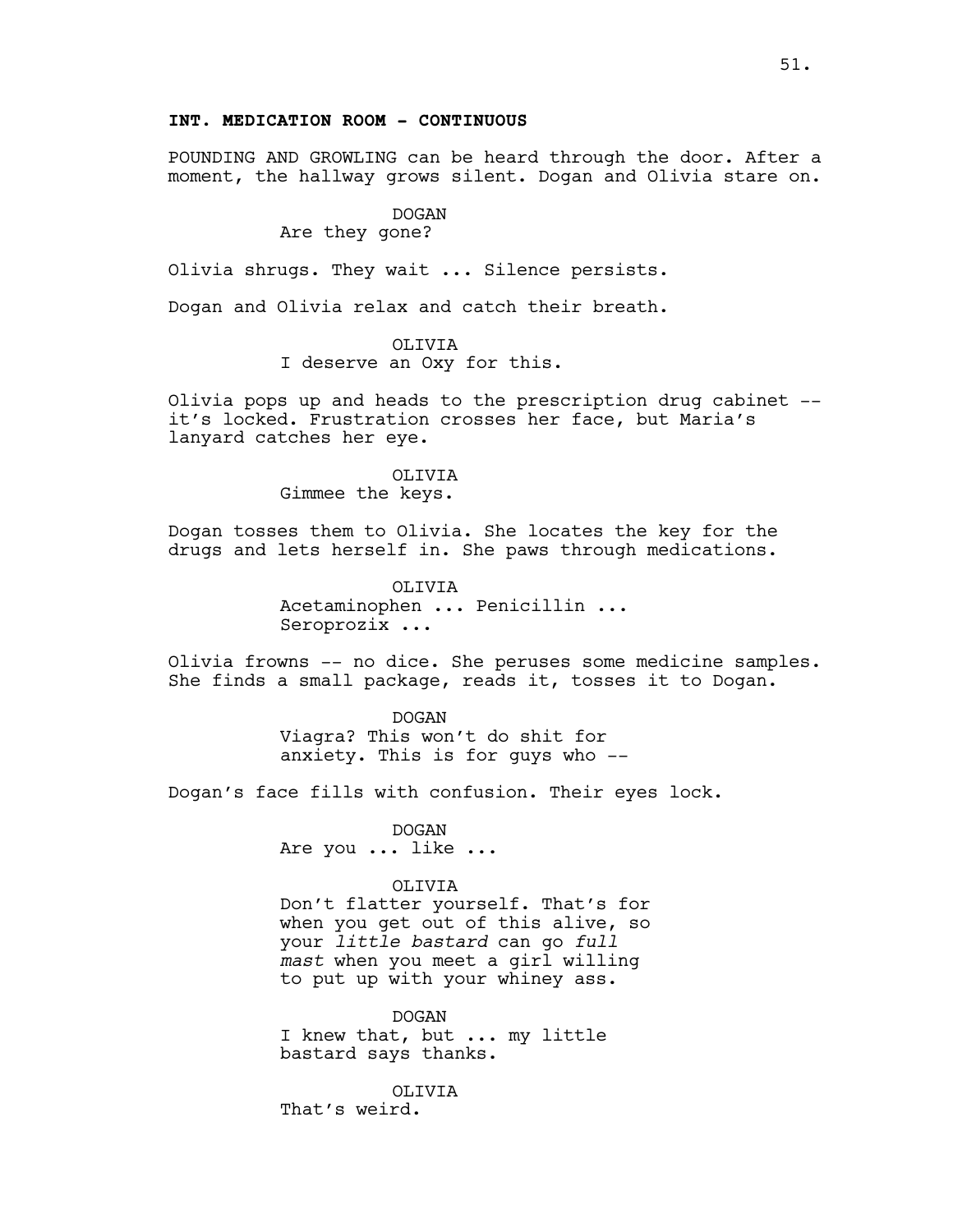Dogan pockets the sample.

OLIVIA I wasn't. Why? Are you in the mood, or something?

DOGAN Of course not. You?

OLIVIA Of course not.

Dogan and Olivia stare at one another, tense.

DOGAN All right, then. So, now what?

# **INT. MEDICATION ROOM - LATER**

Dogan and Olivia sit on the floor and pass a pipe back and forth. Dogan wears a face of anxiety as they smoke.

> DOGAN What if this bullshit's nationwide? Think we'll have to start over completely?

OLIVIA Society? No. I'm sure everything will be back to normal by the time my shift starts.

Dogan laughs.

#### OLIVIA

So, how the hell are you an Uber driver with your anxiety? All I wanna do is kill people when I drive.

#### DOGAN

I only do it overnight. People are usually too drunk to be ass holes by that point. The roads are clear, it's quiet ... it's actually kind of relaxing, until someone throws up in my mom's car. She goes fuckin' bat shit.

Olivia laughs.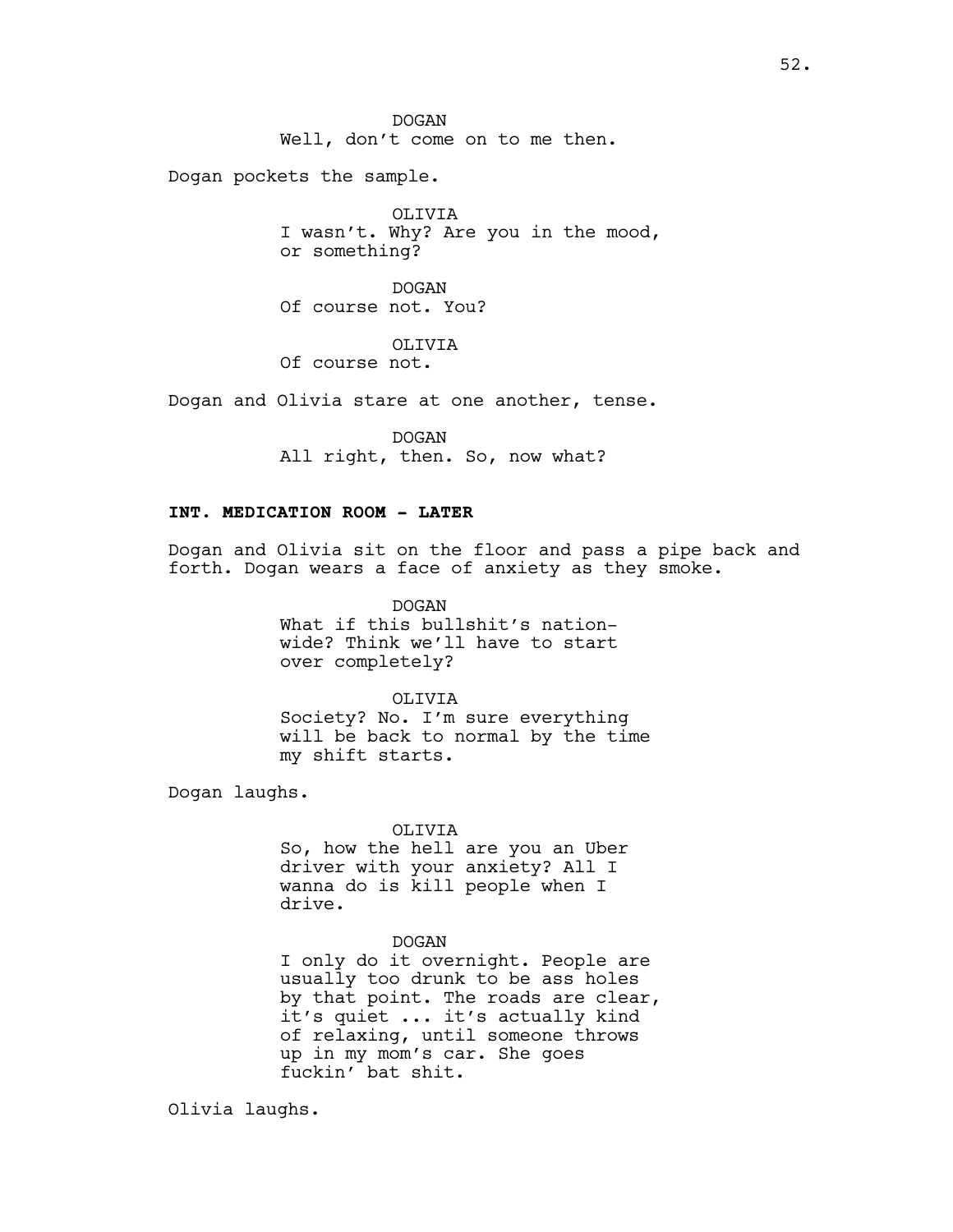DOGAN

I hope she's okay. I was kind of a dick to her earlier. And the past nineteen years.

OLIVIA So, why are you a dick to her?

# DOGAN

She's a basket case.

# OLIVIA

I see the apple is still attached to the tree.

DOGAN

She smothers me. She treats me like I'm this fragile porcelain baby that could shatter at any second.

Olivia raises an eyebrow.

#### DOGAN

Shut up. Okay, yes, I have a lot of issues, but she's making it worse. She made me afraid of every little thing, and now I have all these trust issues. I constantly expect shit to go wrong all the time, and now I can't even handle it when things go right. I can't function!

#### OLIVIA

Well ... it sounds like she's trying. I mean, she could've left you at the fire station or something. She could've gone *Casey Anthony* on your ass ... or did she?

DOGAN

Word.

OLIVIA My family's okay.

## DOGAN

Even in this?

## OLIVIA

(MORE) Pshh. Yeah. My parents have been married for twenty-five years. They can handle anything. And my brothers would live for this shit.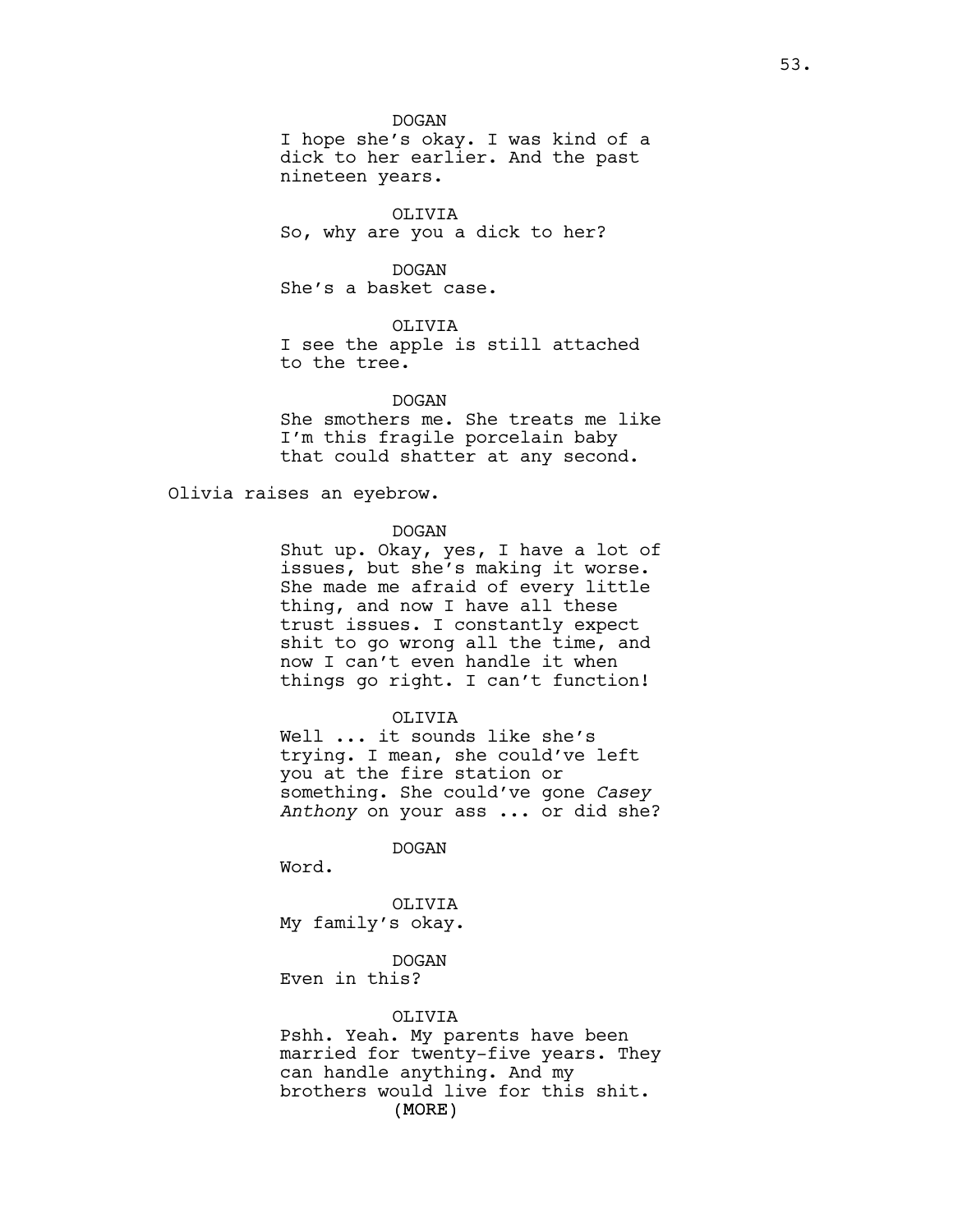OLIVIA (CONT'D) It's my boyfriend I'm worried about. Ugh. I wish I had my phone.

DOGAN You have a boyfriend?

# OLIVIA

Yeah. Why?

DOGAN You were totally about to fuck me twenty minutes ago.

OLIVIA No. I really wasn't.

DOGAN

Bullshit.

Olivia scoffs.

DOGAN What if he's thinking the same thing?

OLIVIA

Meaning?

DOGAN Like, what if he's out there, trapped at work --

OLIVIA -- he's unemployed.

DOGAN

Winning. Okay, what if he's out there, trapped at Gamestop, or wherever the hell unemployed people hang out on weekdays, and he fucks some girl because he thinks it's the end of the world and he wants to go out with a bang?

OLIVIA Nigel wouldn't do that.

DOGAN His name is Nigel?

OLIVIA

Why?

Dogan shrugs. They exchange a few biting stares.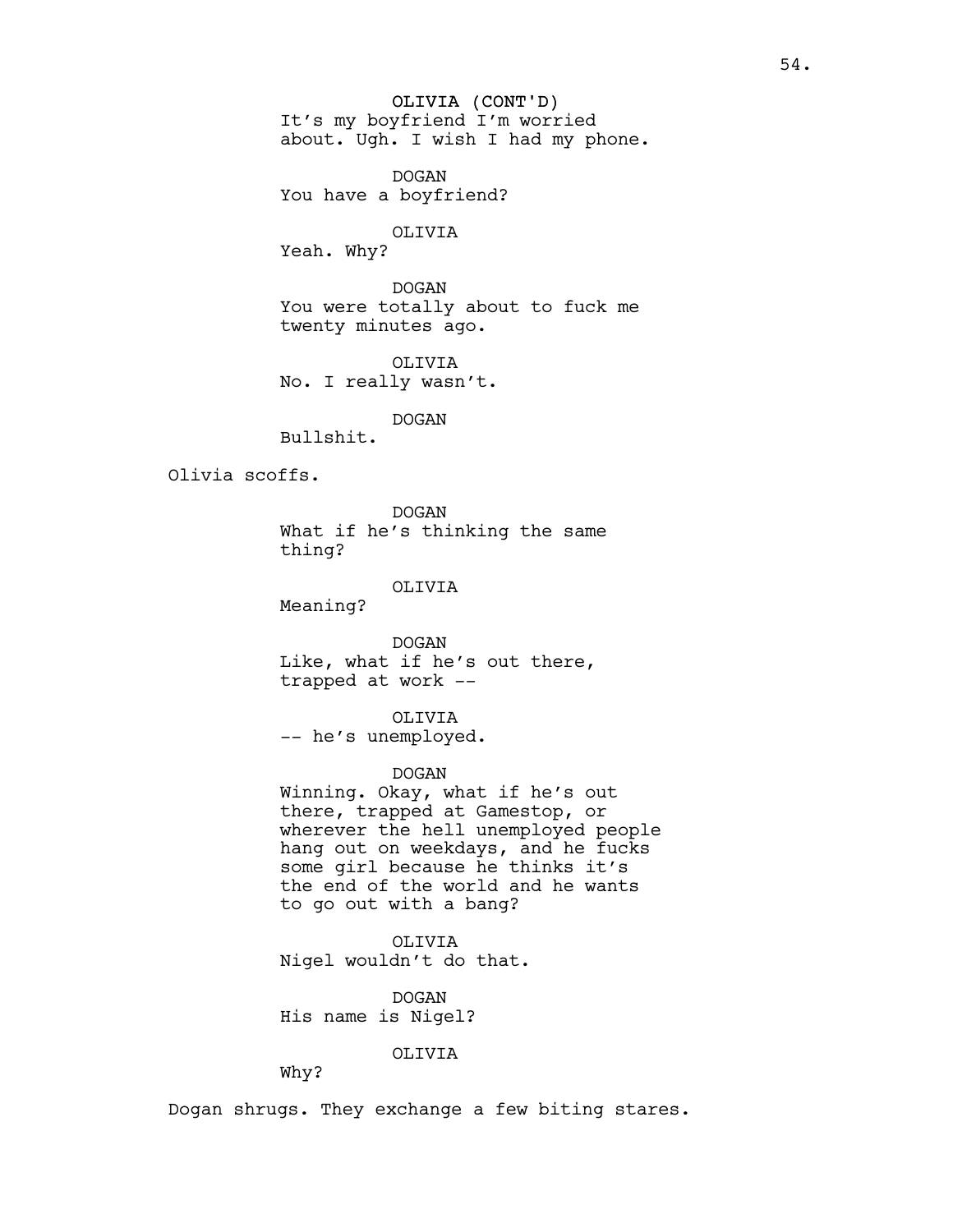Nigel isn't like other guys, for your information. He'd never do that ... again.

DOGAN

Okay.

Dogan takes a hit.

DOGAN But, are you sure?

Olivia stares off into space, unresponsive.

DOGAN (to himself) I would.

Olivia furrows her eyebrows, retrieves the pipe, and takes a hit. She exhales.

OLIVIA

So, we doing this or what?

DOGAN

What?

Dogan looks at her, perplexed.

Olivia returns a frustrated, impatient stare.

Dogan nods, pulls out the Viagra package, rips it open with his teeth, downs the pills, and hurries across the room to get the water bottle. Olivia follows him.

Olivia passionately kisses Dogan, who awkwardly reciprocates.

Olivia goes for Dogan's shirt -- he pulls back.

OLIVIA What's your issue?

DOGAN I just -- it should stay on.

OLIVIA It's sex. We take off our clothes.

DOGAN Yeah, well, some people don't. Like on network TV.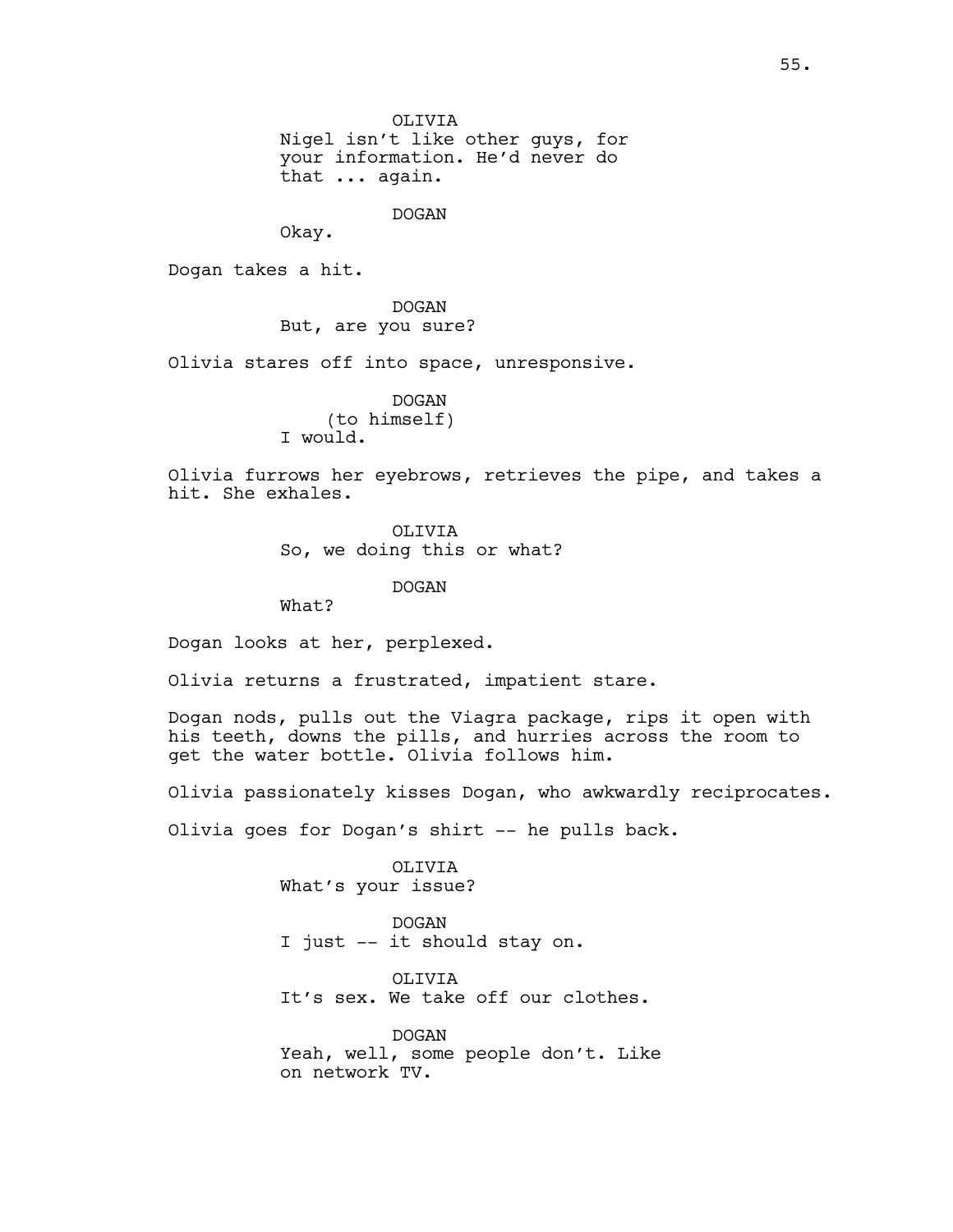OLIVIA So, you don't want me to see your unicorn tramp stamp, or ...

She reaches again.

DOGAN I'm serious. You'd be totally turned off.

Olivia studies him for a moment. She proceeds with caution, slowly raising Dogan's shirt. He doesn't resist, but looks away with shame.

Olivia reveals razor scars on Dogan's chest and ribs; some look fairly fresh.

> OLIVIA Did you do these?

Dogan is silent.

OLIVIA

On purpose?

DOGAN Some. The others are from skating.

OLIVIA Things are that bad?

DOGAN

Sometimes.

OLIVIA Okay ... so, does the equipment still work, or ...

DOGAN

What ... (nodding to his penis) ... *Little Pow-Pow*?

Olivia raises an eyebrow.

DOGAN I mean, I guess the pills are starting to kick in, or whatever, but -- wait -- you still wanna -- ?

Olivia unbuckles Dogan's belt.

DOGAN There's more on my thighs.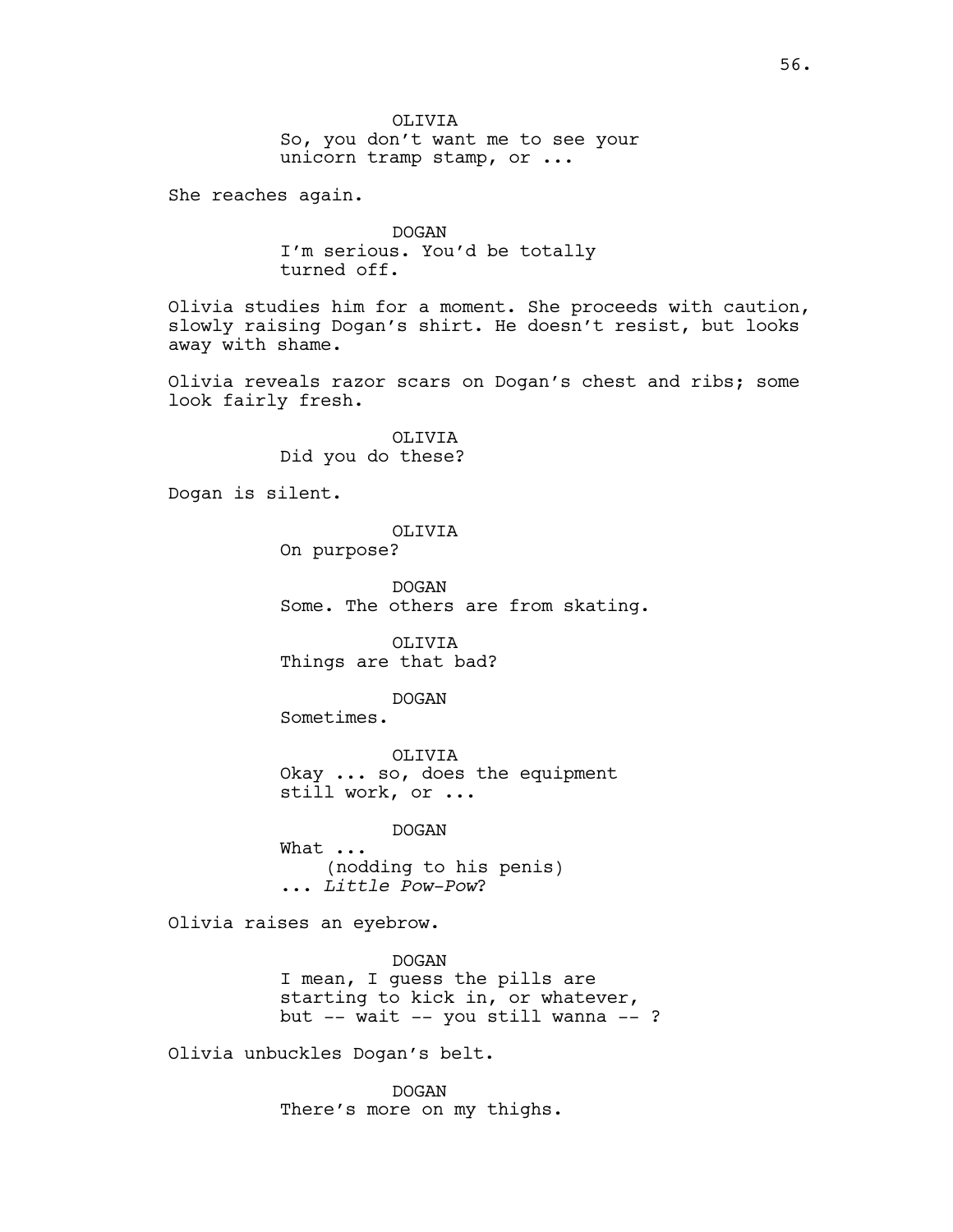Olivia pulls him in for a kiss to shut him up. She strips him to his underwear, then starts on her own clothes. She stops and slaps Dogan's chest.

> OLIVIA (pointing at scars) Don't do that shit anymore. Nothing's that bad. Okay?

Dogan nods with a disarmed, vulnerable frown.

DOGAN

For sure.

Olivia undresses to her bra and panties and throws herself onto Dogan, wrapping her legs around him. He's too weak to hold her and falls back onto the floor behind some shelves.

They kiss and moan for a moment ...

DOGAN Wait  $--$  wait  $--$ 

OLIVIA -- Why's it -- wait, did you just --

DOGAN -- only a little, but I can --

OLIVIA

-- weak sauce! You weren't even, like -- all the way --

DOGAN -- I don't get a lot of practice, okay? Don't judge. It's getting there. Look. He just needs a minute. Just gotta be nice to him.

Silence.

DOGAN See? Progress.

OLIVIA

Whatever.

Silence.

DOGAN Okay. Game on.

OLIVIA It's cool. Maybe we shouldn't --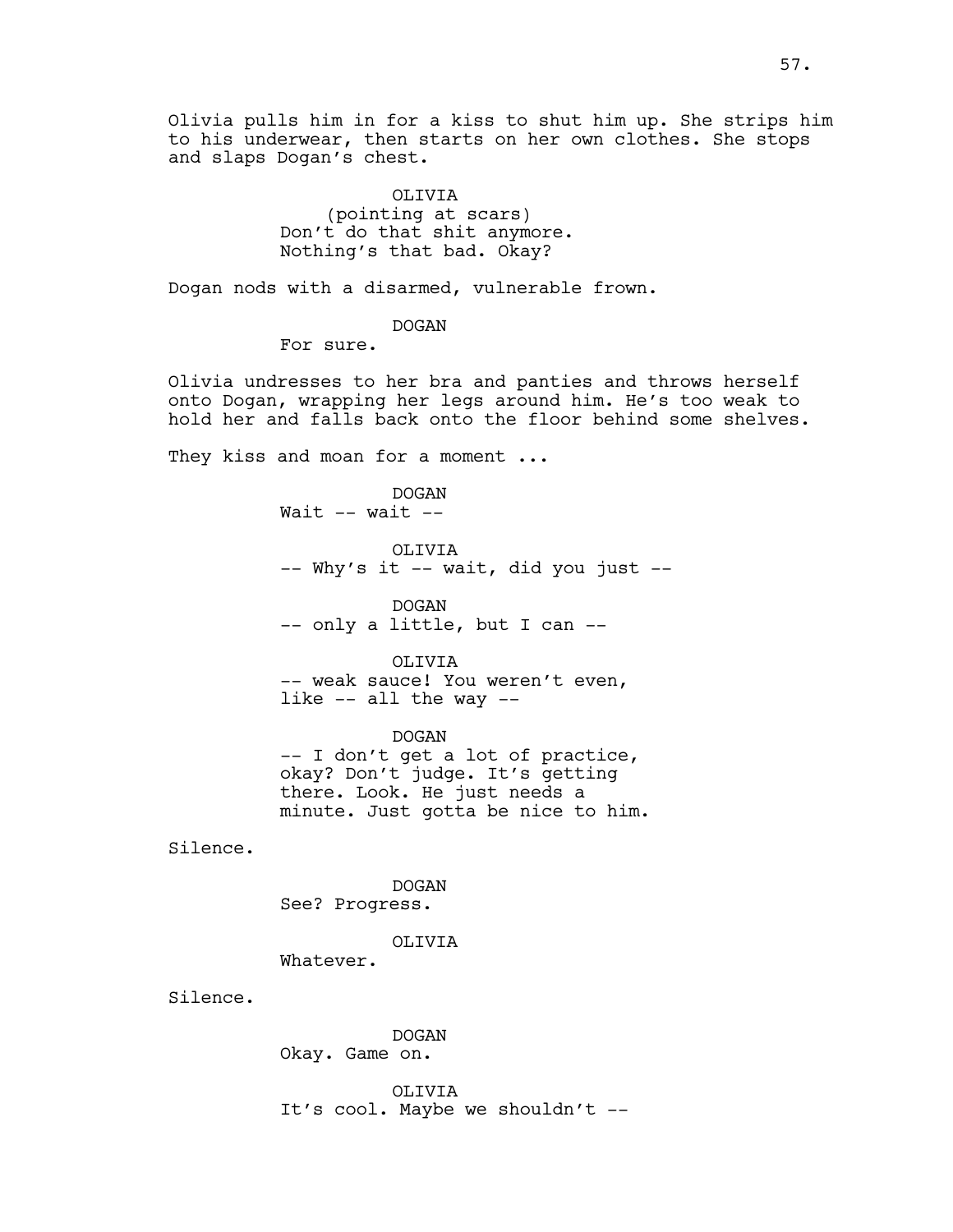DOGAN -- we could die, like any minute --

OLIVIA -- fine, fine, it's fine.

DOGAN -- I'm just saying, complaining about it's not an aphrodisiac.

OLIVIA I'm not complaining -- would you just hurry up and stick it -- oh.

Dogan clears his throat.

They kiss. They moan. They relax. It intensifies.

# **INT. MEDICATION ROOM - LATER**

Olivia and Dogan, partially dressed and with "sex hair," sit against the door with apologetic faces.

> DOGAN So, was that disappointing for all parties involved then, or ... ?

OLIVIA It was ... a'ight.

#### DOGAN

So much for fucking like it's the end of the world. *Here lies Dogan Brown. He died as he lived - miserable, disappointing, and in a puddle of his own jizz.*

#### OLIVIA

Well ... you know, maybe it's not the end, and you can try again sometime ... with someone else ...

#### DOGAN

No, it's definitely the end. This only confirmed it. And, I can't let anyone find out about this, so I'll probably have to kill you myself, just to make sure it doesn't leave this room.

She pushes him.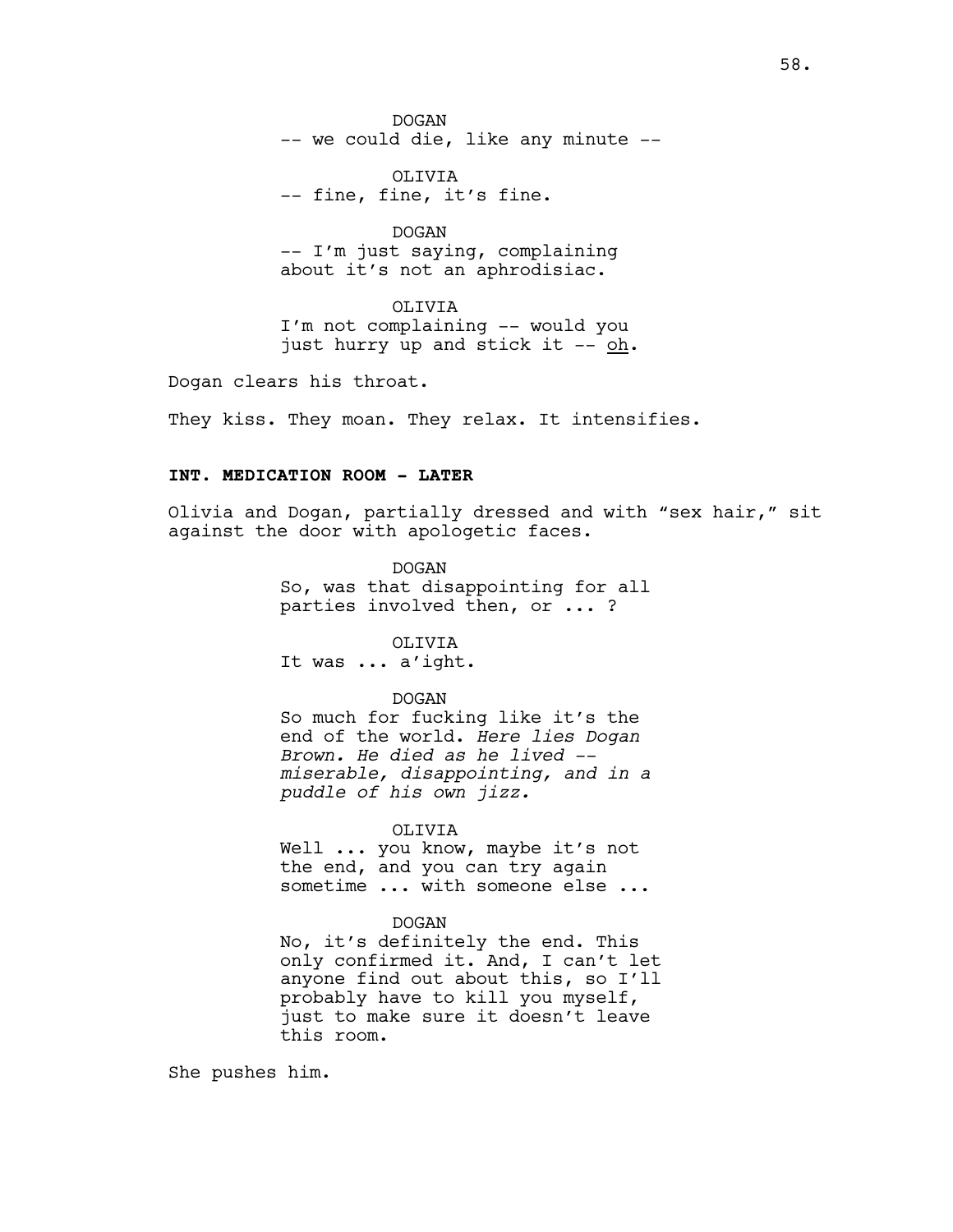OLIVIA *Bishh*. You'd cry and pass out before I even laid a finger on you, like earlier.

DOGAN (muttering, to himself) I didn't cry.

#### OLIVIA

(sigh) I wish I knew what was going on out there.

DOGAN I tried looking up the news on my phone, but I couldn't get signal.

OLIVIA You have to be by my desk. Why do you think I'm not a nurse?

DOGAN A lot of reasons. I tried to send out S.O.S. videos earlier, but I was trapped in the -- wait.

Dogan pulls out Maria's cell phone.

OLIVIA What? You have signal?

#### DOGAN

No. I had an idea, but ... phone's locked. I need Maria's passcode.

OLIVIA Easy. One-one-two-eight.

Olivia gestures to hurry it along. Dogan unlocks the phone.

DOGAN Not even gonna ask how you knew that.

OLIVIA Good. What's your idea?

He eyes his skateboard.

DOGAN Wanna make a video?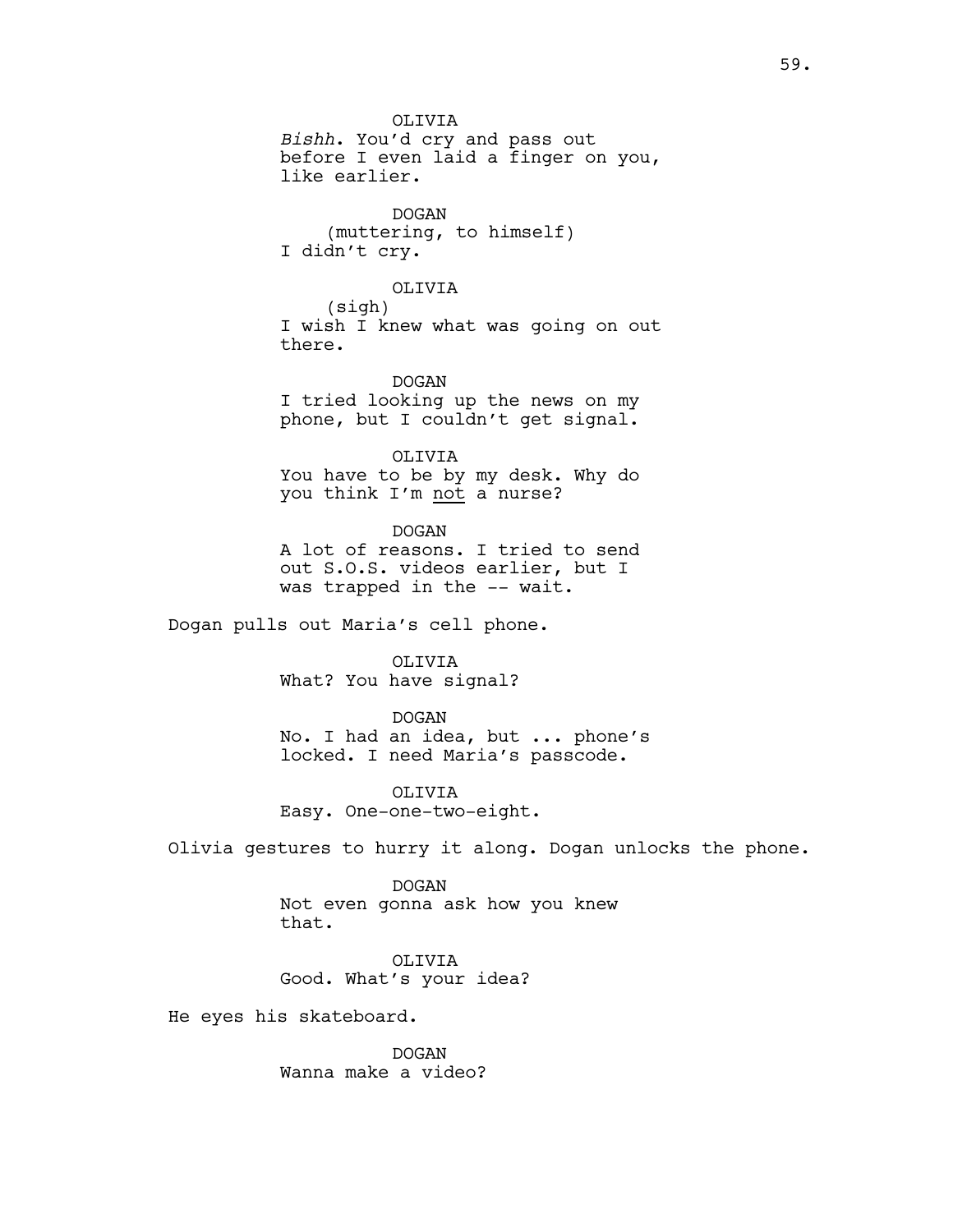No, sorry. I don't give second chances, and I think I've had my fill of disappointment for the day.

Dogan glares at Olivia, then turns on the phone's video camera and records himself.

> DOGAN Hey. If anyone can see this, we're still alive, and we're trapped.

# **INT. HALLWAY - NIGHT**

The Medicine Room door opens slowly. Dogan's erection -- a tent pitched in his shorts -- exits first, followed by the rest of him. Dogan scans the area. He sets Maria's phone on his skateboard and shoves it toward the receptionist desk.

The motion lights flicker on as the board passes them, one-byone. The board reaches the desk with a gentle thud.

Dogan waits, watches. Olivia pokes her head out.

OLIVIA What do you see?

DOGAN Nothing ... yet.

The motion lights flicker out one-by-one.

OLIVIA So, now what?

DOGAN Wanna go another round?

OLIVIA I'd rather take my chances out there.

DOGAN

Savage.

They re-enter and shut the door.

### **INT. MEDICATION ROOM - NIGHT**

Dogan sits on the floor beside Olivia and digs through the lunch bag. He pulls out a can of Reddi-Whip, pops off the cap, moves it to his mouth and stops. He offers it to Olivia.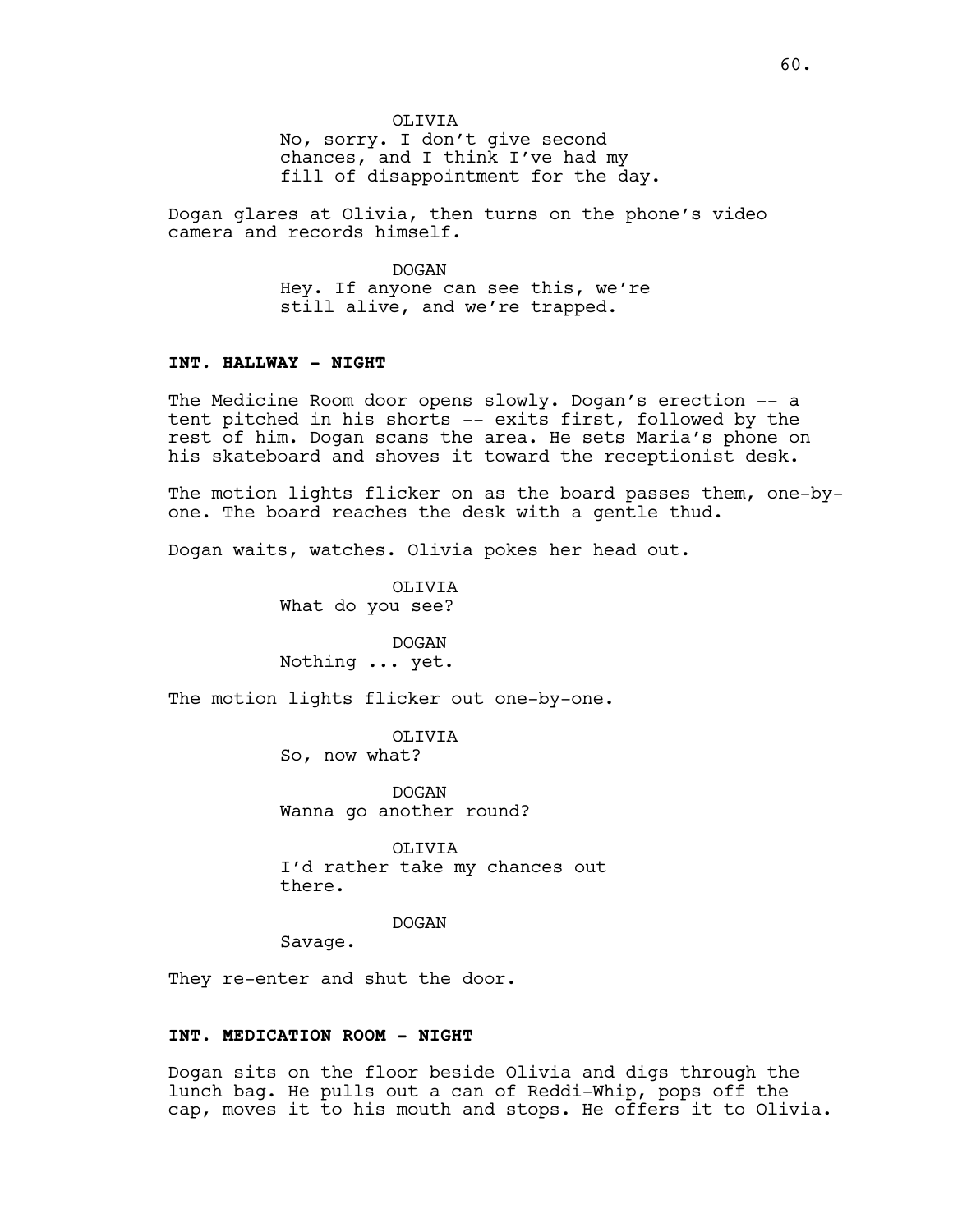So, what, you just wanna eat whipped cream out of the can like some sort of animal?

Dogan shakes his head.

#### DOGAN

Whip-its.

A FRANTIC KNOCK comes from the hallway. Dogan and Olivia hop to their feet and back against the wall, tense.

DOGAN

Who is it?

Olivia glares. Dogan shrugs.

Dogan proceeds with caution. Olivia breezes past him to the door, shoulder-checking him along the way. She listens ...

Olivia reaches for the door handle.

DOGAN No, wait -- they could be infected.

OLIVIA You'd rather just leave them out there?

DOGAN I let Maria in, and she was sick. Just sayin'.

OLIVIA I let you in, and you weren't. *Just sayin'*.

DOGAN Didn't exactly *let* me in.

OLIVIA Be ready to help me close it ...

Olivia cracks the door open slowly. The hallways lights go out, starting with the nearest one.

Olivia drags the door open and glances both directions. Her eyes drift to the floor -- there's a walkie talkie with a note. She brings it in and shuts the door.

DOGAN

A radio?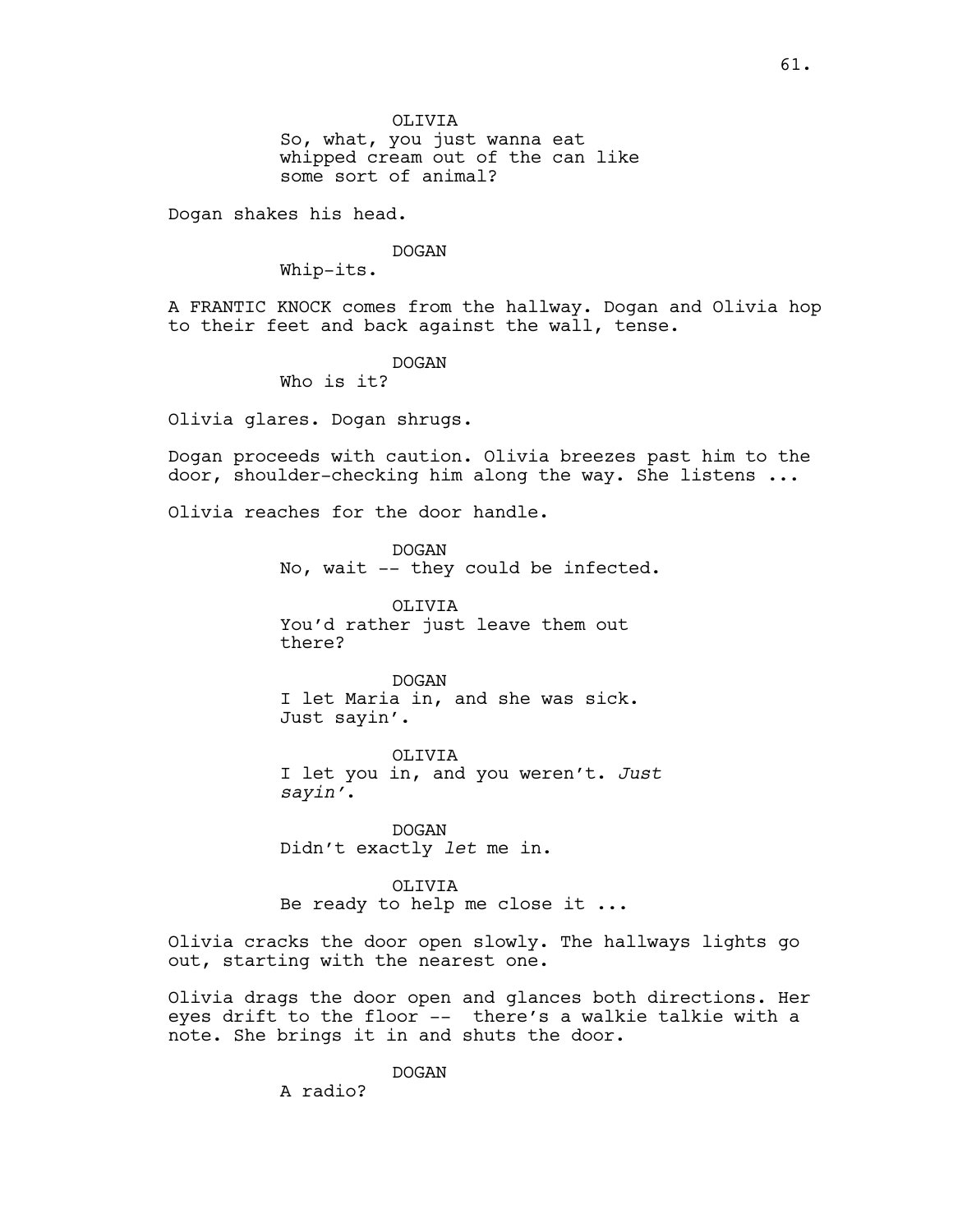Olivia reads the note.

OLIVIA It just says to turn it on and wait for further instructions. Olivia turns it on. They glance from the radio to each other. DR. GLOVER (V.O.) (on the walkie) Ahoy hoy. Can you hear me? Over. OLIVIA (on the walkie) Doc? DR. GLOVER (V.O.) (on the walkie) Oh, thank goodness. Are you okay?

> OLIVIA (on the walkie)

Were you bitten? Over.

No bites. Over.

DOGAN Got a few new scratches on my back though ...

OLIVIA (on the walkie) Doc, where are you? Over.

# **INT. SECURITY OFFICE - CONTINUOUS**

Dr. Glover's eyes dart from monitor to monitor on the multidisplay closed-circuit surveillance system. Various areas, inside and outside of the clinic, are shown. Twenty infected people wander through the Elevator Lobby and Waiting Room, others are trapped in various rooms about the clinic.

> DR. GLOVER (on the walkie) I'm in the security office. Over.

INTERCUT BETWEEN THE MEDICINE ROOM AND SECURITY OFFICE.

Olivia breathes a sigh of relief.

OLIVIA (on the walkie) What the fuck is going on out there? Is it safe to go now? Over.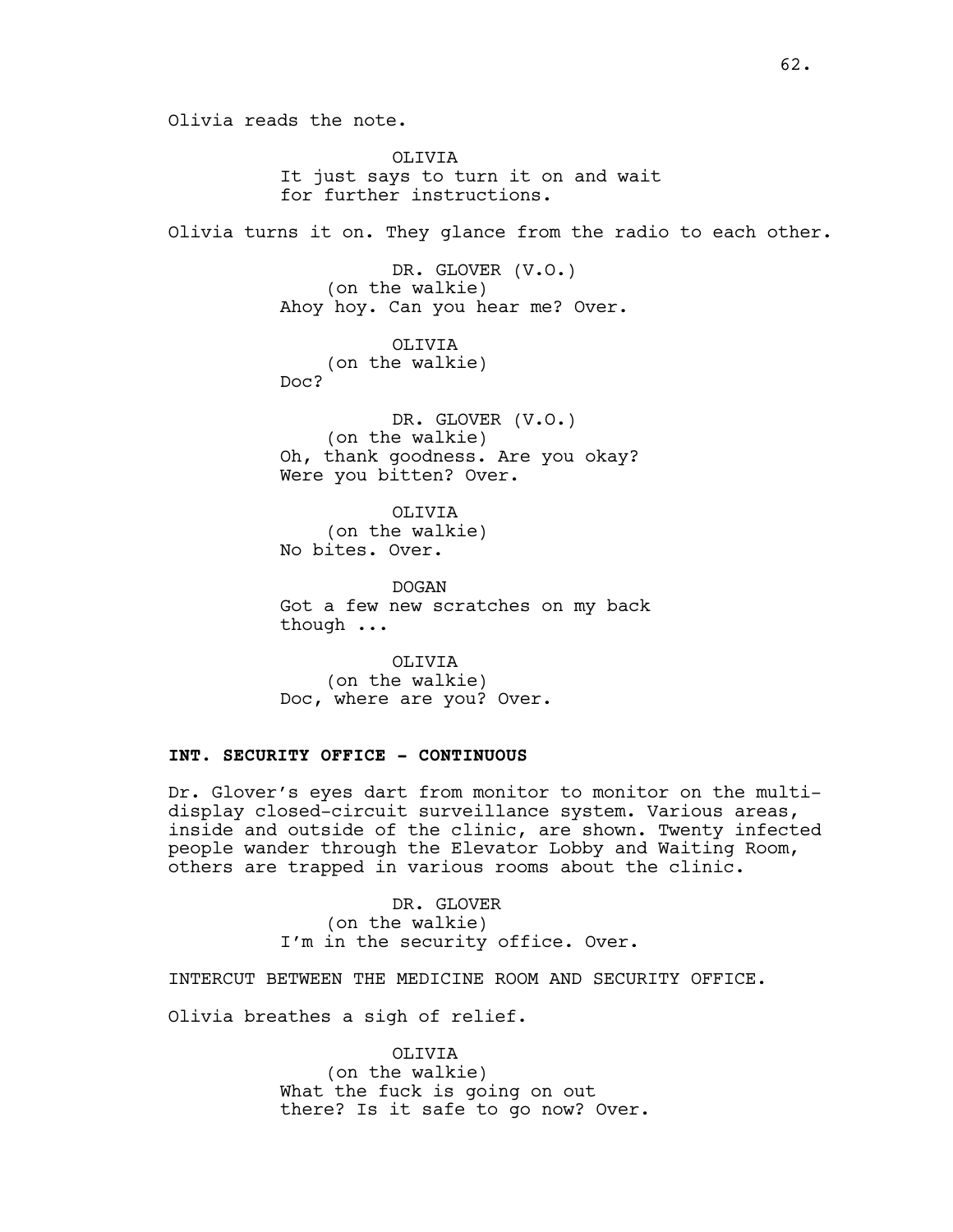DR. GLOVER (on the walkie) Afraid not. But, I've been watching everything from the security office since -- well, since I got here, and I think I have a plan. Over.

Dogan snatches the walkie talkie.

DOGAN (on the walkie) You've been watching ... everything? Over.

DR. GLOVER (on the walkie) Everything I was able to see. There are a lot of blindspots, sadly.

Dogan's eyes drift to the security cameras above; they're angled specifically toward the medicine cabinets. Dogan breathes a sigh of relief.

> DR. GLOVER (on the walkie) But, I was fairly certain I saw you enter unharmed ...

> OLIVIA (on the walkie) Yeah, we're great. Listen, Doc, can you call for help in there? Over.

> DR. GLOVER (on the walkie) Unfortunately not. Phones are down. Internet, too. We're on our own for now, but I think I have a way to get you here undetected. Over.

OLIVIA (on the walkie) To the security office?

DR. GLOVER (on the walkie) Affirmative. Your path is clear, for now, but make no mistake, we're not alone. We'll have to work quickly. Use the radio's earpiece, and when I give the okay, head in this direction. And, whatever you do, no matter what happens, remain absolutely silent. Over.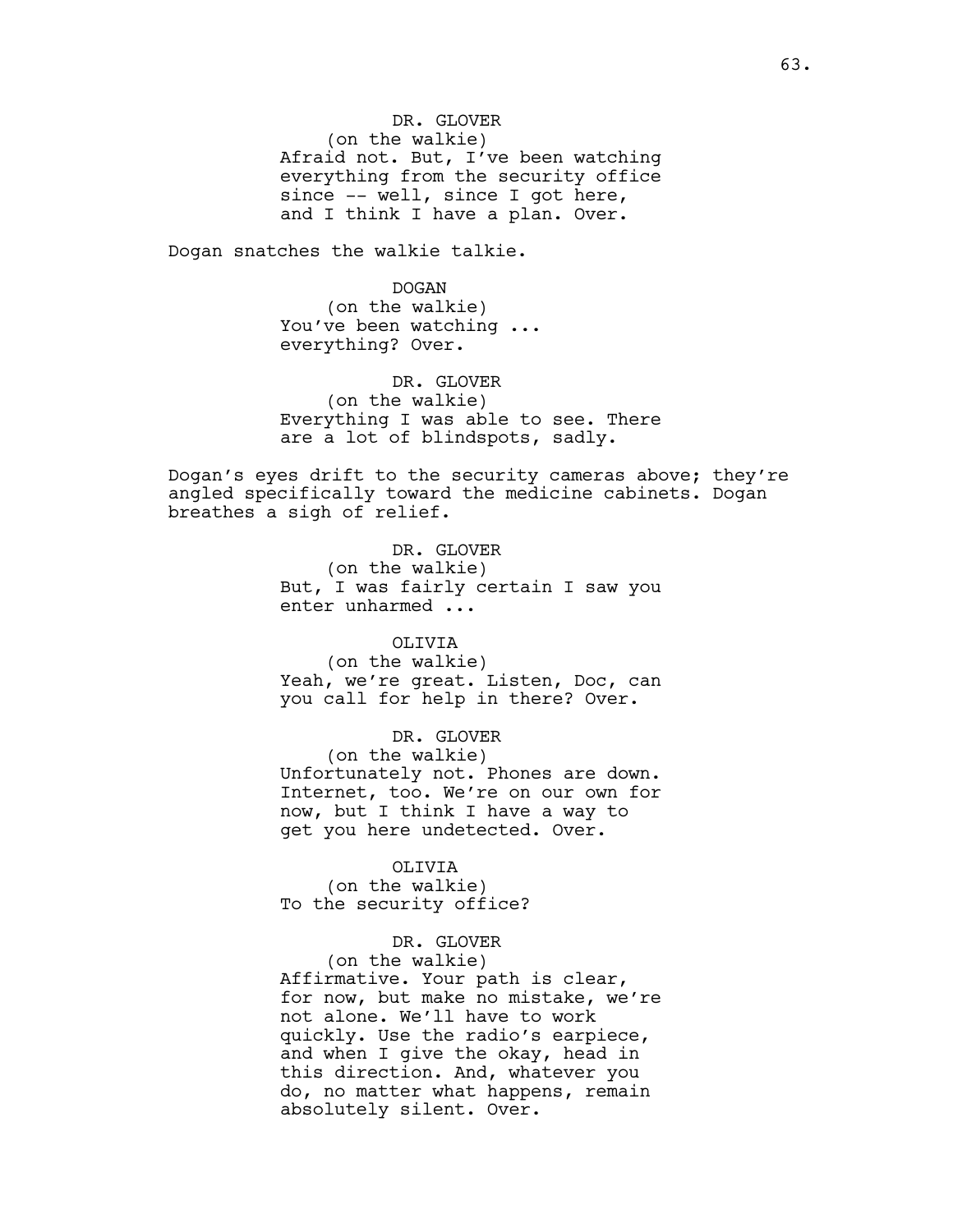DOGAN No. Nuh-uh. Abso-fucking-lutely not. Too risky.

OLIVIA (on the walkie, glaring) On our way. Over.

Dogan sighs, defeated, and ingests a stream of Reddi-Whip.

# **INT. HALLWAY - NIGHT**

Olivia secures the earpiece in her ear. Dogan follows her with his lunch bag and drugs. They move through the hallway.

> DR. GLOVER (V.O.) (on the walkie) All clear. Keep moving forward. Excellent. Just keep going to the aisle and -- wait --

Olivia stops. Dogan jolts.

DOGAN (whispering) What?

Olivia puts up her hand.

DR. GLOVER (V.O.) (on the walkie) Detecting movement in the Pediatrics hall.

Olivia's eyes dart across the hall. Motion lights turn on in the distance.

> DR. GLOVER (V.O.) (on the walkie) Keep going.

One of Dogan's newly acquired pill bottles slips out of his hoodie, hits the tile, and rolls across the floor.

Dogan and Olivia jump.

DR. GLOVER (V.O.) (on the walkie) He heard it! Head for the cubicles by the Xerox machine!

Olivia takes Dogan's hand and leads him to --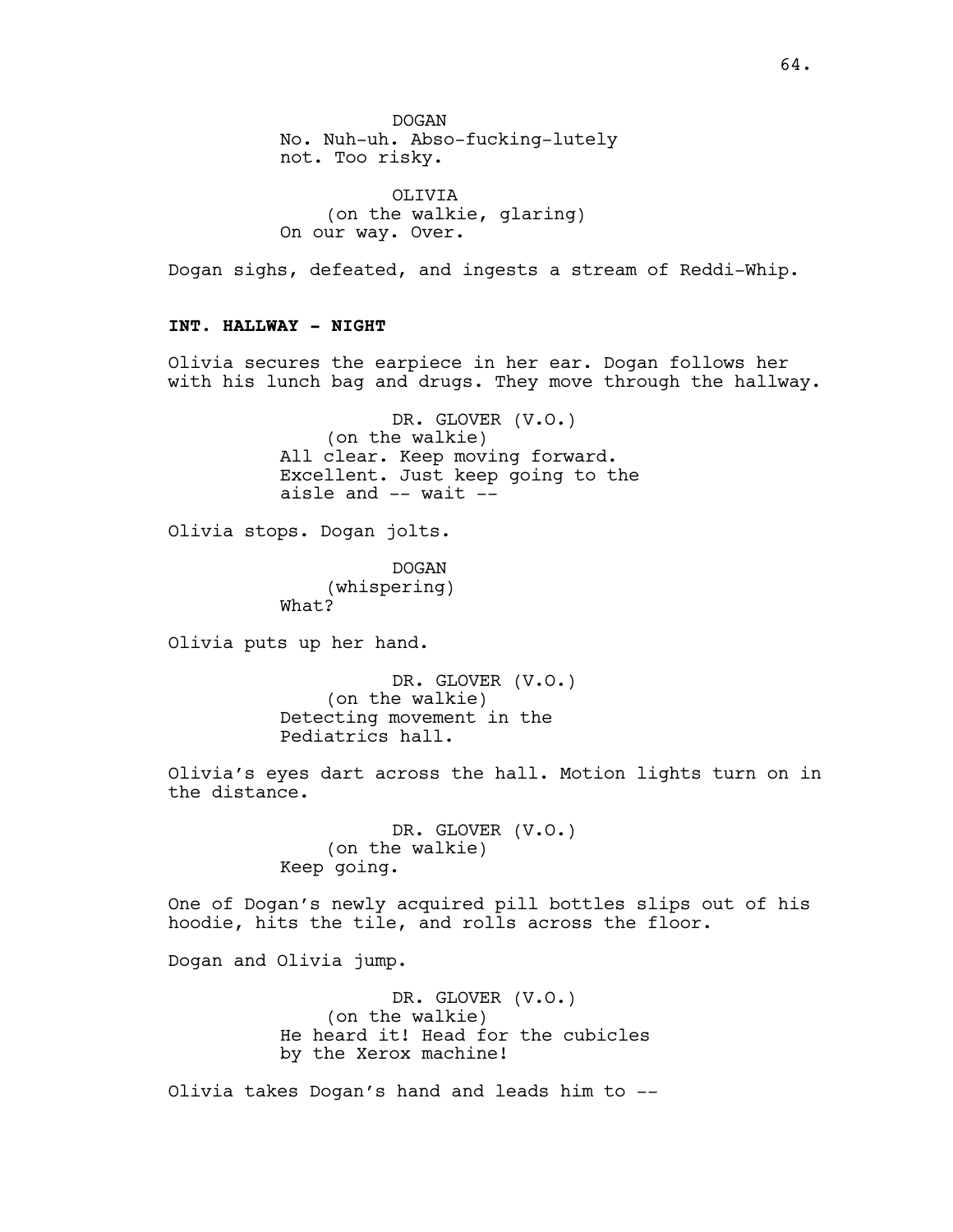Olivia and Dogan crouch near the Xerox machine.

DR. GLOVER (V.O.) (on the walkie) He's coming. Hide! Now!

Olivia's motions for Dogan to hide under a desk. They pull themselves in tight.

Lights above them turn on, starting from further away and getting closer by the second.

A figure in a lab coat, squeezing a scalpel in its hand, slowly trudges along the cubicles and weaves between them.

SNIFFING and GROWLING can be heard.

The figure stops near Dogan and Olivia, legs facing them.

Dogan holds his breath, shaking. Olivia tears up and leans closer to Dogan.

The figure turns and moves on through the cubicles.

Overhead lights go off, one by one, until Dogan and Olivia sit in near darkness.

> DR. GLOVER (V.O.) (on the walkie) He won't be gone long! Go now!

Olivia and Dogan hop up and sneak quickly out of the cubes.

## **INT. SECURITY OFFICE - NIGHT**

Dr. Glover swings the door open; Olivia and Dogan race in and slam the door behind them.

Olivia throws her arms around Glover with a sigh of relief.

Dogan raises a jealous, peacocky eyebrow.

Glover takes Olivia by the hands and checks her for apparent damage. He looks over Dogan from a distance. Olivia notices blood splatters on Glover's lab coat.

> DR. GLOVER I'm so grateful you're all right.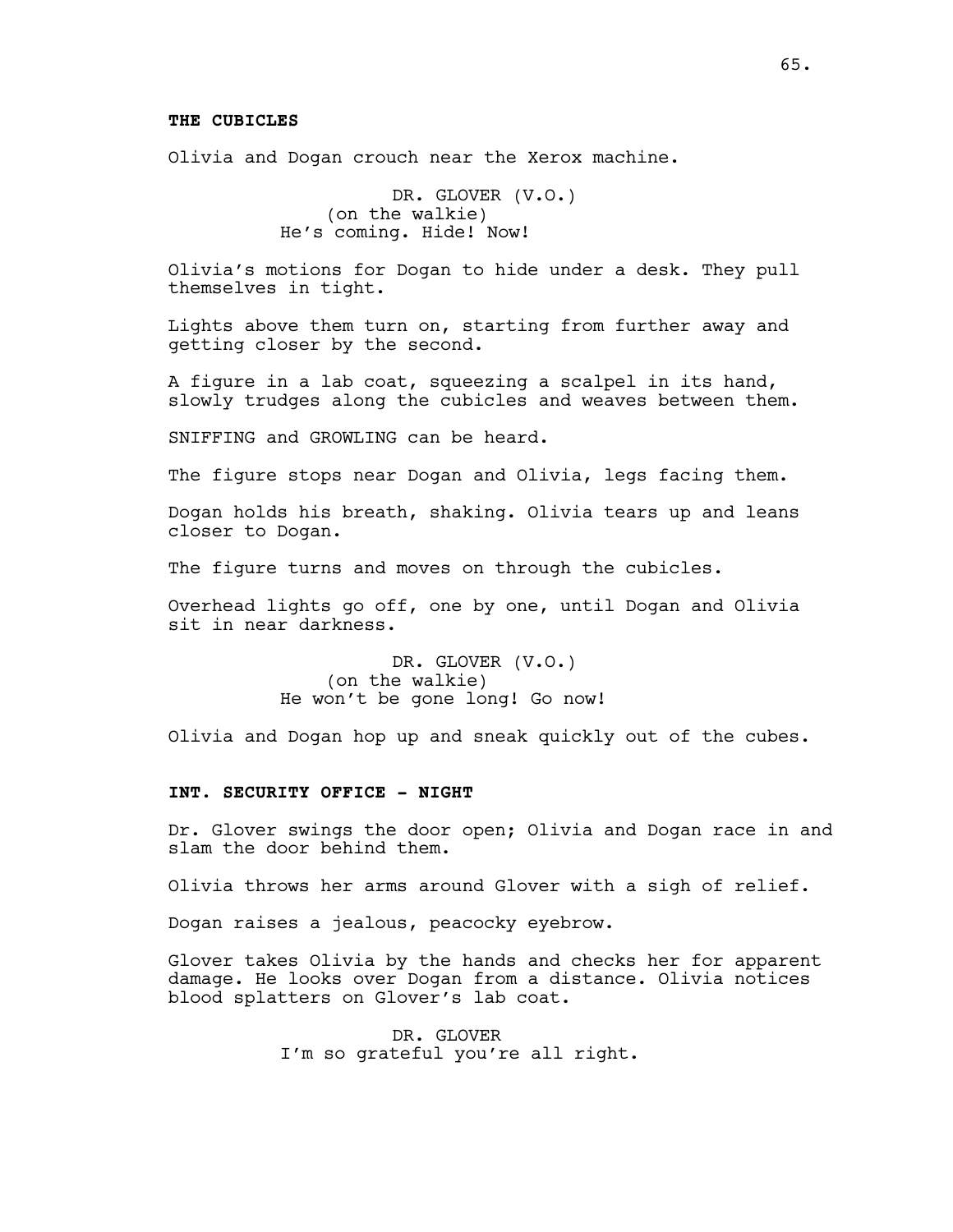DOGAN

That's really dope and all, but you know you almost just got us killed a minute ago, right?

# OLIVIA

Dogan!

### DR. GLOVER

No, he's right, and I apologize. I locked him in one of the private restrooms, but it was only a matter of time before he figured a way out. Tell me, have you come in contact with anyone else?

### DOGAN

Maria. She, uh ... she lost her shit. She attacked me, and she wouldn't stop. It was an accident, but I killed her. Possibly twice, but only once on purpose ...

# DR. GLOVER

Maria was infected, yes. They got her when it started. I saw her heading to your exam room, but there was no way to warn you in time. I'm sorry that happened to you, Dogan. But, despite appearances, I assure you, she only died once.

# OLIVIA

Died once -- what the hell is this shit, Doc?

#### DR. GLOVER

It appears to be a virus, a contagion to the likes of which I've never seen before. It starts by shutting down its host's bodily functions one-by-one, and then mutates the brain into a more primitive version of itself.

# **QUICK FLASH**

Maria, when she appeared dead (the first time).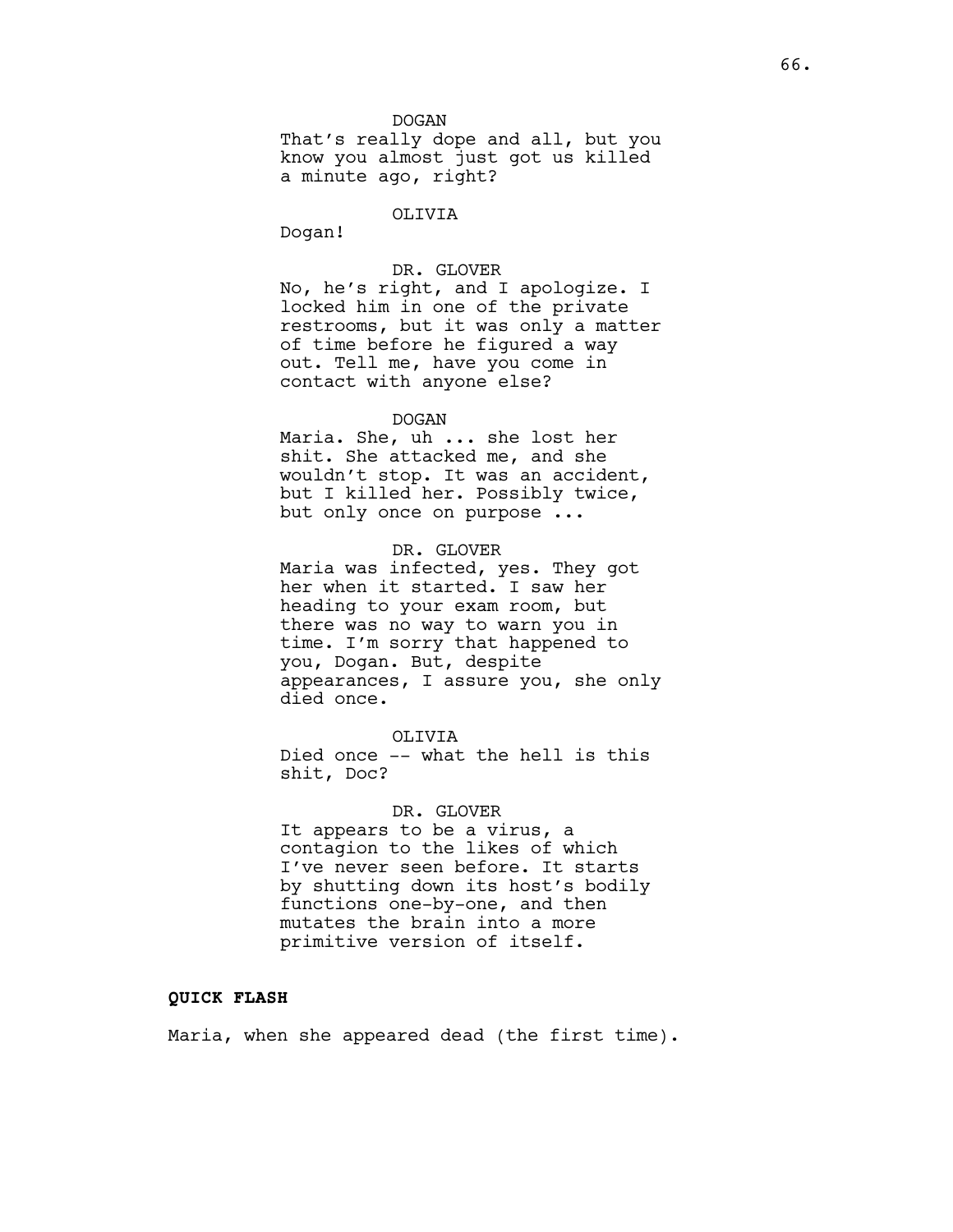DR. GLOVER (V.O.) Though, by all medical standards, Maria was technically deceased, and her vitals were not observable by the naked eye, her body was actually undergoing an intense gestation period.

Maria's eyes open -- they're bloodshot and glazed over.

DR. GLOVER (V.O.) Her cells were evolving into something new, and when she reemerged, though she looked the same, I suspect, Maria was reanimated as a completely different species entirely.

# **BACK TO SCENE**

Olivia shakes her head in disbelief.

DOGAN Reanimated? Like, alive again, but different? Like in that movie? *Night of the* --

DR. GLOVER -- Precisely, Dogan. Just like *Frankenstein*.

OLIVIA This shit doesn't just happen. What started this?

DR. GLOVER I wish I knew. Then maybe we could find a way to attack it.

DOGAN So, how do we protect ourselves?

DR. GLOVER (sigh) I can only speculate at this point. The virus doesn't appear to be airborne. In fact it seems largely, if not entirely, transmitted by blood and other bodily fluids.

Dogan's eyes bulge from a sudden epiphany, as though remembering he just swapped fluids with Olivia. His eyes dart to her in horror.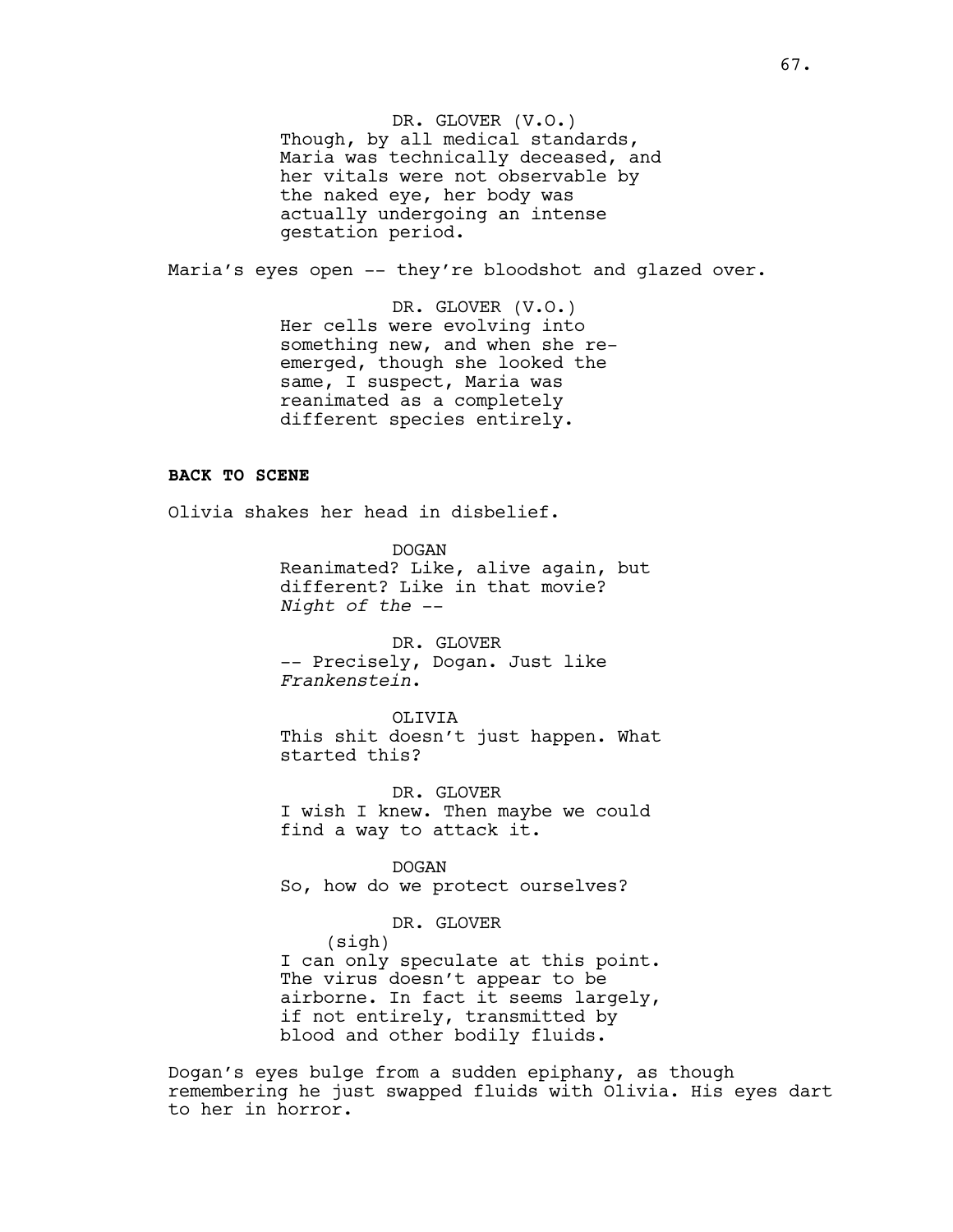Oh fuck!

DR. GLOVER (oblivious) Now, don't panic just yet. It's been several hours, and you don't seem to be displaying any of the symptoms I've witnessed thus far.

OLIVIA Which are?

DR. GLOVER Coughing, vomiting, fatigue --

DOGAN -- Sounds like my daily routine.

DR. GLOVER Organ failure. Yellowing of the skin. Bursting capillaries in the eyes, and ultimately, mutation.

Dogan and Olivia cast each other subtle glances to see if the other displays these symptoms.

> DR. GLOVER They come back displaying traits of a cornered, feral animal -- with fear-fueled rage, as I imagine primitive man must have been on their worst days. You don't seem to be displaying any of those, and since neither of your parents are anti-vaxxers, I wouldn't worry.

DOGAN I'm so reassured now.

DR. GLOVER Just be patient. When help arrives, there will be some sort of quarantine protocol, so be ready for that. They'll run some tests, and then ...

Dr. Glover shrugs, at a loss.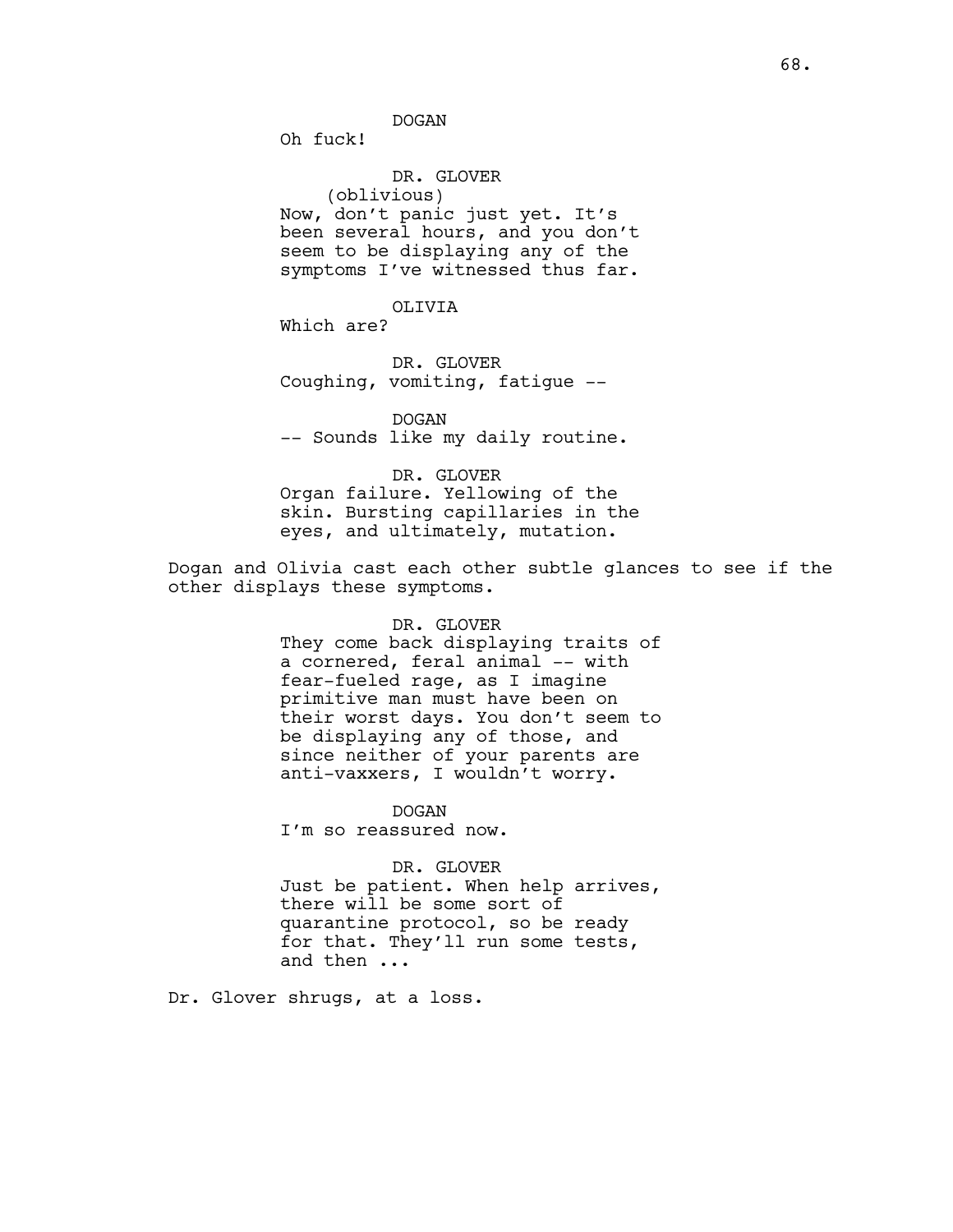So, that's it? On the off chance we survive those psychos out there, we're going to be *rescued*, only to be poked and prodded like lab rats somewhere?

DOGAN Or worse, if it turns out we actually have that shit.

DR. GLOVER In a word, yes. But you're probably in the clear for now. Infected subjects aren't the brightest specimen. Well ... most of them.

DOGAN Ah, shit. Here we go.

Dr. Glover proceeds to the computer and cues up the feed from the Security Office. He rewinds the footage and plays it fullscreen on one of the monitors.

### ON THE MONITOR

Dr. Glover and a fit younger-looking colleague, DR. TRAN (30S), examine two twenty-somethings who lay on plastic folding tables in the center of the room.

> DR. GLOVER (V.O.) I was stranded in the security office with three others. A colleague, Doctor Tran, and two patients, kids about your age, who were infected. Tran and I treated them to the best of our ability, but we had no idea what we were dealing with. We couldn't stop the virus from completing its cycle.

Dr. Tran closes a motionless patient's eyes.

The video speeds further into the timecode and resumes playback. Tran and Glover try to restrain one reanimated patient while the other rises and attacks Tran from behind.

> DR. GLOVER (V.O.) About a half-hour later, much to our surprise, they came up even more vigorously than they went down, and they attacked us.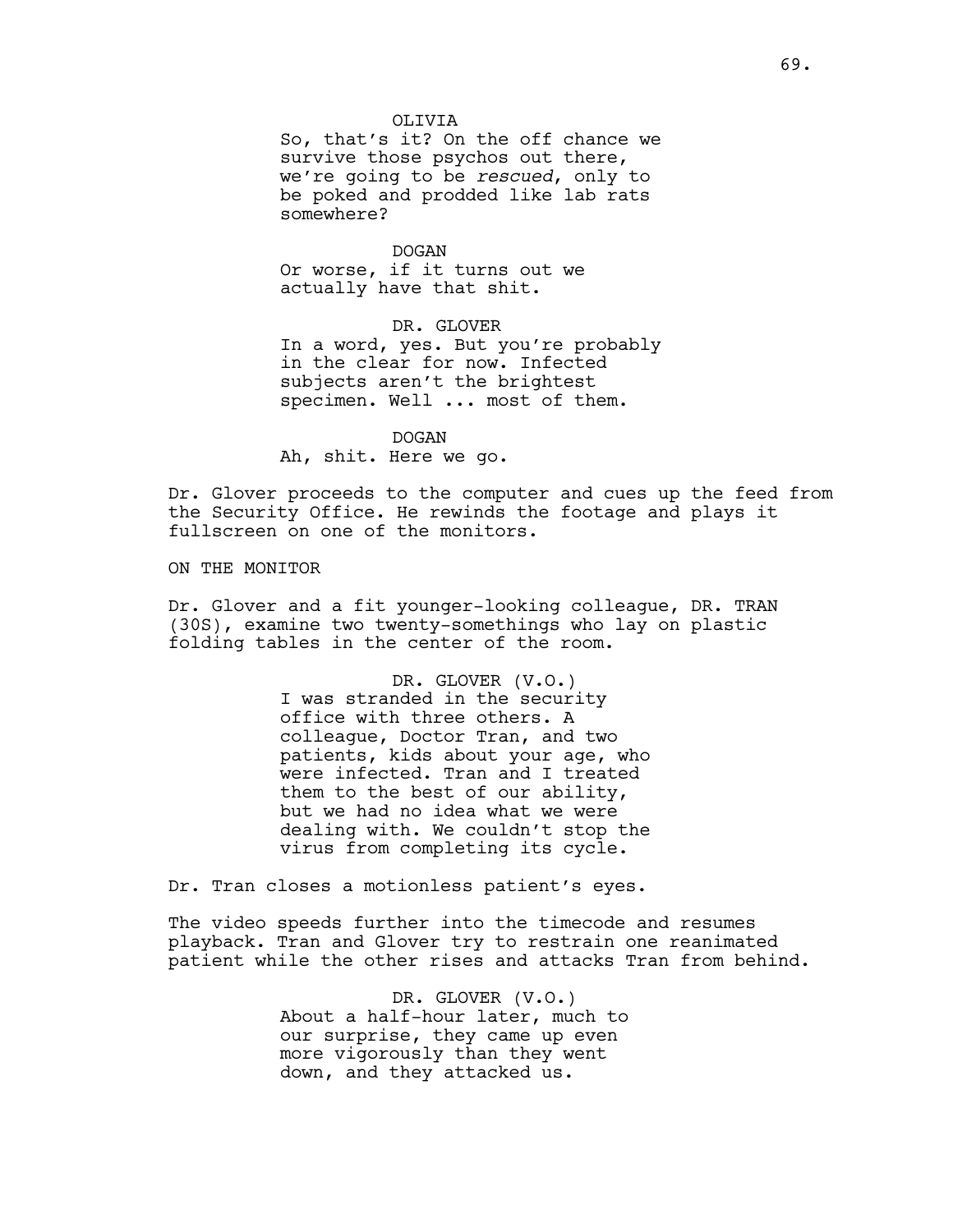The second patient bites a chunk out of Tran's neck. Tran performs Martial Arts maneuvers and breaks each infected patient's neck.

> DR. GLOVER (V.O.) Doctor Tran was able to dispatch them -- he's ex-military and does Muay Thai on the weekends, you know -- but not before one of them took a chunk out of his trapezius.

## **BACK TO SCENE**

Olivia gasps at the monitor.

### DOGAN

Oh, shit!

# DR. GLOVER

He thought it would be best to excuse himself from the security office before his transformation was complete, as to not infect me, too. But what separates Dr. Tran from the others, I hypothesize, may purely be based on intellect.

Dr. Glover spots Dogan and Olivia's oblivious stares.

#### DR. GLOVER

In layman's terms, he's more dangerous than the others because he's smarter. I suspect that older, more developed brains endure the process to some extent. They hold a better focus, in addition to their killer instinct, whereas the younger ones seem to be uncoordinated and easily distracted.

#### DOGAN

My mom's always saying that shit. Fuckin' millennials.

# OLIVIA

So, wait -- you're saying infected people will get bored with us, given enough time?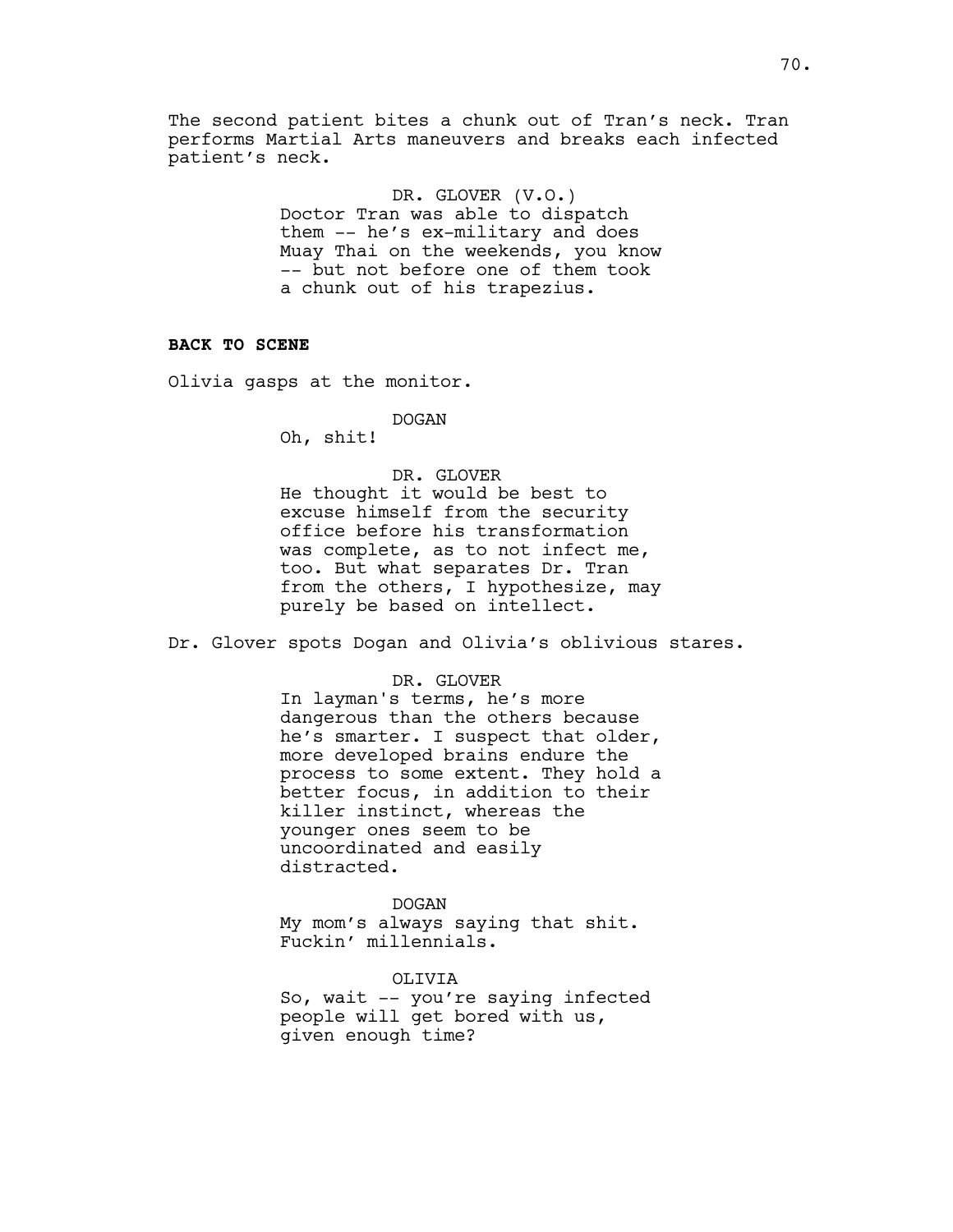# DR. GLOVER To some degree. Post mortem, many of their brain functions are significantly reduced, leaving them with very short attention spans.

DOGAN Out of sight, out of mind.

DR. GLOVER Precisely. If you stay hidden long enough, they'll grow bored and wander elsewhere. But not someone like Doctor Tran. No, when he returned, hours later, he was relentless. He would never have let me out of here without direct physical confrontation. I was able to trick him into that restroom, but I knew it wouldn't last.

DOGAN So, how'd you get past him without getting infected?

DR. GLOVER

I didn't.

Glover pulls up his sleeve to reveal a bloody bandage.

OLIVIA

Doc ...

Dogan and Olivia shrink back in fear.

DR. GLOVER Don't panic! I won't infect you while I still have my wits about me. I'm still firing on all cylinders, and I think I can get you help. I merely wanted to get you here safely before I depart.

#### OLIVIA

You can't seriously be thinking about going back out there.

#### DR. GLOVER

I took an oath to help people. And, besides that, I don't want to spend the rest of my life cowering in a corner, wondering if *they* are going to break in and tear me limb-fromlimb.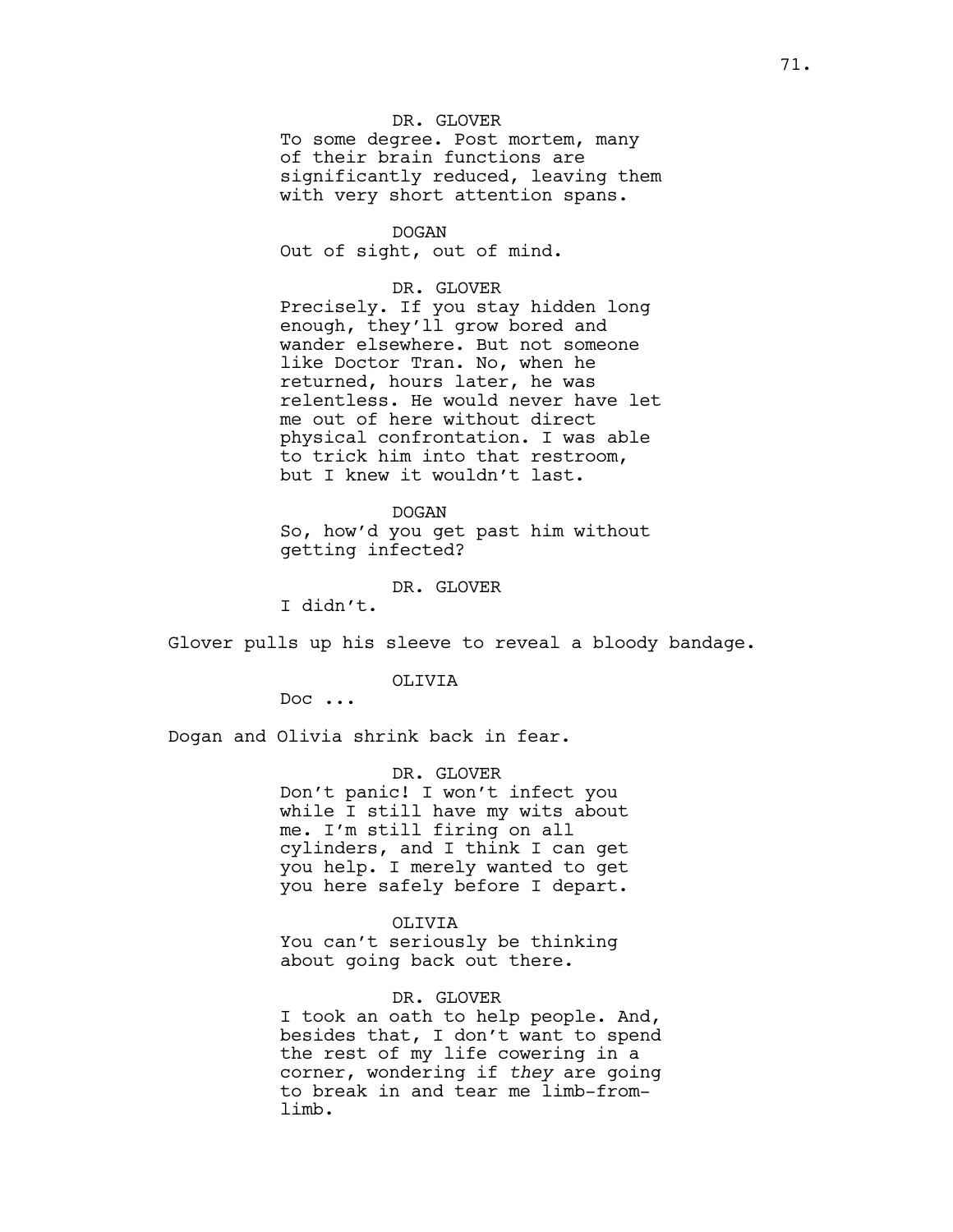Dogan and Olivia stare at him grimly.

DR. GLOVER

Ignore that -- ignore what I just said. That's not at all what you're doing. Besides, I was able to lure most of them to the waiting room through the secured door. They can't get back in.

Glover heads to the door.

DR. GLOVER So, if you lead me to the emergency stairs, the way I led you -- (nodding to the monitors) -- I think I can go for help.

OLIVIA You're sure about this?

Dr. Glover nods.

DR. GLOVER Who knows? Maybe my cadaver will be instrumental in developing a cure.

Glover puts on his earpiece and heads to the door.

DR. GLOVER Take care of each other.

DOGAN

We will.

Dogan puts his arm around Olivia. She bats it away.

OLIVIA Be careful, Doc.

Glover nods and heads out; the door CLICKS shut behind him.

## **INT. SECURITY OFFICE - MOMENTS LATER**

Dogan and Olivia sit at the computer, eyes fixed on monitors.

OLIVIA (on the walkie) All clear, Doc.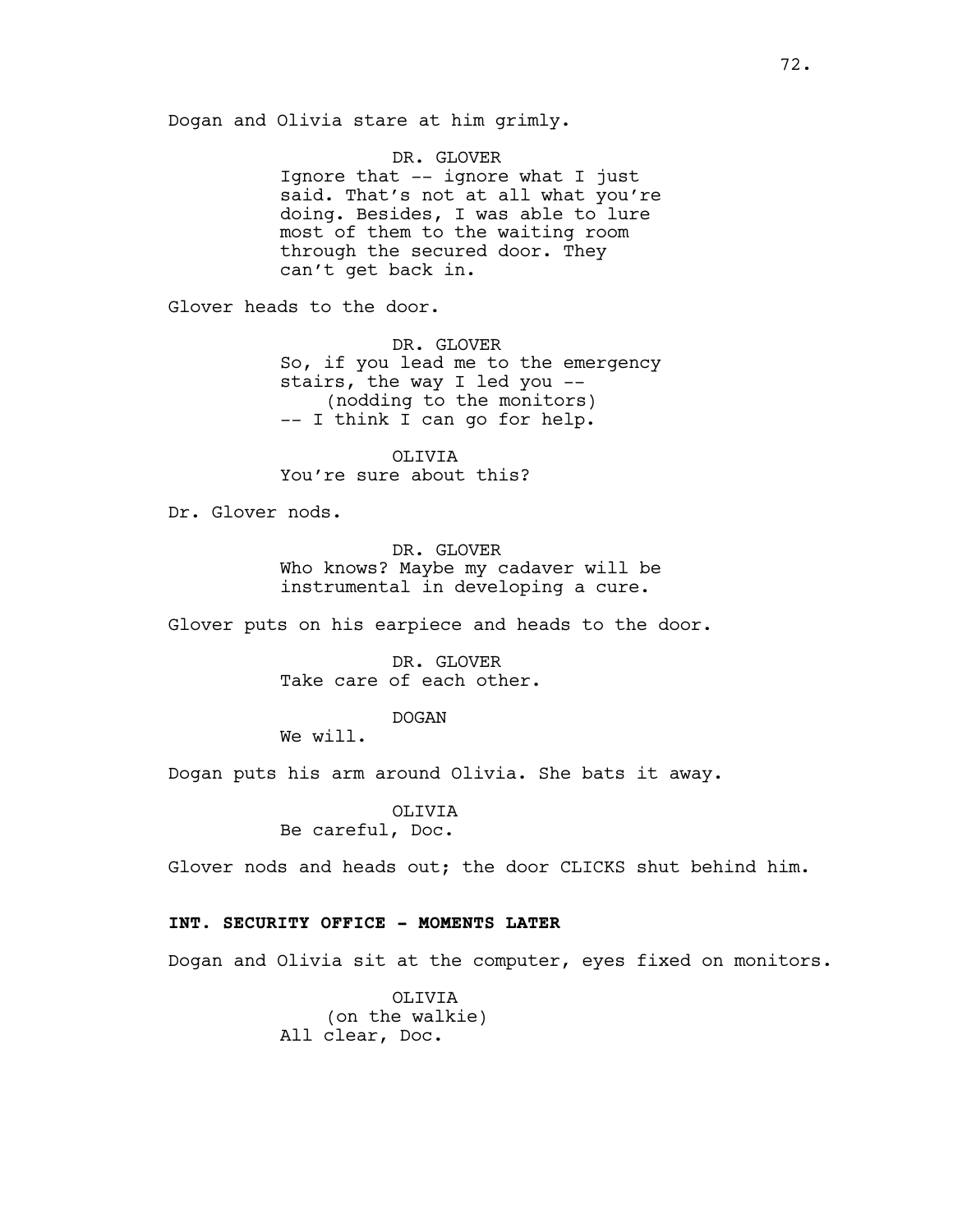## **ON THE MONITORS**

Dr. Glover creeps to the cubicles.

### **INT. HALLWAY - CONTINUOUS**

Dr. Glover accidentally kicks Dogan's lost pill bottle.

DR. GLOVER

Mamma Mia.

# **INT. SECURITY OFFICE - CONTINUOUS**

Olivia's eyes bulge.

OLIVIA Did he just --

DOGAN -- what just happened?

OLIVIA (on the walkie) He's coming. Doc, run!

### **ON THE MONITOR**

Dr. Tran limp-runs toward Glover with his scalpel and catches him. There's a struggle. Glover hits the ground, losing his walkie and earpiece. Glover trips Dr. Tran, who falls hard.

Glover gets up and hurries out of the security camera's view.

Tran's fingers find the walkie talkie. He sniffs and stares at it with some recognition. His head slowly rolls back and forth as he scans the ceiling. His dead eyes fix on the camera. He drags himself to his feet, collects his scalpel, and stumbles out of the security camera's view after Glover.

### **BACK TO SCENE**

Olivia's eyes dart from screen to screen. No sign of Glover.

Dogan shuts off the monitor. Olivia reaches out to turn it on, but stops herself. She gets up and walks away from the computer.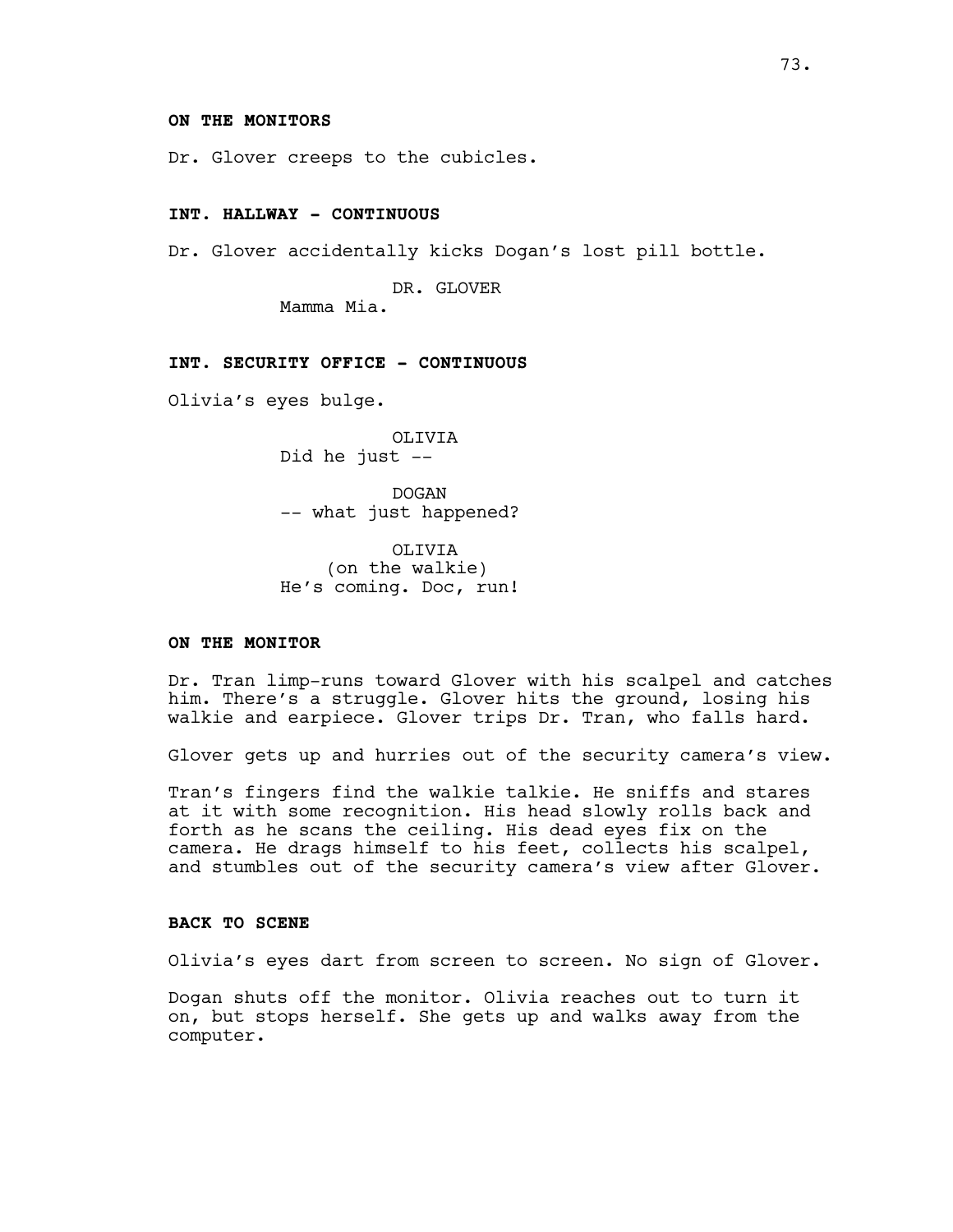## **INT. SECURITY OFFICE - NIGHT**

Dogan and Olivia lay on the floor and stare at the ceiling.

OLIVIA So obvious. You never hooked up in a Warped Tour Porta Potty.

DOGAN

Are you sure?

OLIVIA

Yes! You have anxiety, dumb ass. You'd never go to a huge event like that in the first place -- you'd freak the fuck out. Plus, as already demonstrated, you have about as much game as Charlie Brown.

DOGAN I'll have you know, I've been to the Warped Tour twice.

OLIVIA

Bullshit.

DOGAN

I did!

Olivia shakes her head and pays Dogan a disbelieving glance.

DOGAN But, I only lasted about an hour because I freaked the fuck out.

OLIVIA Uh-huh. And, did you hookup?

DOGAN

... No.

## OLIVIA

Exactly.

Dogan laughs, then frowns.

DOGAN (stuttering) I didn't actually hook up until ... today.

Olivia's face softens. Dogan's eyes drift to her.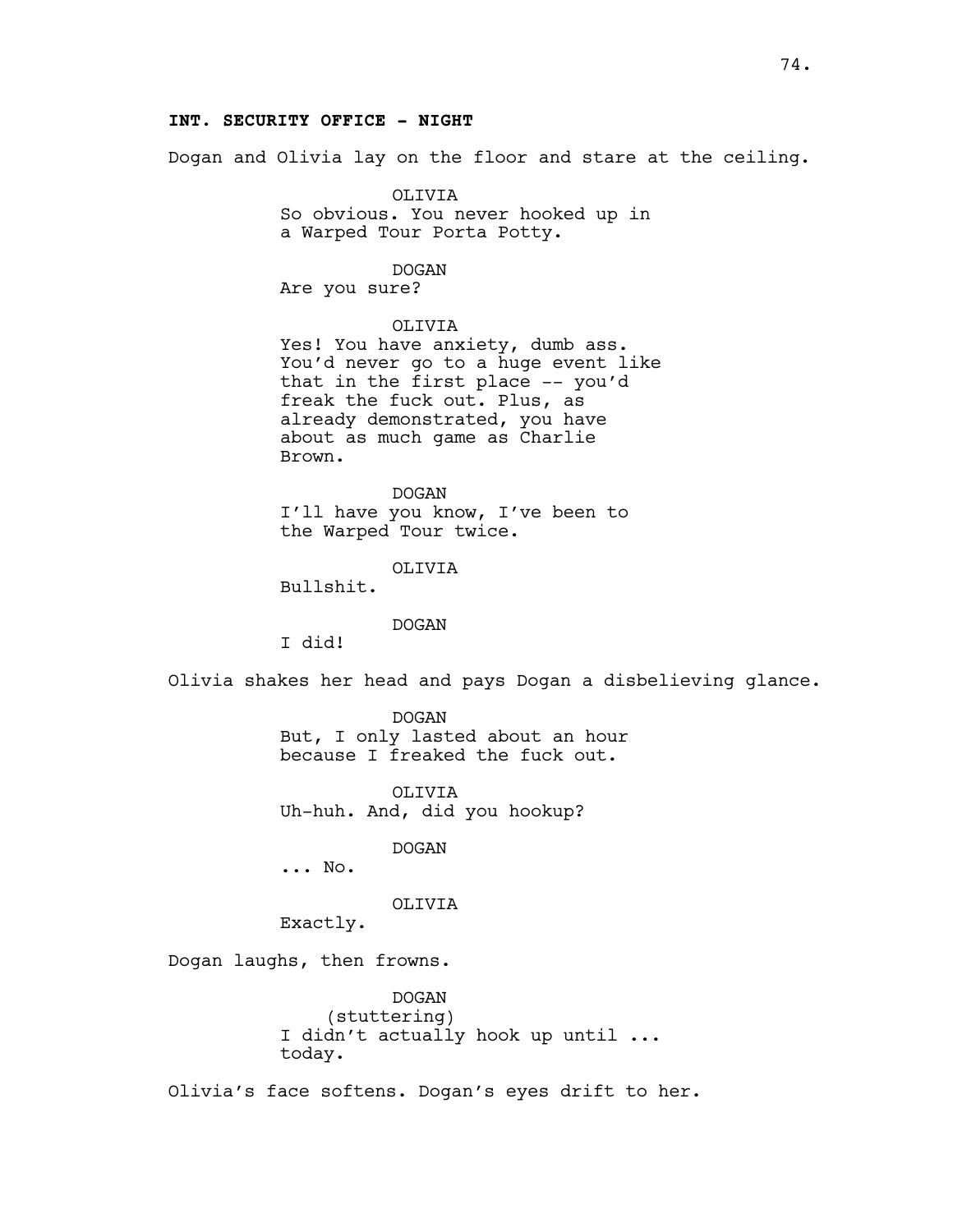DOGAN For what it's worth --

## OLIVIA

-- Okay, I got one. I failed Spanish Class in high school. I once met Barack Obama. Or, I've had sex with another woman.

### DOGAN

Oh. Tough one. Shit. Okay, I went to school with at least two people who met Obama, so that one's probably true. You're an interpreter, so you wouldn't have failed Spanish. But you, having *sex with another woman*? Actually, I could see that happening, too.

OLIVIA So, what's your answer?

DOGAN I'm gonna go with *scissor sex.*

Olivia laughs.

EUNICE (O.S.) (from the hallway) Penny? Oh dear God, is that you?

Dogan and Olivia's eyes go wide and dart to the door. Olivia hops up and nears the doorknob.

> EUNICE (O.S.) (from the hallway) Penny! Come to auntie. Are you okay, precious?

Olivia's hand wraps around the doorknob --

FROG TOY (O.S.) (creepy) *-- I see you.*

DOGAN Wait -- don't!

Dogan dives to the door and blocks Olivia from opening it.

Eunice SCREAMS in the hallway. There's a loud CRASH, followed by a STRUGGLE, a DOOR SLAM, and then ... SILENCE.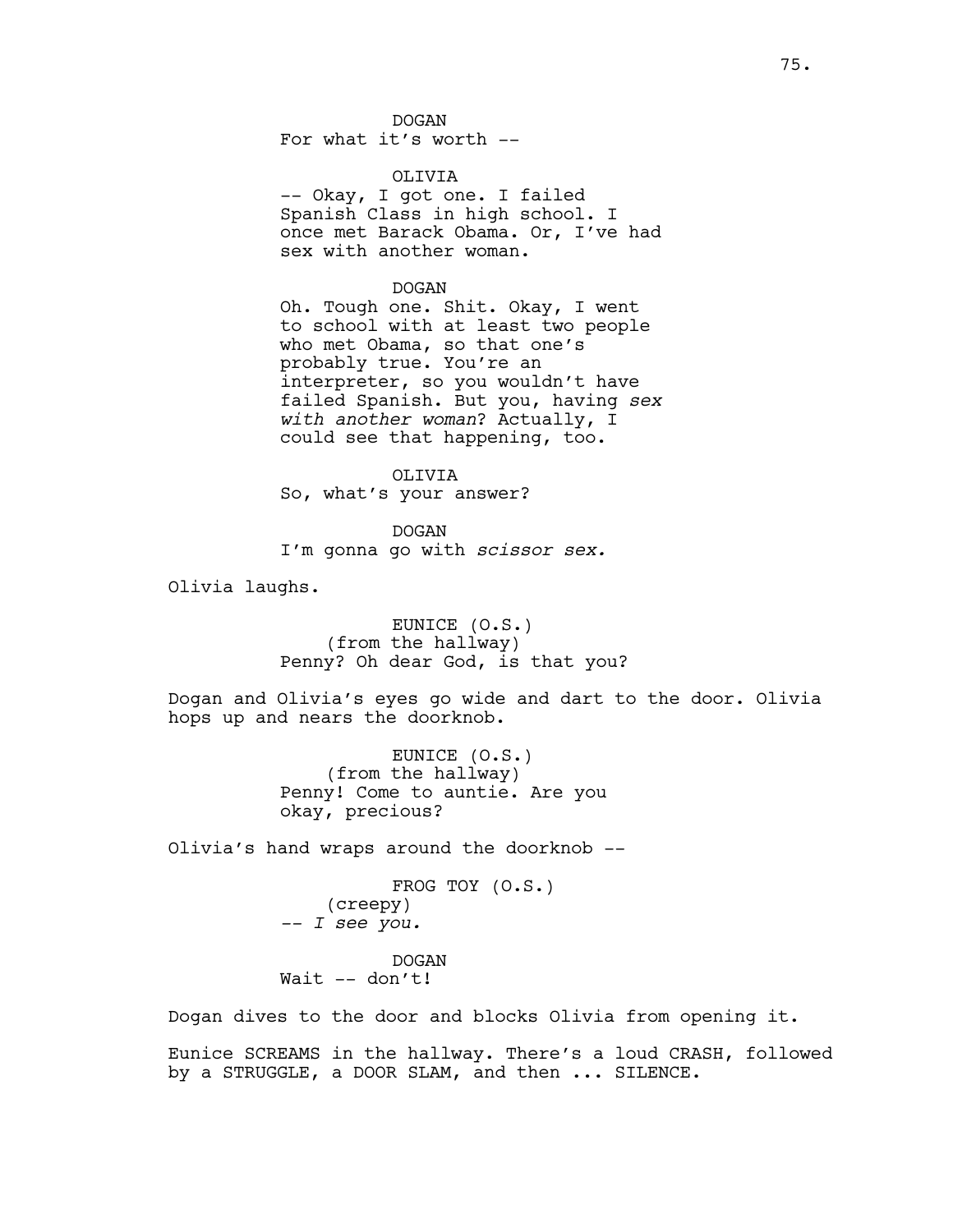Dogan and Olivia return to their spots on the floor, sigh, and stare silently at the ceiling.

### **INT. SECURITY OFFICE - NIGHT (NIGHTMARE)**

Olivia and Dogan sleep on the floor. Dogan rolls over and puts his arm around Olivia. She lobs it away.

Dogan's eyes flutter open. He smiles. Dogan's fingers gently trace Olivia's bare shoulder, down her arm. She turns to face him -- it's Maria, in the same horrific state she was in the last time he saw her.

Maria attacks, chomping away until Dogan is pinned and helpless. Dogan screams --

END OF NIGHTMARE.

## **INT. SECURITY OFFICE - NIGHT**

Dogan wakes with a start. His eyes dart to the empty spot beside him, and then to the door, where Olivia peeks underneath into the hallway.

> OLIVIA You trying to wake the dead?

> > DOGAN

What do you see?

OLIVIA

Nothing. No motion lights, no anything. We should think about getting out of here.

DOGAN We don't know what's out there.

### OLIVIA

I can't take this anymore, and the only way we're ever gonna know what's out there is if we actually go, out there.

DOGAN Listen, uh  $-$  girl  $\ldots$ 

OLIVIA *Girl*? Wait -- you don't know my fucking name?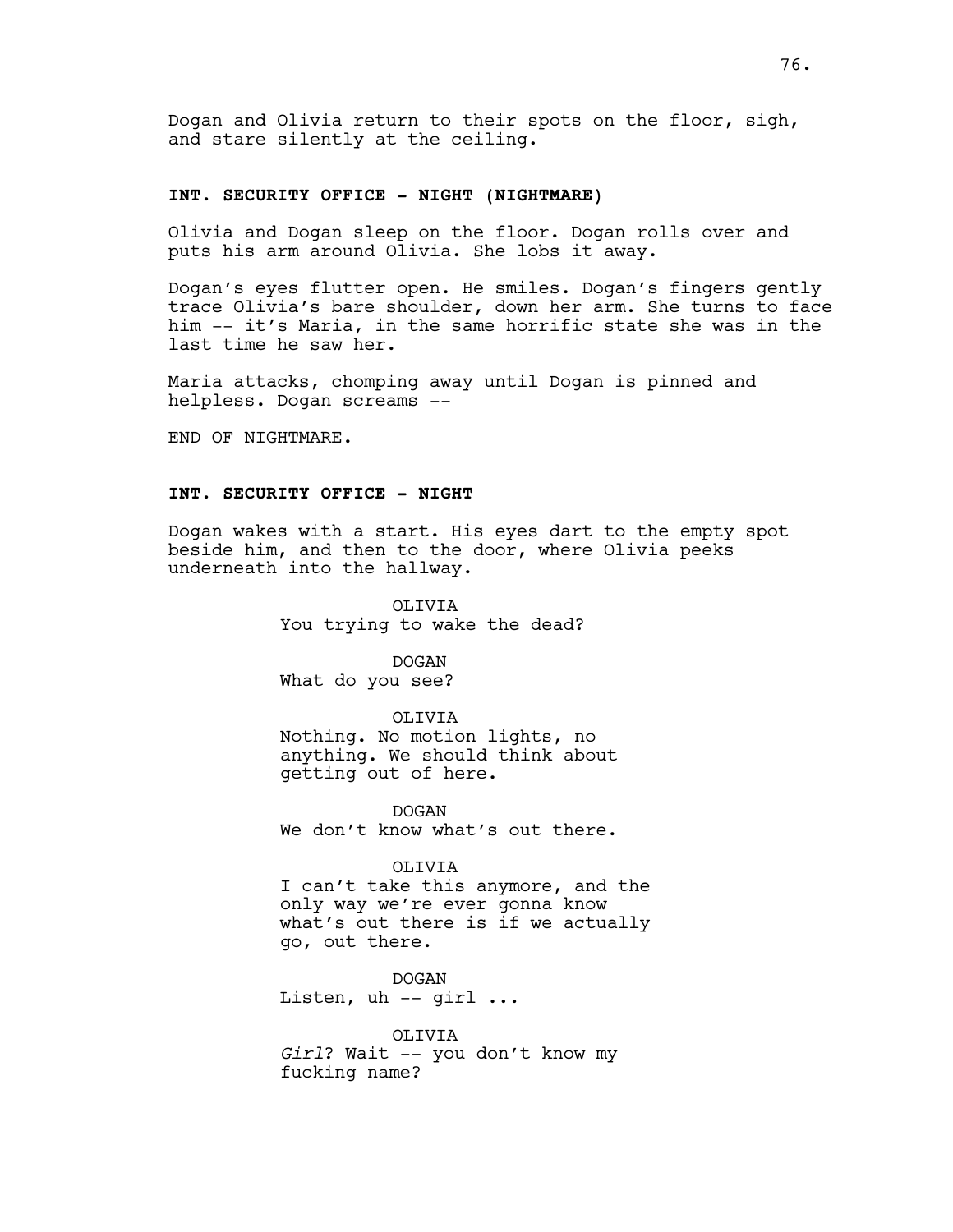DOGAN It must've slipped my ... you know, you never actually ... what is it ... again?

OLIVIA I had sex with you, you ass!

She punches Dogan's shoulder.

DOGAN Oww! You never told me, okay? Look, *mean person*, everyone out there is presumably dead, or worse. Okay? Frankensteins. We're better off dying in here.

OLIVIA Wow. Your mom really did a number on you.

DOGAN

Clearly!

The room starts to rumble. A HELICOPTER can be heard above. It passes the hospital, and then TRAILS OFF.

> OLIVIA He did it. Doctor Glover got out! He got us help!

Olivia listens. She frowns.

DOGAN

What?

OLIVIA

Shh ...

They listen.

DOGAN Are they gone?

Olivia creeps to the door.

OLIVIA

Let's go.

## DOGAN

Hell no! Haven't you ever gotten lost at the store? They say to stay put so your parents can find you. We need to stay put!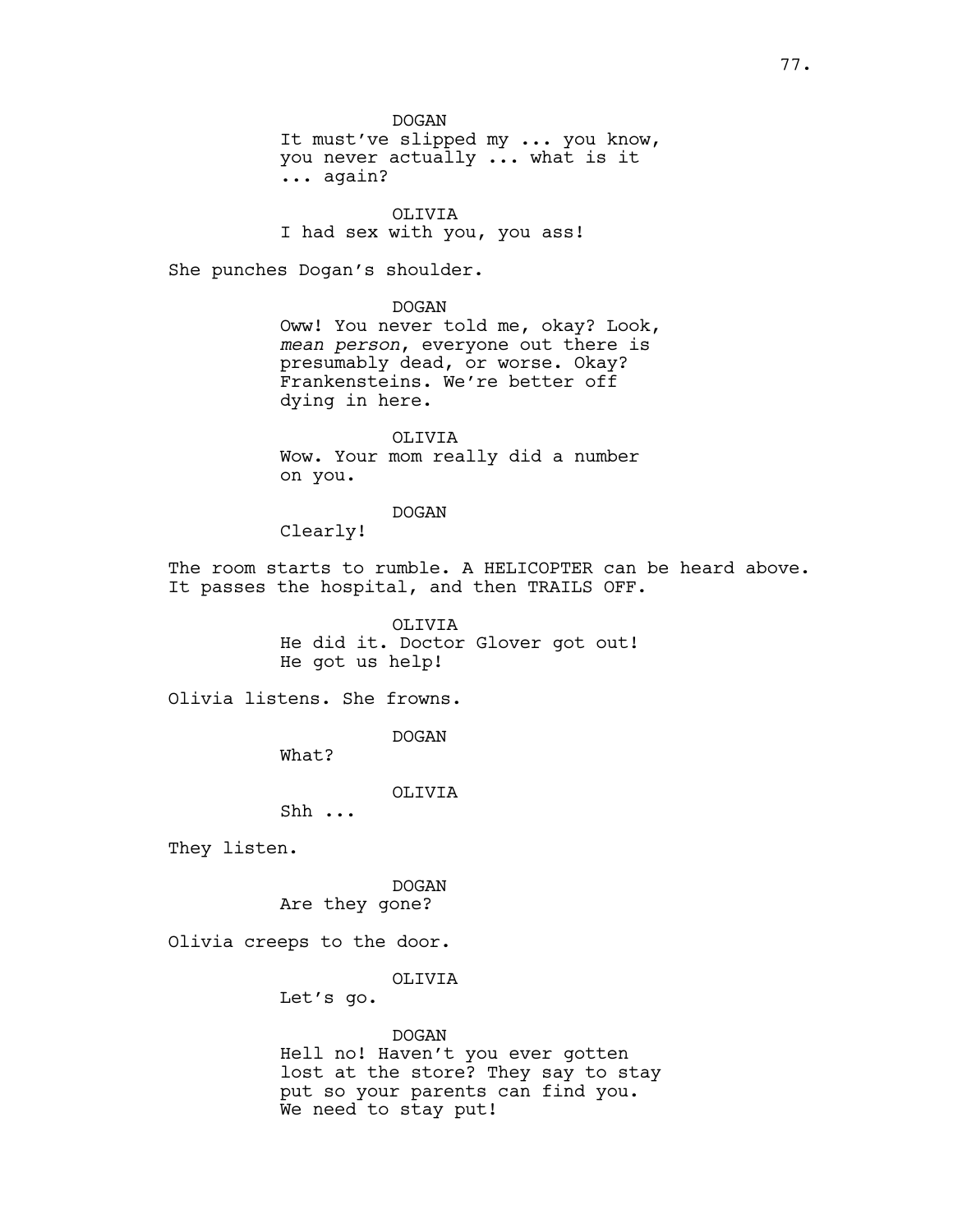OLIVIA Your whole psychology makes more and more sense to me every minute we're in here.

DOGAN Regardless, we need to stay.

### OLIVIA

We need to go! What if the whole city is abandoned and quarantined? You'll be stuck here, with them. Do you seriously want to just sit here until you inevitably become one of those freaks, too?

## DOGAN

What, mindlessly walking through life with mush for brains? That's the only life I know!

Dogan pulls out a medicine bottle, shakes it.

DOGAN It might be an improvement!

OLIVIA You can't seriously mean that.

Dogan shrugs.

## OLIVIA

Are you fucking kidding me? I'd rather die than become one of those soulless, subhuman assholes. It's over for them. But us? Right now? We still have a chance to live!

### DOGAN

Live for what? So I can go back to my life of fear and rejection, and being a slave to all these pharmaceutical drugs that I can't even pronounce the names of? Dude, fuck that! Besides, it's just one more disease to add to the list.

OLIVIA Your life is what you make of it.

DOGAN (jacking off gesture) Sure. So what are you going to make of yours?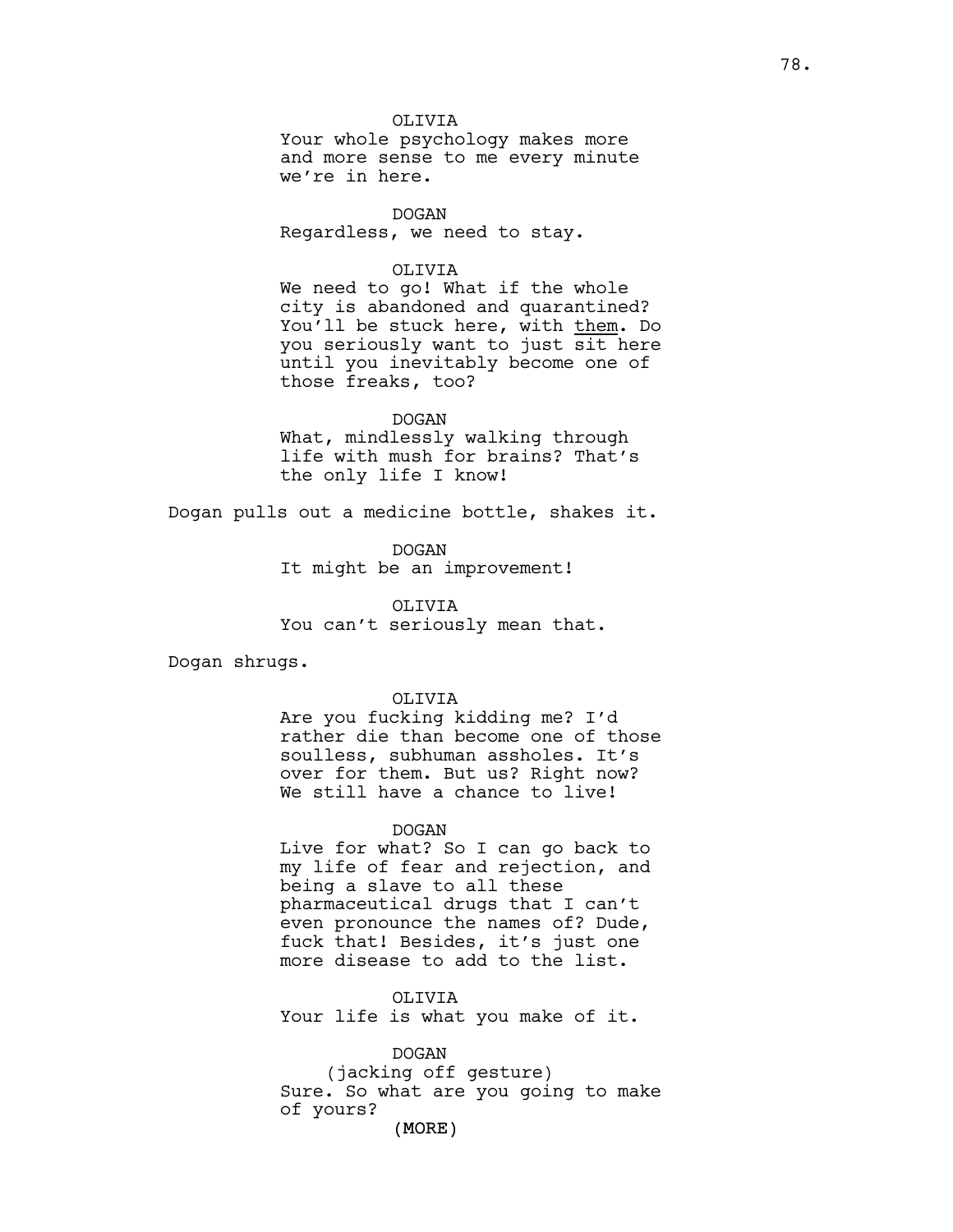## DOGAN (CONT'D)

Gonna go back to supporting a deadbeat boyfriend who doesn't give a shit about you anyway? Putting on a mask so your family doesn't know how bad you're falling apart?

#### OLIVIA

Yes! Because it's better than ending up like them. Or you. You chose to give up.

DOGAN

Yeah? So, what do you care, anyway?

Olivia hardens, turns on the security monitors.

OLIVIA I don't. Why should I? You don't even care, yourself.

Olivia glances over the monitors -- the halls appear empty.

OLIVIA

It's not too late. Come with me.

DOGAN I'm staying right here. Nothing you say is gonna change my mind.

OLIVIA

Final answer?

DOGAN

Yes.

Olivia takes a deep breath.

OLIVIA Okay. Good luck.

She opens the door and flings herself into the hallway.

DOGAN What the fuck?!

Dogan slams the door and backs away.

DOGAN Fuck-fuck-fuck-fuck.

Dogan's heart POUNDS. He backs to the wall and slides down. He practices his breathing the way Olivia showed him. His HEARTBEAT slows to a normal pace.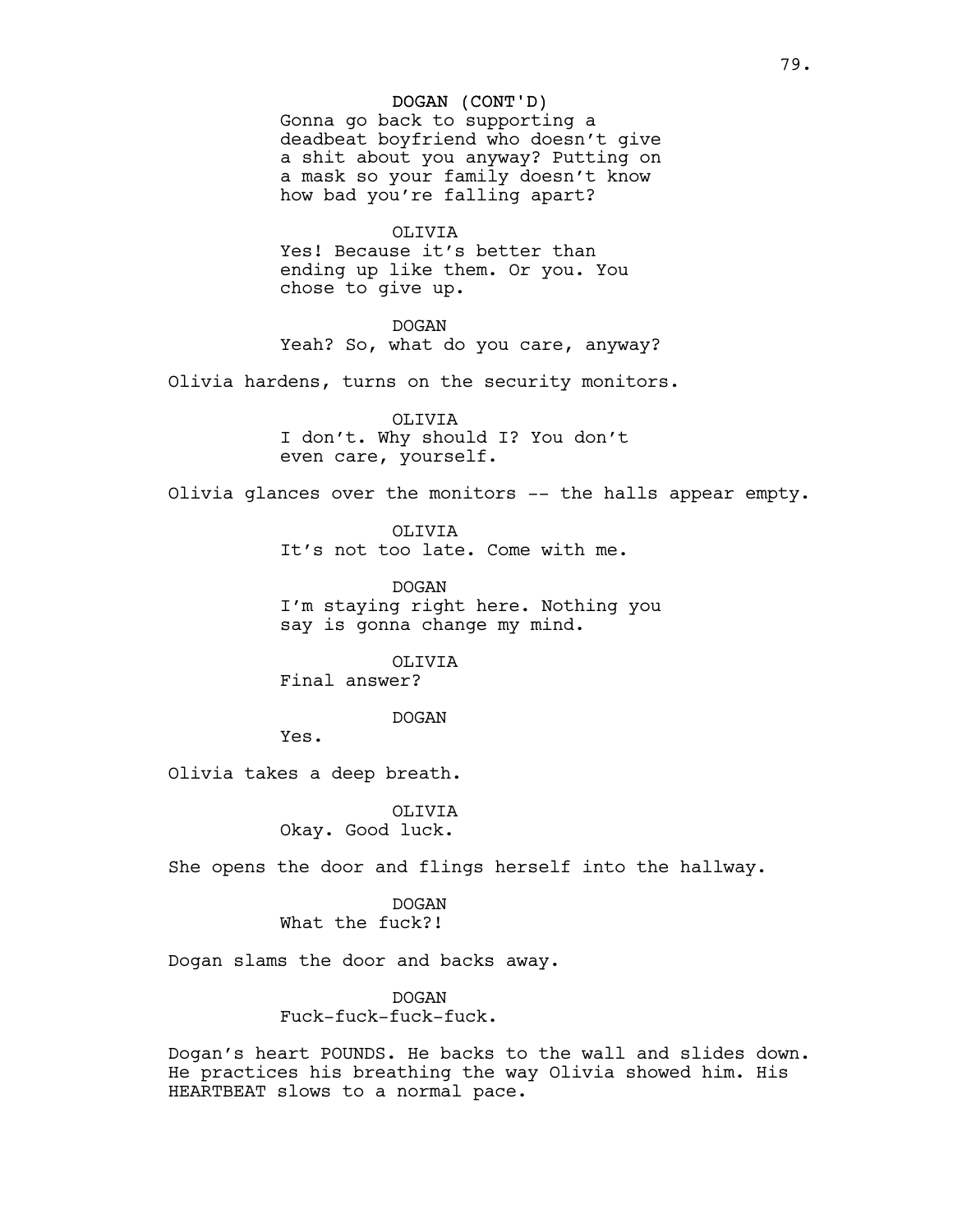DOGAN Nah. Fuck that. I'm going out on my own terms.

## **MONTAGE - DOGAN CONTEMPLATES SUICIDE**

- Dogan rummages through his newly acquired drugs.
- He reads overdose warnings on medicine labels.
- Dogan smashes pills into powder.

## **BACK TO SCENE**

Dogan sits with his cup of powder and water bottle. He stares between the two with a look of grim determination.

# DOGAN She's probably dead by now, anyway, and nobody's coming for me, so ...

Dogan takes a sip of water. He raises the cup to his mouth and frowns. This is it. This. Is. *It*.

## DOGAN

Don't be a pussy.

Dogan's lips part. He closes his eyes, tilts the cup back, and then ...

THE ROOM STARTS TO RUMBLE.

A HELICOPTER can be heard in the distance. IT'S GETTING CLOSER.

Dogan's eyes open. His gaze shifts between the cup and the door, and then back.

THE HELICOPTER FADES OUT IN THE DISTANCE. THE RUMBLING STOPS.

Dogan's eyes dart to the security monitors.

## **ON THE MONITOR**

One view shows a man in a lab coat pounding on one of the exam room doors -- he's trying to get in.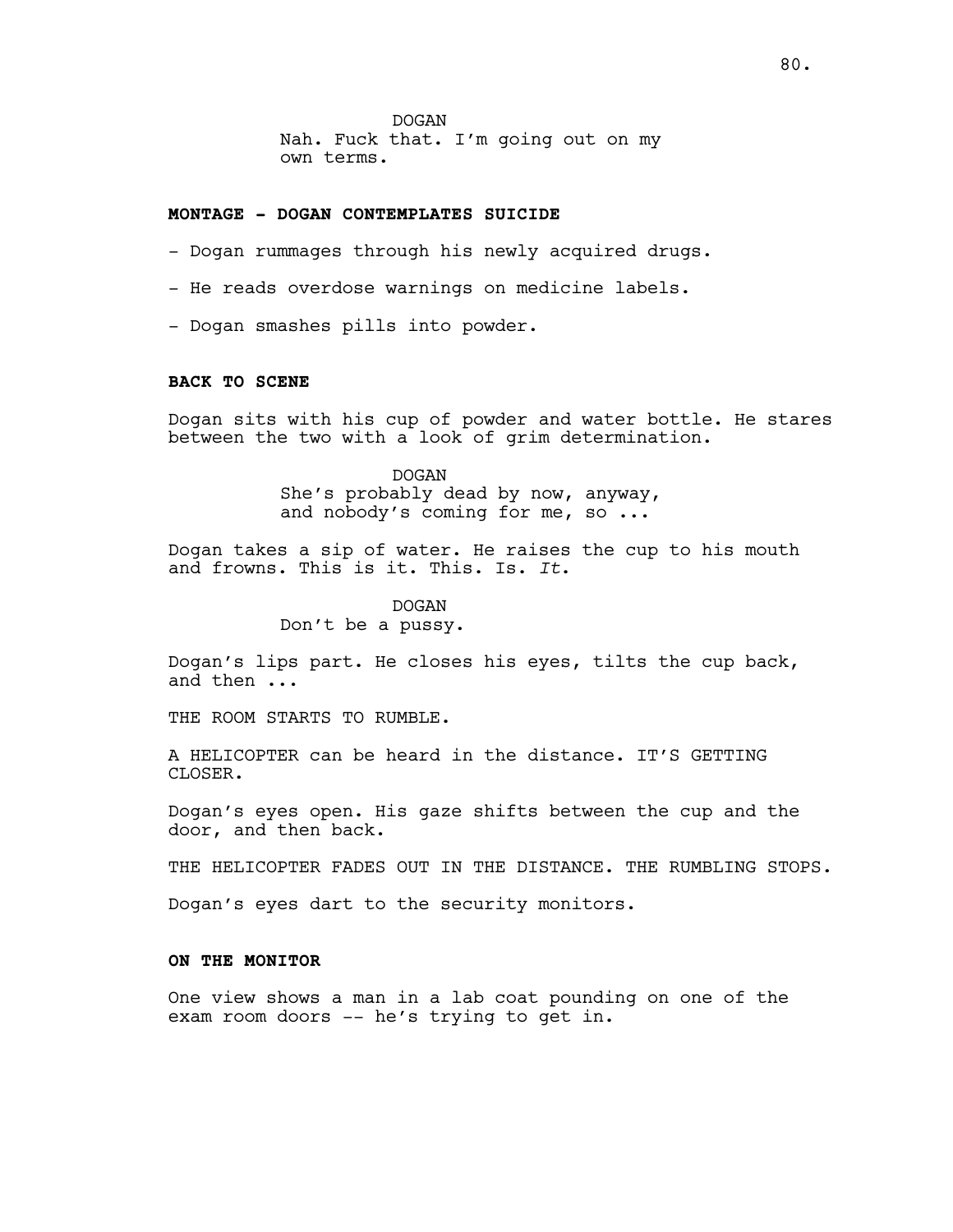### **BACK TO SCENE**

Dogan hops up, runs to the computer, and rewinds the footage to see a doctor chase Olivia into the Exam Room.

Dogan shakes his head, closes his eyes, and moves the cup to his lips ...

Dogan's eyes pop open.

DOGAN

Fuck it.

Dogan chucks the cup against the wall on his way to the exit.

DOGAN I'm starting a punk band!

## **INT. HALLWAY - DAWN**

Dogan jogs down the hallway. He abruptly stops when he hears the sound of BONES THUDDING AGAINST A DOOR a few feet ahead.

The reanimated, crazed form of Doctor Glover pounds his fists against an exam room doors. He pushes  $-$  it almost gives way, but there's resistance on the other side.

> DOGAN Doctor Glover? Hey!

Glover's head slowly swivels in Dogan's direction. He hisses.

DOGAN

Dank.

Glover hobbles toward Dogan and picks up speed with every stride. Dogan spins to run, but trips over a severed arm and slams hard to the tile.

Glover pins Dogan to the floor and aggressively bites at him.

DOGAN Doctor Glover! If you can hear me in there, don't do this! You help people, remember!

Dogan spots a metal wastebasket nearby. He holds Glover off with his cast and reaches for the makeshift weapon with his other arm, but it's just out of reach. He stretches his fingertips toward it ...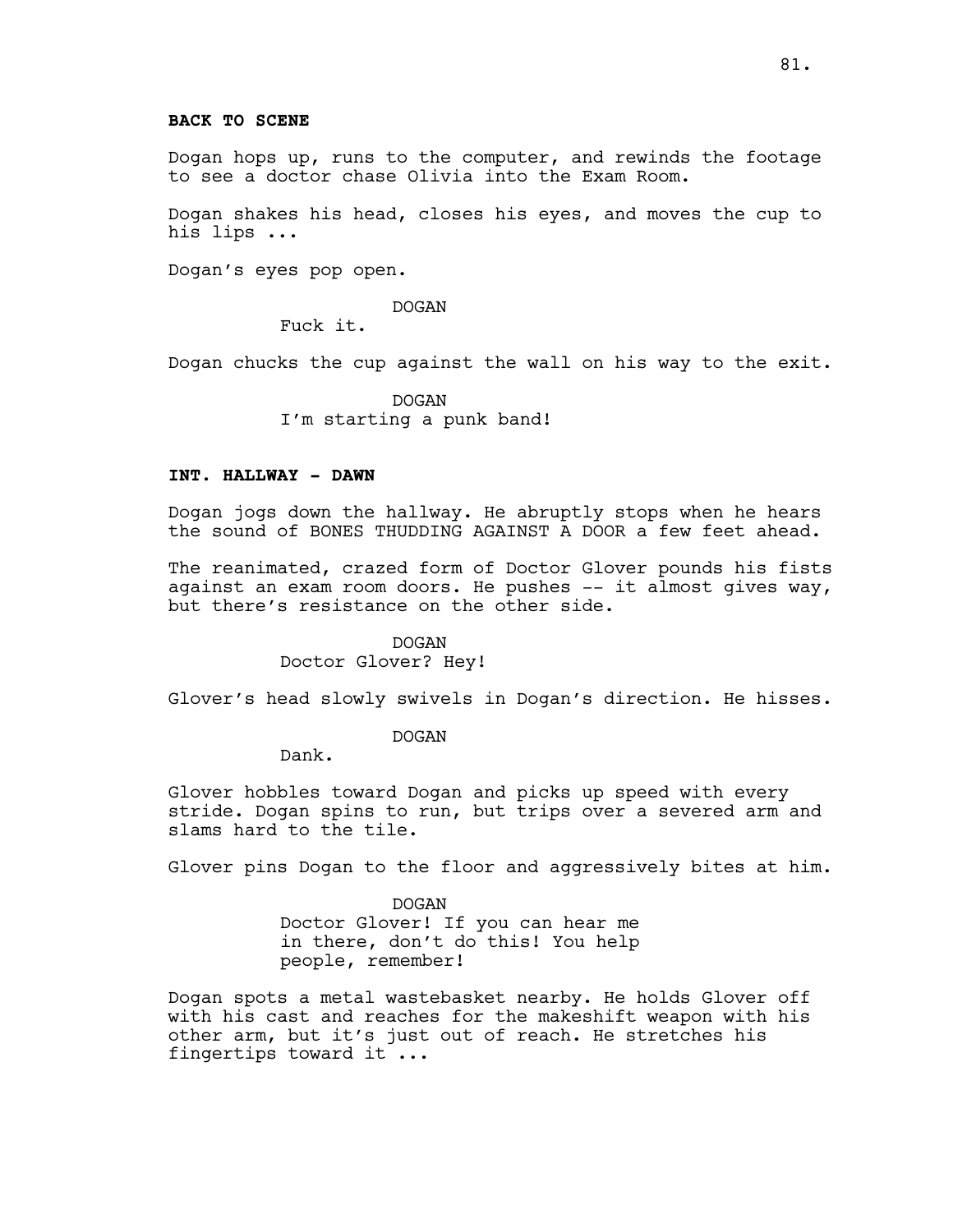DOGAN

You're supposed to be smarter, right? Then help me, help you ... help me!

Fingertips away ...

Glover's flailing arms knock the wastebasket aside. Dogan's eyes dart around -- there's nothing within reach to help him.

# DOGAN

Fuckin' hell!

Glover's eyes fix on his prey. Blood-tinted drool escapes Glover's jowls and land on Dogan's shirt. Dogan screams.

The exam room door swings open.

### OLIVIA Hey, Doc! Calm your tits!

Olivia darts out and tries to pull Glover off of Dogan. Glover slams back with rage. The momentum throws Olivia down.

Olivia pulls her pepper spray out of her pocket, moves in, and blasts Glover point blank in the face. Dogan grunts and turns to avoid the spray.

Glover howls in anger and claws at his burning eyes.

## DOGAN

### He's not stopping!

Olivia rushes to a room nearby and returns with a scalpel. She slices Glover's back, neck, and shoulder -- no effect. Glover swings out and knocks the blade out of her hand.

## DOGAN

His eyes! Stab him in the eyes!

Olivia yanks Maria's keys out of her pocket and launches herself onto Glover. She stabs him in the eye socket. Glover exhales a final grunt, then falls onto Dogan with the keys still lodged snugly in his skull.

> OLIVIA Took you long enough!

DOGAN Well, what are you still doing here? I thought you didn't give second chances.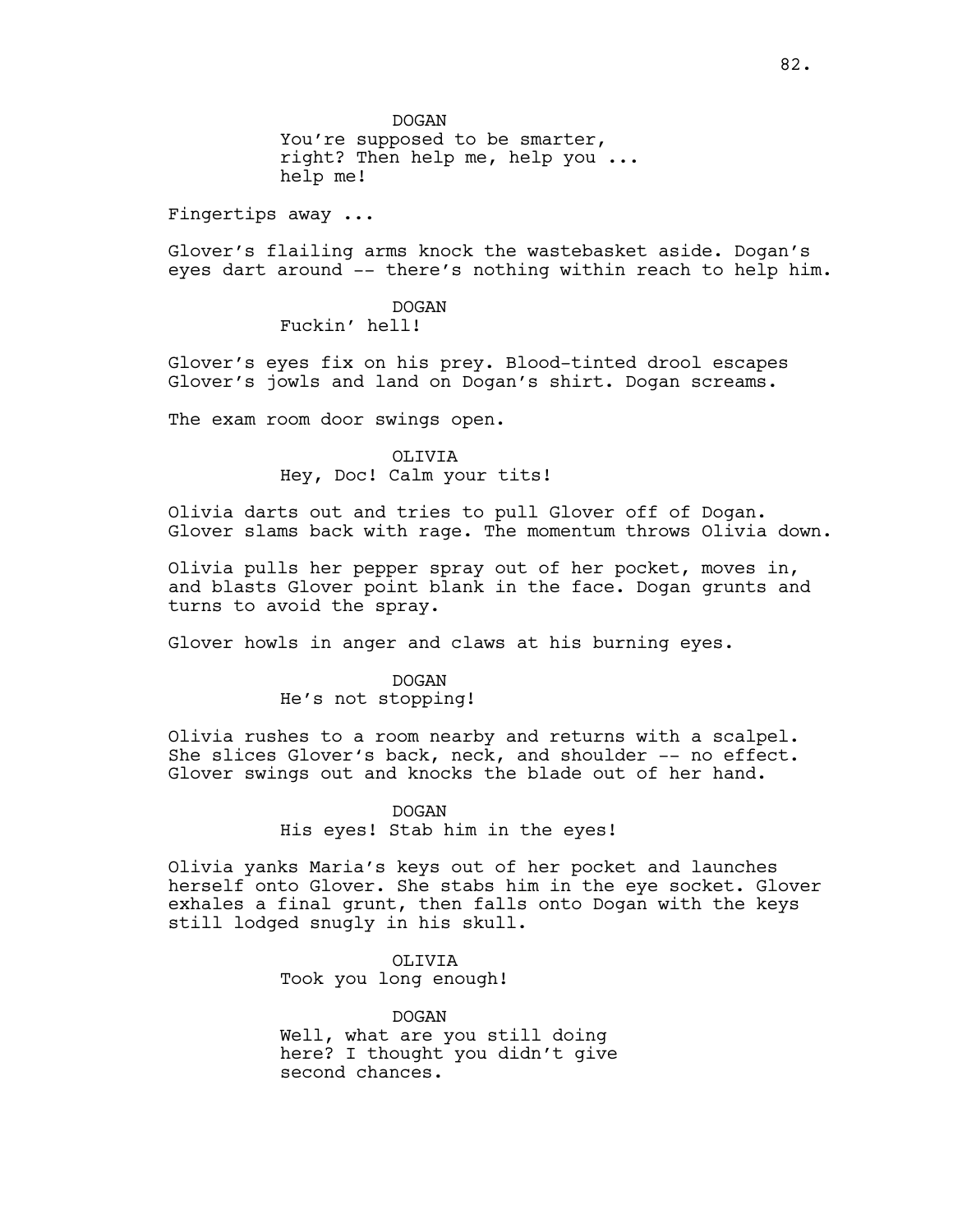I don't. I made it as far as the elevator lobby. There were about fifteen of them, just stumbling around, like they couldn't figure out what to do next, so I came back to find a landline. Ran into Doc.

Olivia tries to pull Glover off of Dogan.

DOGAN So, if Glover didn't get out --

Dogan's eyes dart to the skateboard at the end of the hall.

DOGAN Did our S-O-S video go through?

Dogan pries himself free of Glover. He hops up.

OLIVIA Possibly -- ugh.

Olivia and Dogan observe each other -- their faces and clothes are covered in bloody smears and green splatters.

> OLIVIA Did he bite you?

Dogan checks his arms, shakes his head.

DOGAN

You?

OLIVIA

No.

DOGAN Okay, so now what?

OLIVIA The emergency stairs -- come on!

Olivia grabs Dogan's casted hand and leads him down the hall orthogonal to the Break Room and Waiting Room. They stop a few feet shy of the Emergency Stairs door.

### OLIVIA

The keys.

Olivia runs back to Glover's corpse. Dogan catches his breath and smiles -- he's exhilarated!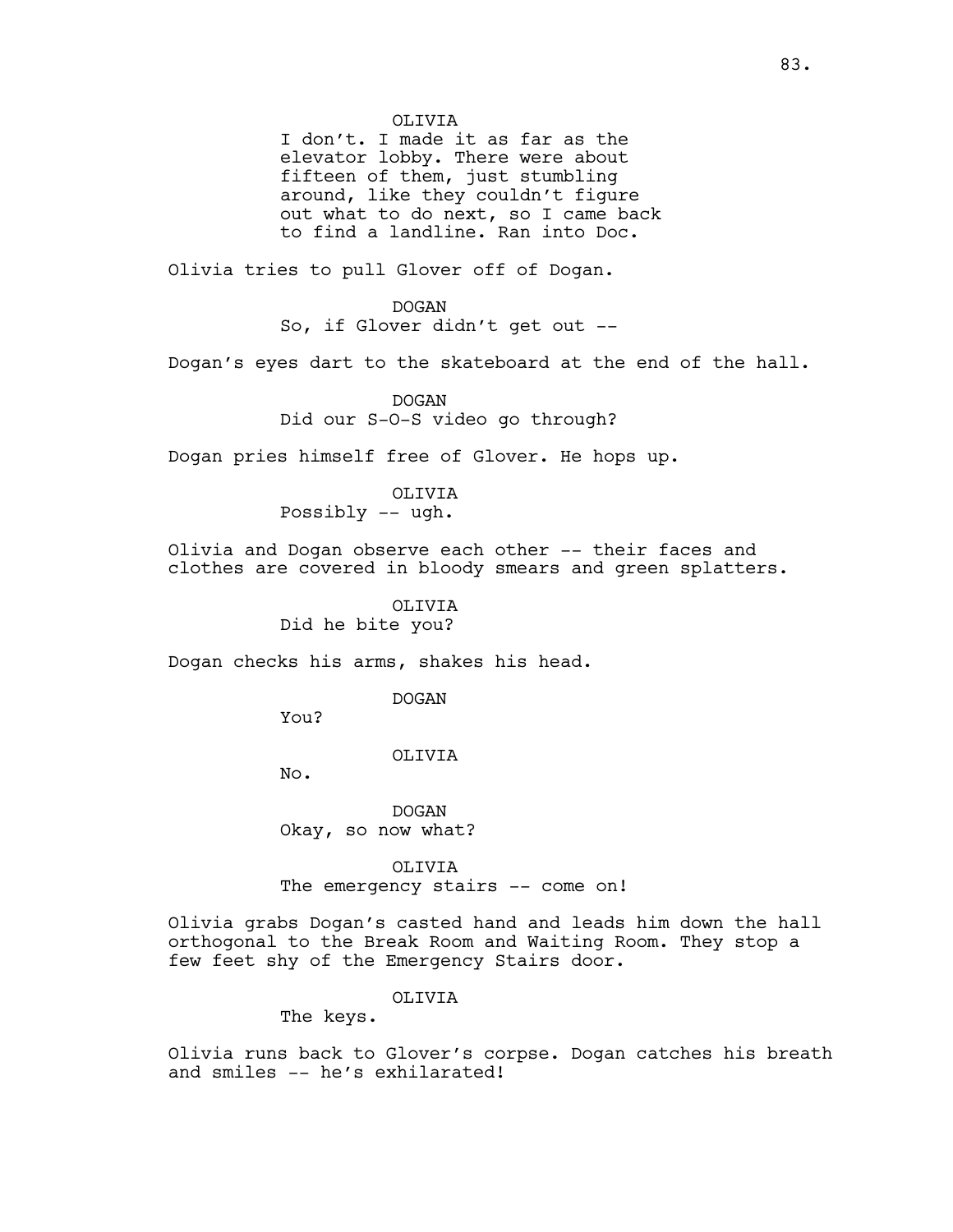Dogan opens the stairwell door -- a hand grabs the door handle -- it's Eunice, nursing several bloody child-size bite marks on her forearms and calves.

# EUNICE

Get away from me!

## DOGAN

Chill! I'm not gonna hurt you.

Dogan looks her over and frowns at her wounds.

### EUNICE

What?

# **AT GLOVER'S CORPSE**

Olivia struggles to pull the key from Glover's eye socket.

## OLIVIA

Come on, you little shit.

She pins Glover's skull to the tile with her foot, wraps her fingers around the keys, and grunts as she pulls with all of her might. She yanks the key free, sending blood splattering.

# OLIVIA

Oww!

Olivia winces and checks her hand. She finds a small gash, caked with Glover's blood, on her thumb near the key. Color drains from Olivia's face.

### **AT THE EMERGENCY STAIRS DOOR**

Eunice tries to close the door, but Dogan holds it open.

### DOGAN

Lady, would you just calm the fuck down? Help is just outside! All we gotta do is get out there, and we'll probably live through this. Just let us through so we can get to the first floor.

### EUNICE

No! We can't go down there. Those sicko-nasties are in the lobby, and they're all crazed, just like my niece!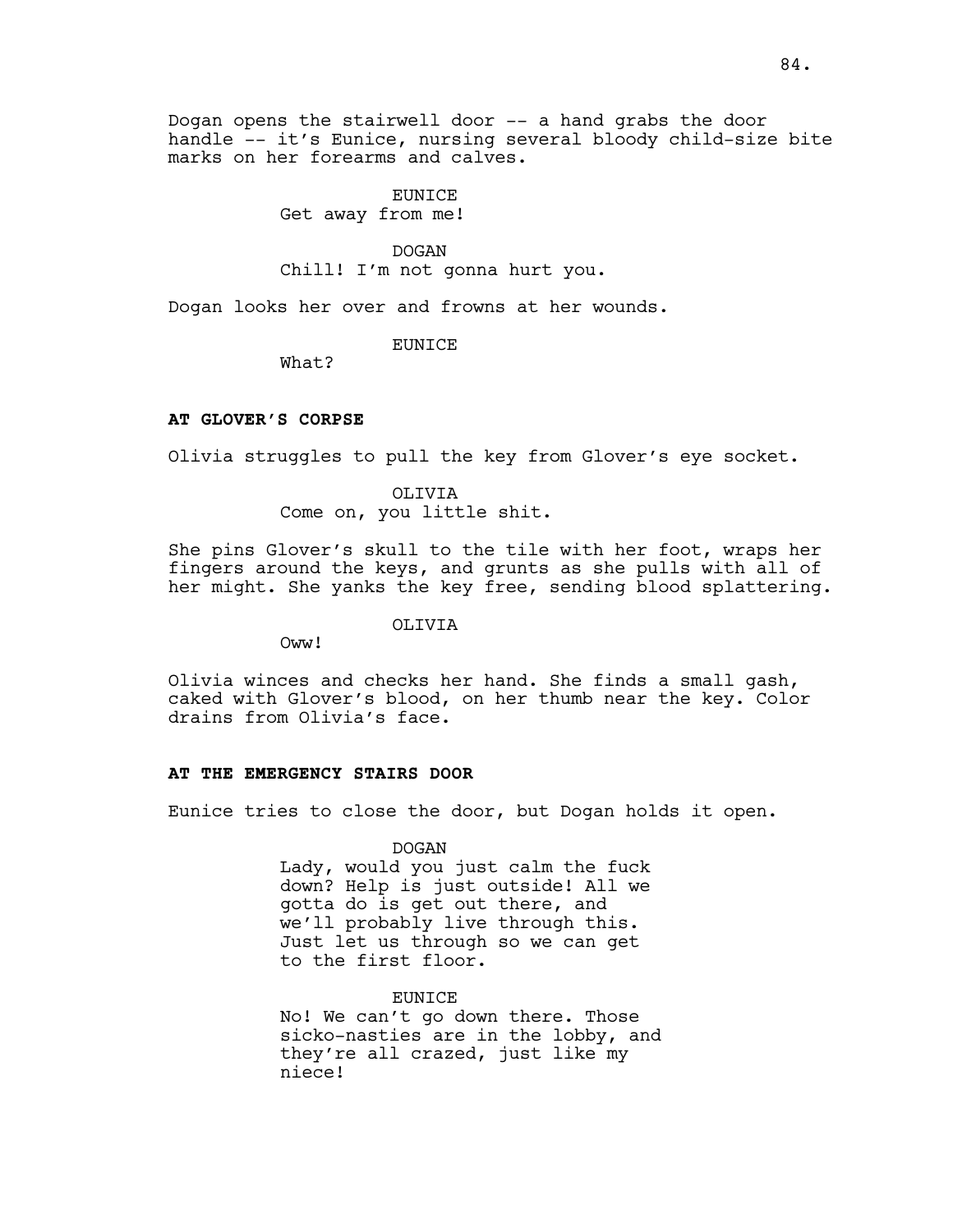DOGAN Wait -- they're down there, too? (sigh) I picked the worst fucking time to go clean! Dogan pulls out the keycards and flips through them. DOGAN Okay, well, there's gotta be someplace safe to wait this out. WE HEAR A HELICOPTER APPROACH OUTSIDE; IT LANDS ON THE ROOF. EUNICE What is that? Is that the Army? We have to get to the roof! DOGAN Dope. We'll take the stairs. EUNICE The door's stuck, I tried it already. DOGAN Then, we wait. They'll come for us-- EUNICE -- No! We have to go now! Eunice's eyes drift to the Waiting Room Security Door. EUNICE We can take the elevator! DOGAN We'd never make it. EUNICE Suit yourself. Eunice shoves Dogan out of her way and races to the Waiting Room door. Dogan chases her down the hallway toward Olivia. DOGAN No, wait, lady! You don't wanna go out there! Eunice rounds the corner, heads to the Waiting Room security door, and slaps the handicapped panel button. The door CREAKS

Dogan stops when he reaches Olivia.

open and Eunice is gone.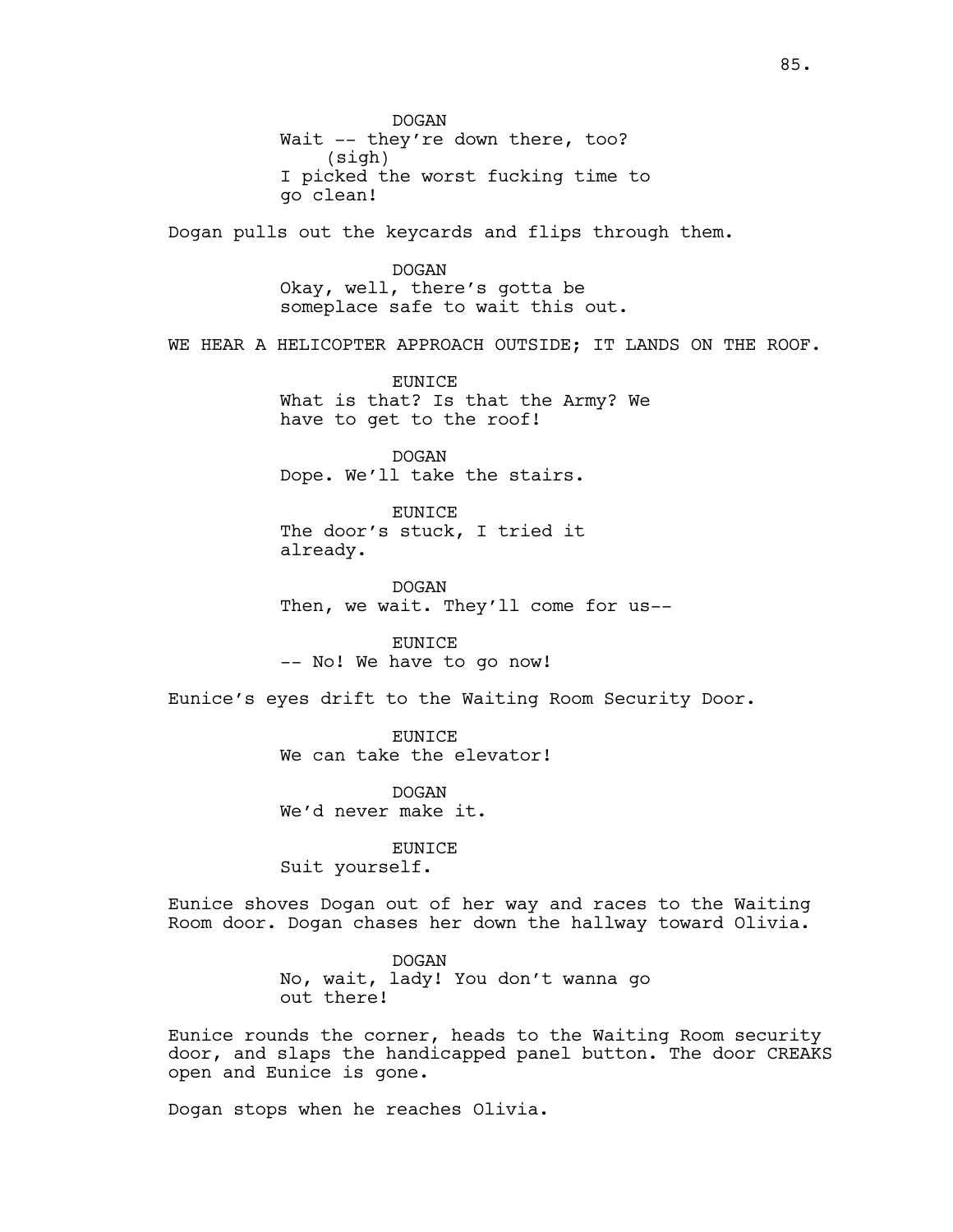DOGAN

That woman we heard was in the stairwell. She didn't want to wait and made a break for the elevator. I tried to stop her, but ...

OLIVIA

Bitches be crazy.

DOGAN Maybe she made it ...

Eunice's horrific SCREAMS can be heard from the hallway.

DOGAN (cringing) But, let's not count on that.

Dogan spies Olivia, who trembles with a fearful expression.

DOGAN Hey -- what's wrong?

Dogan spots Olivia's lacerated thumb.

DOGAN

No ...

OLIVIA

I have it.

DOGAN We don't know that.

OLIVIA Yes we do, Dogan, look! I fucking have it. I have it!

DOGAN

Even if you do, it just happened. They probably already have a cure worked out. We just have to get to it. They'll fix this, okay?

Olivia sobs.

OLIVIA

Just go.

DOGAN

No. We're gonna make it! I'm not giving up, and neither are you. That should mean a shit ton coming from me!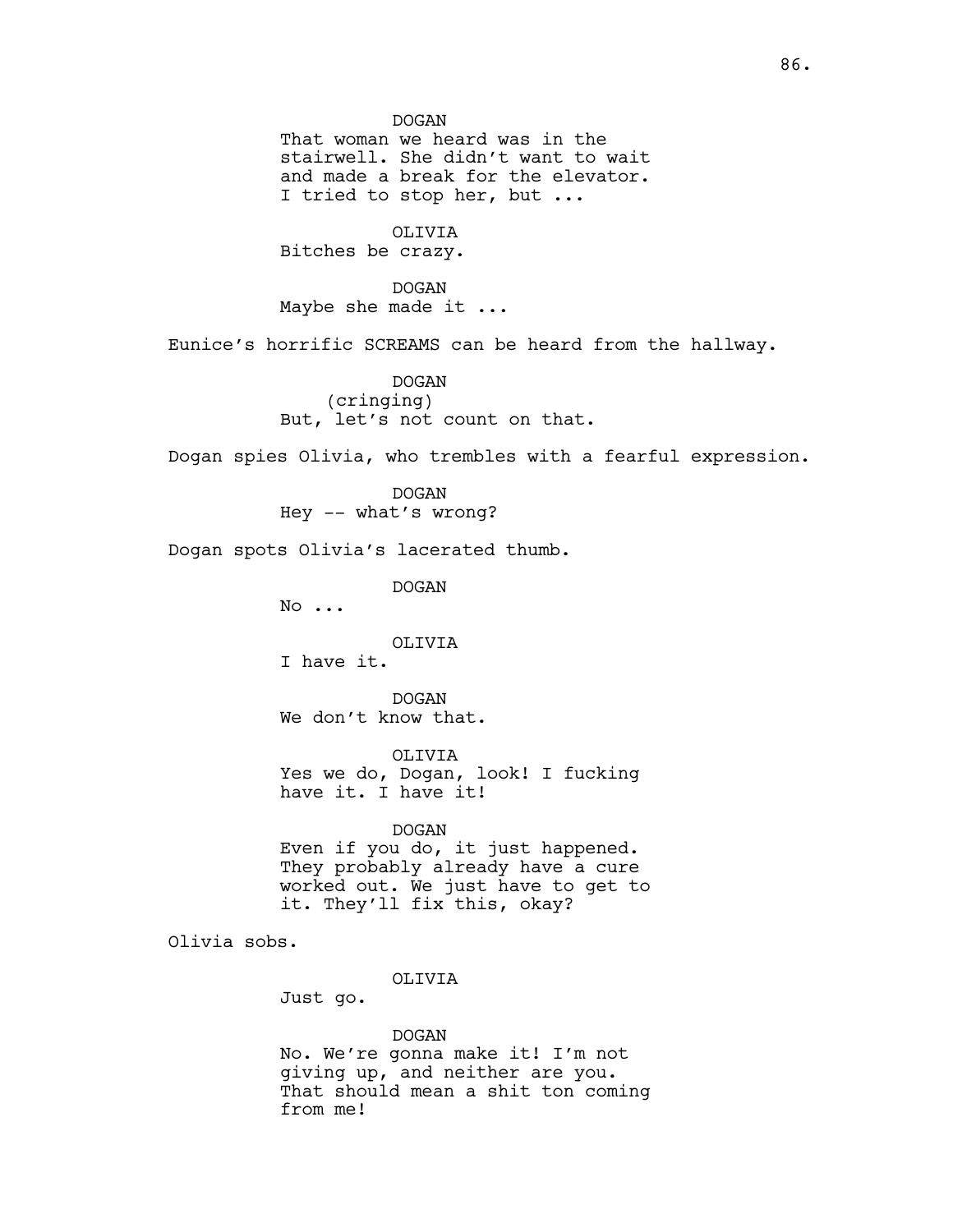Olivia looks him in the eye, as though scanning for any kind of doubt or insincerity in what he's just told her. She nods.

THUD.

THUD-THUD.

Dogan's eyes dart to the Waiting Room door, which fails to close on the infected man who blocks it. Ten infected nurses and patients funnel in while the door is ajar. The infected spread out around them. There's almost nowhere to run, except for the lockless Exam Rooms nearby.

> DOGAN We should go. OLIVIA

Stair well?

DOGAN Negative. Med room?

OLIVIA We'd be sitting ducks. Break room?

DOGAN

It was cozy.

Dogan and Olivia turn toward the Break Room.

A snarling Dr. Tran turns the corner with his scalpel and blocks their path.

The early-morning sun streaks in through Waiting Room windows as the infected quicken their pace and move in from all directions.

Dogan and Olivia cling together for dear life. They squeeze their eyes shut. And then --

MACHINE GUN FIRE can be heard in the stairwell.

The infected stop and stare at the commotion. A few wander toward the source. And then --

A LARGE PAIN OF GLASS SHATTERS in the waiting room, followed by a STREAM OF MACHINE GUN FIRE.

A few infected people hobble and limp toward the source.

The secured Waiting Room door EXPLODES.

Six SOLDIERS in identical black tactical uniforms, helmets, and gas masks storm in, guns blazing.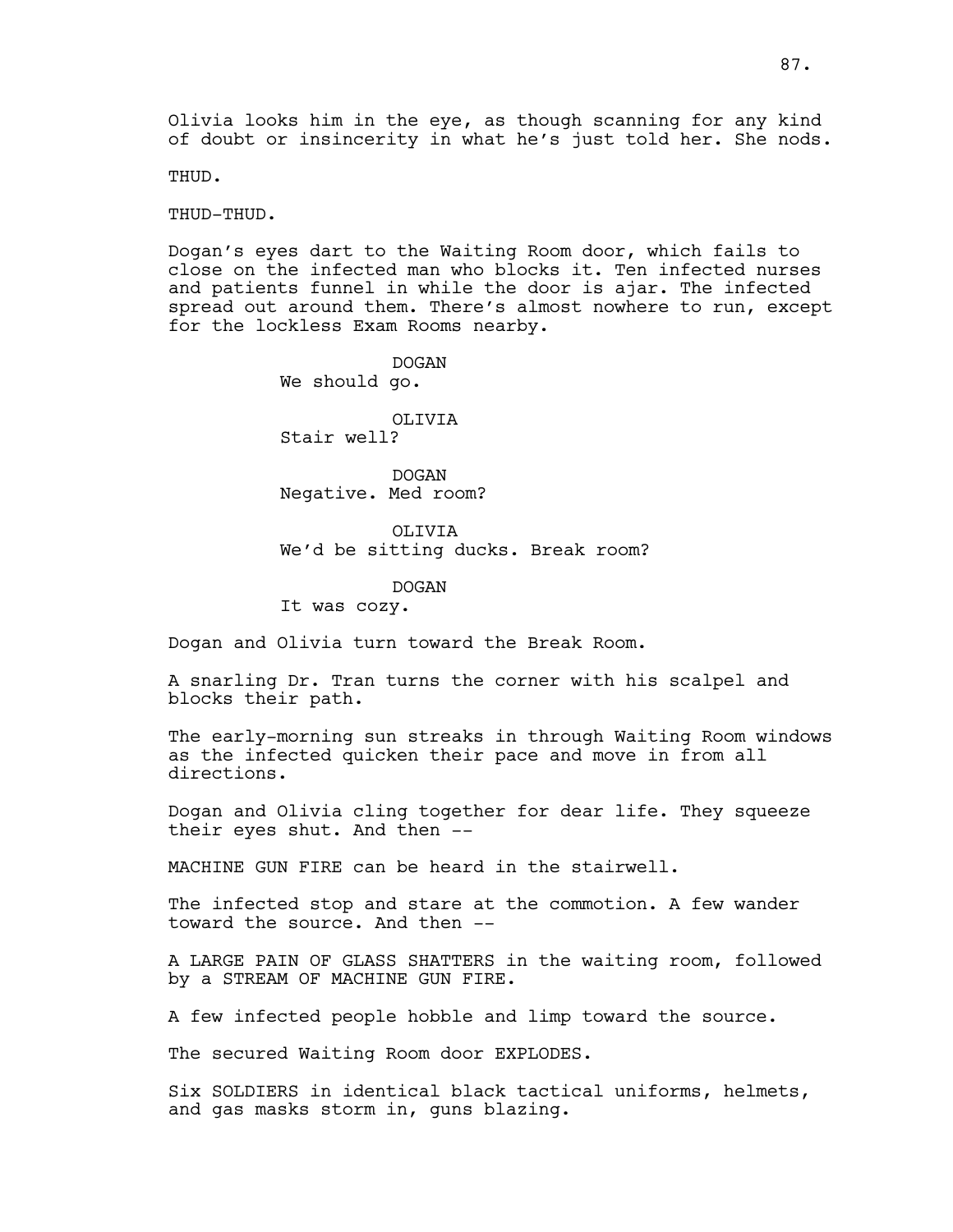Dogan drops to the floor and covers his head.

Olivia stops in her tracks to watch the soldiers' violent, but systematic entrance.

Through the door, Olivia sees Eunice, with more bite wounds, approaching the soldiers.

> **EUNICE** Hello! I'm alive! Please, help me --

A soldier guns her down.

OLIVIA (to herself) They're not here to help.

An INFECTED WOMAN, about Olivia's age, drops near her feet. The Infected Woman's furious expression is devoid of all humanity. Olivia's eyes drift from the Woman's scowl to her own wound. She frowns.

> OLIVIA (to Dogan) Dogan, go!

### DOGAN

What?

The LEAD SOLDIER signals the other soldiers into formation.

OLIVIA Hey! Over here!

Olivia waves her arms to attract the soldier's attention.

LEAD SOLDIER

Got one.

The soldiers open fire. Olivia sinks to the floor in puddles of her own blood.

SOLDIER #2

Clear.

LEAD SOLDIER Spread out.

The soldiers take down stragglers.

Dogan uncovers his head and sees Olivia beside him. His eyes flood with tears. He covers his mouth to prevent a scream.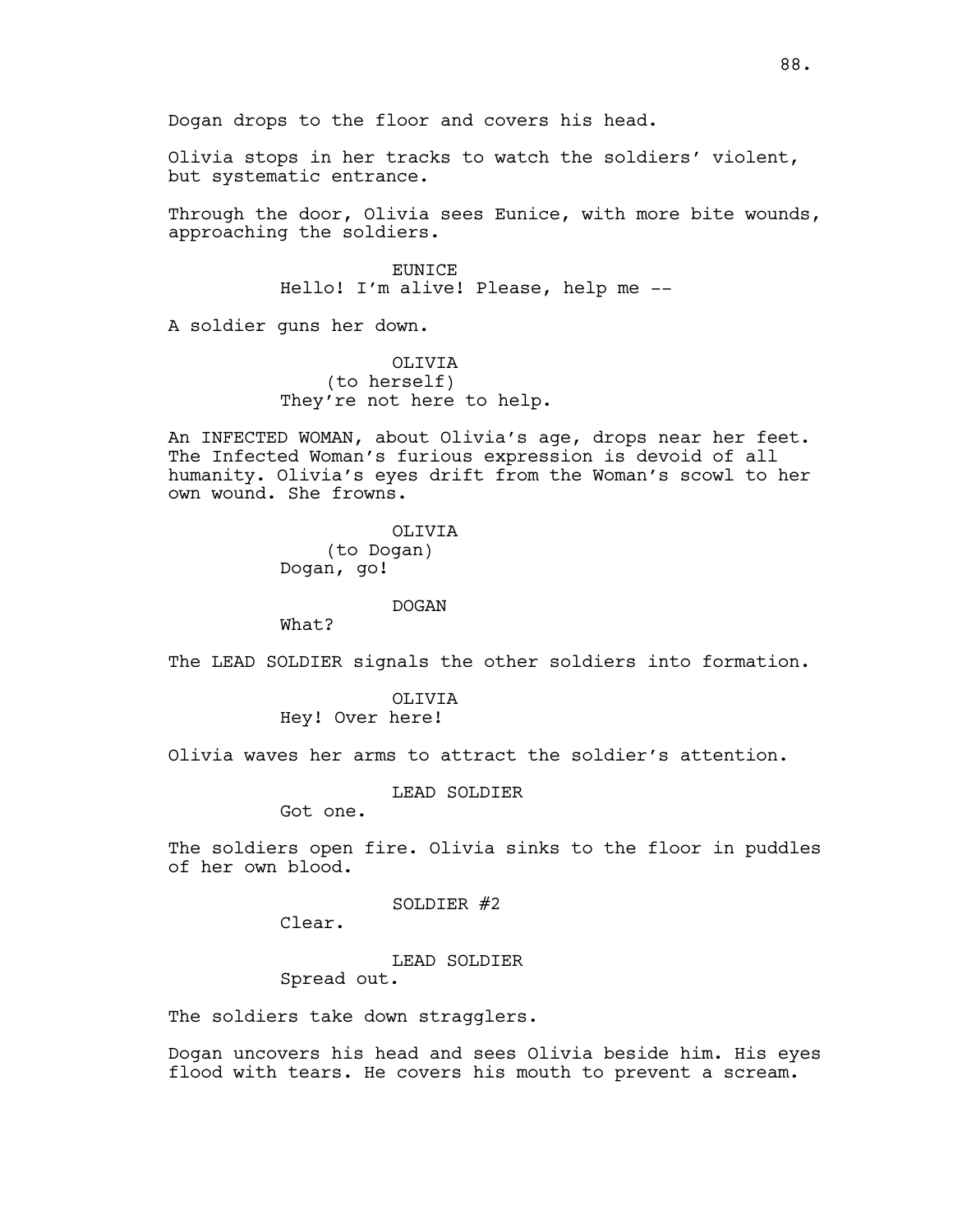A soldier happens upon Dogan and takes aim. Dogan turns to see him. The stoner looks vulnerable, but very human, and very scared.

Dogan raises his hands in surrender. And then ...

FROG TOY (O.S.) (distorted, creepy) *I see you.*

The soldier, and all others, turn to see Penny, still toting her frog toy, as she climbs onto the receptionist desk. Her clothing is caked in dried blood from many adult-sized bites. She dives onto one of the soldiers and attacks.

LEAD SOLDIER

Eyes on one.

The *attacked* soldier spins out of control -- he can't get himself free.

LEAD SOLDIER

Take it down.

The other soldiers open fire. The soldier toting Penny backpedals toward a window.

Dogan takes Olivia's hand. Olivia gurgles as her lungs fill with blood.

> DOGAN Don't die. Please, girl?

Olivia pulls her cardigan open to reveal her name tag, which reads "OLIVIA."

> OLIVIA (whisper) ... *Liv* ...

Dogan watches Olivia take her last breath. He breaks down.

The soldiers' gunfire blasts the glass -- and the Soldier with Penny -- out of the building.

The firing soldiers disperse and open various rooms in the hallway; they open fire on any infected people within.

Dogan frantically ducks and rolls to his exam room and slams the door.

SOLDIER #2

Hey!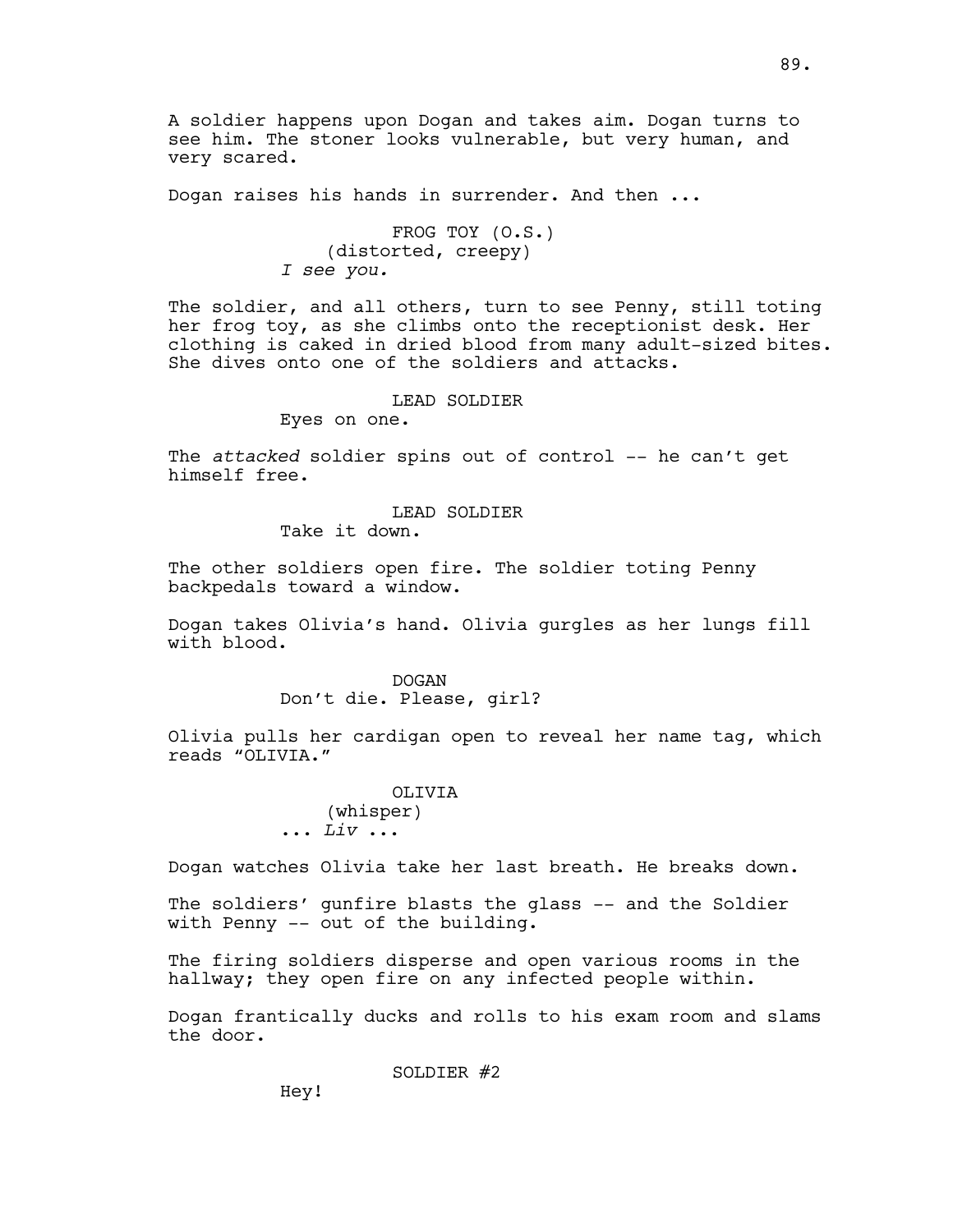# **INT. DOGAN'S EXAMINATION ROOM - CONTINUOUS**

Dogan's HEART POUNDS. He inhales for four seconds, pauses, and exhales a couple of times -- still frantic.

More GUNFIRE IS HEARD IN THE HALLWAY, followed by MUFFLED COMMANDS between soldiers.

Dogan nearly trips over Maria as he strips naked and races to the sink. He quickly washes the blood off of himself.

The soldiers burst into the exam room and take aim.

Dogan, naked and dripping wet, raises his arms in surrender.

DOGAN Don't shoot! I'm alive! I'm not infected! See?

Dogan presents his arms and torso, then his neck.

DOGAN

See?

Dogan spins to show his back and every other possible angle - there are no fresh gashes of any kind.

The soldiers' anonymously helmeted heads turn away slightly, as though avoiding a full view of Dogan's body due to embarrassment or disgust.

> DOGAN No bites! Look -- no bites! No blood! I'm okay!

The soldiers standby, awaiting orders from their Lead.

DOGAN There's nothing wrong with me! I'm fine, and I want to live!

Dogan lowers his arms and sobs.

DOGAN I just want to live.

Soldiers exchange glances with each other.

Dogan grimaces from pain and touches his upper chest. He groans, and his eyes go wide.

> DOGAN No ... no-no-no-no-no ...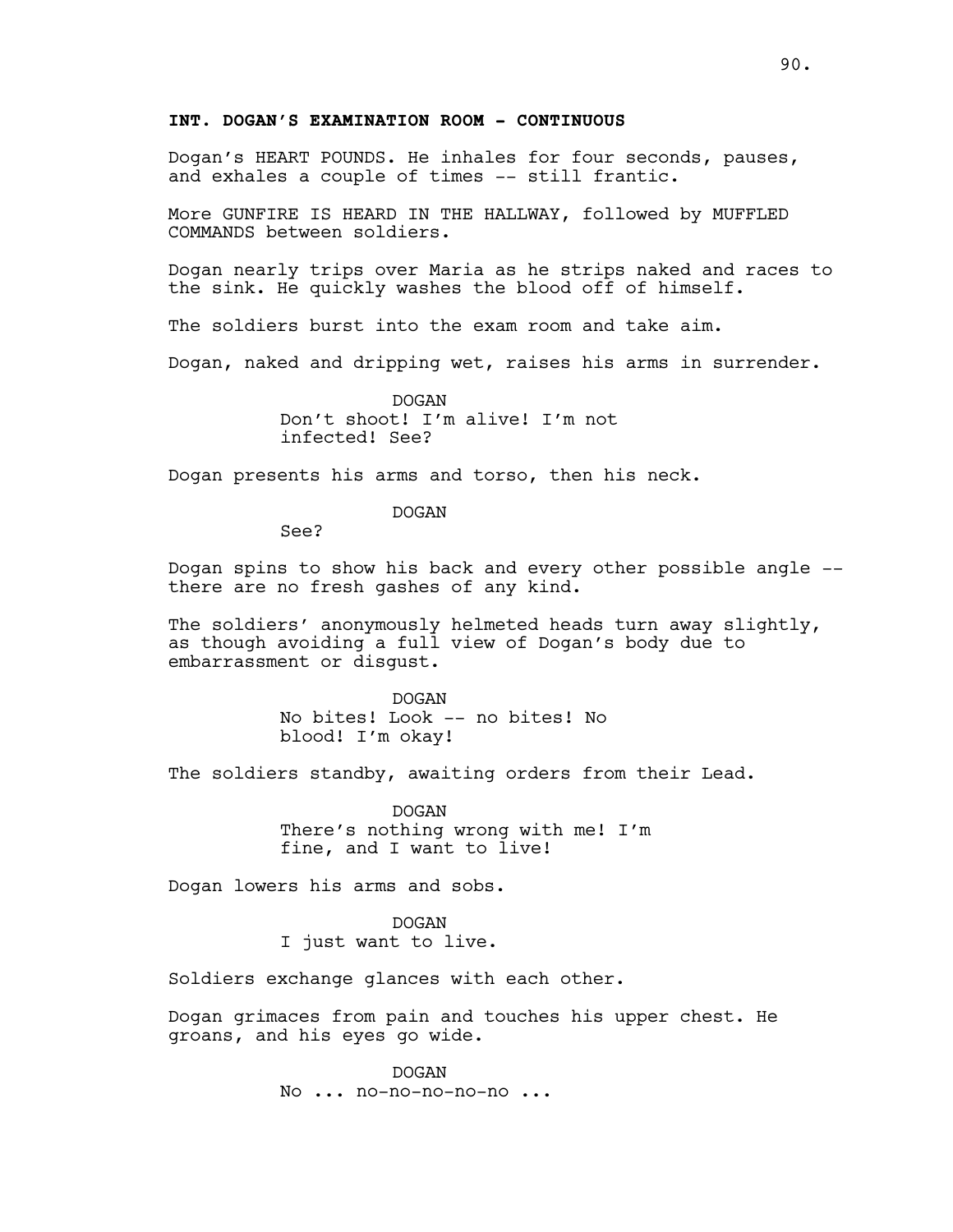A prescription bottle sits abandoned on the sink.

Dogan doubles over.

DOGAN No, not now -- fuck!

He projectile vomits.

## SOLDIER #2 He's got it.

DOGAN No, I just need my meds!

LEAD SOLDIER

Open fire.

RAPID GUN FIRE.

Dogan is unharmed. He glances up to see chunks of helmet missing from the Lead Soldier's head. A spray of gunfire pours in and hits the soldiers in the doorway.

The soldiers turn to return fire. They dive into the hallway and take cover.

Through the door, Dogan sees Dr. Tran mowing down soldiers with a machine gun.

Dogan runs to the sink and takes his medicine. He snatches his clothes and races into the hallway, avoiding crossfire.

## **INT. EXAMINATION ROOM LOBBY - DAY**

By the receptionist's desk, Dogan snatches his skateboard and heads through the door to --

### **INT. 3RD FLOOR ELEVATOR LOBBY - DAY**

Dogan hops carefully over corpses, loses a sock, and presses the elevator button. The door opens -- empty. Dogan boards.

Louise, finally visible, rises from the pile of bullet-ridden corpses and spots Dogan. She takes off after him, followed by a few who emerge from the Exam Room Lobby.

Dogan pounds the "CLOSE DOOR" button as quickly as he can. It's not happening fast enough. Dogan drops his clothes and readies himself to swing his skateboard ...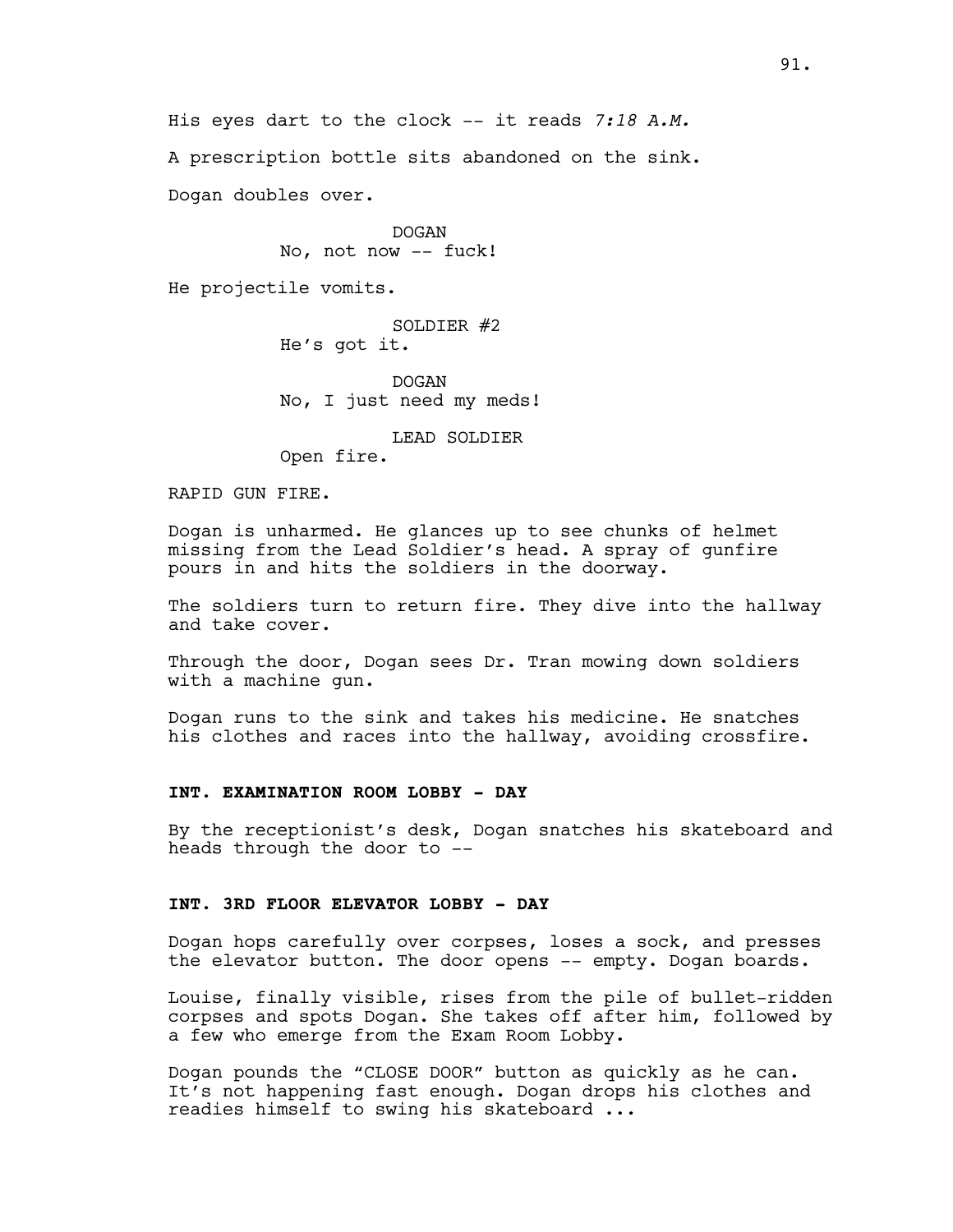## **INT. MEDICAL OFFICE BUILDING - LOBBY - DAY**

The elevator door opens. Dogan finishes tying his shoe and, fully dressed pops out. He ducks around the corner in time to see a handful of soldiers enter and head to the stairs. When the coast is clear, he heads to the Main Entrance.

# **EXT. MEDICAL OFFICE BUILDING - DAY**

Dozens of cars are sloppily parked -- and double parked.

Dogan hurries out of the building and runs right into the crosshairs of a PERIMETER SOLDIER. Dogan drops his board and throws his hands up.

> DOGAN Wait -- I know what you're thinking, and I'm getting so sick of explaining this shit, but I'm not infected. Okay?

PERIMETER SOLDIER (on his radio) Sergeant, come in. Over.

Dogan sighs in defeat.

PERIMETER SOLDIER (on his radio) ... Sergeant?

A window shatters above -- a soldier falls dead near Dogan.

The Perimeter Soldier takes aim at Dogan and slides his finger onto the trigger.

An old, weathered work pickup truck speeds toward the clinic.

The Soldier spins around and opens fire on the truck, which takes damage and swerves, seemingly out of control.

Dogan snatches his board and nails the soldier in the back of the head -- the board breaks in half. The soldier elbow's Dogan in the jaw -- he falls. The soldier aims at Dogan.

Dogan winces, covers his head with his broken board.

The pickup rolls over the Perimeter Soldier and stops.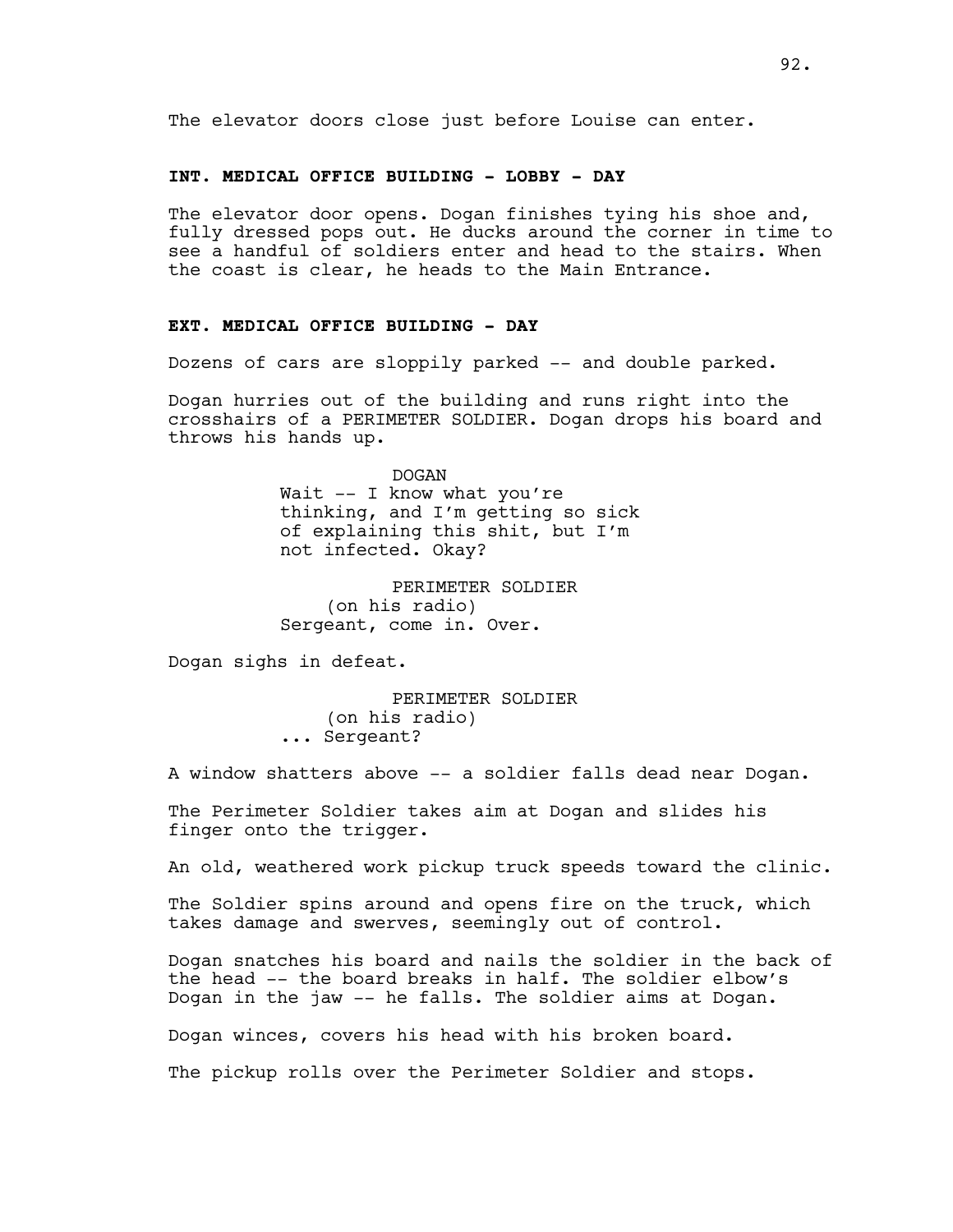Dogan opens his eyes and sees RUBEN (20s), a large man in a construction hat and vest, pointing a shotgun at his face from the truck bed. MIGUEL (16) covers him from the tailgate, while POP (50s) glares from the driver's seat.

> RUBEN You attacked that soldier.

DOGAN Yeah ... not as much as you did.

His eyes drift to the blood dripping down the truck's grill.

RUBEN Why were they shooting?

DOGAN (shrug) They think we're all infected.

Ruben exchanges a glance with his companions.

MTGUEL. You were in the clinic?

Dogan nods.

MIGUEL We're looking for Olivia. She in there?

DOGAN Shit ... Nigel?

Ruben softens, then laughs. He nods to his companions.

RUBEN White boy asked if I was Nigel!

Everyone laughs at Dogan.

RUBEN Nobody seen that fool since he went to GameStop yesterday.

MIGUEL Fuck Nigel! Nobody misses his ass.

RUBEN She's our sister. You seen her?

Ruben shows his phone -- a pic of Olivia and Maria at work, smiling, posing like Charlie's Angels. Ruben points to her.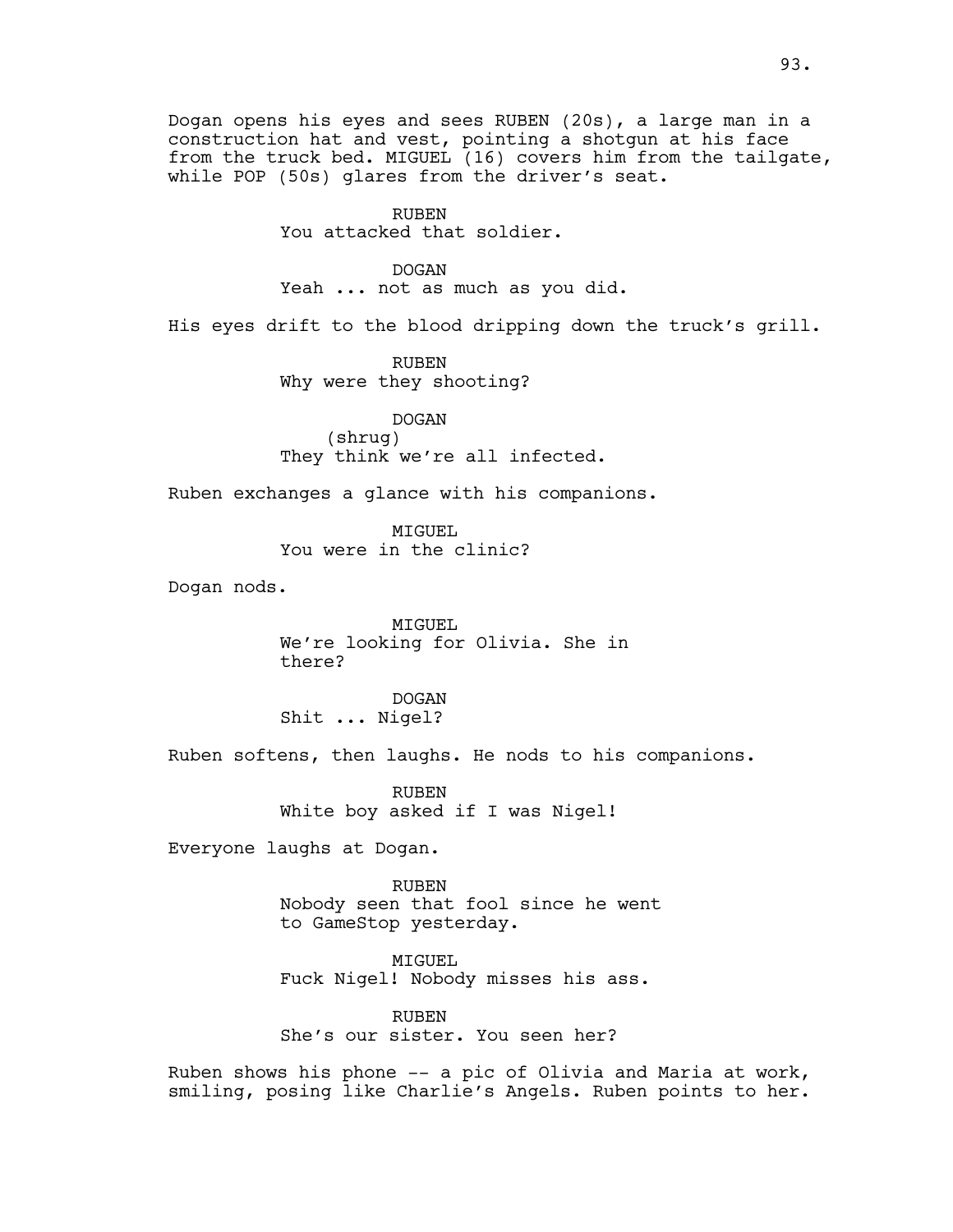DOGAN Those soldiers came. They shot at us. Olivia ... she ...

Dogan breaks down.

DOGAN I was with her when she ... went.

Ruben and the familia exchange heartbroken glances. Tears stream down Ruben's face. He punches the side of the truck.

> RUBEN I told you not to wait for sunrise!

Dogan gives them a moment to grieve.

DOGAN I'm really sorry.

RUBEN You couldn't help her?

DOGAN I tried ... she saved my life.

Ruben stares intently at Dogan, unreadable.

GUNFIRE can be heard within the building.

DOGAN We gotta get out of here.

Dogan picks up the other piece of his skateboard, frowns.

RUBEN Where you headed?

DOGAN I have to find my mom and sister.

RUBEN They infected?

DOGAN I don't know.

RUBEN

Are you?

DOGAN For the thousandth time, no.